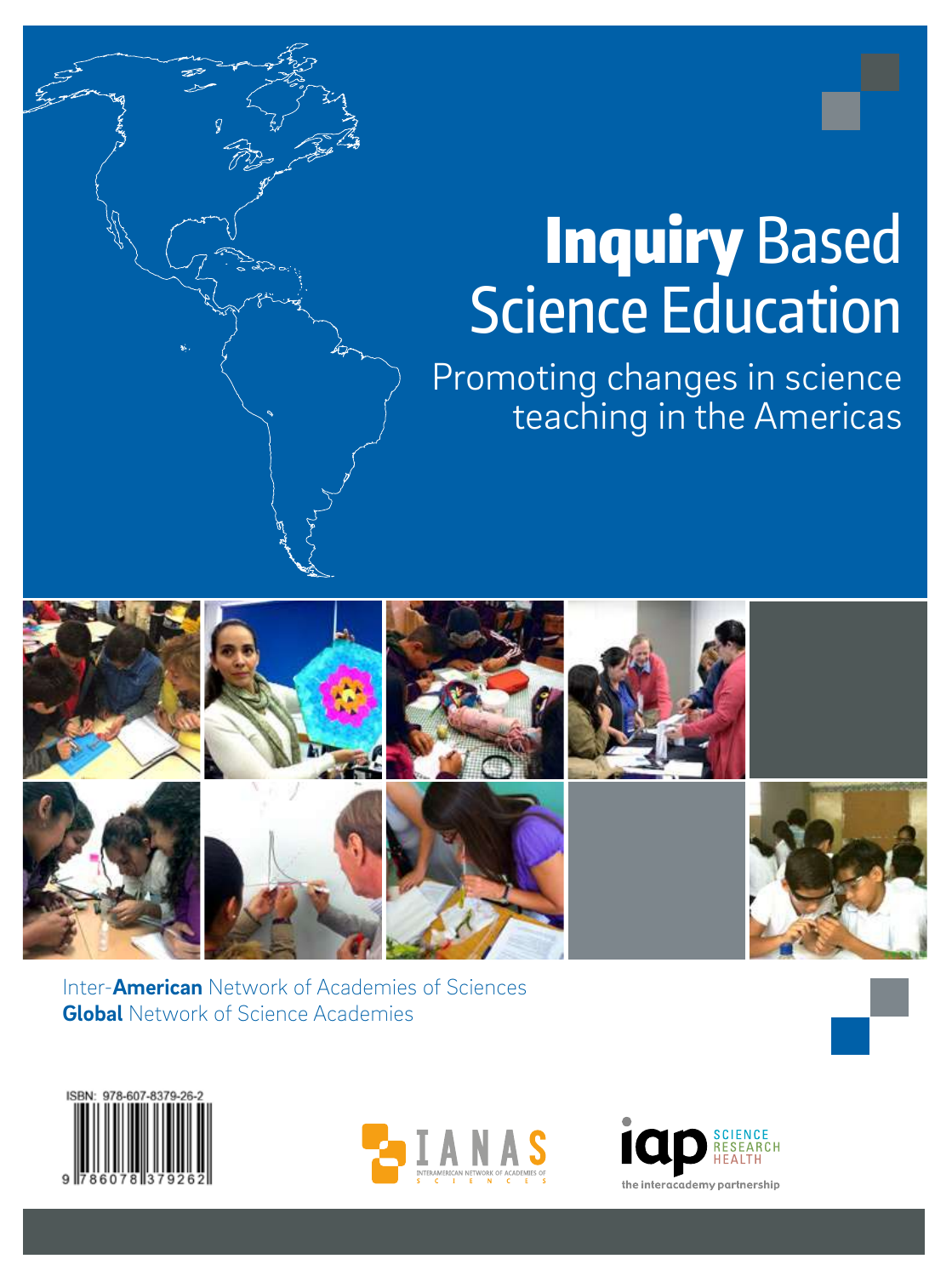### Inquiry-Based Science Education

Promoting changes in science teaching in the Americas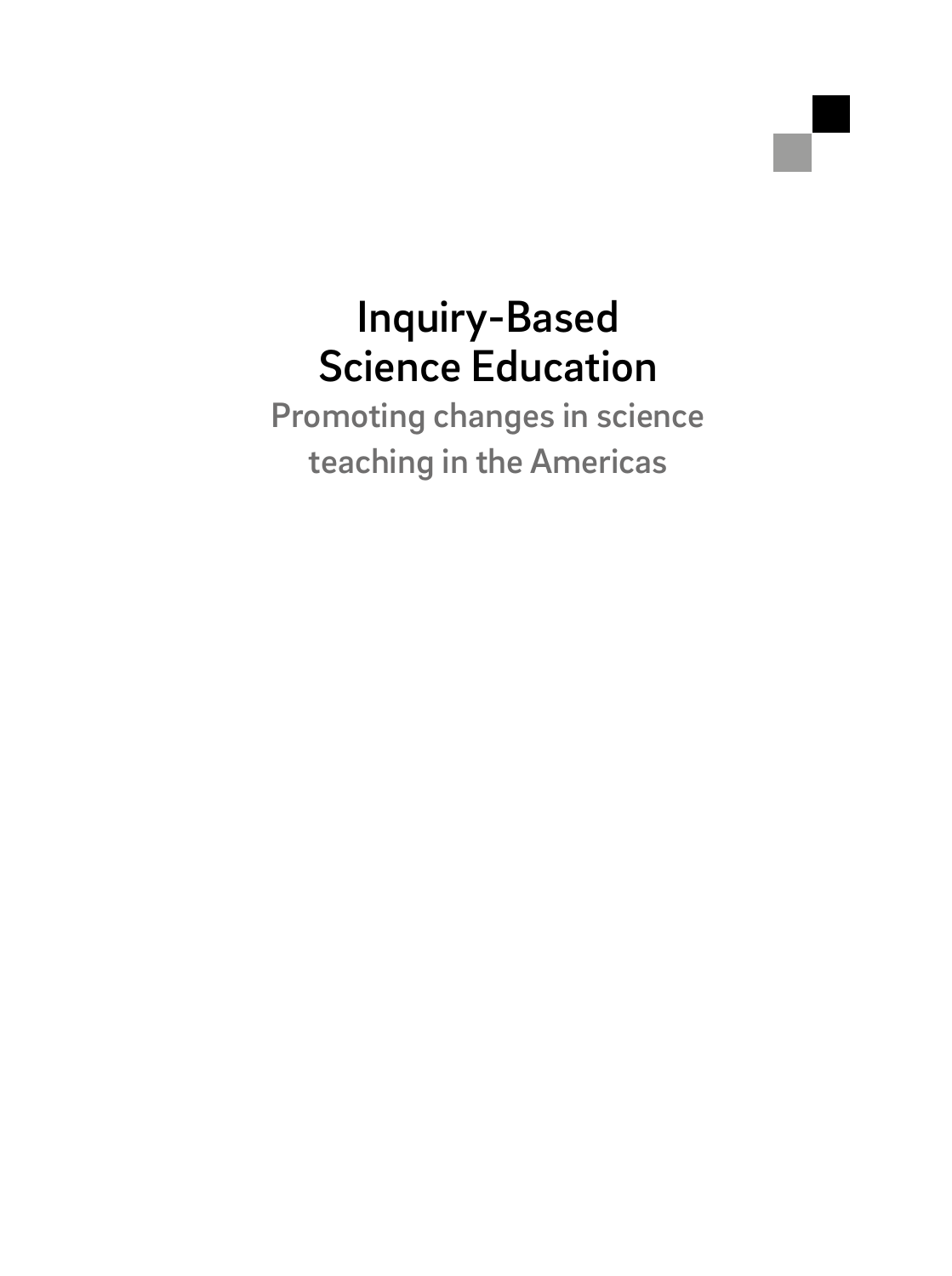### IANAS The Inter-American Network of Academies of Sciences

IANAS is a regional network of Academies of Sciences created to support cooperation in order to strengthen science and technology as tools for advancing research and development, prosperity and equity in the Americas. **www.ianas.org**

IANAS Co-Chairs Juan Asenjo (Chile) Jeremy McNeil (Canada)

Executive Director Adriana de la Cruz Molina (Mexico)

IANAS Education Program Claudio Bifano (Venezuela) and Carlos Bosch (Mexico)

#### Editorial Coordination

Claudio Bifano, Carlos Bosch and Adriana de la Cruz Molina

Proof Reading Ma. Areli Montes Suárez

**Translation** Suzanne D. Stephens

Editorial Design Víctor Daniel Moreno Alanís

### Administrative Support

Alejandra Muñoz Buenrostro and Verónica Barroso

### Editorial Committee

Norma Nudelman (Argentina), Elsa Ruth Quiroga (Bolivia), Winston Mellowes (Trinidad and Tobago), Jorge E. Allende (Chile), José Lozano (Colombia), Viviana Carazo (Costa Rica), Augusto Óscar Álvarez Pomares (Cuba), Eduardo Klinger (Dominican Republic), María del Carmen Samayoa (Guatemala), Carlos Bosch (Mexico), Mario Ramón López (Nicaragua), César Carranza (Peru), Eduardo Kemer (Uruguay), Patrick Scott (USA), Claudio Bifano (Venezuela).

All rights reserved © IANAS-IAP 2017 ISBN: 978-607-8379-26-2 Printed in Mexico

Published by The Inter-American Network of Academies of Sciences. IANAS is a non profit international organization hosted by the Mexican Academy of Sciences since 2010. Calle Cipreses s/n, Km 23.5 de la Carretera Federal México-Cuernavaca, 14400 Tlalpan, Ciudad de México, México.

Please cite the name of the chapters, authors and name of the organization as IANAS. All information placed on the chapters are responsibility of the authors and contributors of the chapters. This publication is available in **www.ianas. org/index.php/books** 

The designations employed and the presentation of material throughout this publication do not imply the expression of any opinion whatsoever on the part of IANAS concerning the legal status of any country, territory, city or area or of its authorities, or concerning the delimitation of its frontiers or boundaries. The ideas and opinions expressed in this publication are those of the authors; they are not necessarily those of IANAS-IAP and do not commit the Organization.

This publication has been printed on ecological paper (FSC Certification): one part of the fibers is from recycled material and, the other, from forests exploited in a sustainable manner. Also this paper is chlorine free (ECF Certification) in order to contribute to the conservation of water resources.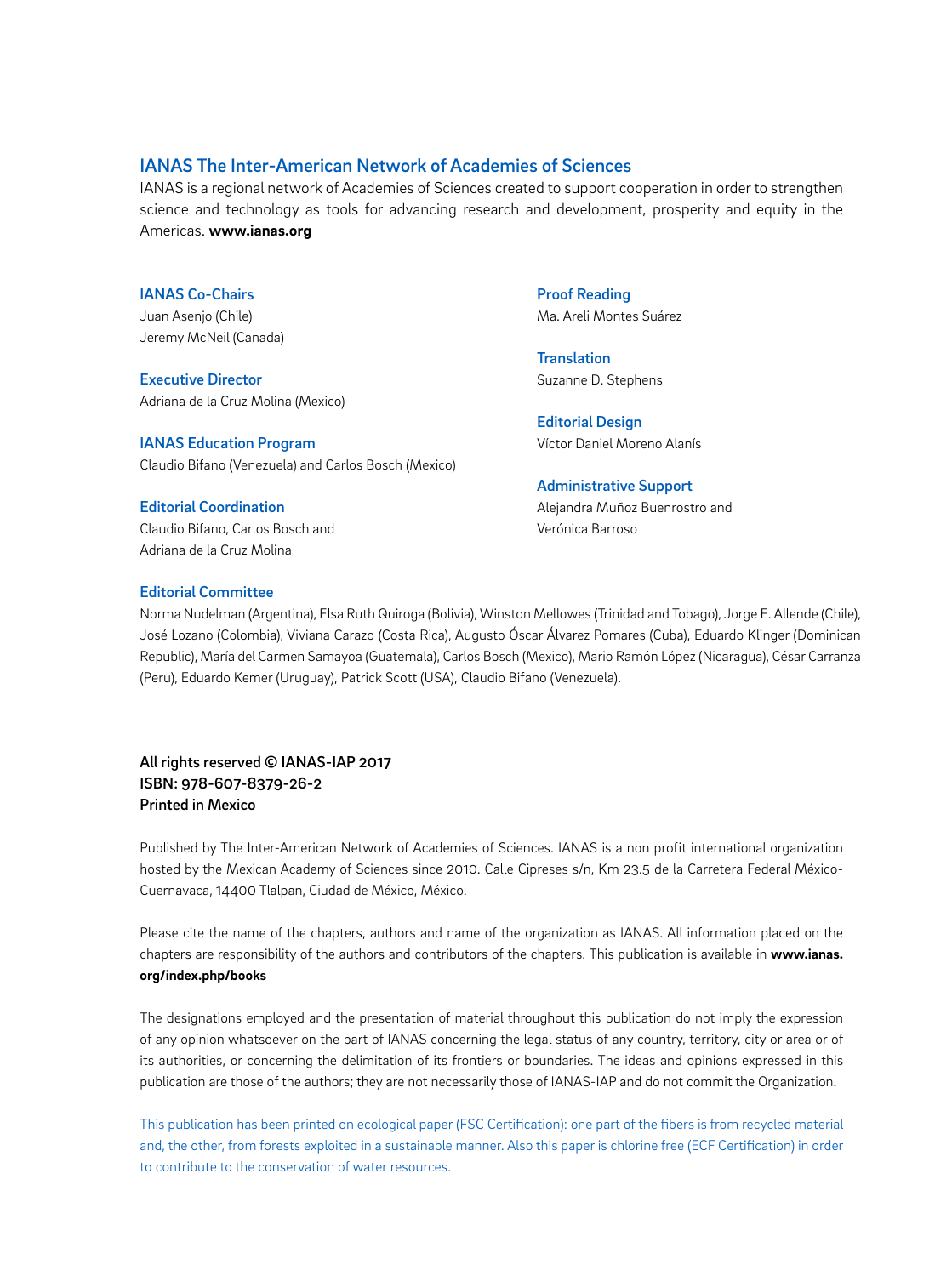### Inquiry-Based Science Education

Promoting changes in science teaching in the Americas



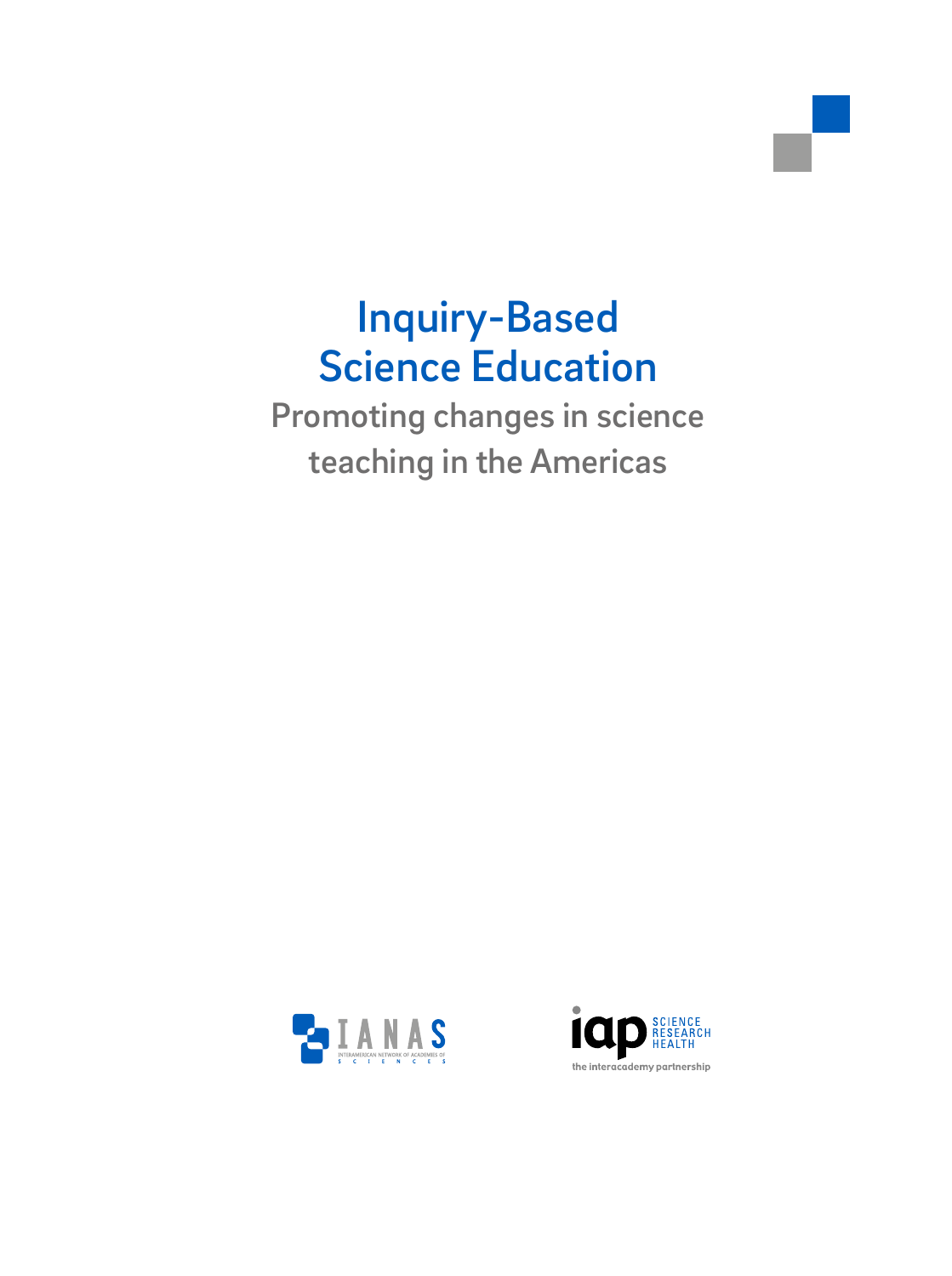The Academies of Science of the Americas, inspired by the spirit of international scientific cooperation, form the **Inter-American Network of Academies of Sciences, IANAS**

### **Argentina**

### National Academy of Exact, Physical and Natural Sciences of Argentina Robert J.J. Williams, President

Norma Nudelman, Focal Point and Founder of the Program

### Brazil

Brazilian Academy of Sciences Luiz Davidovich, President Diógenes de Almeida Campos, Focal Point

### Bolivia

### National Academy of Sciences of Bolivia Gonzalo Taboada López, President Elsa Quiroga, Focal Point and Founder of the Program

### Canada

The Royal Society of Canada: The Academies of Arts, Humanities and Sciences of Canada Maryse Lassonde, President Patricia M. Rowell, Focal Point

### **Caribbean**

#### Caribbean Academy of Sciences

Winston Mellows, President and Punto Focal Trevor Alleyne, Former President

### Chile

Chilean Academy of Science Maria Teresa Ruiz, President Jorge Allende, Focal Point and Founder of the Program

### Colombia

### Colombian Academy of Exact, Physical and Natural Sciences Enrique Forero, President José Lozano, Focal Point and Founder of the Program

### Costa Rica

National Academy of Sciences of Costa Rica Pedro León Azofeita, President Viviana Carazo, Focal Point

### Cuba

Cuban Academy of Science Ismael Clark Arxer, President Augusto Óscar Álvarez Pomares, Focal Point

### Dominican Republic

Academy of Sciences of the Dominican Republic Milcíades Mejía, President Eduardo Klinger, Focal Point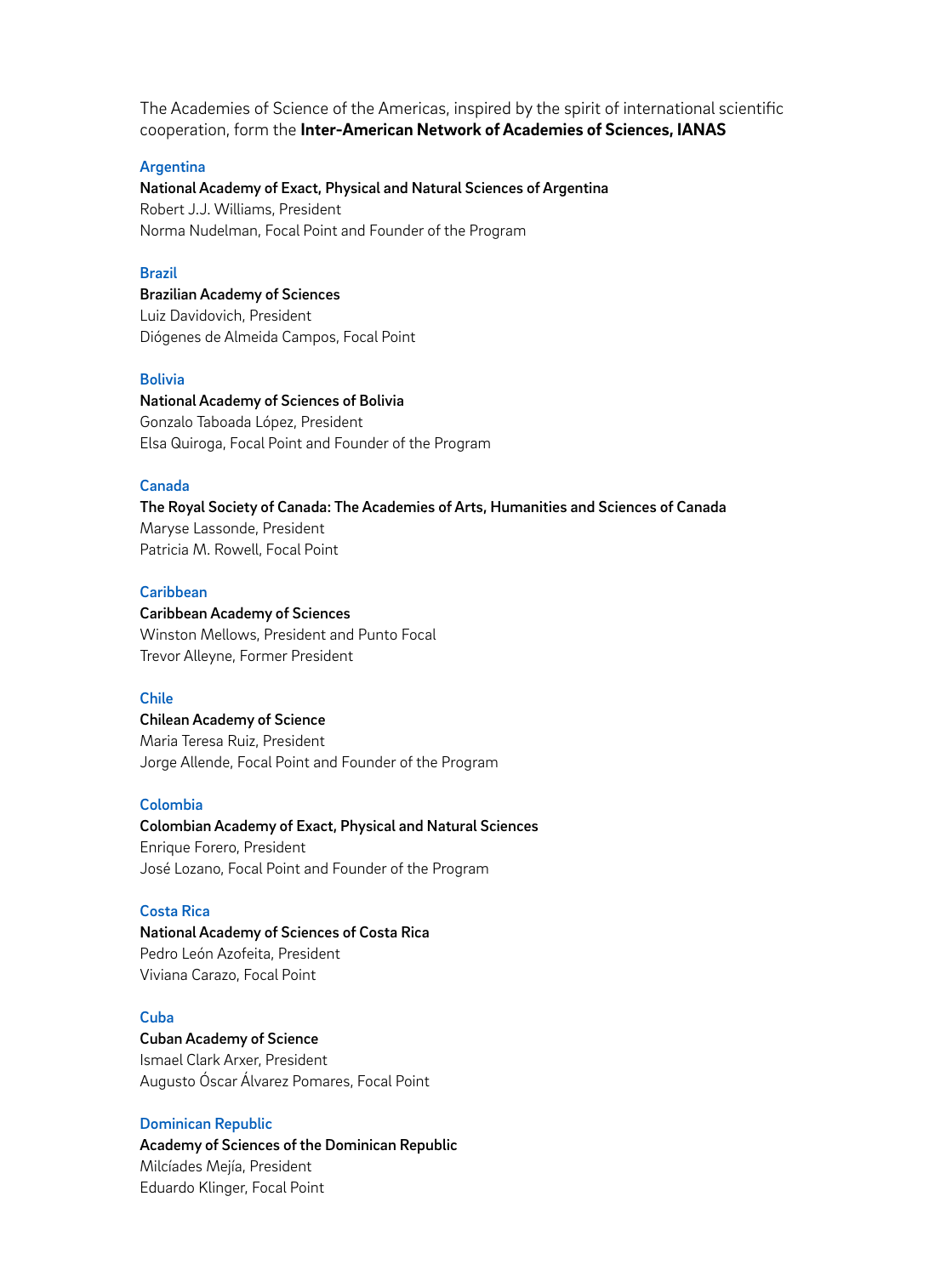### Ecuador

### Academy of Sciences of Ecuador

Paola Leone, President Jaime F. Cárdenas-García, Focal Point

### Guatemala

Academy of Medical, Physical and Natural Sciences of Guatemala María del Carmen Samayoa, President and Focal Point

### Honduras

National Academy of Sciences of Honduras Mario Lanza Santamaria, President and Focal Point

### **Mexico**

Mexican Academy of Sciences Jaime Urrutia, President Carlos Bosch, Focal Point and Founder of the Program

### **Nicaragua**

Nicaraguan Academy of Sciences Manuel Ortega, President Mario Ramón López, Focal Point

### Panama

Panamanian Association for the Advancement of Science Martín Candanedo, President Gladys Bernett, Focal Point

### Peru

National Academy of Sciences of Peru Abraham Vaisberg Wolach, President César Carranza, Focal Point

### United States of America

US National Academy of Sciences Marcia McNutt, President Patrick Scott, Focal Point

### **Uruguay**

The National Academy of Sciences of the Oriental Republic of Uruguay Rafael Radi, President Eduardo Kremer, Focal Point

### Venezuela

Academy of Physical, Mathematical and Natural Sciences of Venezuela Gioconda San Blas, President Claudio Bifano, Focal Point and Founder of the Program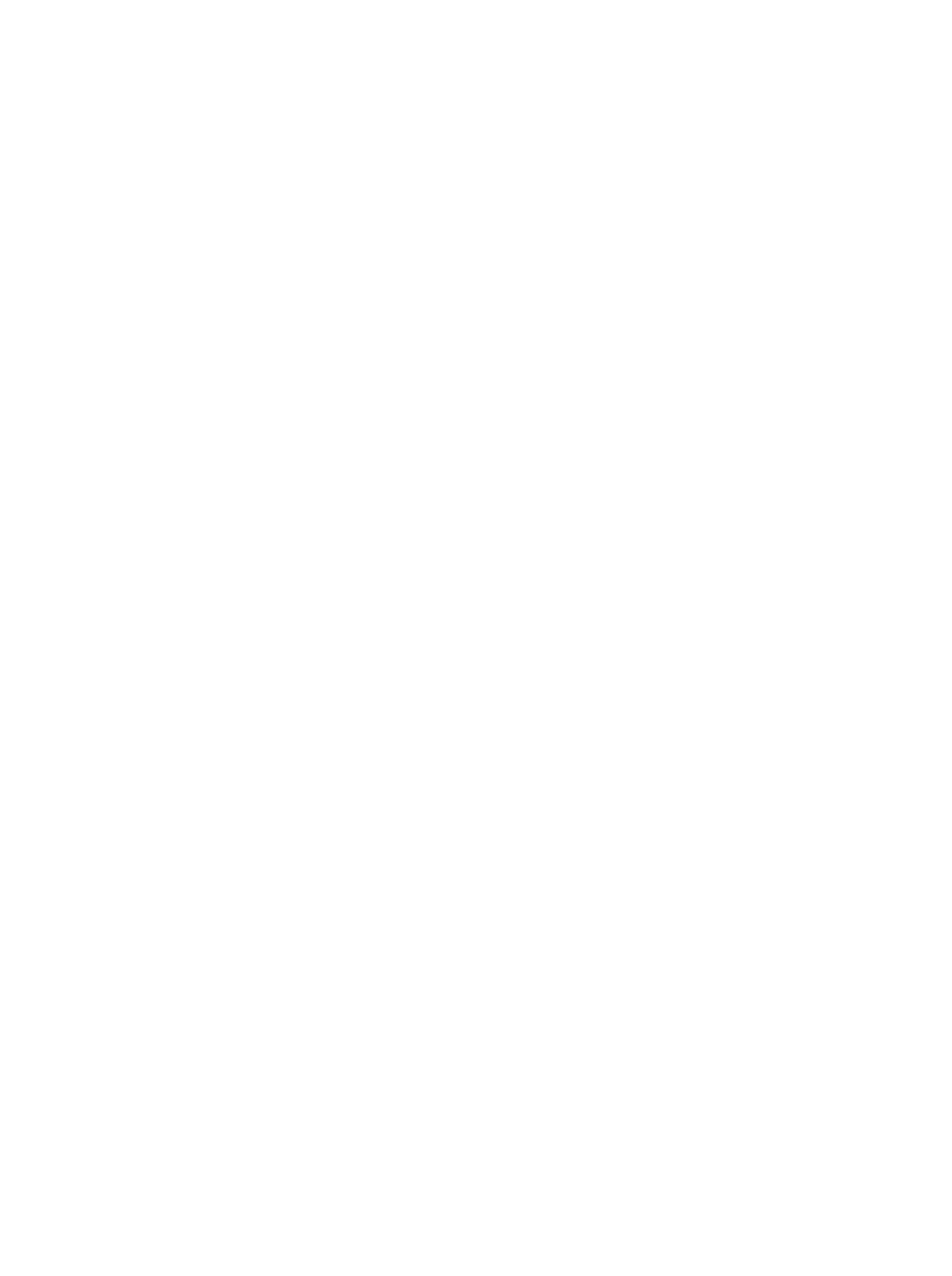### Table of contents

| 2.2 Preparation of teaching materials <b>Exercise Active 2.2</b> Preparation of teaching materials <b>Exercise 2.2</b>                                                                                                                     |  |
|--------------------------------------------------------------------------------------------------------------------------------------------------------------------------------------------------------------------------------------------|--|
|                                                                                                                                                                                                                                            |  |
| 3. The start of IBSE in America <b>Construction and Security America</b> 20                                                                                                                                                                |  |
| 3.1 The case of the United States <b>Manual According to the United States</b> 21                                                                                                                                                          |  |
|                                                                                                                                                                                                                                            |  |
|                                                                                                                                                                                                                                            |  |
|                                                                                                                                                                                                                                            |  |
|                                                                                                                                                                                                                                            |  |
|                                                                                                                                                                                                                                            |  |
|                                                                                                                                                                                                                                            |  |
|                                                                                                                                                                                                                                            |  |
| 3.9 The case of Venezuela <b>Manual According to the Contract Of Venezuela</b> 41                                                                                                                                                          |  |
|                                                                                                                                                                                                                                            |  |
|                                                                                                                                                                                                                                            |  |
|                                                                                                                                                                                                                                            |  |
|                                                                                                                                                                                                                                            |  |
|                                                                                                                                                                                                                                            |  |
| 3.15 The case of Cuba <u><b>2.000 Cuba 2.000 Cuba 2.000 Cuba 2.000 Cuba 2.000 Cuba 2.000 Cuba 2.000 Cuba 2.000 Cuba 2.000 Cuba 2.000 Cuba 2.000 Cuba 2.000 Cuba 2.000 Cuba 2.000 Cuba 2.000 Cuba 2.000 Cuba 2.000 Cuba 2.000 Cuba </b></u> |  |
|                                                                                                                                                                                                                                            |  |
|                                                                                                                                                                                                                                            |  |
|                                                                                                                                                                                                                                            |  |
|                                                                                                                                                                                                                                            |  |
| 5. An overview of what has been done to date <b>measure and the contract of the contract of the set of the contract of the set of the set of the set of the set of the set of the set of the set of the set of the set of the se</b>       |  |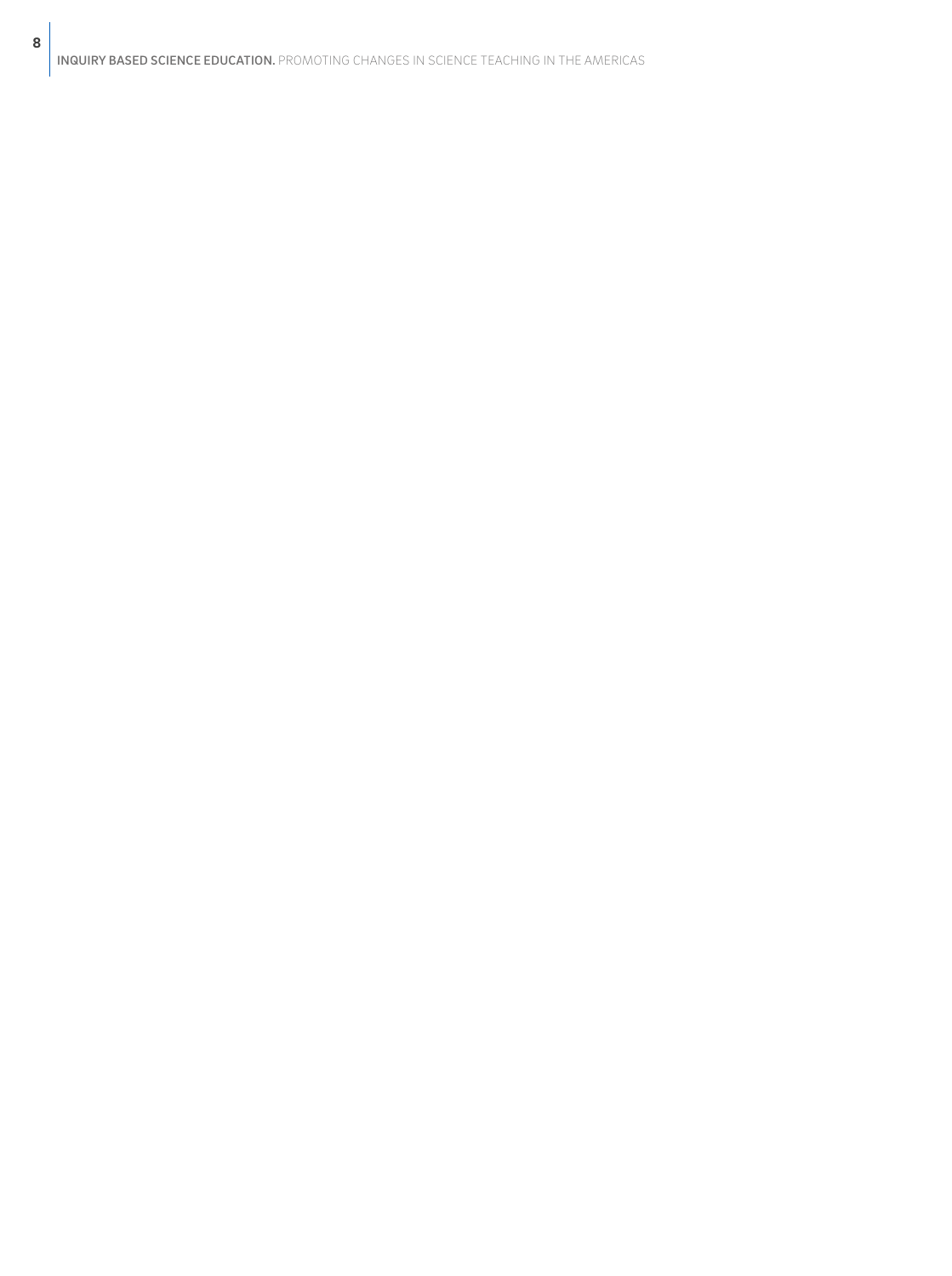### Foreword

As is quite well accepted today and was recently noted in the 2017 statement from the G7 Academies of Science, many aspects of present-day society have benefitted from science and technology. As there is no doubt that this will continue in the future, it is essential that we have the appropriate educational systems in place throughout the globe to teach all citizens the basic elements of science and on how science and technology have an impact on many aspects of everyday life. It is also important for them to understand how science, technology and innovation has a key impact in the present and future developments of our societies as well as being essential to train our future scientists. Furthermore, it is important that these programmes are structured to include women and minorities in both developed and developing countries. It is also important that students who do not follow a career path in the various fields of science and engineering receive a solid background in the sciences for two rather different reasons. The first is that science courses will help develop their critical thinking skills that will serve them regardless of their career path. The second is that with a science background they will be equipped to participate as engaged citizens in issues relating to science.

Providing children, starting early in primary school, with effective Inquiry-Based Science Education requires well developed curricula, qualified teachers and the support of local and national boards of education. IANAS recognised this from its early days explaining why the Science in Schools programme was one of the first inter-academy collaborations for the network. However, the challenges faced when achieving these goals vary significantly between countries. This publication is a review of the focal group's activities over the past decade, considering both the successes and failures, with the view of learning from our collective experiences to improve all aspects of future Inquiry-Based Science Education (IBSE) as well as the STEM (Science, Technology, Engineering and Mathematics) teaching programmes throughout the Americas. We also hope that this retrospective will help others wishing to develop effective IBSE and STEM education elsewhere in the world.

> Juan Asenjo IANAS Co-Chair Chilean Academy of Sciences

Jeremy McNeil IANAS Co-Chair The Royal Society of Canada: The Academies of Arts, Humanities and Sciences of Canada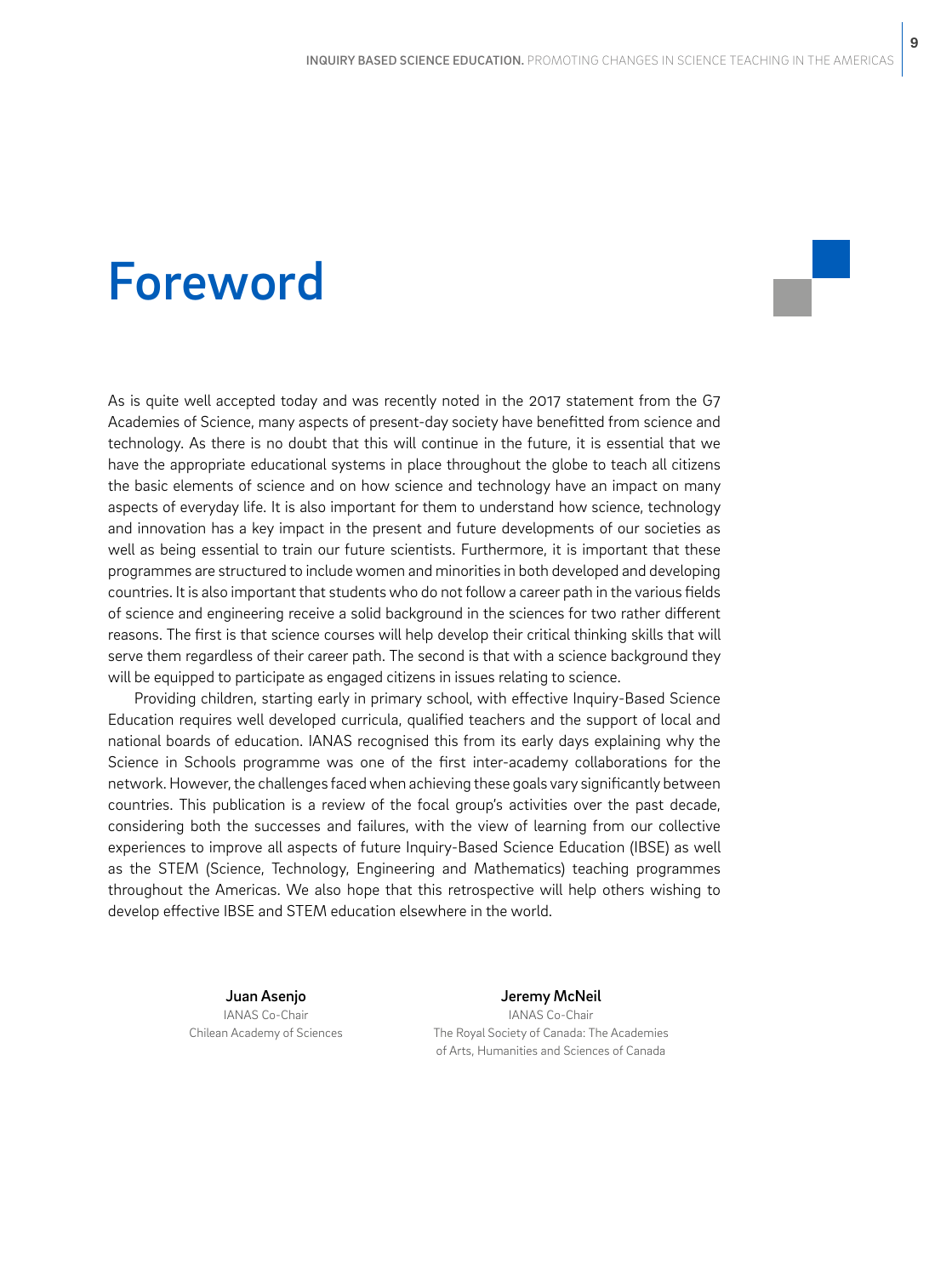# Introduction

Since the beginning of its activities, IANAS has enthusiastically supported the implementation and development of the Inquiry-Based Science Education (IBSE) program and has repeatedly expressed interest in leaving a written record of the achievements of each country.

Inquiry-Based Science Education is one of the programs with which IANAS began its activities, and has been the focus of attention of all the Executive Committees. It is also regarded as representative of the Network's objectives.

The basic idea of the program was to implement a science teaching model for children to learn the basic principles of science by thinking and working on the basis of the ideas and practices used by researchers in their laboratories. A continent-wide program was organized under the aegis of the Academies of Sciences, from Canada to Argentina, based on the use of certain ideas such as the direct use of inquiry-based methodology in school science classes, collaboration between national programs and the preparation and sharing of educational material. This is an attractive goal which in reality has not been easy to achieve in practice, although it is one we should continue to strive to attain.

This book is a response to IANAS's interest in recording what has been achieved so far in science education, after a long period of reflection.

It reflects the dedication of the Focal Points and teachers to bringing the idea to schools, despite the difficulties encountered and of the Academies to contributing to building a better future for their countries through education. It also describes the enthusiasm this teaching approach elicits in children, which could easily be taken for granted, and in the teachers who have been involved, and highlights at least three aspects common to all the countries involved: the interest of the Academies, especially the Focal Points, in changing the way science is taught at schools; the similarity of the problems to be addressed; and the predictable diversity of approaches and interests of education ministries.

We think this is an important testimonial that reveals the possibilities and obstacles to be overcome to make science education in our region relevant. Every reader will establish his own criteria for this.

In order to serve as a guide for the programs that have yet to be implemented and those that are about to do so, this book is divided into three parts: the first one summarizes the program's philosophy and justifies its implementation; the second one brings together the contributions of the various Focal Points, and the third one highlights the lessons learned over more than ten years of work.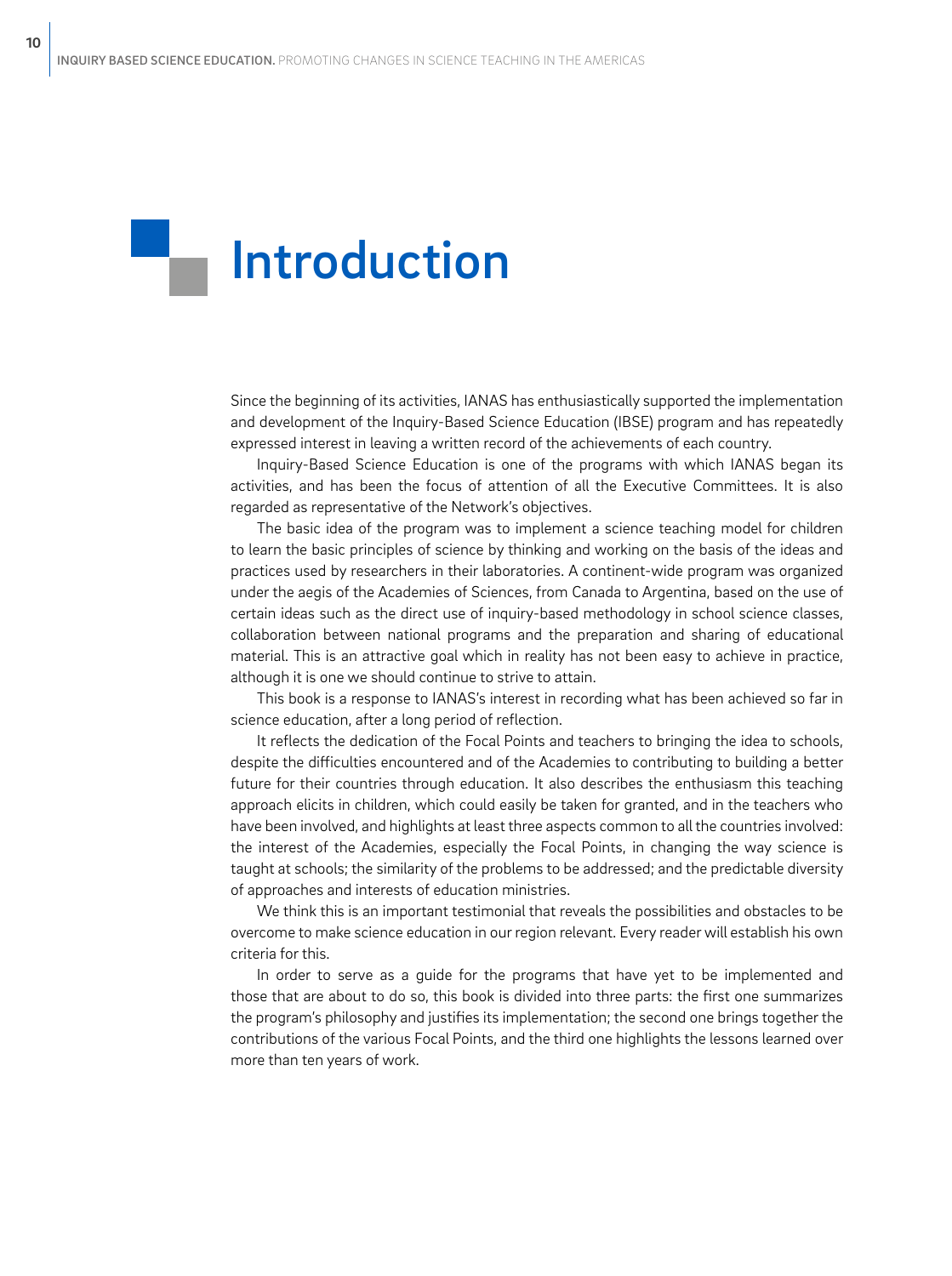The first part, which describes the structure of the program, indicates what it should consist of when conditions are in place to implement as it was designed, which is not necessarily possible in all countries. It also draws attention to the essential features for implementing it properly, which is valid regardless of the conditions or realities of each country. There is obviously a need for well-prepared teachers to teach science, suitable teaching material and for science to be taught at schools from the earliest stages, as well as appropriate material for giving workshops or children's classes in order to be able to say that a science education program is in place. Although these observations might seem superfluous, they must be borne in mind to achieve the goals set.

In the second part, the Focal Points describe the efforts made in each country to implement this teaching, the approaches used and the main achievements.

Chapters 4 and 5, comprising the third part of the work, present Indágala, a joint effort to support teachers throughout America, together with an overview of what has been achieved to date. It is a sort of conversation based on memories and documentation highlighting certain aspects of the lessons learned. These include the commitment all the Academies must make to the program, in the sense of providing their Focal Points with every possible assistance for them to do their work; the need for academic and administrative support to seek funds to sustain the program; and a group of facilitators with a sound scientific grounding, who will be able to convey their knowledge to their teaching colleagues and the need for cooperation between the Focal Points. These are issues which, among others, will have to be agreed upon to achieve the goal of attaining better scientific education for the school population of our countries.

We invite you to read and comment on the decision by the Academies of Sciences to transform science education as a means of building a better future for our societies.

> Carlos Bosch Mexico Focal Point Mexican Academy of Sciences

Claudio Bifano Venezuela Focal Point Academy of Physical, Mathematical and Natural Sciences of Venezuela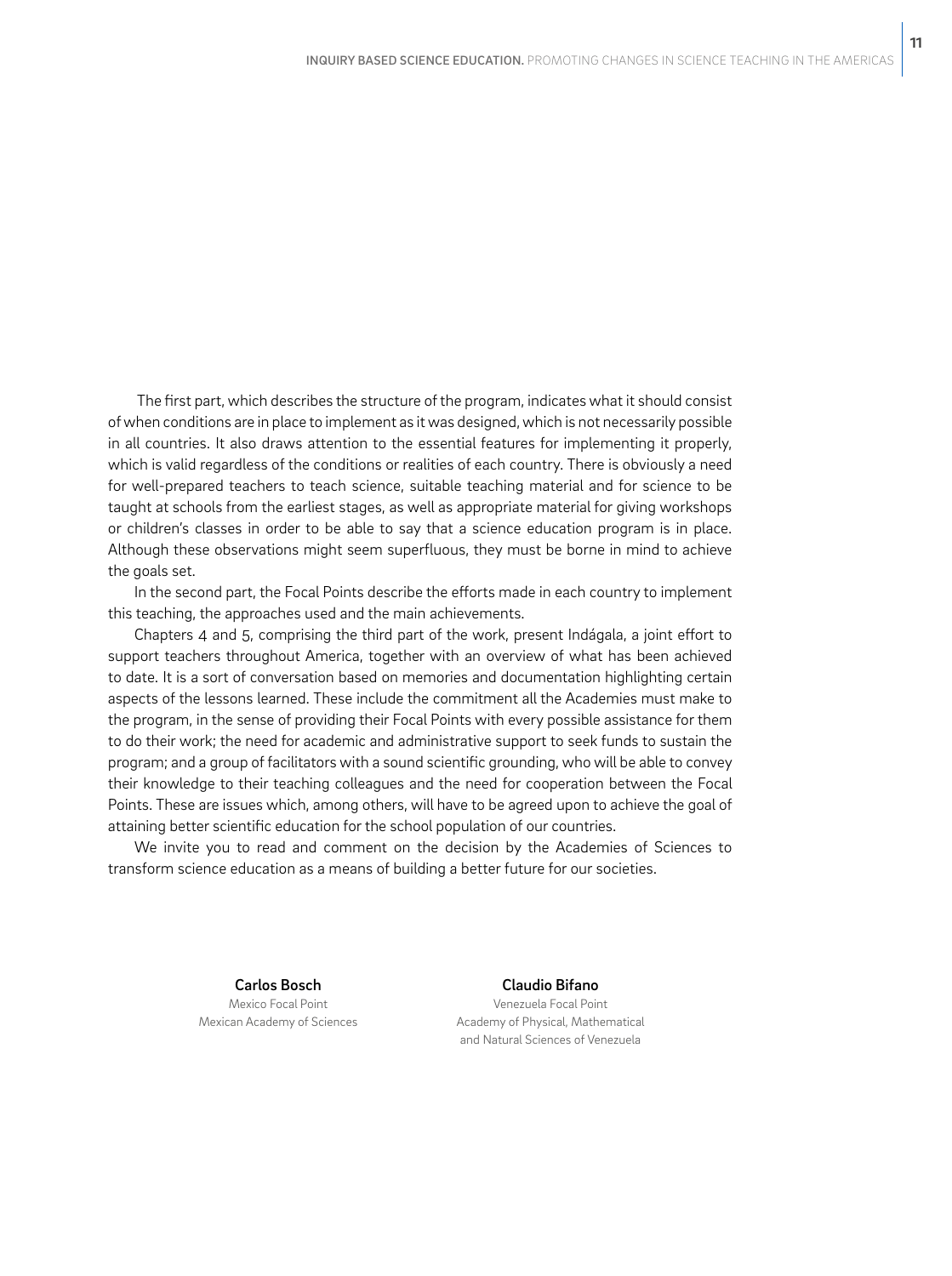

### Teachers and students learn at the same time

Teaching science requires teachers to be trained in such as way that they can analyze their own practice, learn about different IBSE experiences and update their knowledge.



**"Science classes should be given by teachers who understand the basic principles of science and are able to stimulate children's curiosity and help them develop their experimentation skills so that they can clarify their doubts on their own"**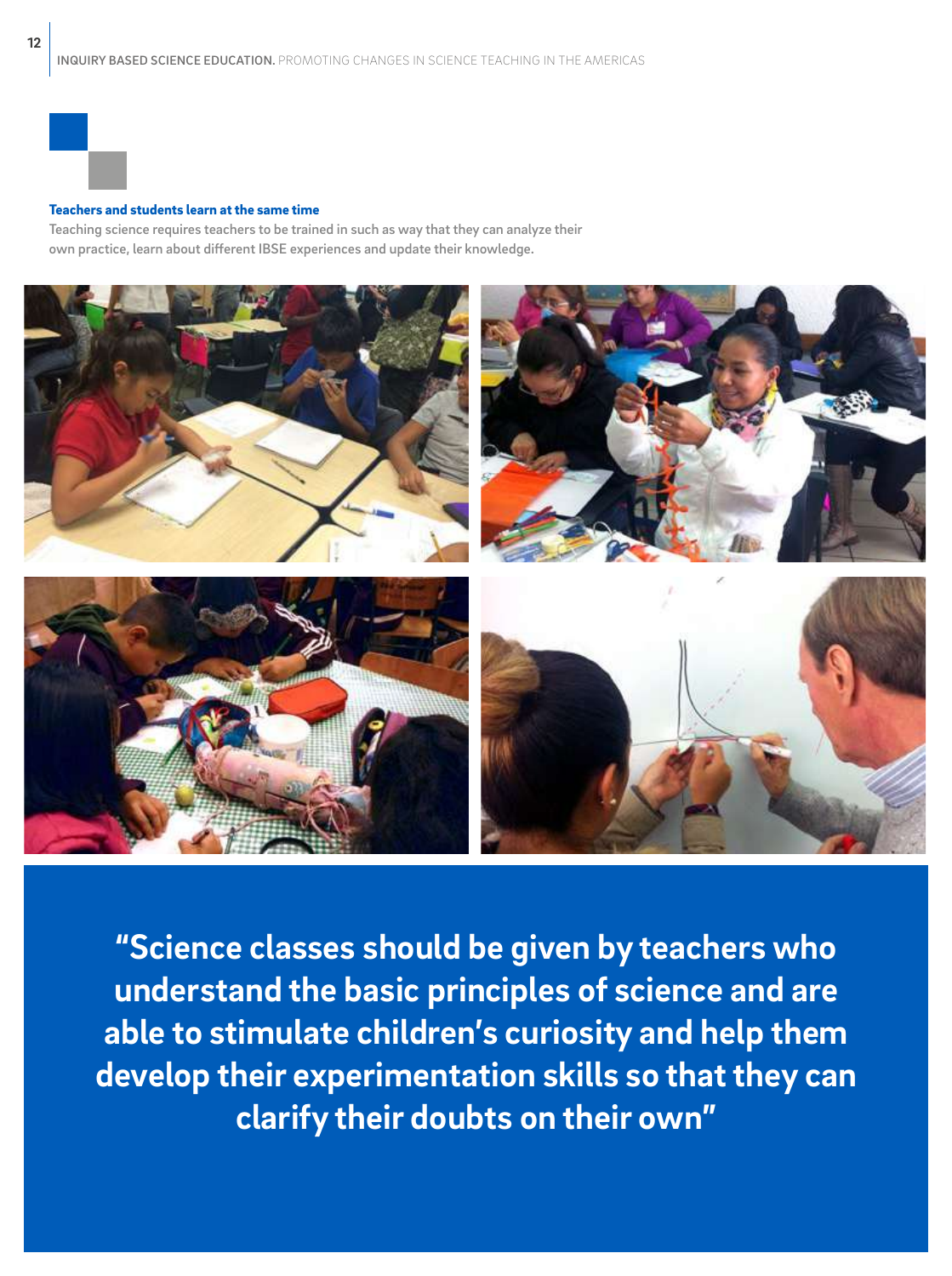

# What is Inquiry-Based Science Education?<sup>1</sup>

Ever since universities adopted Wilhelm von Humboldt's idea of providing an education focused on teaching, learning and research,<sup>2</sup> scientific inquiry has been used as a teaching and learning tool: The use of inquiry in elementary and middle school education, however, is relatively recent.

Until the early 20th century, the main focus of the study of science was memorization and the organization of certain facts, a practice that is

2. Humboldt, Wilhelm von (1903-1936). "... A university teacher is not a teacher, nor the student with a student, but one who investigates on his own, guided and directed by the teacher" (GS, XIII, p. 261). "The peculiarity of the top scientific institutions should be the treatment of science as a problem that has not been entirely solved that must be continuously investigated" (GS, X, p. 251). Selected Works, Academy of Sciences of Prussia, 17 vols. (The Works are designated as GS, the Roman numeral indicates the volume, the Arabic numeral the page).

unfortunately still common in science education in Latin America.

The current speed of changes in the world requires a similar change in the meaning of "effective education," particularly as regards science, technology, engineering and mathematics. A good way to do this is by exposing children early on to an educational model in which they themselves are part of the teaching and learning process.

Nowadays, children construct their own ideas about science through the wealth of information they receive from the media that provide ideas on how and why certain natural phenomena occur. But these are usually chronicles or stories that do not always provide a sufficiently clear or accurate interpretation of the issue at hand. In some cases, they are merely intended to elicit astonishment or amazement in children, rather than enabling them to arrive at a correct interpretation of a particular phenomenon.

Information designed to satisfy children's curiosity should be supplemented or clarified by teachers. Communication between teachers and students, however, is often nothing more than a transfer of existing information in books or databases. This bores students, making them feel that science classes are remote from their immediate interests and lives, even though they use technological devices all the time.

<sup>1.</sup> **Carlos Bosch** is Focal Point of Mexico, member of the Mexican Academy of Sciences, and professor at the Autonomous Technological Institute of Mexico (ITAM). **Claudio Bifano** is Focal Point of Venezuela, Full Member of the Academy of Physical, Mathematical and Natural Sciences, and professor at the Central University of Venezuela.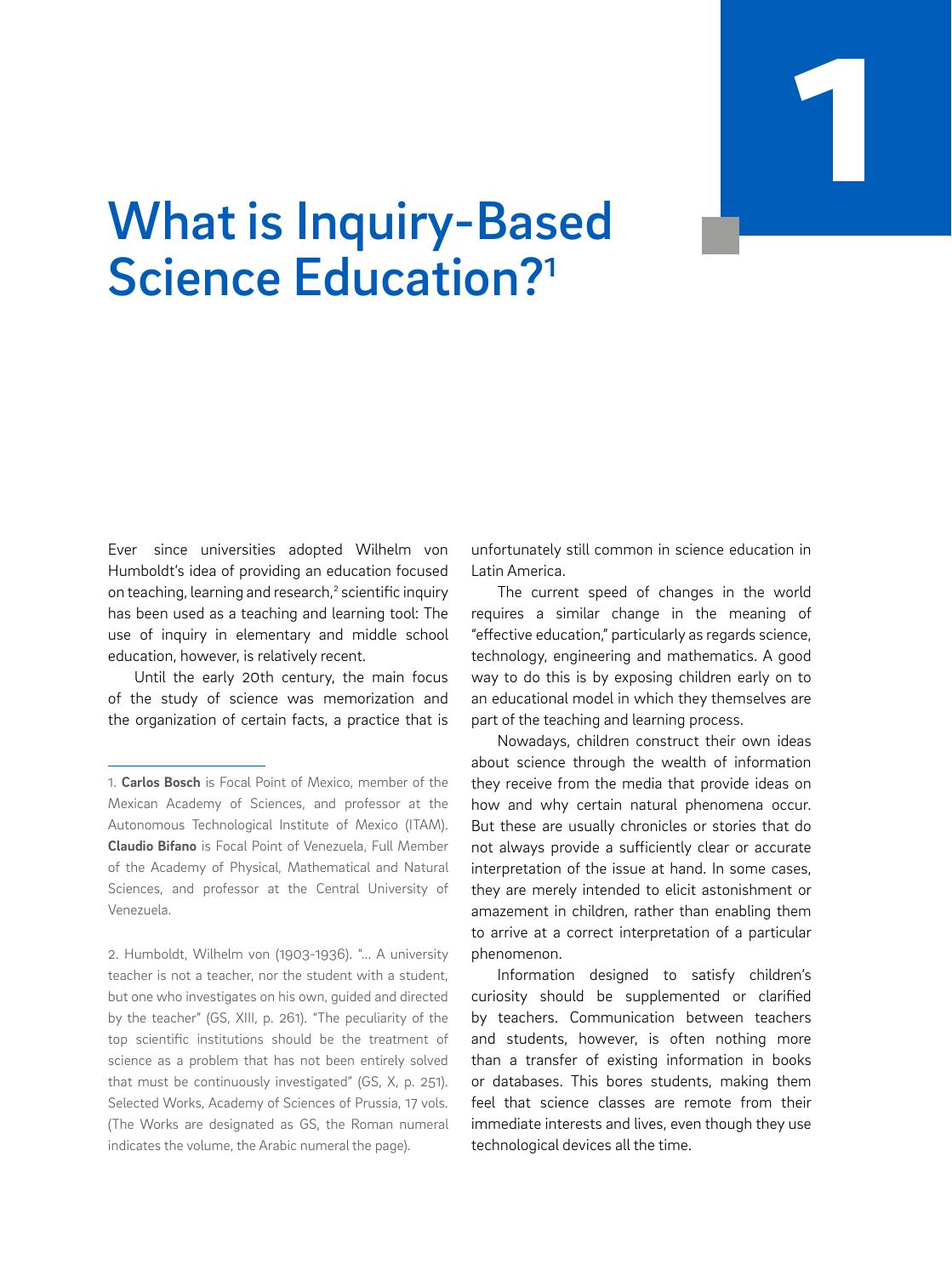To prevent this, science classes should be given by teachers who understand the basic principles of science and are able to stimulate children's curiosity and help them develop their experimentation skills so that they can clarify their doubts themselves, through experiments using simple, well-structured instructional material, which facilitates teaching and expected learning outcomes.

Improving science education in elementary and middle school education levels is not only intended to train scientists and engineers, but also to improve the scientific culture of society in general and contribute to the development of an organized, critical mind among citizens, which is useful for dealing with everyday problems more creatively and objectively. Rather than natural resources, the development of any country requires citizens with a good grounding in science. And if this basic learning is the result of a motivating teaching system, there will be a sufficient number of young people interested in pursuing careers in science and technology, essential to sustaining and accelerating the development of any country in these areas. Knowledge of or familiarity with the basics of science is crucial in an increasingly technological world, regardless of the activity in which people are engaged. It is essential for everyone to have a basic knowledge of science and technology to explain, for example, their importance in everyday life, their contributions to improving the quality of life and the care that should be taken of the everyday products derived from them.

In response to traditional education, in the 1960s, a research-based teaching method was developed, now known as "Inquiry-Based Science Education (IBSE) in the sciences. This type of education was first introduced by Dewey in  $1910<sub>1</sub><sup>3</sup>$  and since then several researchers have used and developed it.

What we call Inquiry-Based science education is a process whereby children and young people answer their own questions and satisfy their curiosity about the world around them through experiments.

Winner of the Nobel Prize in Physics in 1988 Leon Lederman, concerned about the state of neglect and violence in certain public schools in Chicago, used the *Hands On* Program to incorporate this teaching proposal into schools. The program he had developed at the University of Chicago consisted of experimental science teaching in which classes revolve around experiments. The central idea of this methodology is to bring children into contact with natural phenomena and encourage them to explain them. To use this method, science teachers are encouraged to begin their classes in the lab rather than start with a theoretical explanation. That means that science education should be based on looking for the answers to the secrets of nature to enable students to discover basic science concepts on their own rather than through memorization. Based on these criteria, Leon Lederman launched this new approach to science teaching.

The story began in 1986 when a group of teachers of children ages 12 to 15, interested in having their pupils see how scientists work and find out what goes on in a laboratory such as Fermilab, asked to be given a tour so that they could see the highlights of the center. They were allowed to visit on condition they did not interrupt the lab's activities. They were also told they would not be able to visit the most important parts such as the tunnel where the accelerator is located or the space where collisions take place. Fermilab's education office, together with teachers and a number of physicists, developed a working unit for children to study before the visit. That working unit still exists and the essential questions it contains are: How do scientists work? How you can study things you cannot even see? In another unit, students engage in certain scientific practices that lead them to "discover" state-of-the-art concepts in science.

<sup>3.</sup> Jown Dewey (1859-1952), the father of Progressive Pedagogy.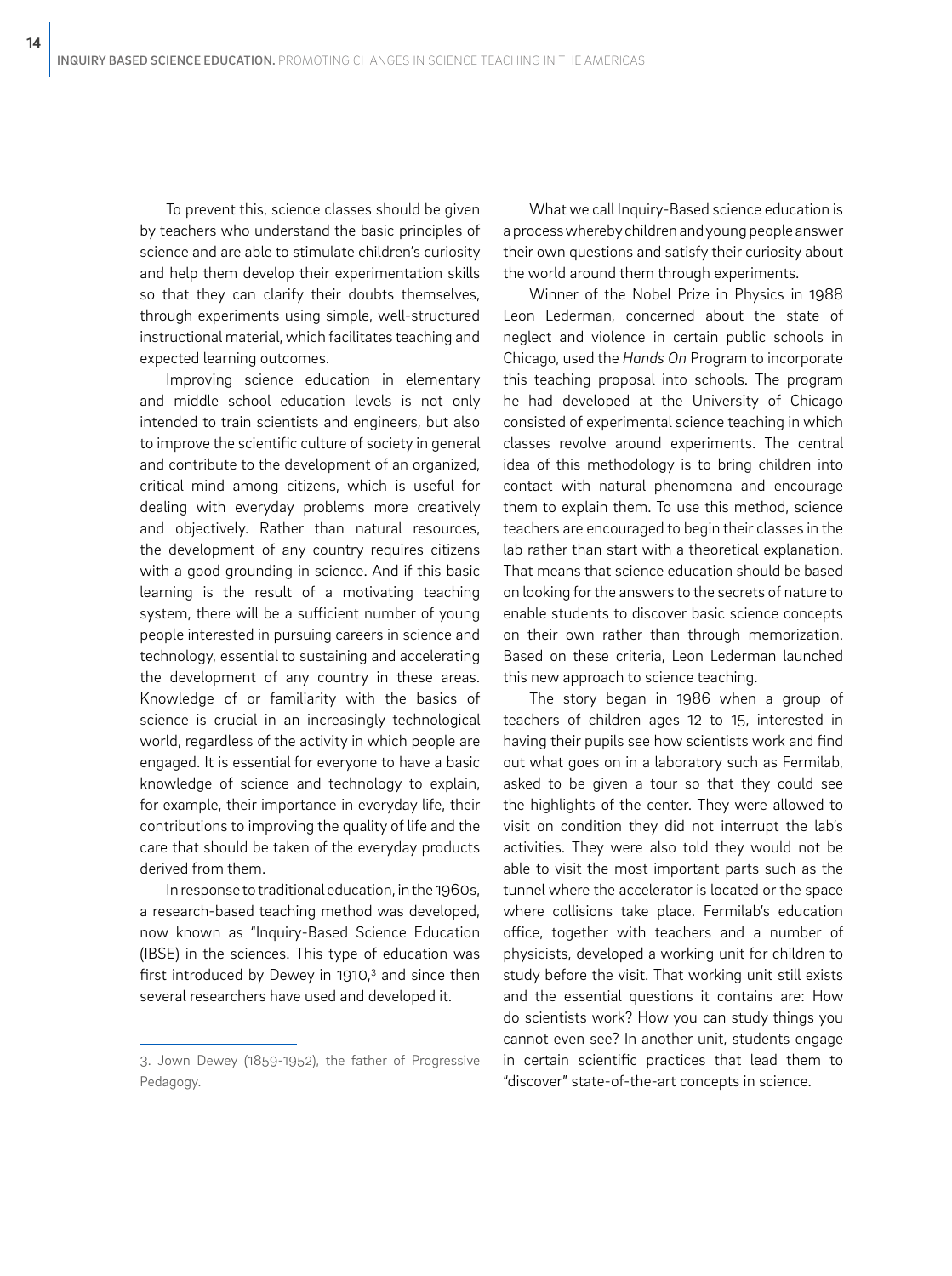In an interview, Leon Lederman remarked that, in view of the revolution we are currently experiencing, there is a need to change the way we perceive new technologies and science applications such as telecommunications, computing, the Internet and cloning, in order to participate in their development and be able to rationally apply them to current and future developments. The researcher, who advocated a revolution in science teaching, stated that *the new way of teaching science also involves teaching teachers how to teach science* and placed special emphasis on the need to combat antiscience and to teach young people to distinguish science from astrology or divination. It is also necessary, it might be added, to do away with the

misconception that scientific development is only a matter for certain societies and only possible in certain privileged countries.

**15**

On a visit to Chicago, Georges Charpak, a fellow physicist, Nobel Prize laureate (1992) and friend of Leon Lederman's, found out about the program and was so excited about it that he enthusiastically promoted it in France until his death in 2010. This gave rise to another focus of influence in science teaching using the IBSE method: La main à la pâte.

In 1996, with the support of the French Academy of Sciences, Charpak launched the La main à la pâte program, which, in 2012, became a scientific cooperation program operating both in France and beyond.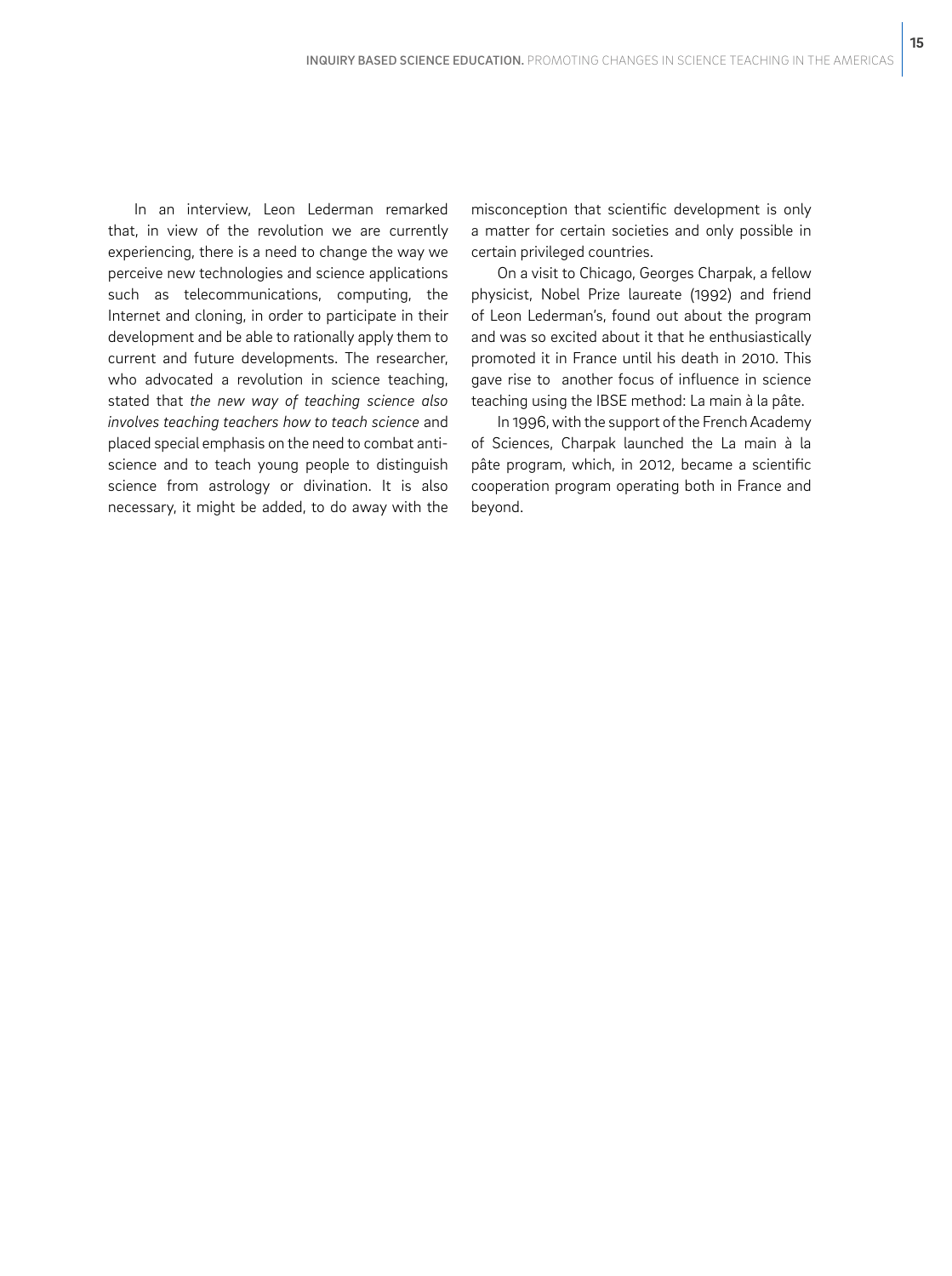### Workshops on Science Education Based on Inquiry in Argentina

Top left photo: "Listening to the Sound" for Elementary School Teachers. Top right photo: "Water Properties" Module for Kindergarten Teachers. Bottom left photo: Universe Module "Moon Phases" for Elementary School Teachers. Bottom right photo: "Chlorophyll Extraction" Module for middle school biology teachers.



**"IBSE begins with trainers who have a solid scientific basis and can train teachers"**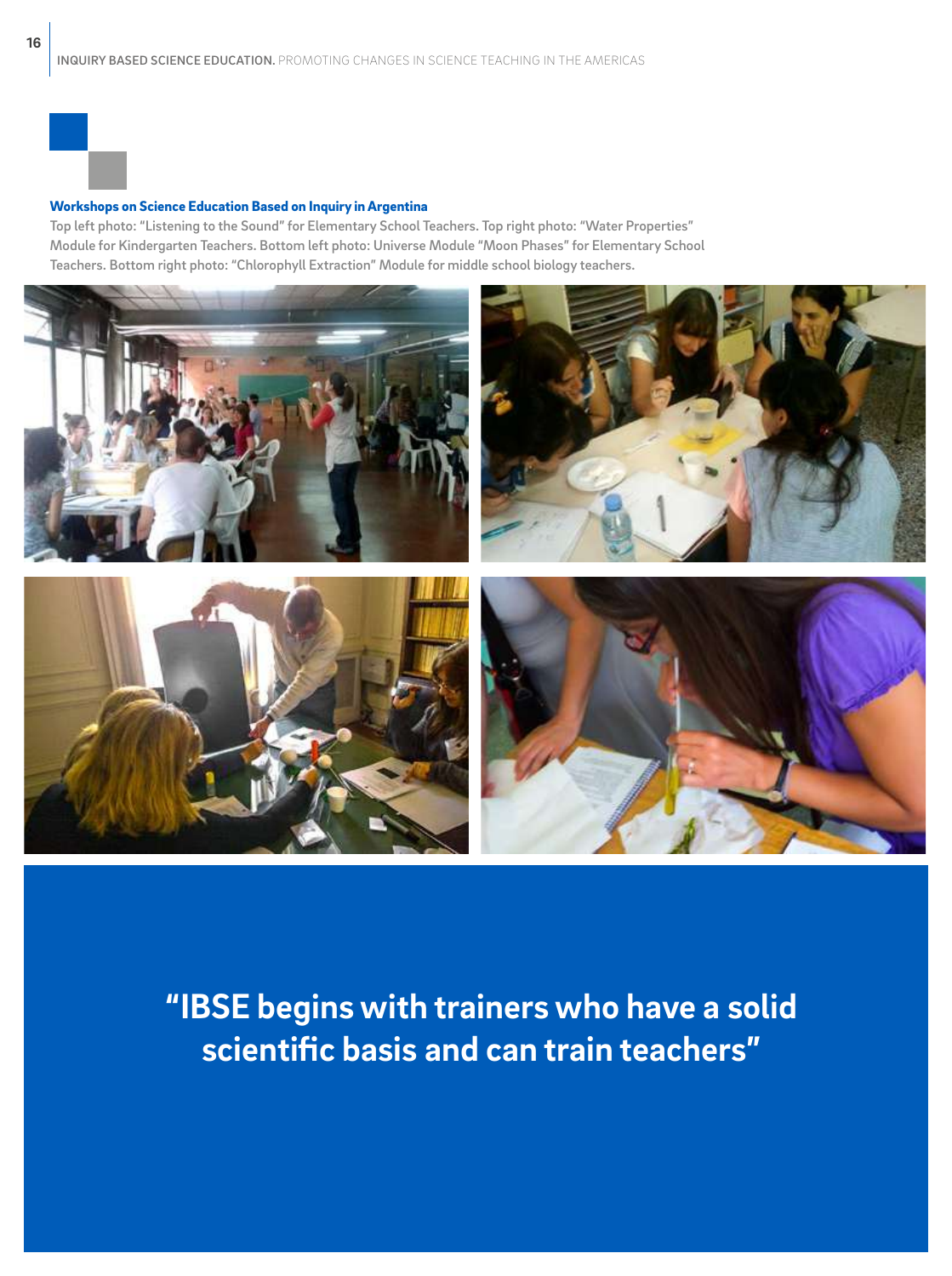

### How is an Inquiry-Based Science Education Program constructed?<sup>1</sup>

IBSE teaching begins either by asking questions or making observations or describing a particular scenario. The specific processes students should ideally undergo are as follows:

- Make a conjecture
- Devise their own questions
- Obtain evidence to be able to answer their questions
- Explain the evidence gathered
- Link this explanation to the knowledge obtained during the research.
- Create an argument and a justification for the explanation or else make a new conjecture and begin the cycle again.

It should be noted that in the IBSE, things are not usually linear. Matters are not usually very structured and arriving at a conjecture requires previous work.

### 2.1 Teacher preparation

It is essential to have teachers proficient in the basics of the various branches of science in order to implement a good science education program, in any form. In the case of IBSE, teacher education is

particularly important since children may ask a wide variety of questions both during the experiments and when they are positing hypotheses or drawing conclusions. In these cases, the teacher must be able to answer them or be able to say, "I do not know," something many dare not do for fear of losing face in front of their students.

Often, when talking to teachers, one senses a degree of fear and even panic about giving a science class. They are afraid about not having the necessary knowledge to answer children's sometimes very uncomfortable questions, and they panic about failing to do their job properly: "Science is very complicated, I do not understand it...I'm not scientifically inclined, that's for specialists. They give all kinds of excuses to avoid giving classes.

To help them overcome those fears, it is useful for teachers to know that one of the prerequisites for doing science-and of course teaching it-is humility. Saying, "I do not know" is what makes scientific research make sense. If a researcher assumes he will know the results of his research beforehand. this defeats the point of the exercise. It is precisely not knowing why things happen and, in the case of classes, not having the answer to questions that forces teachers to study to find the answer. This can open up a path that may become even more important than the answer to the question they were asked.

The program should have a number of facilitators trained in research methodology, who have completed a refresher course and reinforced the basic concepts of science, so that they can teach classroom teachers. The group of teacher trainers is the core of the program, since they are the ones who

<sup>1.</sup> **Carlos Bosch** is Focal Point of Mexico, member of the Mexican Academy of Sciences, and professor at the Autonomous Technological Institute of Mexico (ITAM). **Claudio Bifano** is Focal Point of Venezuela, Full Member of the Academy of Physical, Mathematical and Natural Sciences, and professor at the Central University of Venezuela.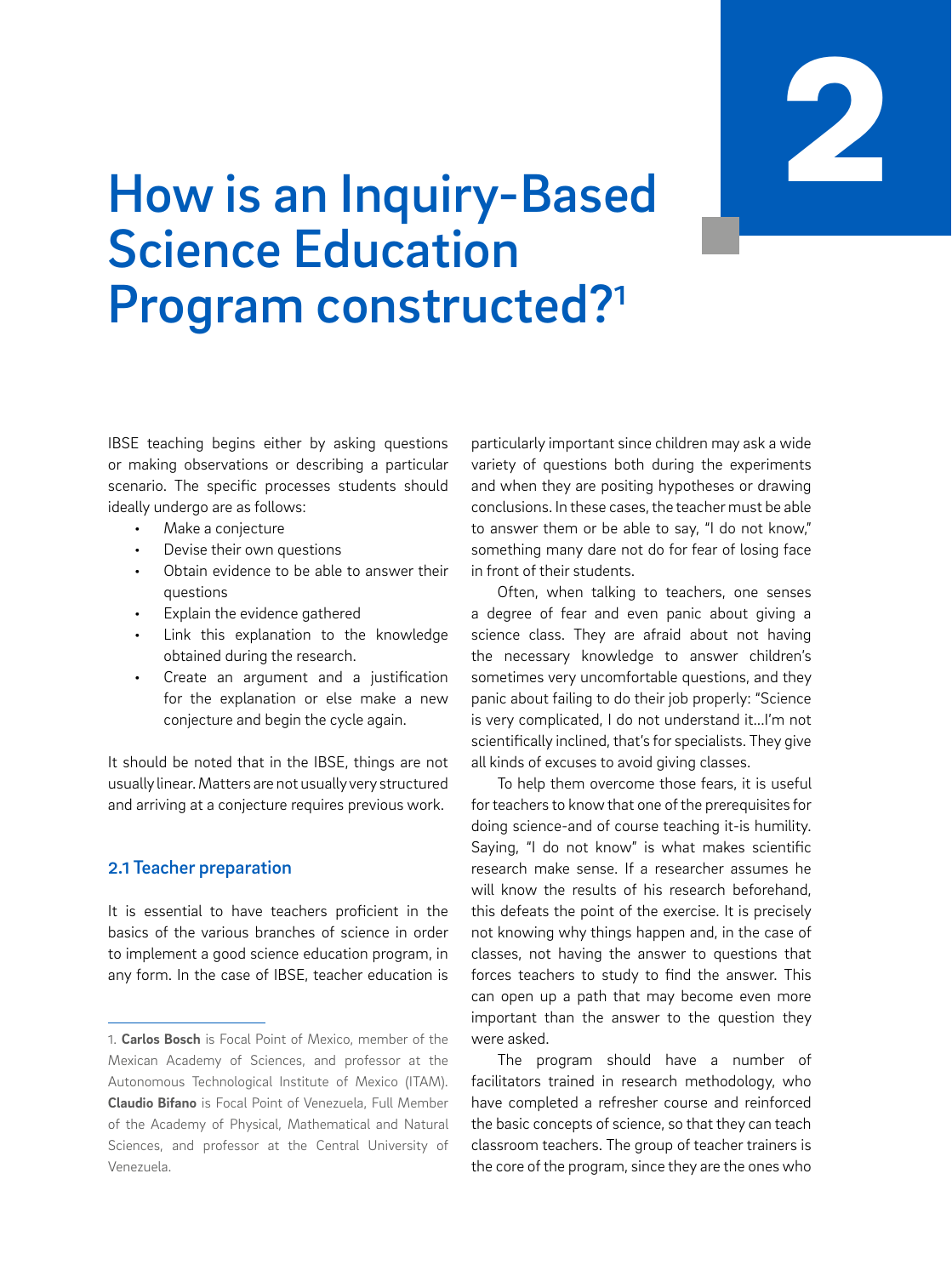can guarantee the training of classroom teachers and the accompaniment they may require when implementing the IBSE program.

### 2.2 Preparing teaching materials

It is true that in the literature and also on the Internet, there is an abundance of teaching materials, usually very well developed, including videos, games, designs for experiments that can easily be done at school and pages devoted to providing the necessary theoretical foundation. However, this is material which, although it refers to the basic principles of scientific knowledge, is developed according to the needs and realities of education in the author's country, which include the language in which they are written. Accordingly, it cannot always be used in schools in different countries without making the necessary adjustments.

Often the language and the way problems are approached have to be reviewed. In other cases, one has to assess the relevance of the proposals based on the curriculum design and the availability of materials, so the best thing is for each program to develop teaching materials adapted to the users' situation. And since the Inquiry-Based Science Education program is designed to be used throughout the region, the material should be made available to all potential users on websites, acknowledging its authorship without copyright or other unnecessary obstacles.

Each program should therefore have a website available to teachers that includes the teaching material produced in the programs of the various countries and also serves as a means of informing the official education ministries and society on how Inquiry-Based methodology is being used in the teaching of science and the importance of teaching science in this way.

On the other hand, since this is inquiry-based teaching, it is essential for each program to have the necessary material for conducting experiments. And although the material is unsophisticated, each program should have a collection center, or a Resource Center as it has been called that is easily accessible to facilitators when they take the experiment to their schools for science classes or offer training workshops for teachers or new facilitators.

In short, implementing this type of program requires at least three key elements: well-trained teachers in the area of science; attractive, welldesigned material for students; and supplies for experiments that are readily available to facilitators.

### 2.3 Elements required to design an IBSE program

### a) Attitude of school authorities

School authorities' attitude and involvement are crucial to the project's success. As noted earlier, the IBSE project is not actually an additional component to the basic science teaching project, since the contents are covered in the curricula. What it does add is the methodology and the preparation of classroom activities. For these reasons, administrators should have detailed knowledge of the program, attend teacher training workshops, collaborate in the organization of the physical space, and encourage and instill in teachers and children the importance of this task, which is often in addition to their regular obligations, to obtain the best possible result. The more administrators and teachers are convinced of its benefits, the more successful the project will be.

### b) Minimum requirements for schools

School infrastructure, particularly in classrooms, is important. So that the activities can be carried out properly, a large area should be provided for children and teachers to be able to work comfortably. Tables and chairs are required rather than desks, for organizing working groups, together with access to water, a cupboard for storing the material, electric current and if possible a refrigerator or at least a cooler with ice.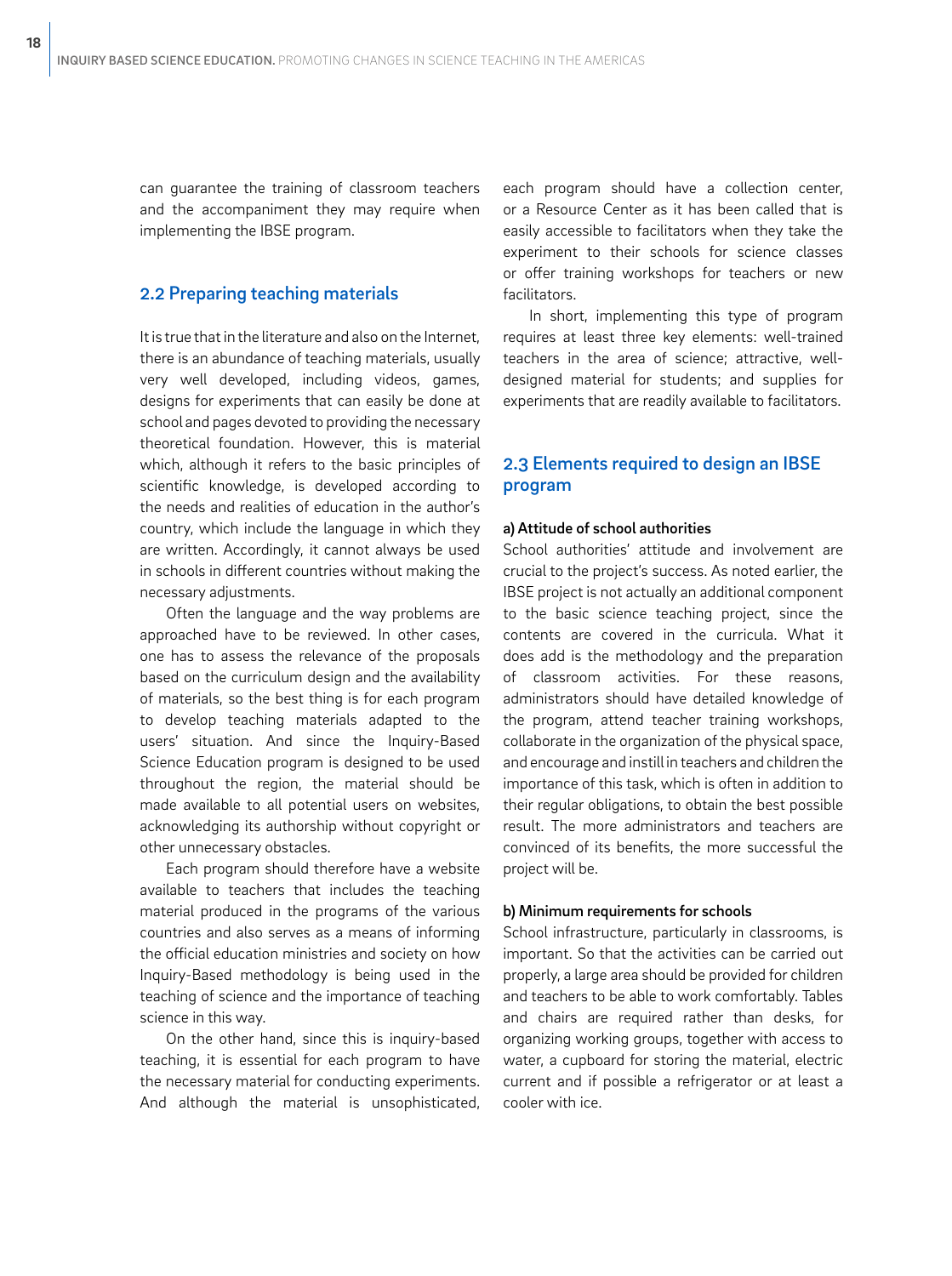### c) A Resource Center

For each module, it is essential to have kits or boxes with all the material for conducting the experiments, however simple, in sufficient quantities for every students. All the materials are readily available and the boxes or kits should be available for use during the class. Obtaining the material and organizing it into kits is a task that requires a considerable amount of time and space.

It is useful to have a Resource Center, in other words, a space to ensure that the experiments provide the expected results with the available material, where teachers can prepare the boxes and store the material to be used. The Center should be administered by a person responsible for the inventory of available material and for taking the boxes to the classrooms.

It is no simple task to organize science classes, and have children "play" at being little scientists; several details must be taken care of to ensure that the attempt is successful and in this section, we have only drawn attention to some of them. This consideration, which may seem secondary, is often crucial to the practical implementation of the program.

Countries that have achieved the best results with the IBCE program have an infrastructure of human and material support. It is hardly surprising then, that France, the United States, Canada, Chile and Mexico should have been able to implement the method most effectively, each in their own way

In the following pages we will describe some of the experiences of these countries, which we have grouped into three blocks.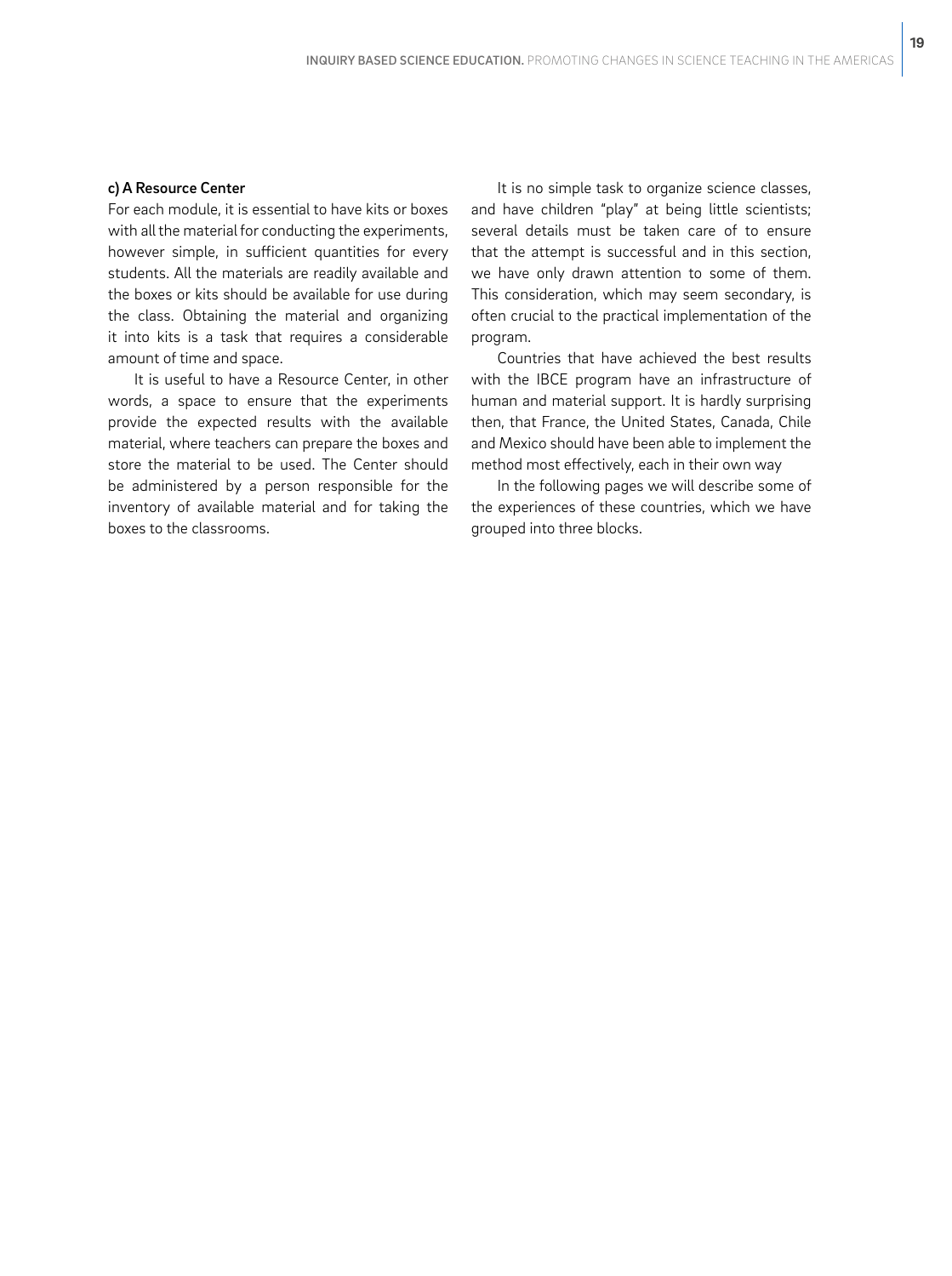### The importance of designing topic-based unit to work with mathematics

Top left photo: Working with the attributes of certain geometric figures. Top right photo: Experimenting with the properties of certain materials. Bottom left photo: Using balls to work with young children. Bottom right photo: Working with electrical circuits.



**"The Academies of Sciences in our hemisphere are working to improve the level and relevance of science education"**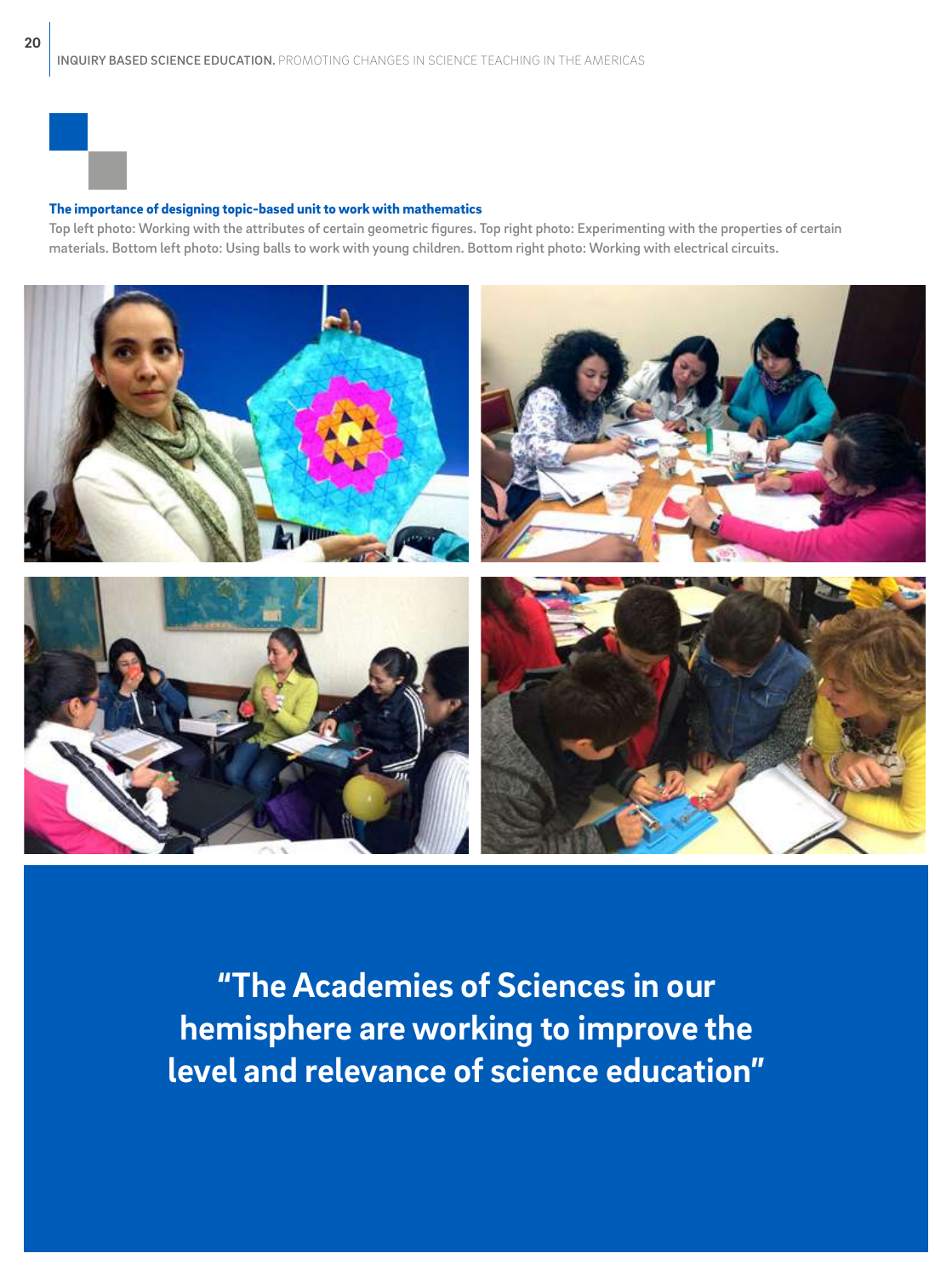# INQUIRY BASED SCIENCE EDUCATION. PROMOTING CHANGES IN SCIENCE TEACHING IN THE AMERICAS 3

# The start of IBSE in America

### ENGLISH-SPEAKING COUNTRIES

### 3.1 The case of the United States<sup>1</sup>

The case of the United States (USA) began to be explained in Chapter 1. We should just add that after seeing the success of Lederman and his group, the National Academy of Sciences decided to support them by creating the National Science Resources Center (NSRC), $^2$  comprising the Smithsonian Institute and the National Academies, which develop educational materials as an innovative science learning and teaching strategy to bring inquiry into the classroom. In the late 1980s, the NSRC was responsible for expanding the program by taking charge of both the organization and the contents. The Leon M. Lederman Science Education Center was set up in Chicago to provide support for teachers, by offering workshops and improving their science training.

It is important to note that evaluating IBSE programs is both difficult and costly. In this respect, the recent evaluation of the program called Leadership and Assistance for Science Education Reform (LASER) developed by the Smithsonian Science Education Center (SSEC), could serve as a model for this kind of program worldwide, if it could be economically implemented. A brief description of the evaluation is given below.

The LASER model, developed by the SSEC, is a systemic approach to the transformation of science education, consisting of five elements: a science program based on inquiry and research, differentiated professional development, administrative and community support, support materials and assessment. When these elements occupy a central position in the approach to science, they shape the infrastructure that supports student-centered teaching and learning.

With the leadership of NSRC, and under the influence of its LASER model, many IBSE projects have been launched at the local, regional and state level. Highlights include the STEM project in Washington State, the Alabama Mathematics, Science and Technology Initiative (AMSTI), the GEMS NET in Rhode Island, the Einstein Project in Wisconsin and the Inquiry Science Education Consortium (ISEC) in northern New Mexico. The two largest programs for developing kits for IBCE have been the SSEC's Science and Technology for Children

<sup>1.</sup> **Carlos Bosch**, Focal Point Mexico, Member of the AMC and professor at ITAM, and **Patrick Scott**, Focal Point USA, Professor Emeritus of New Mexico State University and Vice Chairman of the Board on International Scientific Organizations (BISO) of the US National Academies of Sciences.

<sup>2.</sup> In 2012, the NSRC was renamed to SSEC (Smithsonian Science Education Center).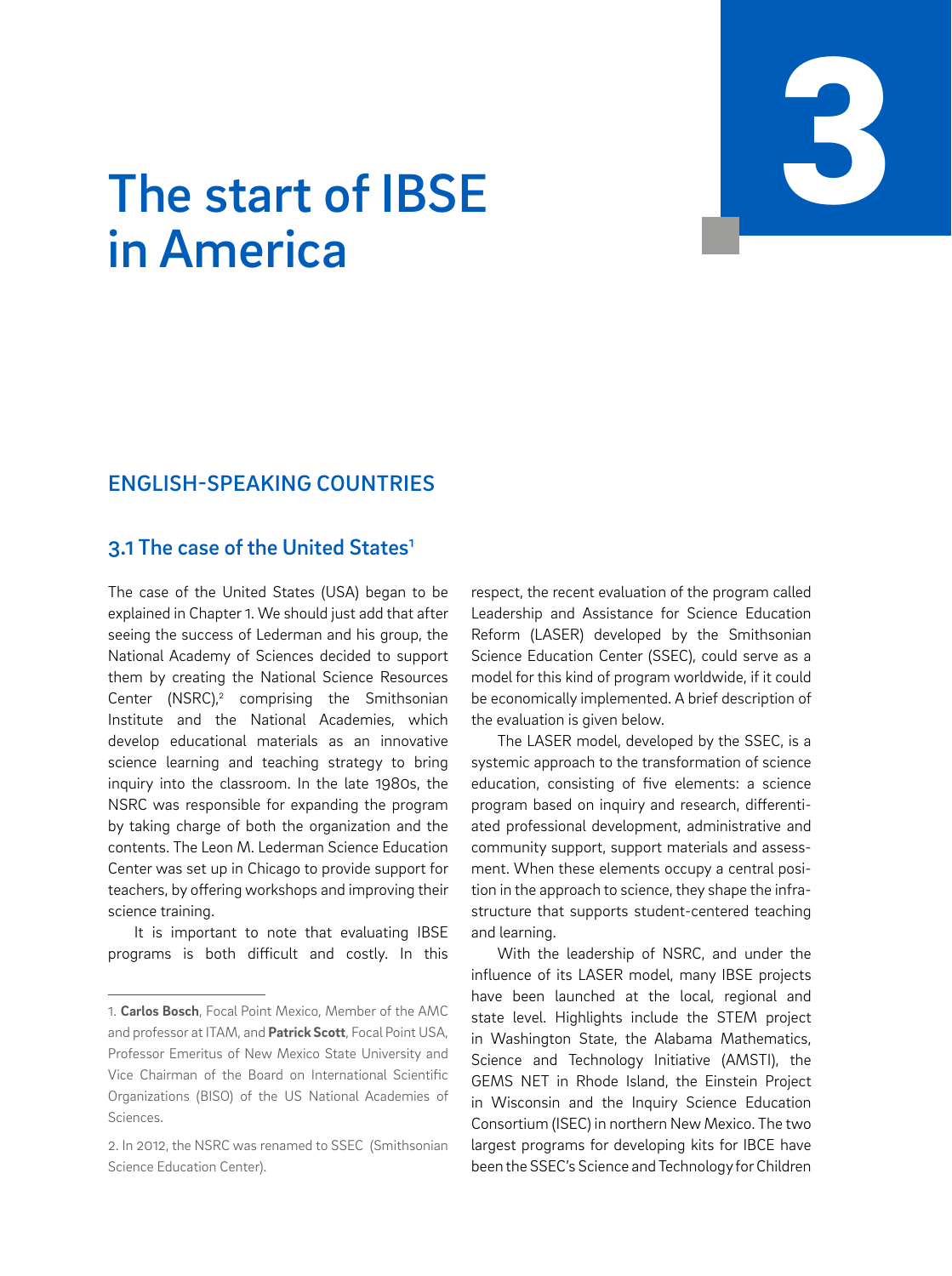(STC) and the Full Option Science System (FOSS) at the Lawrence Hall of Science at the University of California, Berkeley. Both programs are developing new kits to align with the Next Generation Science Standards (NGSS)<sup>3</sup> presented in 2013. The school district of the city of Oakland, California, is serving as a model for the use of FOSS kits to implement NGSS. Another recent development is code.org, which uses inquiry to teach computer science.

### So what is LASER i3?

In 2010, the US Department of Education granted SSEC funding to conduct a five-year validation destined for Investment in Innovation (i3) in order to assess the effectiveness of the LASER model in the systematic transformation of science education. "LASER i3" is the longitudinal study resulting from the LASER model proving that inquiry-based science optimizes student performance not only in scientific issues but also in reading and math. LASER plays a key role in strengthening student learning, especially among marginalized populations, including economically disadvantaged children, those who require special education and those who are learning English as a second language.

Evaluators at the Center for Research in Educational Policy (CREP) at The University of Memphis studied nearly 60,000 students at public schools (urban, rural and suburban) at: 1) Houston Independent School District (HISD), 2) eight school districts in northern New Mexico, and 3) seven school districts in North Carolina. CREP used a randomized controlled trial (RCT) of matched pairs with a comparison group and sought evidence to show whether students at schools that had used the LASER model for a period of three years performed better than those who had not been exposed to it during the same period.

The evaluators began the study with a subsample of over 9,000 elementary and middle school cohorts. CREP assessed the cumulative impact of SSEC products and services for three consecutive

years in selected elementary (3rd-5th grade) and middle school (6th-8th grades) students. Students included in the intervention were known as the "LASER Group" while those who were not formed the comparison group. CREP reported on students' progress from the initial assessment (Fall 2011) until after the final tests (Spring 2014). In addition to these aggregate data, evaluators collected detailed information on a subset of schools and conducted studies to contextualize the results.

The results were obtained by analyzing standardized state assessments of elementary and middle school students in reading, math and science.

In order to compare students in the three regions, schools participating in the study also used features of the Partnership for the Assessment of Standards-Based Science (PASS), comprising multiple-choice questions, open questions and practical performance tasks.

The LASER i3 study shows that inquiry-based science improves the performance of students at all levels of elementary and middle school, not only in science, but also in reading and math. As a result of this validation, the SSEC will continue its work to transform science education and support LASER i3 regions in their efforts to maintain and continue the great work that has already been done.

### 3.2 The case of Canada4

Since education in Canada is under the jurisdiction of the provinces, it varies slightly from one to the next. There are no national plans and programs; instead, each province develops and implements the curriculum of its choice. Nevertheless, science and math syllabi do not differ much between provinces. However, it is important to note that in the last report on PISA evaluations in mathematics, the performance of Canadian students highlights major differences between provinces, although they all achieve better results than the highest results

<sup>3.</sup> The basis for NGSS was the publication of *A Framework for K-12 Science Education* developed by the National Research Council (NRC) of the National Academy of Sciences (NAS).

<sup>4.</sup> **Patricia Rowell,** Focal Point Canada, Professor Emeritus of the University of Alberta.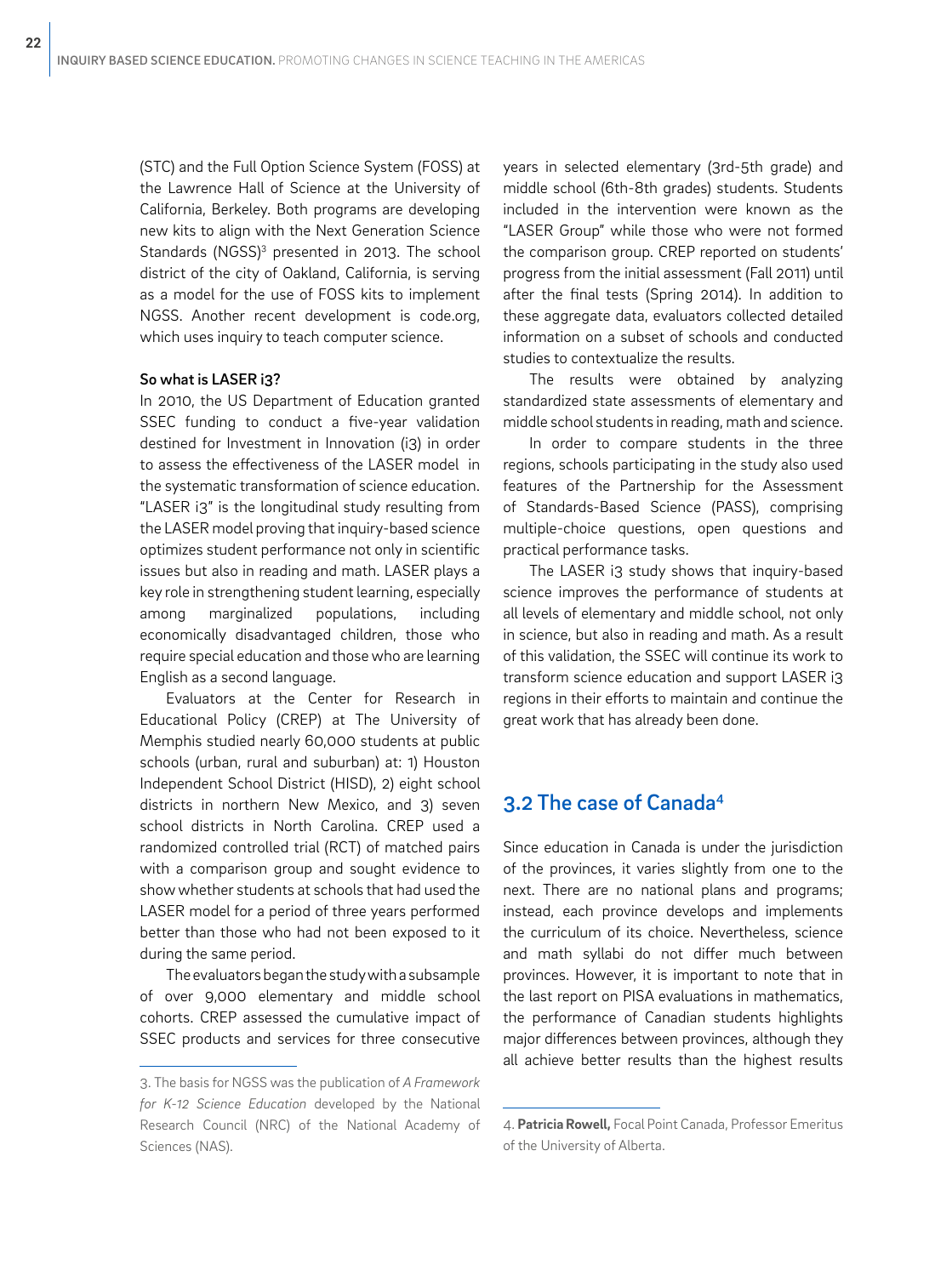obtained in Latin American countries and, with the exception of Prince Edward Island (479), they all perform better than the US (481). The next province is Newfoundland and Labrador (490) and results continue to rise until they reach the province with the highest score, Quebec (536). These disparities show differences due to the language used in the school system. It is important to note that Quebec has had an IBSE program for approximately ten years.

However, here we will focus on the province of Alberta (517), or rather the activities that have been carried out there. For over twenty years, Alberta's elementary schools have adopted the IBSE approach. All Alberta teachers spend at least four years at university, leading to a Bachelor of Education (B. Ed.) degree. During this period, basic education teachers take at least one science course and another on how to teach science.

Alberta therefore has an extremely solid program, with a long tradition that transcends the Royal Academy of Canada and in which teachers enjoy the support of local universities.

### 3.3 Other English-speaking countries in America5

Inaugurated in 1988, The Caribbean Academy of Sciences (CAS), now in its 27th year, can be proud of the success achieved since its inception. The Biennial General Meeting on Science and Technology continues to be one of the highlights of the CAS. Although we are pleased with our achievements, much remains to be done. We know that development is ultimately about and for people. Part of our duty as scientists and technologists is to improve the quality of life of people in the Caribbean region. One of our goals is to create scientific awareness in the region and to enhance people's understanding and perception of the importance and potential of science and technology in human progress. To this end, the CAS has organized training workshops for elementary and middle school teachers on Inquiry-Based Science Education (IBSE).

At a Science Education meeting, held in October 2007 in Jamaica, CAS concluded that science education would be one of the main activities of the Academy in collaboration with the Ministries of Education, Teacher Training Colleges and environmental groups in general, together with non-profits in related fields. Within this framework, CAS has been actively participating in the Science Education Programs of the Inter-American Network of Academies of Sciences (IANAS).

From a historical point of view, one can speak of two pedagogical approaches in science education. The first of these, traditionally used at schools, is the "deductive approach". In this approach, "the teacher presents concepts, their logical-deductive implications, and provides examples of their application... In order to use this approach, children must be able to handle abstract concepts, which makes it difficult to start teaching science before secondary school. Conversely, the second one has long been known as the "inductive approach". This approach provides more scope for children's observation, experimentation and creation on the basis of their own knowledge under the teacher's guidance. The terminology has evolved and over the years and as a result of the refinement of the concepts, this inductive approach is now known as Inquiry-Based Science Education (IBSE) and is used particularly in natural sciences and technology". One of the main findings of the report is that, "A change of course in the teaching of deductive science mainly to inquiry-based methods provides the means of fostering interest in science".

In response to the current crisis in the region, CAS, in collaboration with IANAS, organized a Workshop on Science Education for Elementary Teachers on October 9 and 10, 2008 on Inquiry-Based Science Education Methods (IBSE) at the Grenada Grand Beach Resort, Grand Anse, Granada. This first workshop was held in collaboration with the government of Granada, IANAS, CBD and OAS. Follow-up workshops were conducted in Guyana (2009), Antigua (2010) and Guyana (2012). The Chilean experience in Inquiry-Based Science Education was made public as part of the teacher

<sup>5.</sup> **Winston A. Mellowes,** Focal Point Caribbean Academy of Sciences (CAS), and Professor Emeritus **Ms. Petal Punalall-Jetoo**, Science Coordinator NERC Guyana.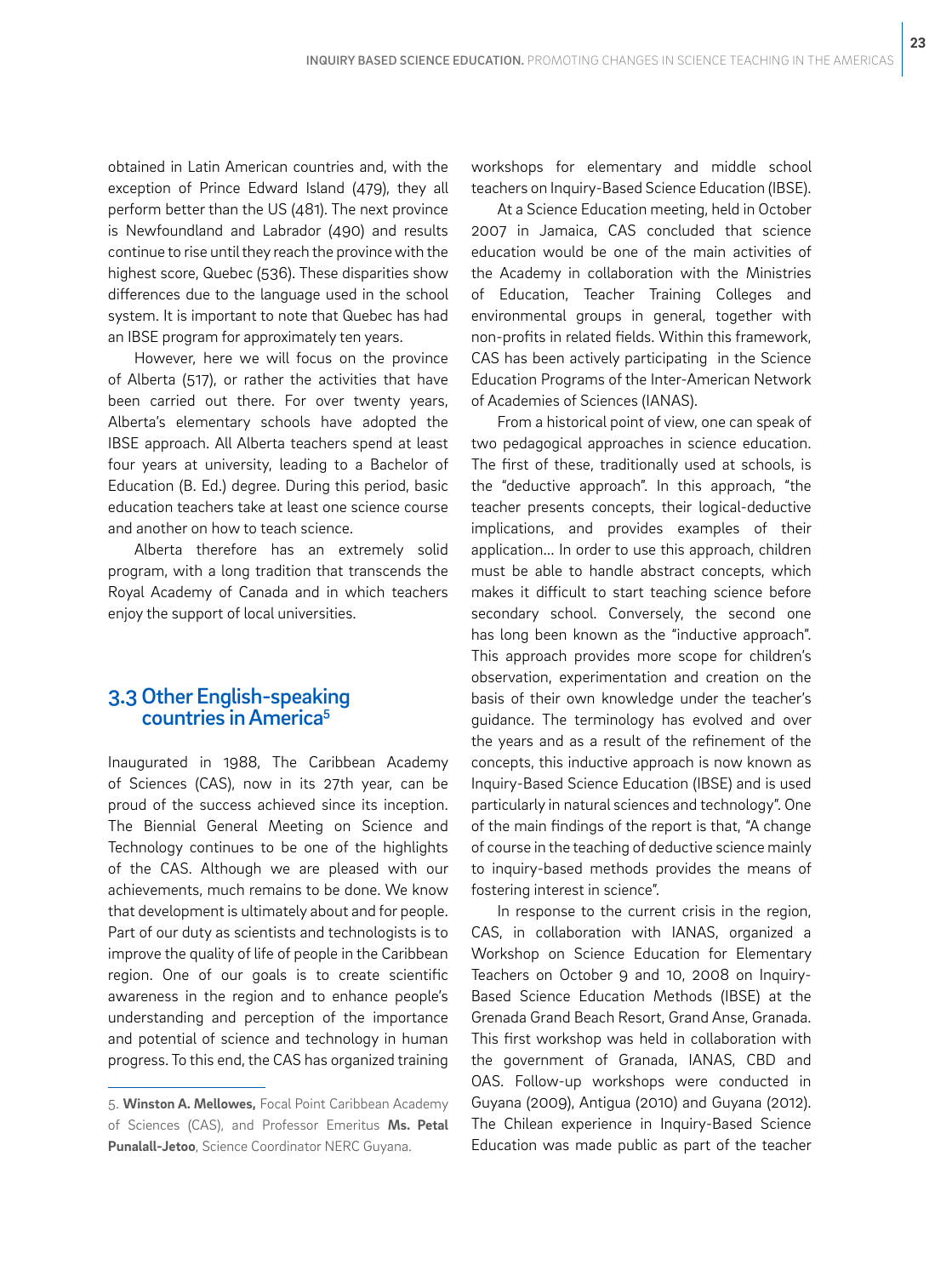training workshops in 2008 and 2009. The authors also contributed to the Conference on Learning and Teaching Science and Mathematics with the following topic: "Science and Math Teaching in the Caribbean and Latin America" at The Mico University College in Jamaica, as part of the celebrations of its 175th anniversary in March 2012. UNESCO's microscience experiments and the IBSE approach formed part of the interactive session on science education.

### Successes

Mrs. Punalall Jetoo played a key role in promoting the IBSE program in Guyana. The following excerpt on Guyana was written by her.

Guyana began a series of training workshops for teachers as a follow-up of the Workshop on Inquiry-Based Science Education Methods (IBSE) for Elementary School Teachers held on October 9 and 10, 2008 at the Grenada Grand Beach Resort, Grand Anse, Granada. The IBSE approach was subsequently shared with middle school teachers as an effective means of developing science teaching skills. The number of training workshops for teachers rose from twelve in 2009 to 41 in 2014. These workshops were organized and made possible by the Science Unit, the National Development Center for Educational Resources (NCERD) and the Ministry of Education. Workshops were also given at schools. In 2012, the Science Unit secured funding from UNESCO to launch a pilot program in Inquiry-Based Science Education for grades 5 and 6 at six elementary schools. Four other schools were incorporated into the pilot program thanks to financial support from Exxon Mobil in collaboration with Youth Challenge Guyana.

Through the Caribbean Academy of Sciences, Guyana described the implementation of the IBSE pilot program at various conferences and workshops such as The Mico University College Conference in 2012 and the Third Annual Workshop of the Caribbean Science Foundation (LCR) 2013. The IBSE program was based on the issue of climate change. Lessons were prepared in science and social studies for grades 1 to 6. Pilot science modules are currently being implemented at 16 elementary schools. The pictures below show the organization of IBSE teacher training workshops taught by the National Center for the Development of Educational Resources.

Inquiry-Based Science Education was also presented at the Third Annual Workshop of The Caribbean Science Foundation (CSF) held in Guyana in 2013.

### Grenada

As a follow up to the first Science Education Workshop on Inquiry-Based Science Education Methods at the Caribbean Academy of Sciences for Elementary Teachers, held on October 9 and 10, 2008 at the Grenada Grand Beach Resort, Grand Anse, Granada, a team of teachers (Davis John, Jervis Viechweg and Michelle Noland) developed a brochure that included lessons for Inquiry-Based Science Education. Science teachers and leaders from six elementary schools were trained and asked to share their knowledge with other teachers at their schools. Mr. Davis John gave additional workshops with the staff of St. Patrick's Anglican School, where he teaches.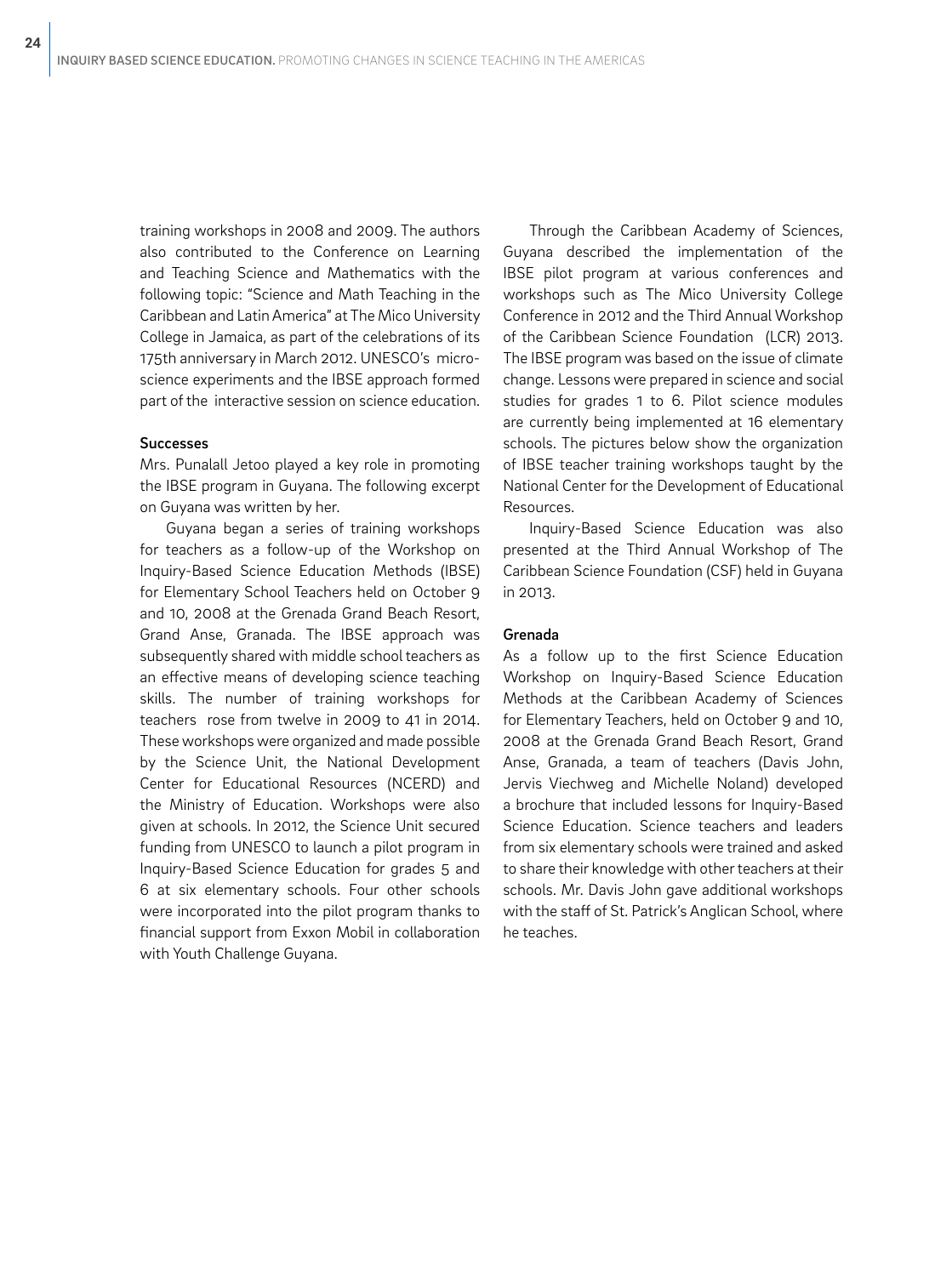### LATIN AMERICAN COUNTRIES

### 3.4 The case of Colombia<sup>6</sup>

IANAS was established in May 2004 with two institutional programs: Education and Water. The Colombian Academy of Exact, Physical and Natural Sciences signed IANAS's Charter and began participating in the two programs. By 2004, there were IBSE Programs in seven countries in America: Canada, USA, Mexico, Colombia, Brazil, Chile and Argentina. Colombia's Young Scientists' Program, one of the first in Latin America, dates from 2000. That year, an agreement was signed between the University of the Andes, Maloka and the Louis Pasteur French Lycée to promote an IBSE program in Colombia, based on the initial experience between 1998 and 2000 of that French school in Bogotá and consistent with the La main à la pâte program in France.

The Academy had had some contact with the Young Scientists' Program and got in touch with it again. It was discussed whether or not the Academy should try to create its own program. The Academy finally decided to support the existing program, which had already accumulated significant experience in the public education system and adhered fairly closely to the guidelines of the Science Education Program promoted by the Academies, since it had been inspired by the US and French programs, both promoted by the Academies of their respective countries.

In October, a five-person Colombian team with representatives from the Ministry of Education, Young Scientists and the Academy, was invited to Chile by IANAS to participate in a strategic planning workshop on Inquiry-Based Science Education (IBSE) projects.

Eventually, on May 25, 2005, the agreement was expanded to create the Young Scientists'

Alliance comprising the University of the Andes, the Moloka Corporation, the Louis Pasteur French Lycée, the Education Alliance, the French Embassy and the Colombian Academy of Exact, Physical and Natural Sciences. Under this agreement, the Colombian Academy of Sciences undertook to:

- 1. Seek coordination with the science academies of other countries, especially with IANAS and InterAcademy Panel (IAP)7 , with the goal of strengthening the exchange of programs and materials.
- 2. Seek coordination between the Young Scientists and other inquiry-based programs, supported by the science academies of their respective countries.
- 3. Provide scientific support to the project by facilitating links between scientists who offer support for the project.

This strategic partnership operated successfully until 2010 and the Academy also successfully performed the activities it had pledged to undertake within the agreement signed, but in 2011 it was dissolved. However, the Focal Point remains in contact and at the IANAS Education Program Meetings, an updated report is presented on the status of the Young Scientists' Program.

Since the Young Scientists' Program has special features, like all the national programs, and already existed when IANAS was established in 2004, Margarita Gómez, the current coordinator of the program, prepared the following summary:

The Young Scientists' Program was created in response to the need to encourage and transform science and technology education in elementary schools in Colombia (Duque, Figueroa, & Carulla, 2002). This initiative by the University of the Andes Engineering Faculty was based on internationally developed proposals. In particular, the Colombian

<sup>6.</sup> **José A. Lozano,** Focal Point Colombia, Honorary Member of the Academy of Sciences; **Margarita Gómez,** Coordinator of the Young Scientists' Program at the University of the Andes, Bogotá; and **Ismael Mauricio Duque,** Academic Coordinator of Young Scientists' Program at the University of the Andes, Bogotá.

<sup>7.</sup> In 2016, IAP changed its name to the InterAcademy Partnership.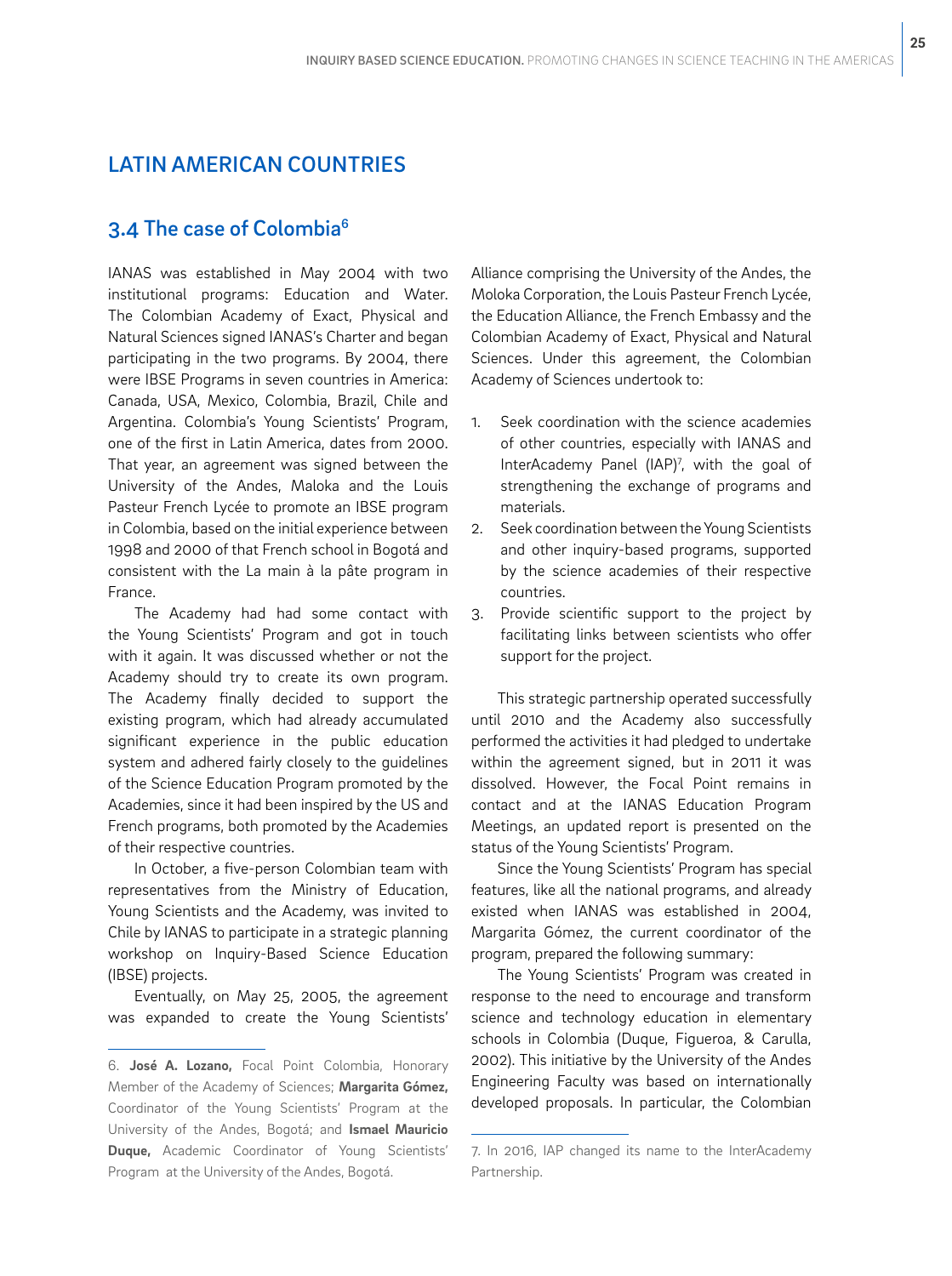program was inspired by the work carried out in France through the "La main à la pâte" program led by Nobel Laureate physicist Georges Charpak.

The French proposal, adopted and subsequently adapted by the University of the Andes, is based on the underlying principles of how science and technology are learned and taught. In a Young Scientists' class, students observe a real problem and do research that allows them to discover the knowledge associated with the problem. To achieve this, they develop hypotheses and put forward arguments in their own words, discuss their own ideas and construct scientific knowledge (Belay, 2006).

This approach to science and technology teaching requires students to devote sufficient time to problems and to solve them using logical sequences in which they gradually progress towards the construction of concepts (Worth, Saltier, & Duke, 2009). This means that the teacher must have the materials and teaching resources to involve students in small research projects in which they will act as "little scientists" by making observations and conducting experiments to construct knowledge that is new to them (National Research Council, 2000).

During the 14 years since its inception, the Little Scientists' Program at the University of the Andes has constructed and validated a framework that explains the objectives, means and resources required to implement a strategy that transforms the quality of education in science, technology, engineering and mathematics (STEM) at elementary school.

The program has provided professional development activities since 2000. These activities focus on schools and classroom activities, in view of the evidence of the low impact of workshops held without a clear connection with math and science teaching practice.

Given that teacher training is one of the factors that most influence the academic outcomes of students (Cochran-Smith & Zeichner, 2005) and elementary school teachers rarely have specific training in any of the areas of STEM, Little Scientists has developed a framework for the professional development of in-service teachers, which encourages teachers to approach scientific knowledge through inquiry and research strategies

that can be transferred to the teaching and learning process in the classroom.

Little Scientists proposes a professional development strategy based on the learning by inquiry approach (National Research Council, 2000). This training is developed from a perspective of situated learning (Putnam & Borko, 2000), in authentic contexts and focuses on the development of the didactic knowledge of the discipline, enabling teachers to not only understand the ideas to teach but also to learn the most appropriate strategies for ensuring that their students learn (Shulman, 1986).

Evaluating both students and teachers is the most effective way of improving teaching and learning in the areas of science, technology, engineering and mathematics. The framework for the assessment is based on the description of the knowledge expected of competent students in natural sciences and describes different types of cognitive achievements. The goal of science learning is for students to develop declarative knowledge (factual, conceptual), procedural knowledge (step by step, condition-action), schematic knowledge (explanations) and finally strategic knowledge (problem solving and validity of reasoning) (Li & Shavelson, 2002; Shavelson, Ruiz-Primo, & Wiley, 2005).

Promoting this type of learning at school is achieved through the intentional work of teachers, which is why Little Scientists has designed a framework for inquiry-based science and technology education. This framework defines the aspects that should be taught in science and technology and reflects the state of the art in teaching approaches for science education (Duschl, Schweingruber, & Shouse, 2007). Little Scientists identifies four aspects of science teaching:

Conceptual schemes, linked to the construction of scientific, technological and mathematical ideas and their appropriation by students.

Process strategies, which involves teaching students to do science, technology and mathematics, formulate questions and predictions, construct hypotheses and validate their conclusions;

Epistemological frameworks, in which student are expected to approach the nature of scientific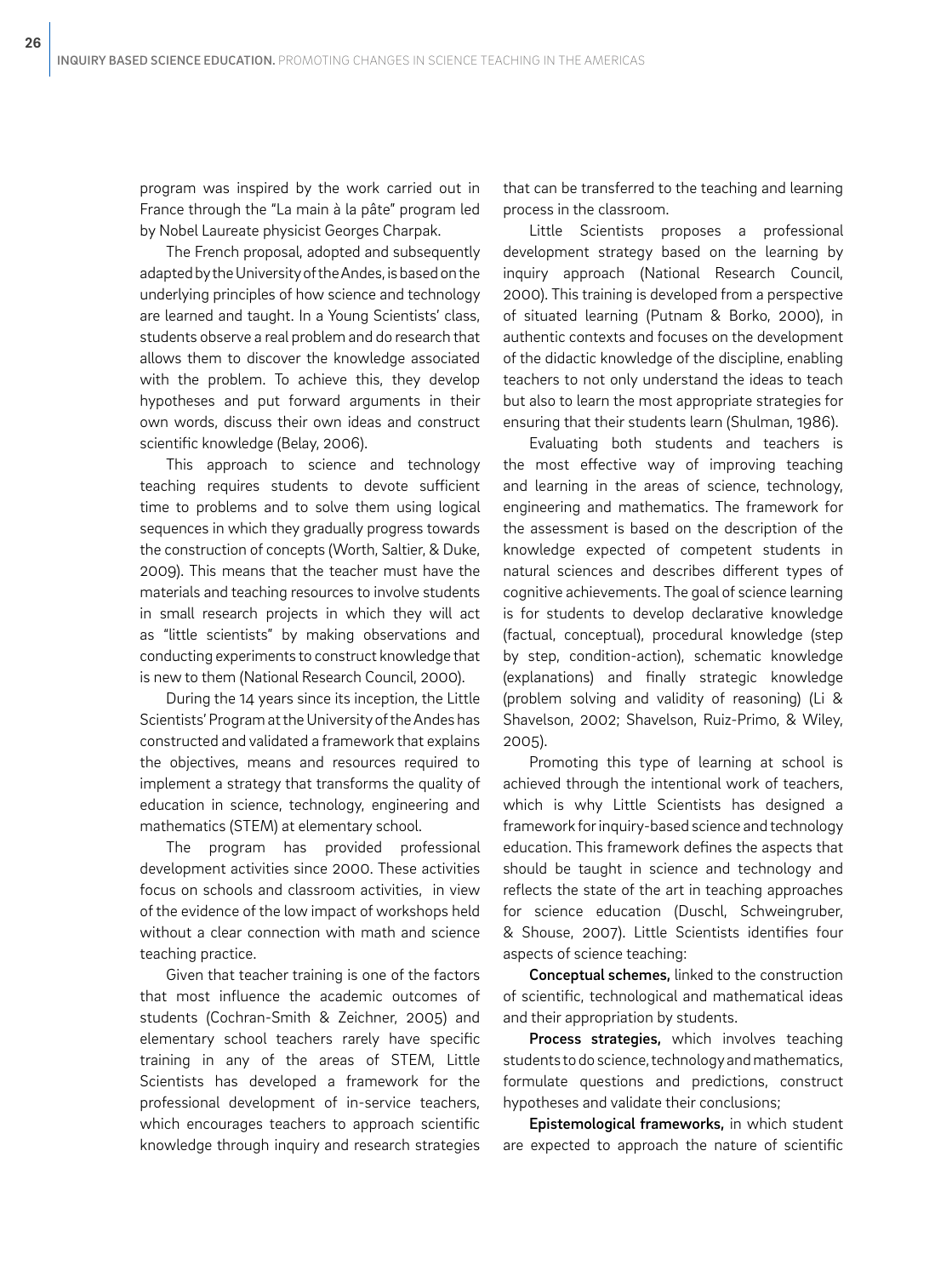and technological knowledge, such as recognizing the impermanence of ideas and conclusions and the validity of evidence-based knowledge.

Lastly, it includes an aspect of social processes related to communication, language and the arguments of science, mathematics and technology.

Transforming the teaching-learning processes of STEM areas in elementary education in Colombia forces us to reflect on the science and math curriculum, and change the approach to what is taught and learned in the classroom. The fact that Colombian schools have curricular freedom oriented by national guidelines and standards makes it possible to replace long lists of contents with a less extensive curriculum, focused on the development of major ideas in science, mathematics and technology (Harlen, 2010), in situations of diverse and productive learning (Worth et al., 2009).

These frameworks are based on the conviction that genuine transformation requires the involvement of different actors in the community, including parents, school administrators, teachers, local decision makers and the productive sector.

Promoting transversal skills in language and mathematics has been present in the management of classroom protocols. Math teaching materials proposed by PREST-Canada to begin a STEM-based initiative are currently being adapted.

In 2007, in order to serve the IBSE community of the Academies of Latin America, through an agreement between the Academies of France, Brazil, Argentina, Chile, Colombia, the University of the Andes and the Secretariat of the Andrés Bello Agreement, the Latin American portal Indágala (initially Map America) was created on the "MAP Monde" platform, donated by the French Academy of Sciences. This agreement was expanded to include the other academies in the IANAS Education Program. The platform was administered by the University of the Andes. In 2011, Indágala began to be mounted on the hardware of the Mexican

Academy of Sciences and in 2012, it was decided to transfer the entire Portal to the Mexican Academy of Sciences, by which it is currently administered.

### References

- Belay, R. (2006). *The international action of La main a la pate: teaching science at primary school.*  Paris, INRP - French Science Academy.
- Cochran-Smith, M. and K. Zeichner (2005). *Studying teacher education: The report of the AERA Panel on Research and Teacher Education.* Washington, American Educational Research Association.
- Duque, M. et al. (2002). "Pequeños científicos en la escuela primaria". *Revista colombiana ciencia y tecnología* 20(1): 26-32.
- Duschl, R. et al. (2007). *Taking science to school: learning and Teaching Science in Grades K-8.* Washington, NAP.
- Harlen, W. (2010). *Principles and big ideas of science education.* Association for Science Education.
- Primo, M.A.R. et al. (2002). *Looking Into Students Science Notebooks: What do Teachers do with Them?* Center for the study of evaluation, National Center for Research on Evaluation, UCLA: 31.
- National Research Council (2000). *How people learn: Brain, Mind, Experience, and school*, National Academy Press.
- Putnam, R. and H. Borko (2000). "What do new views of knowledge and thinking have to say about research on teacher learning?". *Educational Researcher,* 29(1): 4-15.
- Shavelson, R. et al. (2005). "Windows into the mind". *Higher Education* (49): 413-430.
- Shulman, L. (1986). "Those who understand: knowledge growth in teaching". *Educational Researcher,* 15(2): 4-14.
- Worth, K. et al. (2009). *Design and implementing inquiry-based science units for primary school.*  Paris.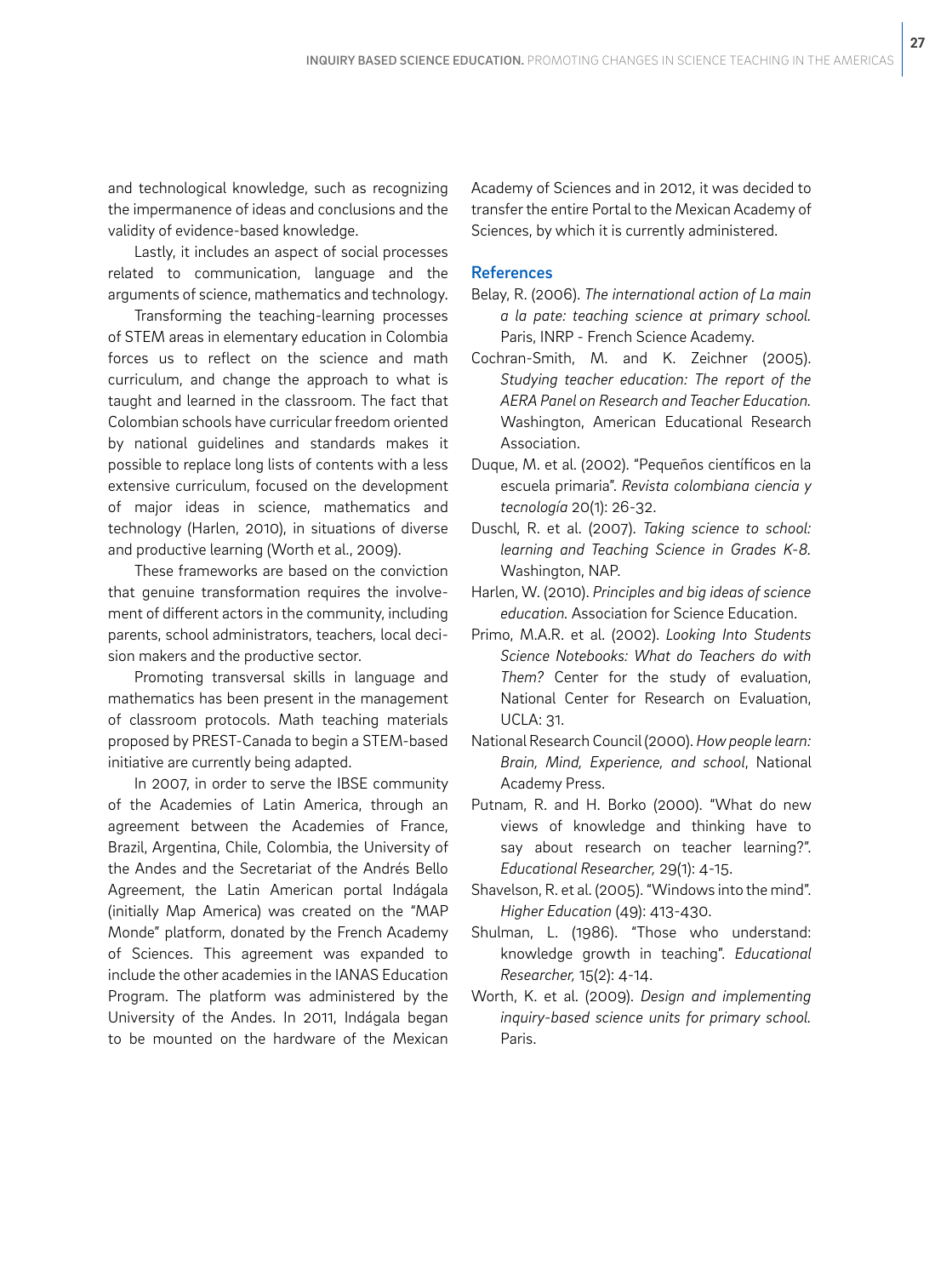### 3.5 The case of Mexico<sup>8</sup>

The Mexican education system includes three years of preschool, six years of elementary school and three years of middle school, comprising compulsory basic education. This is followed by three years of high school before students can pursue higher education studies. There is an official curriculum teachers must cover in its entirety. Mexico has consistently occupied the lowest positions in the OECD evaluations at different times. After analyzing the situation, Dr. José Antonio de la Peña and Dr. Carlos Bosch Giral, from the Mexican Academy of Sciences, decided to focus on in-service teacher training. Accordingly, in late 2001 and early 2002, they convened a group of 20 scientists and education specialists to analyze international science education proposals and the particular situation of science teaching in Mexico. For several months, the group focused on designing, justifying, structuring and organizing a program whose objective was to improve students' and teachers' attitude towards science and math. All the work targeted the country's basic education teachers, regarded as the cornerstone of education.

In mid-2002, the Science at Your School (SYS) Program emerged as a response by the Mexican Academy of Sciences (AMC) to support science and math education. Dr. Carlos Bosch was appointed as the program's academic coordinator. Study materials were designed, anthologies of readings compiled and a website set up as a permanent forum for consultation and discussion, in keeping with the Public Education Secretariat (SEP) programs and curricula. With the support of the Under-Secretariat of Educational Services for the Federal District and the Under-Secretariat of Planning and Coordination, on August 24, 2002, the "Science at Your School" Diploma Course was launched for 5th grade elementary and 2nd grade middle school teachers from 68 basic education schools in the Federal District. Students were invited to participate to support the participating teachers' classroom work and serve as a link between these teachers and scientists.

The diploma course is divided into four modules: Math, Science 1, Science 2 and History of Science; with 32, two-and-a-half hour Saturday sessions for a duration of 80 hours. Complementary Computer and English workshops are offered.

The initial group directing the Science at Your School Program evolved, incorporating basic education teachers and assessment specialists. Since the contributions of both groups are essential to steering the work, it was decided to redesign the high school program and tailor it specifically to teachers at that level: the History of Scientific Ideas module was preserved, and a general Science module (Physical Biology, Geography, Mathematics and Chemistry) added, together with a specialization module in each of the above areas. Lastly, after a number of adjustments, the work modules were organized as follows:

| <b>Elementary modules</b>                                                                         |             |  |
|---------------------------------------------------------------------------------------------------|-------------|--|
| Mathematics                                                                                       | 8 sessions  |  |
| Science 1                                                                                         | 8 sessions  |  |
| Science 2                                                                                         | 8 sessions  |  |
| <b>Communication Skills Development</b>                                                           | 6 sessions  |  |
| Middle School Modules                                                                             |             |  |
| General Module (Mathematics, Physics,<br>Chemistry, Biology and Geography)                        | 12 sessions |  |
| <b>Specialty Module</b>                                                                           | 12 sessions |  |
| History of Science                                                                                | 4 sessions  |  |
| <b>Communication Skills Development</b>                                                           | 2 sessions  |  |
| In both cases, the program is accompanied<br>by a<br>computer workshop and consists of 180 hours. |             |  |

The diploma course was also open to teachers of any elementary or middle school grade. Despite our initial aim of working with teachers from grade 5 of elementary school or grade 2 of middle school in order to follow up on their students, it proved impossible to locate these students in their following courses.

<sup>8.</sup> **Carlos Bosch**, Focal Point Mexico, member of the Mexican Academy of Sciences, professor at the Autonomous Technological Institute of Mexico (ITAM). **Silvia Romero** and **Carmen Villavicencio** of "La Ciencia en tu Escuela".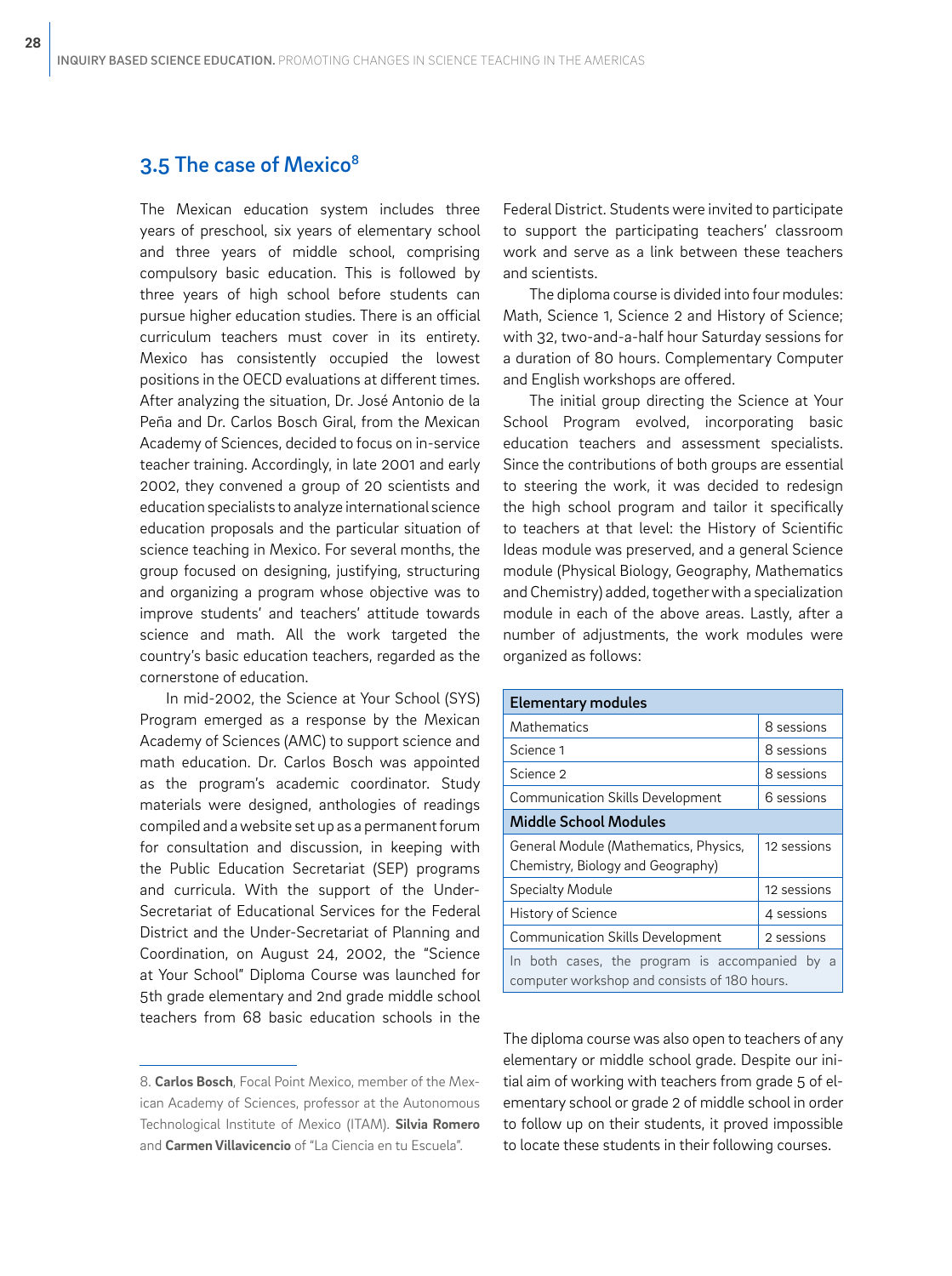From the second generation, onwards, an evaluation process was begun to measure teachers' and students' attitude towards mathematics and science. Instruments were also designed to evaluate the modules and speakers and knowledge tests designed for the students of participating teachers and the teachers themselves. Video recordings were also made in some classrooms of the participating teachers in order to observe teacher-student and student-student interaction, and see whether the proposed materials and teaching styles worked properly in the classroom.

Teachers also requested assistance with writing. They were initially offered a writing workshop, for which demand steadily increased, until it played an important part in this diploma course at both the elementary and middle school level.

The teacher training proposal has been shared and implemented in seven states: Baja California Sur, Guanajuato, Puebla, Morelos, Michoacán, Yucatán and Quintana Roo to support teachers outside the Federal District.

The program was presented to the Academies of Sciences of the United States and France. An exchange agreement was signed with France's La main à la pâte program and the program's website was incorporated into the ICSU/IAP portal.

As a result of the degree of acceptance of the Science in Your School diploma course, the group that runs it (a group of scientists together with inservice teachers and evaluation specialists) called the Teaching Group, decided to teach it to teacher training colleges. The material available to date has therefore been adapted to be to taught at the Benemérita Escuela Nacional de México (BENM) (BENM) in four modules: Math, Science 1, Science 2 and History of Science; with 52, two-and-a-half hour evening sessions for a duration of 104 hours.

For middle school, the program was adapted for the Escuela Normal Superior de México (ENSM) in three modules: History of Scientific Ideas, General Science Module, Specialization Module with 52 two-hour evening sessions for a duration of 104 hours. However, in this endeavor, despite changing the method and the materials a couple of times, we failed to achieve the desired success because the student teachers were very young, with no teaching experience and since the program was not compulsory, they lacked the necessary commitment. The work at the teacher training colleges lasted three years, during which we were not even able to keep track of the teachers who had participated in the program since they were assigned to different schools of which we were not informed.

It is interesting to note that in 2004, the program was invited as an observer to participate in the Education Program of the Inter-American Network of Academies of Science (IANAS SEP). The following year, Science at your School participated as a member of IANAS SEP and since then has not stopped participating in these meetings, and has already hosted these meetings three times.

In 2005, we were asked to implement the program in collaboration with the National Council for Educational Development (CONAFE), to support community elementary and middle school instructors in rural areas of Acapulco, Chilpancingo, Iguala, Ciudad Sahagún, Pachuca, Tulancingo, Metepec, Querétaro and Tlaxcala. The program has had an enormous impact. CONAFE directors have undertaken measurements and students of teachers who participated in this diploma course obtained results in the Enlace (National Assessment of Academic Achievement in Schools) Examination organized by the Public Education Secretariat that are very close to the national average and well above those of students in these rural areas whose teachers have not participated in the Science at Your School Program.

As a result of the IANAS-SEP meetings, several Latin American countries participate in activities organized by the Science at Your School Program and in 2007, a collaboration agreement was signed with the academies of sciences of Bolivia, Colombia, Costa Rica, Guatemala, Panama, Peru and Dominican Republic to set up a similar program in these countries and support existing programs.

In 2008, two events marked the Science at Your School Program. First, through support from the National Council of Science and Technology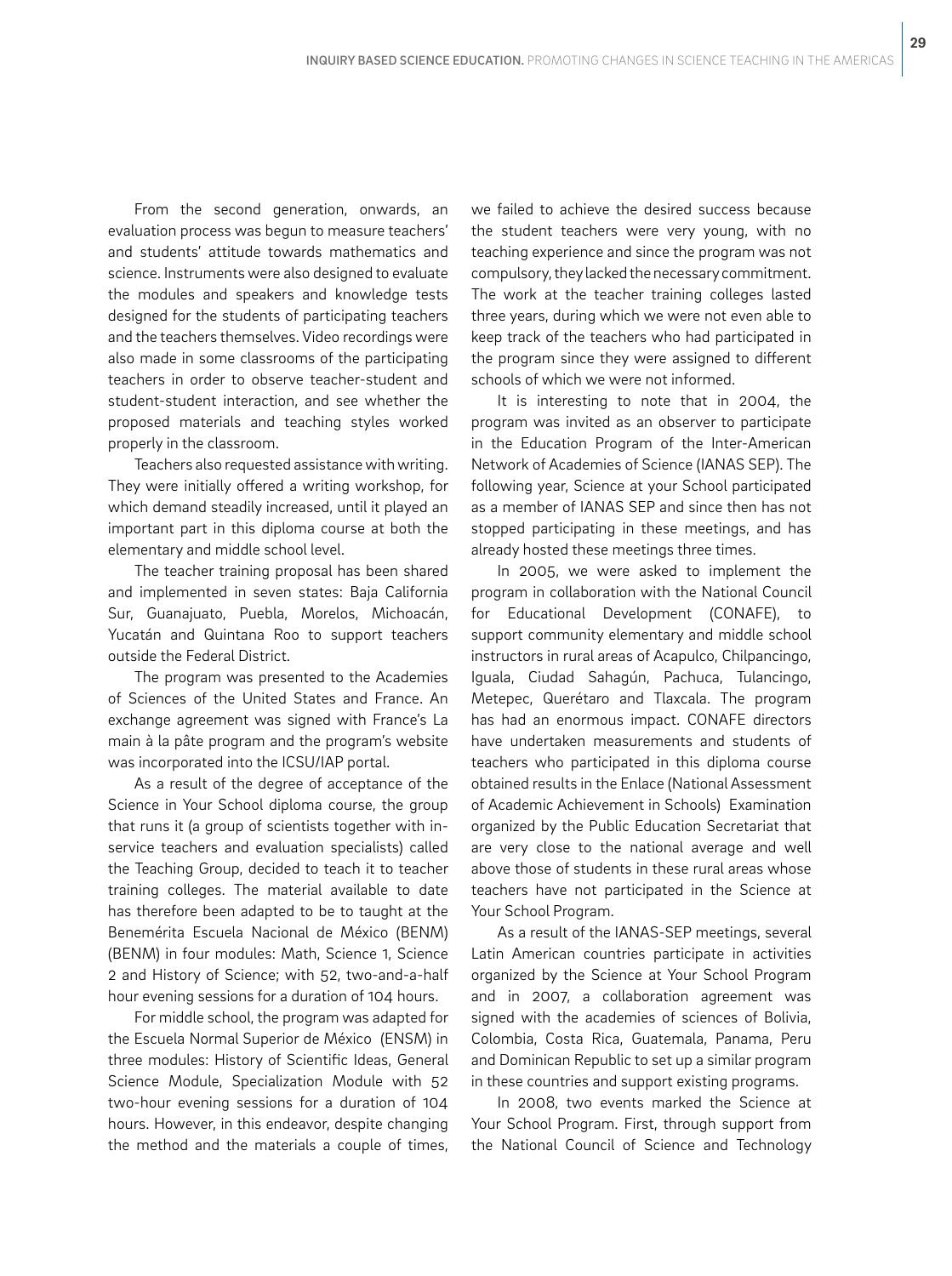(CONACYT), funds were obtained for the first external evaluation of the program in face-to-face sessions by the educational consultants Grupo VALORA. A detailed study involving interviews with the teachers and student teachers of all ages who had taken this diploma course until then yielded a report showing the methodology used, and the change in attitudes and knowledge of the teachers and students who had participated in the diploma course compared with a control group. In short, we can say that a lesson well learned is not forgotten; the evaluation highlights some of the achievements of this diploma. This external evaluation marked a watershed in the program because it provided the evidence needed to convince many skeptics of the benefits of this type of teaching. Since 2009, the program has had consistent support from several institutions which, although not enough to enable the program to grow by leaps and bounds, have ensured its continuation despite political changes. That same year, materials began to be produced for distance learning so that the material could reach remote locations where there are no scientists to provide direct support for teachers. In 2010, the first Science at Your School distance learning program was completed by teachers from Coahuila, Mexico City, Durango, the State of Mexico, Guanajuato, Jalisco, Morelos, Nayarit, Nuevo León, Oaxaca, Quintana Roo, Sonora, Tamaulipas, Tlaxcala, Yucatán and Zacatecas. At that point, the SEP conducted an assessment, whose results were sufficiently encouraging to make us continue the program, with a number of refinements and improvements. The 2015 cycle saw the participation of several teachers from Latin America, including 14 from Peru, Venezuela, and Colombia who completed the General Elementary School Diploma Course and 38 teachers from Guatemala, Colombia, Venezuela, Peru, Bolivia, Nicaragua and the Dominican Republic who completed the General Middle School Diploma Course.

The Science at Your School Distance Learning Program now has a diversified supply of teacher training for elementary and middle school teachers:

seven diploma courses and five courses to promote teachers' professional development.

### Evaluations of Science at Your School

We understand evaluation as a process of assessing compliance with the purposes of this compensatory educational intervention program, in which tools with a qualitative and quantitative approach are incorporated to measure achievements and take appropriate decisions for the continuous improvement of the training of the teachers involved. The strategies and processes developed by the teaching group for this purpose contain quantitative and qualitative elements which may be analyzed to issue well documented reports on what this program means for the students of participating teachers.

As happens every year, in 2015, various quantitative assessments were undertaken to measure teachers' attitudes towards math and science and each of the modules and speakers in the program's two modalities were evaluated.

SIEC was used to streamline the recording of the information from the questionnaires to evaluate the face to face diploma and analyze the information in less time. This system enables participating teachers to undertake the evaluation on line, immediately obtain the information for analysis, automatically compare the group results with the overall sample of each of the modules and present the information in the form of graphs.

These external evaluations conducted in 2009 are available at: http://www.lacienciaentuescuela. amc.edu.mx/?q=secciones/presencial/evaluacion. html

In the distance mode, the evaluation survey is integrated into the work platform for participants to complete at the end of each course. This enables the information to be analyzed to provide feedback to the consultants and identify areas for improvement. The results make it possible to modify the courses, restructure them and produce new support resources if necessary. It also makes it possible to analyze what teachers think about the work platform and determine their degree of satisfaction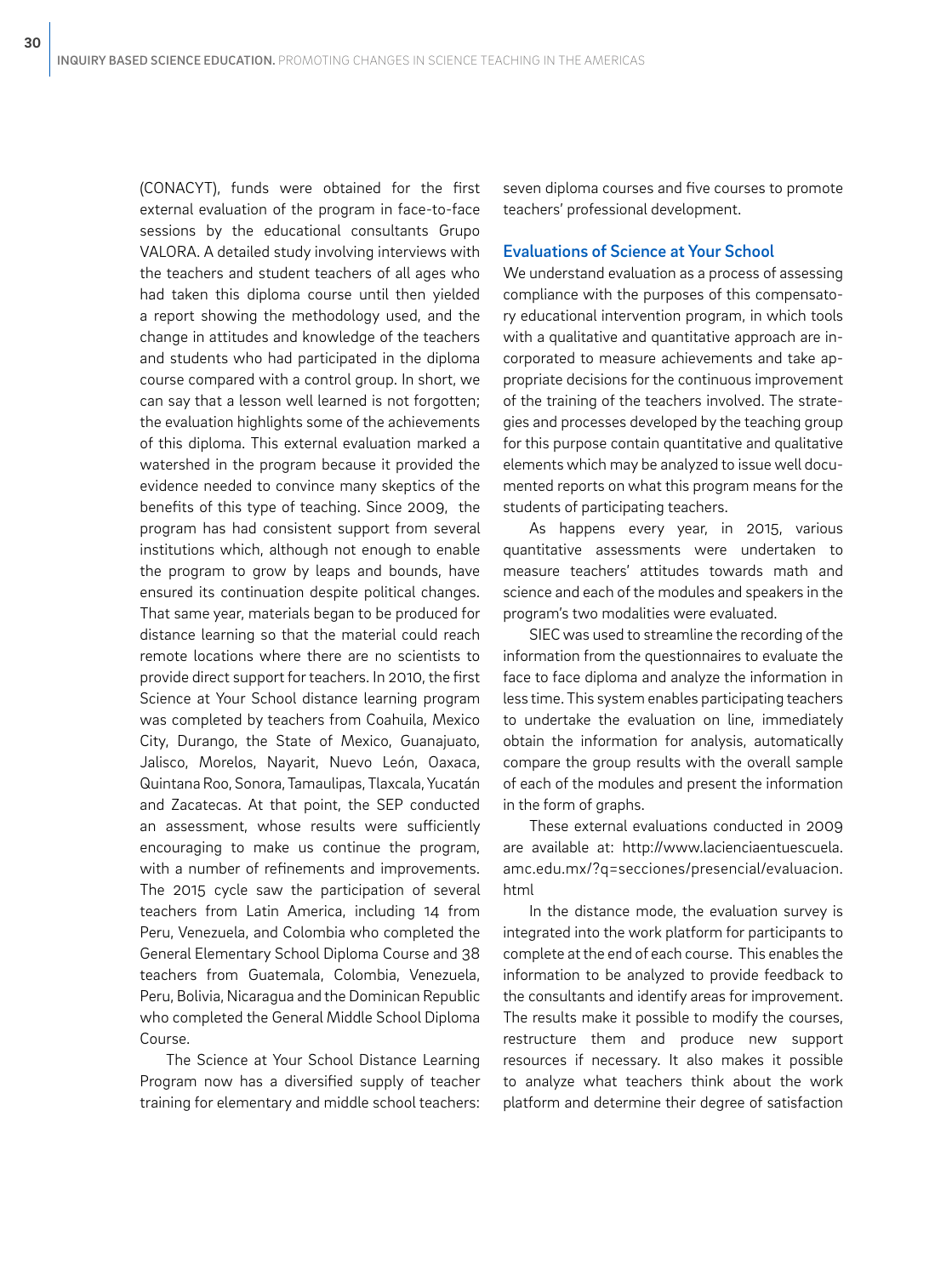with the educational modality. In addition to these instruments, students and advisors are tracked by school administrators. An analysis is conducted of the records, the activities undertaken and the degree of participation in the platform.

In the last quarter of 2015 and, as a results of a bidding process that was consolidated through a cooperation agreement with the United Kingdom through the Newton funds, the external evaluation process began to be conducted of the Science at Your School distance mode. The study, conducted by the CollaboratED and UKEdChat group, with the support of the British Council and the Newton funds, began

with a meeting of all those involved in the process to enable experts to understand the context and objectives of Science at Your School at a Distance and to jointly develop the assessment protocols for the content, platform and user experience, agree to the scoring systems and develop an action plan for the study. The results of the external evaluation program will provide the program with elements for making decisions on future actions.

The various assessments, including this last one, as well as more detailed information on the face to face and distance learning program, are available at: http://www.lacienciaentuescuela.amc.edu.mx/

### 3.6 The case of Chile9

Beyond mathematics, science education in Chile has received scant attention. Throughout much of the 1980s, the teaching of chemistry and physics in middle school was not compulsory. Education in the experimental sciences in the vast majority of schools and colleges in the country is still theoretical since nearly all of them lack properly equipped laboratories. Moreover, in their initial training, teachers are not taught enough about setting up experiments and demonstrations or designing practical protocols.

In 2000, under the leadership of the US National Academy of Sciences, the Royal Society in the UK and the Science Council of Japan, all the National Academies of Science were invited to meet in Tokyo, Japan to take advantage of the start of the new millennium and look to the future. The target date

was 2050 and it was decided to study the major challenges that the world's sustainability posed for science.

The title of the conference was "Transition to Sustainability" and it was inaugurated by the Emperor of Japan. Dr. Jorge E. Allende was invited to speak at the session on Science Education and the Chilean Academy of Sciences, which appointed him as its representative. At the Tokyo meeting, a new institution was set up, the InterAcademy Panel (IAP), which currently brings together 105 National Academies worldwide and is headquartered in Trieste, Italy. The Science Education Session involved the participation of: Dr. Bruce Alberts, the then President of the US National Academy of Sciences, French astrophysicist Pierre Lena on behalf of the French Academy of Sciences and molecular biologist Dr. Jorge E. Allende.

Dr. Allende spoke mainly about the need to erase the appalling image children tend to have of scientists, using the example of an experiment

<sup>9.</sup> **Jorge E. Allende Rivera,** Focal Point Chile, member of the Chilean Academy of Sciences and Professor of the Faculty of Medicine at the University of Chile.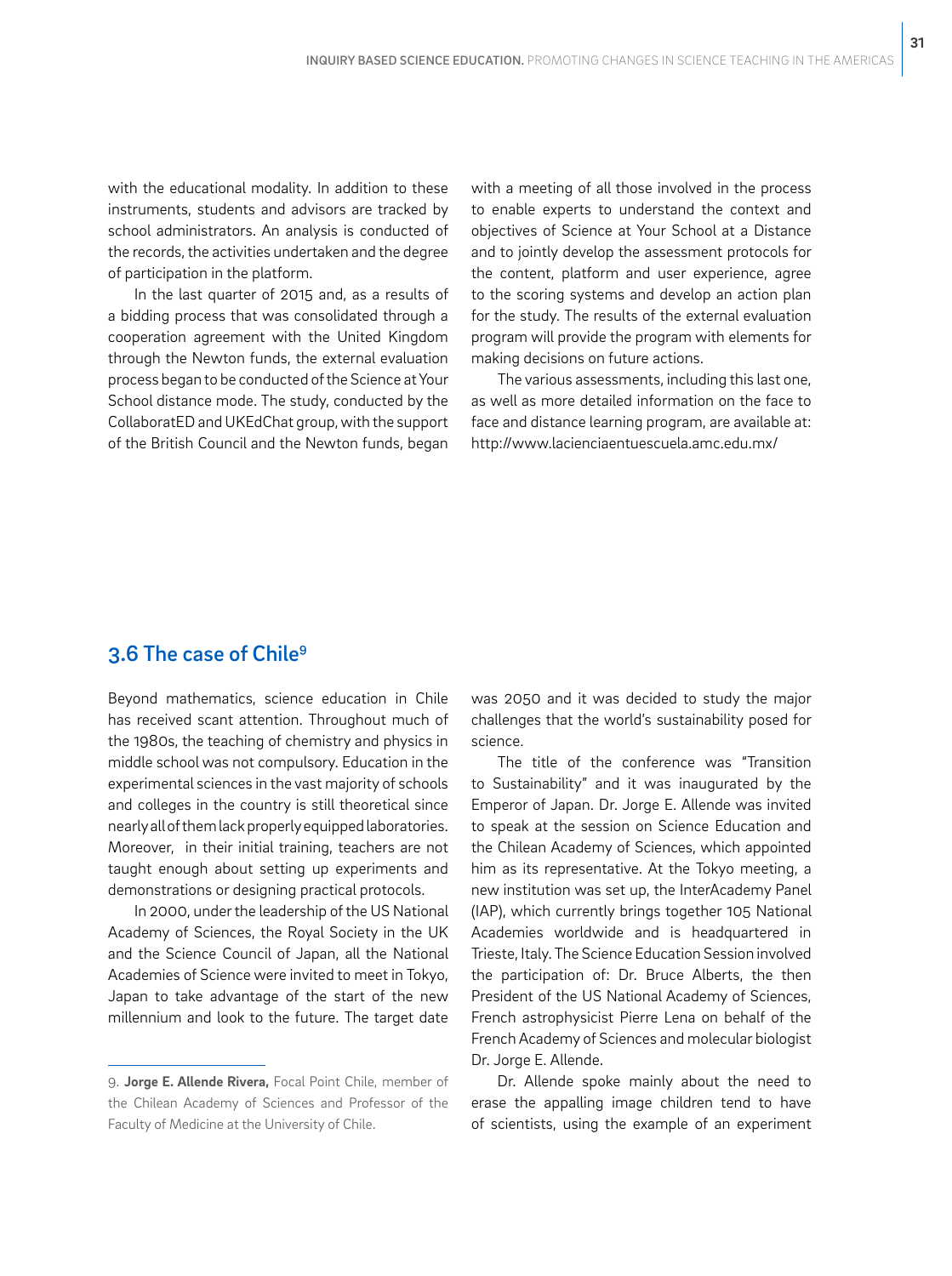conducted by Brazilian biochemist Dr. Leopoldo de Meiss in which children from many countries were asked to draw a scientist (Leopoldo de Meis, Ciencia e Educação: o Conflicto Humano-Tecnológico, Río de Janeiro, 1998). These drawings were very negative since they depicted men with sinister expressions torturing animals or exploding bombs. No women scientists were shown and in Southern African countries, all the scientists drawn by the children were white.

For Dr. Allende, the highlight was the presentation by Alberts and Léna on how Inquiry-Based Science Education (IBSE) had been adopted in the US and France, and how the results obtained through this method had been extraordinarily positive, since children were thrilled to learn scientific concepts by doing experiments. Moreover, this approach has the advantage of allowing scientific institutions to play a key role in enabling children to learn and enjoy science. At that moment, Dr. Allende was convinced that everything possible should be done to introduce the IBSE approach to Chile. He immediately contacted Bruce Alberts and Pierre Léna to plan visits to the United States and France to observe the method firsthand.

On a trip to Washington a few months later, Dr. Allende visited the Smithsonian Institute where he met Douglas Lapp and Sally Schuler; who headed the National Science Resource Center (NSRC) which served as the headquarters of the US IBSE Program. They gave him the teachers' and students' books detailing the science teaching models used to teach children the basic concepts of science that had very simple titles such as Properties of Matter, Food Chemistry, Float or Sink, Climate and so on.

Each of these modules had a kit of very simple materials used in classrooms so that children could do experiments to demonstrate the concepts taught. On that visit, Dr. Allende secured a promise from Drs. Lapp and Shuler to visit Chile to implement the use of these modules as soon as possible.

On the other hand, through correspondence with Pierre Léna he learned that in 2001, the Pontifical Academy of Sciences was organizing a meeting at the Vatican to discuss science education. Dr. Léna, who is a member of that Academy, invited him to the meeting.

Back in Chile, Dr. Allende shared these details with Dr. Devés Rosa, who had served as Assistant Director of the Institute of Biomedical Sciences, of the Medicine Faculty when he was its first director, and was working at the Curriculum Unit of the Ministry of Education. She had been at school with Mariana Aylwin, the Minister of Education appointed by President Lagos. Rosa Devés was extremely interested in this new method of teaching science and together with Dr. Allende worked to convince Minister Aylwin that Chile should adopt this method.

That same year, 2001, the Ministry of Education was persuaded to sponsor a UNESCO Participation Program to finance a meeting of Academies of Sciences to be held in Chile in January 2002. The meeting was to be attended by the US team to demonstrate the use of the IBSE method. Dr. Pierre Léna of the French Academy of Sciences and Guillermo Fernández de la Garza of Mexico, who was introducing this method into that country with US support, had translated the modules into Spanish. Prior to this Dr. Allende had participated in the meeting at the Vatican, which was extraordinary because he stayed at Domus Marta, where the Cardinals are housed. The meeting was also extraordinary, the most important aspect being the demonstration of the "Float or Sink" module in which groups of participants did what children in the fourth grade of elementary education do. Dr. Allende participated in a group with the German Physicist Mössbauer, the Nobel Physics Laureate in 1961 and Permanent Secretary of the French Academy of Sciences. The scientists had as much fun as kids watching and making predictions about whether an object would float or sink in a tray of water. Suddenly, Dr. Allende noticed that his group's results differed from those of the neighboring group, which was explained when Dr. Mössbauer put his finger in the water to taste it, after which he burst out laughing and said, "They even cheat at the Vatican," because the water in the tray they were using contained a large amount of salt. (The presentations at this meeting were published in the book of the Pontifical Academy Scientiarum, *The Challenges for Science Education for the Twenty-First Century*, Vatican City, 2002. ISBN 88-7761-080-8)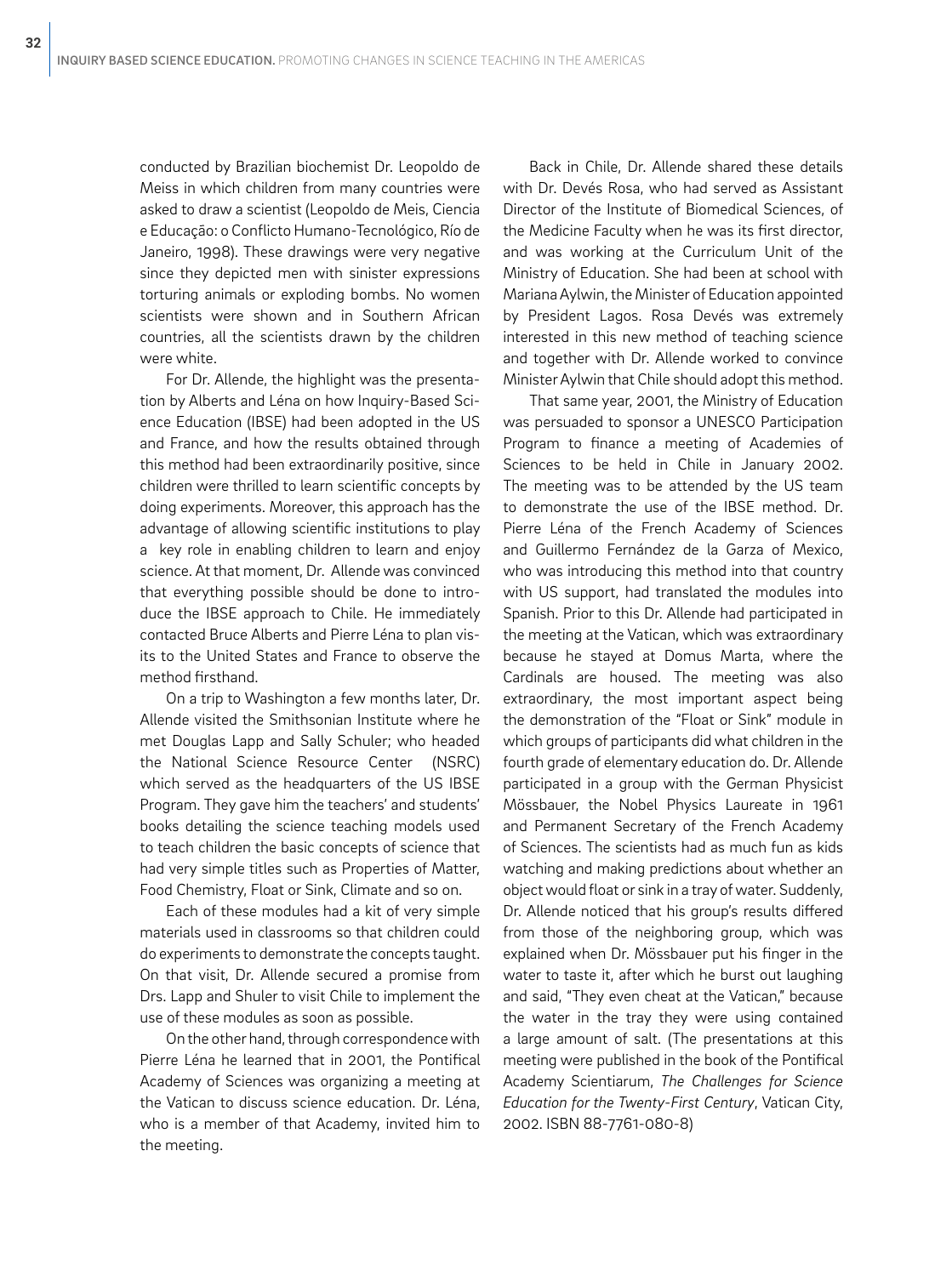The meeting in Chile in January 2002, at which the demonstrations of the Smithsonian modules were repeated with the help of the NSRC group, was very successful. At a luncheon hosted by the Ministry of Education, when Professor Léna learned Minister Aylwin was going to Paris to a UNESCO meeting, he promised her a visit to a school in Paris where the "La main à la pâte" Project was being implemented. This visit convinced the minister of the enormous impact this method had on children, since it enabled them to enjoy learning science. Pierre Léna recently published a book chronicling this visit and its effect on Chile. (Léna Pierre, *Enseigner, c'est espérer: plaidoyer pour l'école de demain*. Collection: "Essais-Les défis de l'education", Broché, Paris, 2013, Edition Le Pommier, ISBN 97827465062751)

At the same time, the Smithsonian group invited the Chilean Ministry of Education to send a group of scientists and educators to attend a strategic planning workshop (LASER Workshop), which trains teams in the new educational districts that are going to introduce the inquiry-based method. Fortunately Rosa Devés agreed to lead this group, which made good use of the visit made in July 2002.

Meanwhile, Dr. Allende drafted a project for the Andes Foundation for a total of \$100,000 USD, which contributed 50% of the cost of a pilot project to begin introducing the IBSE program into Chile at six schools in Cerro Navia (a disadvantaged neighborhood near the airport) with the "Properties of Matter" and "Food Chemistry" modules for levels 6 and 7 of elementary education. Cerro Navia was chosen because the Mayor of that Municipality, Cristina Girardi and her Director of Education, Santiago Aranzaes, placed a high priority on improving the science education standards in that township. The project was approved by the Andes Foundation and also by the Ministry of Education, which contributed an additional \$100,000 USD in funding, which was a requirement for the Andes Foundation.

In November 2002, Rosa Devés, Patricia López Stewart and Elizabeth Liendro, who had accompanied Rosa to Washington, organized a training session for teachers who would act as monitors in the implementation of the project and in January 2003, this group trained the teachers in Cerro Navia, including the school administrators and UTP (Technical Teaching Unit) directors at the six schools. Samples of the modules to be used had been sent from Washington and it was not very difficult to replicate those materials by purchasing them in Chile.

So it was that in March 2003, only two and a half years after Dr. Allende had found out about the inquiry method at the Tokyo meeting, it had been set up in public schools in an at-risk population township in Chile.

The impact of the implementation of this project on the children, teachers and school administrators was immediate and extremely powerful, since within a few weeks, science classes became the source of a great deal of conversation, activity and discussion. The children enjoyed the experiments and teachers were surprised at their students' interest and what they wrote in their science notebooks when they described what they had learned. Parents were also surprised when their children in that municipality, among the poorest in the metropolitan region, told them they were the first children in Chile who were learning with the methods and materials used in the United States.

Pressure was rapidly mounting to increase the number of modules to 8th grade of basic education and 5th grade, with the entire second cycle of basic education being covered in 24 schools in 2004. By 2005, Pedro Montt, Director of General Education, asked for the method to be extended to the entire 1st cycle of basic education. In 2005, the Ministry incorporated IBSE as an experimental initiative, combining it with the RWM (reading and writing and math) experience.

The Metropolitan Region Program in the townships of Cerro Navia, Pudahuel and Lo Prado was implemented under the leadership of the Medicine Faculty at the University of Chile. In 2005, schools in the 5th Region were incorporated under the supervision of the University of Playa Ancha with the support of the Santa Maria University, while those in the 8th Region were incorporated under the supervision of the University of Concepción. In 2006, the University of La Serena were incorporated into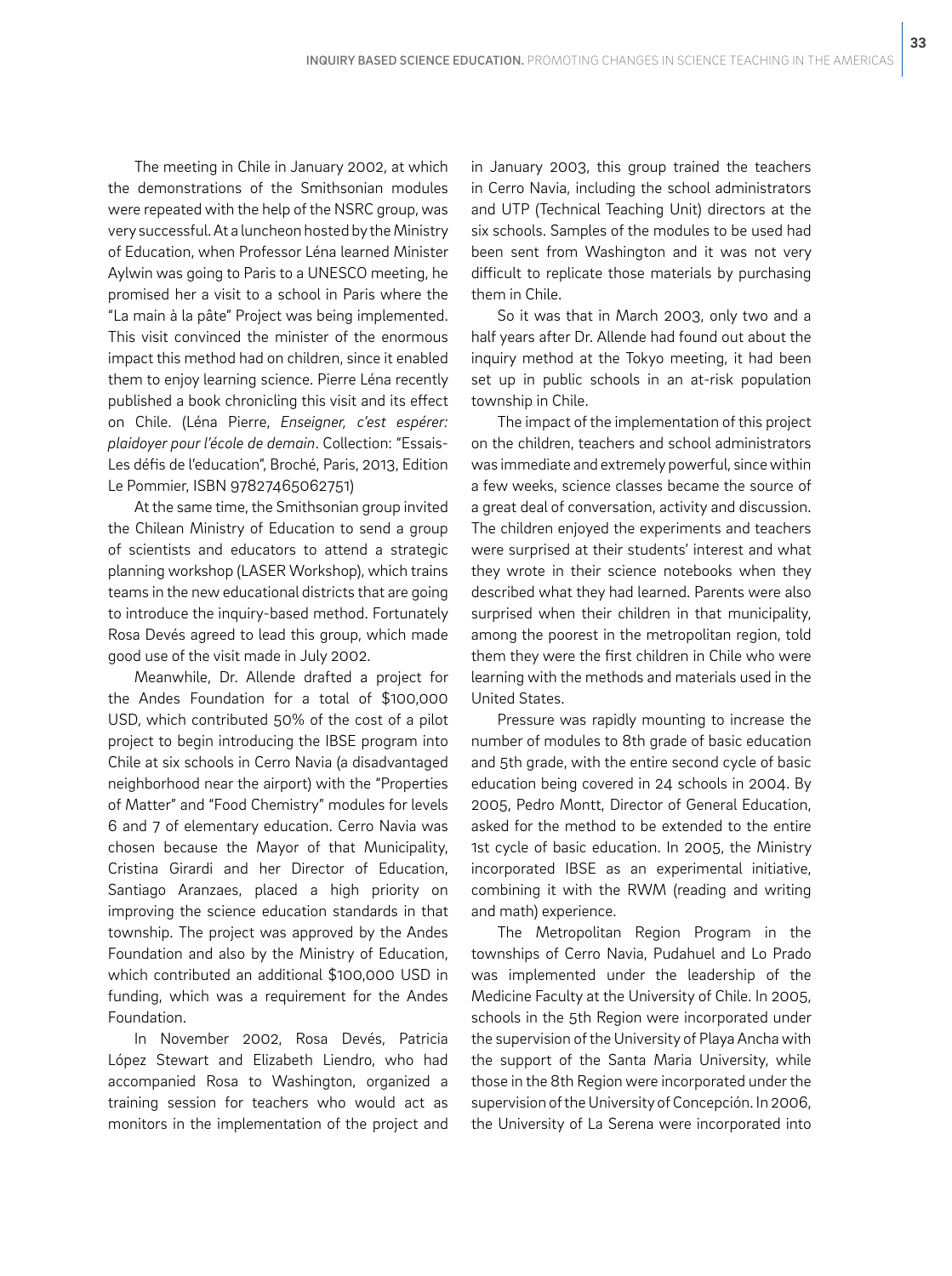the scheme, and asked to supervise the 4th Region, together with the Universidad de la Frontera, tasked with the 9th Region and the University of Talca, which assumed responsibility for the 7th Region with a total of 94 schools. In 2009, 12 universities participated in 250 schools in the 15 regions of the country with 100,000 children learning science through this method.

In 2008, the Ministry of Education commissioned an evaluation of the IBSE Project by the Pontifical Catholic University of Valparaíso, with a team led by Dr. Carmen Montecinos, who was advised by three prominent international experts: Professor Wynne Harlen from the UK, Professor Pierre Léna, Director of "La main à la pâte" Program in France and Professor Patricia Rowell from the University of Alberta in Canada. The results of this evaluation were extremely positive.

Another important result of the Chilean IBSE Program is that it was used to train groups in Venezuela, Peru, Bolivia and Panama, which launched similar projects.

The success of the Chilean project prompted the IAP to ask the Chilean Academy of Sciences to assume the worldwide leadership of this project, appointing Dr. Allende as Coordinator of the Global Project. Between 2007 and 2009, we were able to secure an Organization of American States (OAS) project for the Americas, which was also coordinated by Dr. Allende, and which invested \$300,000 USD in disseminating the IBSE project in Latin America during the period 2007-2009. (Allende, J. *Academies Active in Education Science*, 2008: 321:1133)

These links allowed us to organize numerous meetings and conferences in Chile with leading international experts.

On February 27, 2010, Chile suffered a devastating earthquake and tsunami that caused many casualties and enormous material damage. Two weeks later, a new government came to power, which said that the country could not continue funding the IBSE program, in which 12 universities and the Academy of Sciences had participated. It unilaterally decided to rescind the agreements it had signed with the universities and drastically reduced the budget from the ministerial contribution, which was just over \$1 million USD.

Despite the withdrawal of support from the Ministry of Education, the IBSE Project of the University of Chile under the leadership of Rosa Devés and Pilar Reyes managed to maintain a small group to implement the project at 39 schools until 2014, receiving input from municipalities, mining companies (Anglo American) and the ALMA Observatory. Active groups continued to operate at the University of La Serena and Universidad Austral de Chile in Valdivia. The Municipality of Concepción adopted similar measures.

The good news is that in March 2014, a new government took office with the promise of improving education at all levels. A few months later, the new authorities received a proposal from the Chilean Academy of Sciences and the University of Chile to rebuild the IBSE Programme and resume working with a network of universities. This has resulted in the establishment of a working group involving the Ministry, the Academy and 14 Universities. For 2015, this Working Group has proposed the organization of a National Diploma Course Program to train teachers in the inquiry method (ICEC Project) at the nursery, elementary and middle school level. We hope this will result in a revival of the Inquiry Project.

### Portable Lab Project for Teaching Molecular Biology in Middle School Education

The Latin American Network of Biological Sciences (RELAB), which has 15 member countries, began in 1975 based on a UNDP-UNESCO project focused on strengthening graduate programs in biological sciences in Latin American countries. At the end of the last century, it found that there was a great need to train middle school teachers in the areas of molecular biology, since although it was being incorporated into the curriculum, they had not been trained in it.

After organizing several theoretical and practical courses to train middle school biology teachers, we realized that the trained teachers had learned a great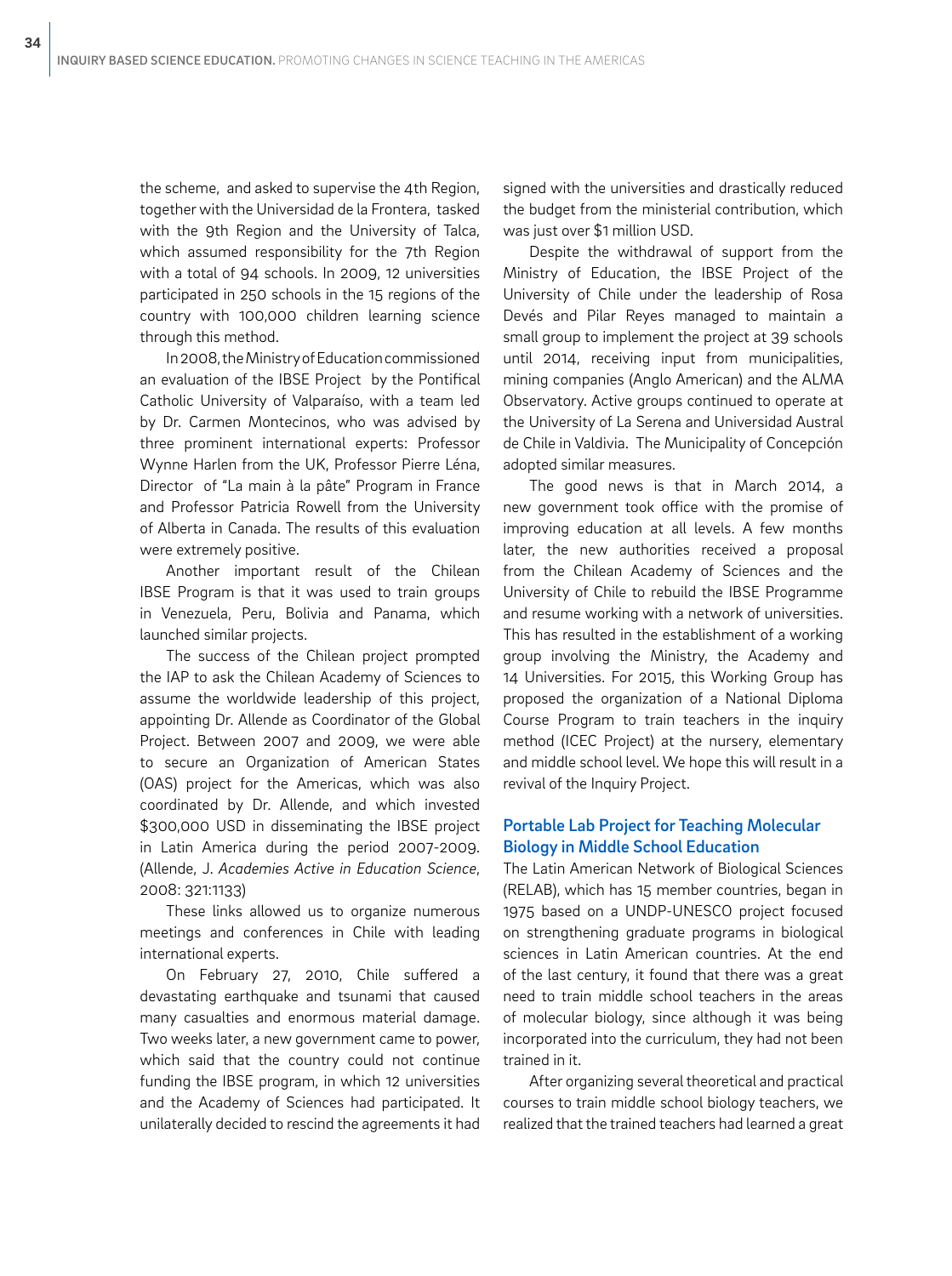deal from these courses yet were frustrated because they were unable to share the most educational and entertaining part of the course: the experiments. To solve this problem, RELAB sponsored the application of three member countries supported by their main state universities: Mexico with UNAM, Costa Rica with the University of Costa Rica and Chile with the University of Chile and the Wellcome Trust in the United Kingdom, which in 2011, had a program to communicate the advances in life sciences to society. The project proposed the organization of three theoretical and practical courses, one in each country, to train middle school biology teachers in key molecular biology and genomics concepts. The difference with what had been done previously was that the project also financed the purchase of three portable laboratories, one for each country. These portable laboratories included all the instruments and materials required so that groups of 30 students could perform the same experiments as the teachers had done at the university.

Middle school teachers who pass the course undertake to teach the theoretical classes they received during the course and request a visit by the portable laboratory to their school. Portable laboratories come to the high schools accompanied by two graduate students in molecular biology, who help the teacher set up the experiments and discuss the results with students.

This project was approved by the Wellcome Trust 2012. That same year, courses for middle school biology teachers were organized in the three countries with a similar format, focusing on the teaching of four fundamental concepts:

- 1. The characteristics of the species and individuals of all living beings are defined by the genetic information written in the sequence of nucleotides in their genetic material.
- 2. The genetic information of organisms is regulated by intra and extra cellular signals that turn the expression of specific genes on and off.
- 3. The genetic code that defines the translation of the information written in the

nucleic acids in proteins encoded by genes is practically universal and the mechanisms used by all living things to translate that information is very similar. This concept makes genetic engineering possible, since virtually all living beings are capable of correctly translating a genetic message from another very different species.

4. The Darwinian evolution of living species can be studied by analyzing the gene sequences or proteins encoded by those genes that perform similar functions in different species. The more distant species are in the evolutionary process, the greater the number of mutations that will be detected between genes that perform similar functions in different species. The science that focuses on their analysis is known as evolutionary genomics.

The theoretical part of the intensive courses for teachers teaches the history of the ideas of the researchers who developed these four key concepts. The practical part of the course includes conducting experiments to demonstrate the validity of these four concepts.

Between 2013 and 2015, these teachers' courses have been given annually in the three countries and various middle schools have been visited. Twentyfive middle schools have been visited in Chile. These visits have enabled approximately 750 high school students to perform sophisticated experiments using the instruments and materials in the portable laboratories. The amount invested in the portable laboratory was \$10,000, equivalent to spending \$13 USD per student benefited, which is considerably less than the price of a molecular biology text for each student.

In this pilot phase, we collected the views of the three groups that have been directly involved in this teaching innovation: middle school biology teachers who have passed the course and received the visit of a portable laboratory and high school students who have used the portable laboratory to perform sophisticated experiments that teach the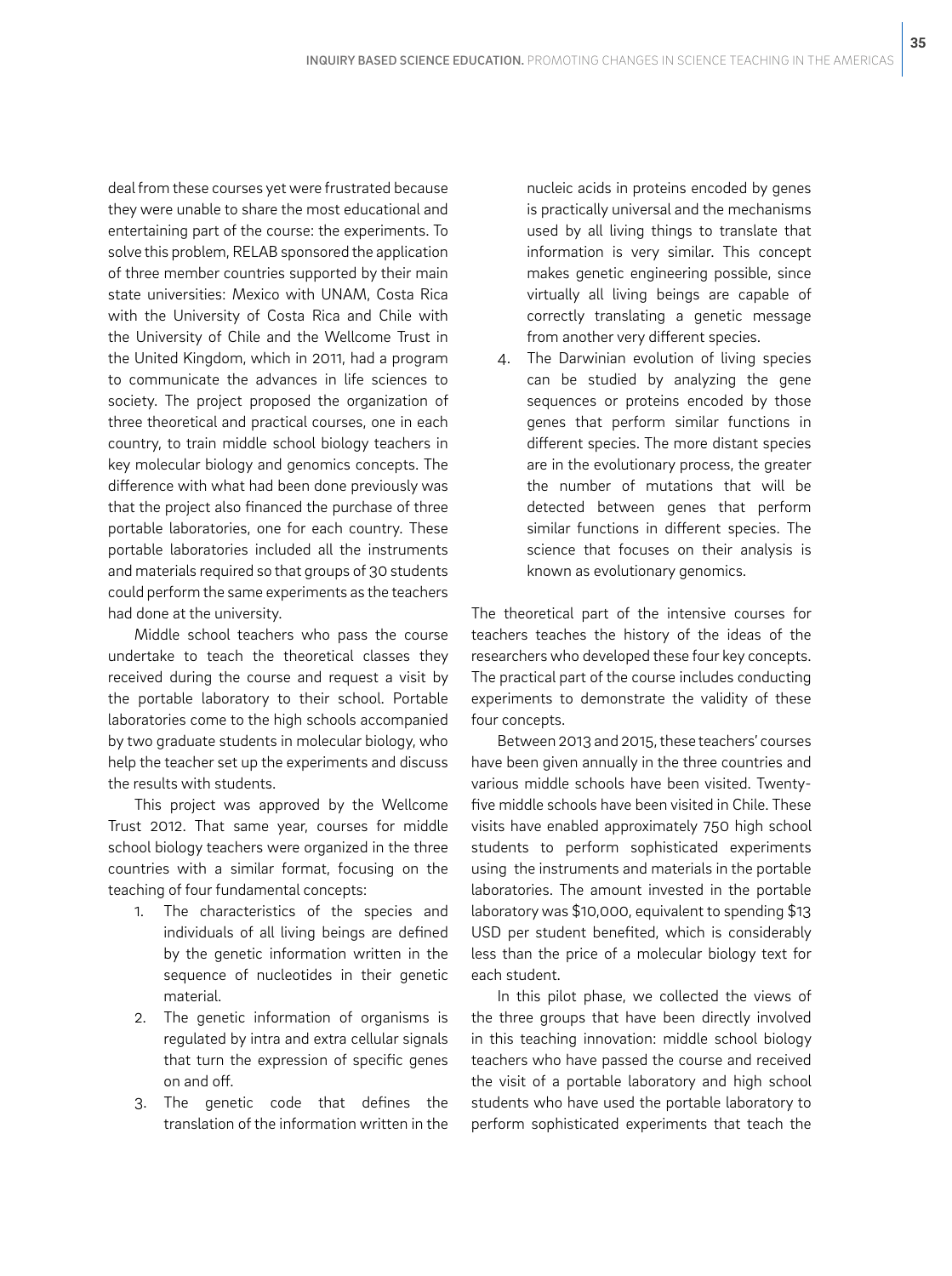fundamental concepts of molecular biology. These views are available at the following website: www. laboratoriosportatiles.cl in the opinions tab. As one can see, the responses to this consultation have been virtually unanimous in regarding this innovation as extremely positive in facilitating learning and making science teaching more attractive and entertaining.

These results have encouraged us to scale this project in various ways. On the one hand, the 2016 project is already working in three other countries: Brazil, Uruguay and Panama, which have portable laboratories, have given the teachers' course and are beginning visits to middle schools.

We are also increasing coverage of the biology topics included in the middle school curriculum and have theoretical and practical modules designed to teach the chapters on "Proteins and Enzymes"

and "Fertilization and Early Development of Animal Embryos." In 2016, we plan to increase this number in another module.

Lastly, in 2016, the program will be significantly scaled nationwide in Chile with the support of the Ministry of Education. This scaling will involve eight new universities, which will be visiting middle schools in seven of the 15 regions of Chile.

We think that in the future, the use of portable laboratories should be increased to cover all the teaching of experimental sciences, including not only biology but also chemistry, physics, astronomy and earth sciences. This will not only require the participation of the Academies of Sciences but also the Network of Discipline-Based Institutions, which, like RELAB, are involved in the promotion of one of the experimental sciences.

# 3.7 The case of Panama<sup>10</sup>

Inquiry-Based Science Education arose in Panama to improve science teaching through the inquiry strategy. It was implemented by the National Secretariat of Science, Technology and Innovation (SENACYT) through an agreement with the Ministry of Education. During the period 2006-2009, 2,500 teachers were trained and accompanied at 120 schools, equivalent to approximately 17% of elementary school students. The scheme included the participation of a group of facilitators, mostly middle school science teachers, who worked full time accompanying teachers during the planning and development of classes and providing them with feedback on the points to be improved based on observation guidelines. This process was undertaken

over a period of four months of the school year for each teacher. Most facilitators underwent a one-year, full-time training period with practices at schools and workshops provided by international experts. The schools used modules developed in the United States and translated into Spanish, with twelve to fifteen classes per subject. Teachers continued with the national programs, trying to implement some of the strategies proposed by the facilitators. After the change of government in 2009, the project was incorporated into the Ministry of Education, which changed the approach used for science teaching. The facilitators returned to their middle school classrooms and only one group of ten facilitators continued to give workshops at schools on request.

#### Assessment

10. **Maria Heller**, mheller@senacyt.gob.pa

In 2008, a team, led by an international evaluation specialist, measured the program's impact on

http://www.senacyt.gob.pa/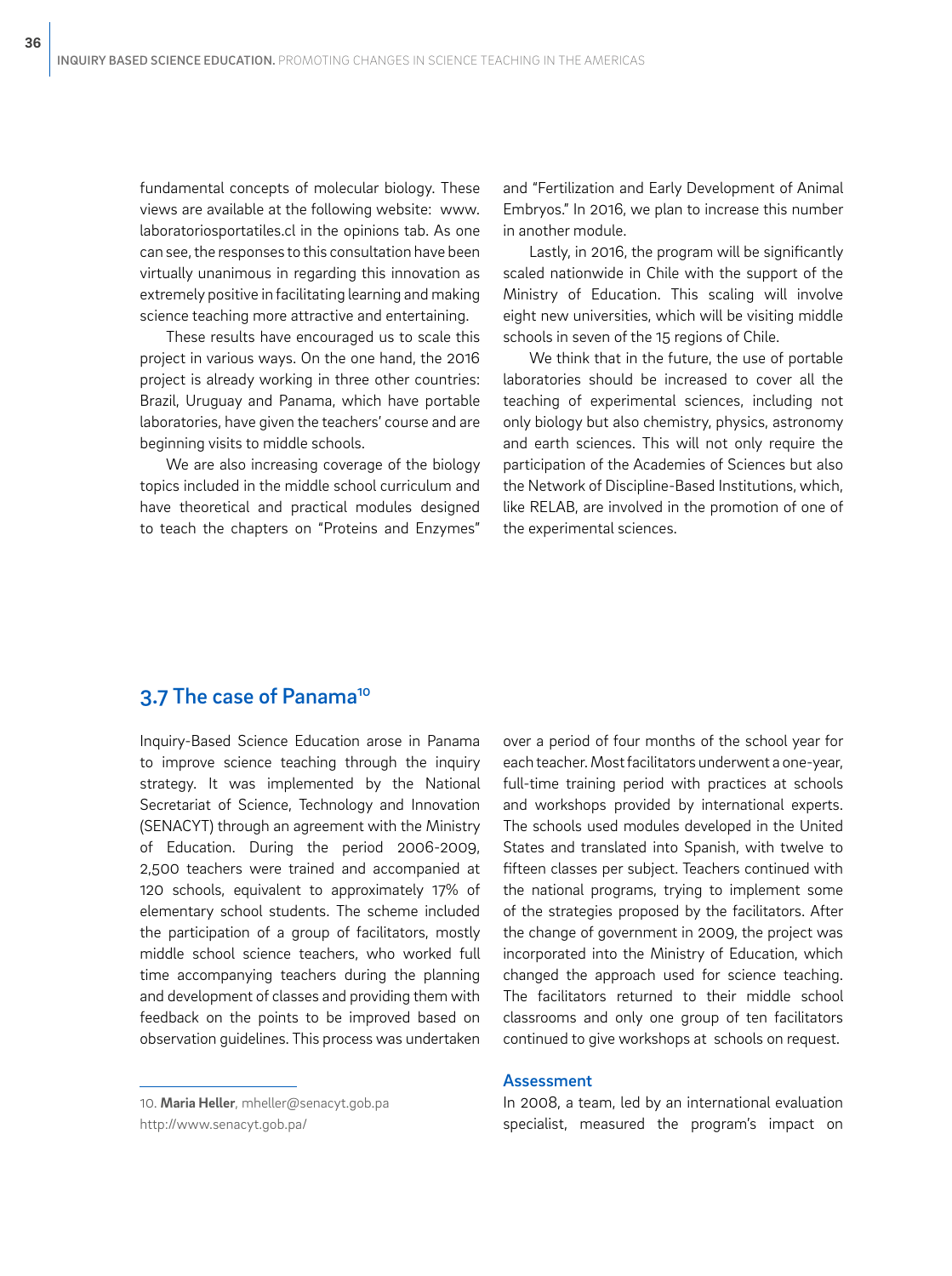the children's learning. A test was designed with questions focusing on the modules developed and the national curriculum content. A pilot test was conducted, with items that failed to discriminate being discarded. A total of 19,177 students, 12,856 from the program and 6,321 from the control group, corresponding to 927 teachers from 118 public schools in nine educational regions, were evaluated. The results showed a positive, statistically significant impact in 3rd grade. An improvement was observed in both the questions on the material in the modules and the curriculum. In 4th and 6th grade, learning impact was positive but not statistically significant. The impact was negative, although not statistically significant, for the official curriculum material in 6th grade. The sample made it possible to obtain information on the program's impact by province, facilitator and teacher. One interesting aspect observed was the close link between students' results and the quality of the class registered through the observation guidelines.

#### Current status

There are a number of factors affecting the teaching-learning process that take place in the classroom, one of which is the syllabi. It is important for what is to be taught and how it is to be taught to be reflected in the national curriculum. On the basis of an analysis of our programs and international curriculum trends, the Ministry of Education and SENACYT have defined children's Fundamental Learning Rights and the conceptual progressions and scientific skills to be developed at Panama's elementary schools. On the basis of these contents, with the help of previously trained facilitators, classroom materials are being developed, previously developed professional development sessions are being resumed, support is being provided to schools on request and Diploma Courses are being offered by local universities to strengthen teachers' scientific knowledge of teachers and science teaching. In 2017, a national assessment will be conducted of mathematics, language and science which will enable more appropriate actions to be taken.

# 3.8 The Case of Costa Rica<sup>11</sup>

In Costa Rica, inquiry-based science education began in the first and second cycles of primary education, as an initiative of the Ministry of Public Education (MEP), with the support of the National Academy of Sciences of Costa Rica. In 2009, a pilot program coordinated by the National Science Advisor of the Department First and Second Cycles of the Directorate of Curricular Development was implemented. This diagnosis highlighted the need to train teachers to link pedagogical mediation to scientific research processes in keeping with the age of the student body. The teachers participating in this process made it possible to lay the groundwork for the implementation of inquiry-based methodology for the Costa Rican context.

Accordingly, in 2009, the National Advisory Board for the First and Second Cycles of Elementary Education, with the support of the National Academy of Sciences of Costa Rica, the "La main à la pâte" (LAMAP) Program of the French Academy of Sciences, the Mexican Academy of Sciences, the Chilean IBSE Program and the young Scientists Program of Colombia, among others, published three modules for Inquiry-Based Science Education:

Module 1: Inquiry in science education: This is proposed as the starting point for taking a different way of teaching science in elementary education into the classroom, through teaching. Module 1 explores the philosophical and epistemological approach to Science Education, the organizational perspective concerning the participants in scientific education, methodological approaches and the

<sup>11.</sup> **Viviana V. Carazo**, Focal Point Costa Rica, research professor at the University of Costa Rica.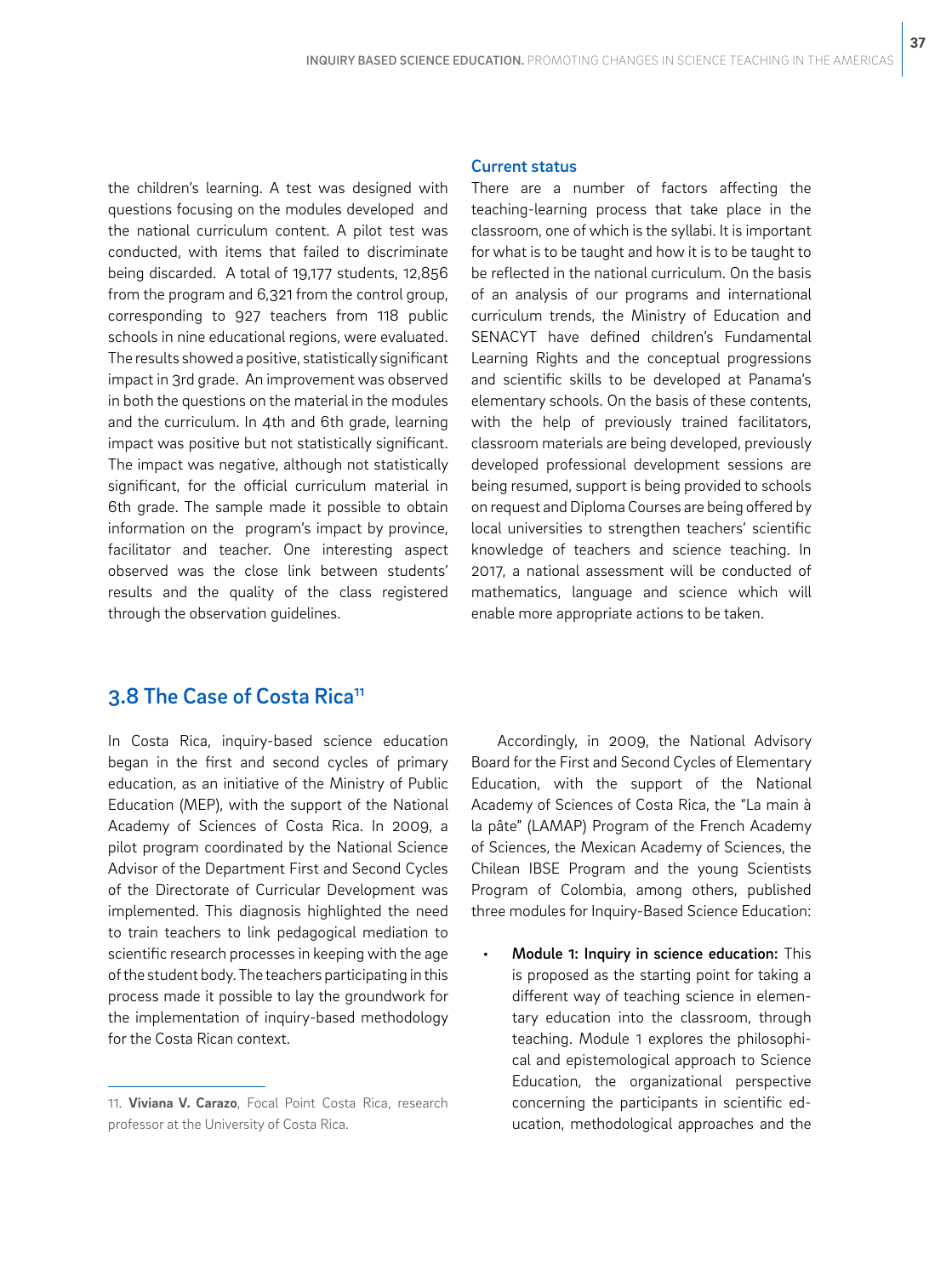IBSE methodology and curricular approach. The document concludes with a list of general guidelines for the science programs for Cycles I and II of Basic General Education (MEP, 2009a).

- Module 2: Planning and pedagogical mediation using an inquiry-based science education approach: This module is intended to provide information to teachers of the first and second cycles of elementary education, to implement this pedagogical mediation approach to classroom teaching, by providing guidelines for asking questions, exploring previous ideas, the atmosphere of educational contexts, socialization and communication, lesson planning and the role of the teacher and the student (MEP, 2009b).
- Module 3: Teacher training based on the methodology of Inquiry-based Science Education: guide for promoting professional learning. This was drawn up on the basis of the text "Action-research for the Continuing Education of Educators" by Alejandrina Mata (2007) San José: INIE/UCR. This module, designed for teacher trainers, presents a flexible strategy oriented towards promoting meaningful, contextualized learning, in order to transform science teaching in Cycles I and II of Basic General Education (MEP, 2009c).

During the second stage, in 2010, the national strategy for the implementation of Inquiry-Based Scientific Education was defined through an agreement between the MEP and the National Council of Rectors (CONARE), which facilitated the training of teachers from four public universities and the 27 Regional Science advisors, to form train the trainer teams, which, in coordination with the National Science Advisory Board and the Professional Development Institute trained approximately 16,000 teachers in the first and second cycles of the country in 2011. This program was implemented during the period 2010-2012 in 90% of schools offering the first and second cycles of Basic General Education in all the country's educational regions.

Science Programs in the first and second cycles of primary education were published in 2012, incorporating the theoretical and operational benchmark for inquiry-based scientific education that Costa Rica had been implementing for years.

Subsequently, in 2014, the Higher Education Council, through the 03-15-2014 Agreement, approved the publication of the programs for the First and Second Cycles of Elementary Education with the incorporation of the inquiry-based approach into learning situations. These programs have continued to be implemented.

Since 2012, the National Advisory Department First and Second Cycles MEP Sciences has implemented strategies to provide support, monitoring and evaluation of the implementation of the research methodology in various educational regions. Processes have been developed that include reinforcement courses and refresher workshops designed for both teachers and counselors who have expressed the need for inquiry-based methodology training. Likewise, support and feedback regarding teaching have been provided through visits to samples of schools within the Regional Education Directorates. As part of this monitoring process, in 2015, a refresher course designed for Regional Science Advisors nationwide was developed with the support of the French Embassy.

The development of the inquiry-based education program in the context of Costa Rican public education is designed to promote the construction of scientific, technological and social thought, seeking to integrate *"cognitive and socio-affective aspects and allowing the formation of skills, attitudes and values such as: asking questions, observing, recording, analyzing and communicating results, working collaboratively, honesty in data collection and information use, criticism and willingness to establish consensus, among others, in keeping with the age of the student"* (Calderón and Hernández, 2015: 1).

The *"Inquiry-Based Education Program of Scientific Thought ... seeks a change in the way science is taught and learned to make it reflexive and experiential, which will permit the development of scientific thinking in children in cycles I and II. This is designed to promote scientific skills from children,*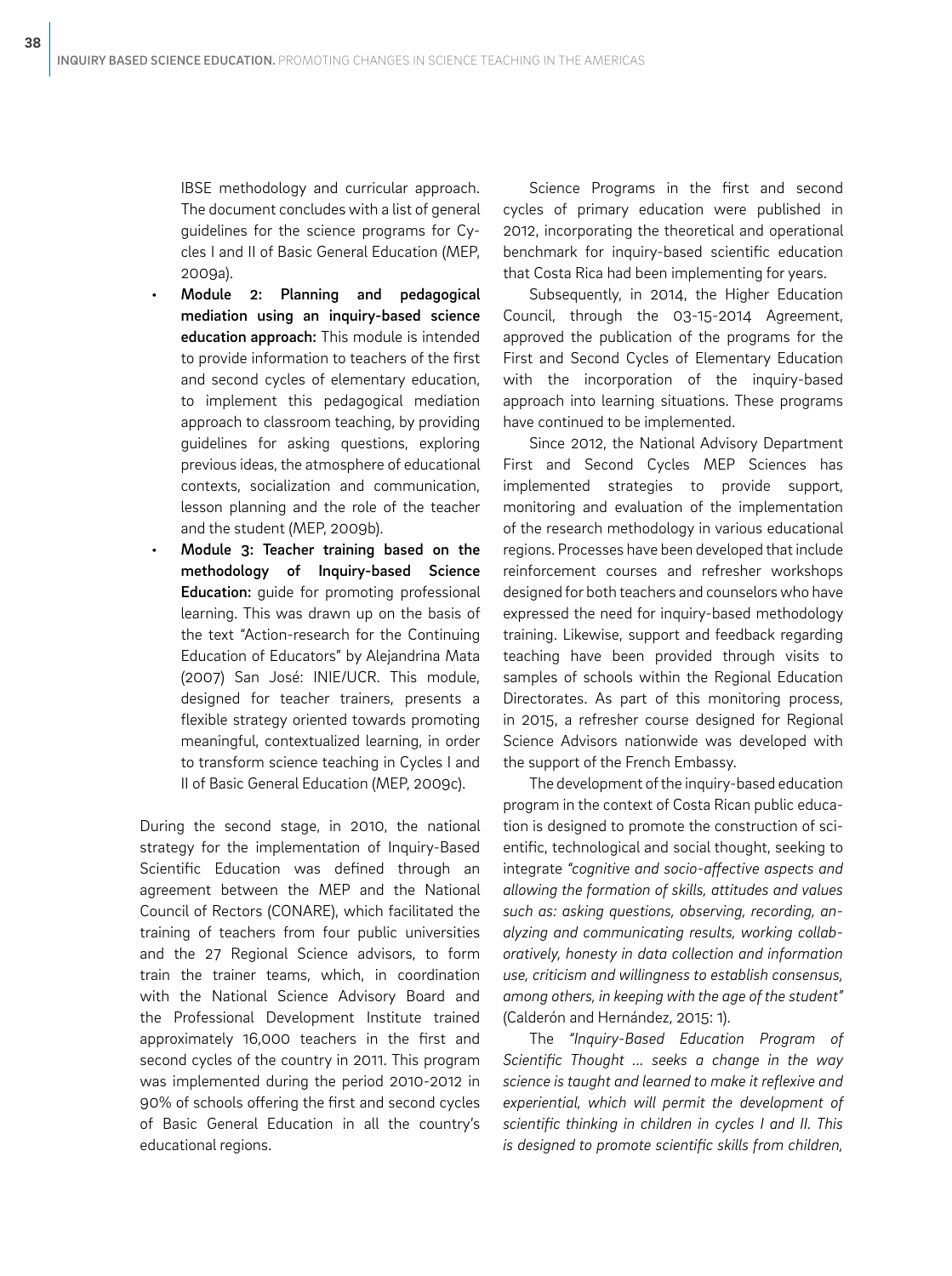*by encouraging a taste for science and technology, by "thinking, doing and communicating"* (Calderón and Hernandez, 2015: 1). As part of the activities in this program, the Department of Curriculum Development in the Department of Cycles I and II is responsible for the continued training of academic and administrative stakeholders in the education system, which have an impact on science education at these levels. It considers the construction of teaching materials under this approach, the sharing of experiences of good practice and the systematization of classroom processes for monitoring and evaluation to provide feedback on the theoretical and practical aspects implemented by teachers (Calderón and Hernández, 2015).

At present, through the inclusion of the inquirybased approach into the Science Curricula Science for Cycles I and II 2014, approved by the Board of Education, which is being implemented in the 2016 school year, IBSE as a national policy for science teaching has been adopted at all primary education schools in the country.

## New Focal Point for Inquiry-Based Science Education and Teaching

In the second half of 2014, the National Academy of Sciences of Costa Rica (NAC of CR) changed its Focal Point in Education. This transition has led to the proposal of new challenges and objectives in the quest to promote and enhance Inquiry-Based Science Education (IBSE). Work currently focuses on the proposed approach and strategies for achieving this goal, with the administrative support of the NAC of CR.

It is thought that in order to promote and enhance IBSE for the NAC of CR, it is essential to establish forms of joint, coordinated work with both the Ministry of Public Education (which has declined in recent years) and the main institutions responsible for preparing teacher educators. This is the first objective to be achieved by the Focal Point in Education.

To this end, and after an analysis of the Science Curriculum, from the preschool level to diversified education (10 and 11), it is clear that the approach to teaching in Costa Rica is undergoing major changes. This has begun to be reflected in the rationale and structure of the new preschool education programs, whose current program focuses mainly on *"the development of all the potential and interests of our children, while also meeting their biological, emotional, cognitive, expressive, linguistic and motor needs through a comprehensive pedagogical approach. This combines actions for addressing the psychomotor, cognitive and socio-affective processes that promote self-knowledge, the gradual development of autonomy, respectful interaction with others, the body's possibility for action, handeye coordination, executive functions, linguistic life skills, the inclusion of phonological awareness, the enjoyment of children's literature and in general, the ability of every child to act within their physical and social environment and understand the meaning of their actions."* (MEP, 2014: 8).

The science curriculum of Cycles I and II of Primary Education (MEP, 2014) considers the contributions of neuroscience, among other aspects, through the promotion of the integral formation of students, indicating that, *"It is necessary to incorporate innovative proposals to promote teaching practice and consider the harmony between the brain, learning and human development for the construction of significant learning by students"* (MEP, 2014:11). In fact, the fundamentals of this curriculum, which contemplate philosophical, sociocultural and historical, educational, artistic and linguistic aspects include the ecological foundation, which highlights the importance of understanding that *"the environment comprises experiences that promote awareness, respect for biodiversity, love of nature and the interdependence between socio-cultural, economic and natural aspects"*  (MEP, 2014:16). Demonstrating an important evolutionary process, this curriculum now includes neuroscientific and psychobiological foundations as the basis for considering the importance of the relationship established between an organism that learns and its environment, while realizing that pedagogical mediation is essential to harnessing and developing individual capacities. This curricular perspective is expected to begin to permeate the educational programs of subsequent cycles.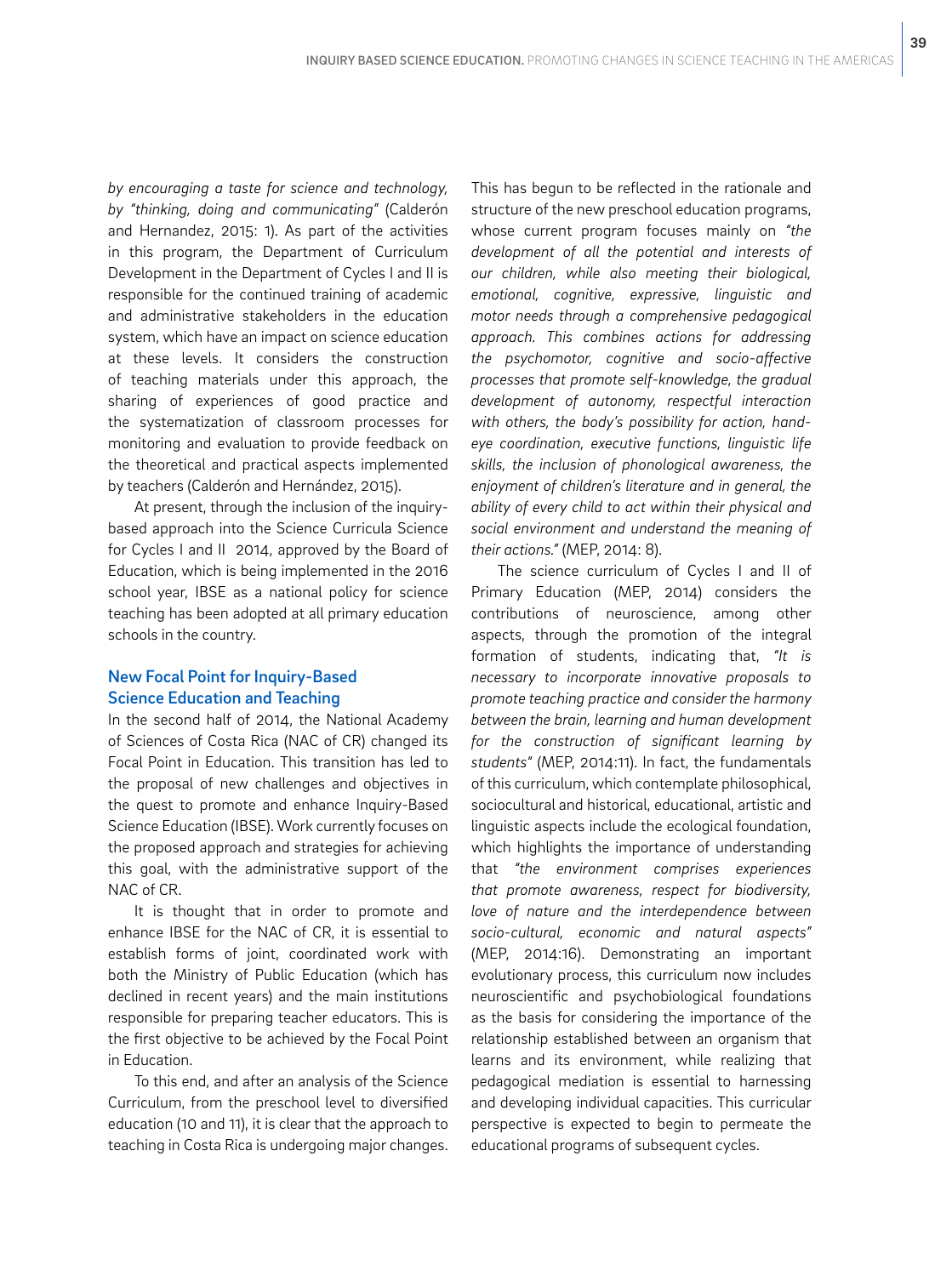In fact, in the context of curricular reforms, the syllabus for the third cycle of science (MEP, 2012) indicates that, *"the changes incorporated into these programs for the teaching and learning of science as a social activity are part of an issue of vital importance for human training: affectivity and sexuality, in which learning combines elements of knowledge and scientific inquiry-natural, psychological and socialwith elements of sensitivity and respect that should always characterize human relations, coexistence and our mutual understanding"* (MEP, 2012: 3).

It is this fact, coupled with the global trend in the use of neuroscientific knowledge as the basis for understanding and implementing consistent pedagogical mediations in keeping the process of human neurodevelopment, that led to an agreement between the ANC and the University of Costa Rica (UCR). One purpose of this collaboration is to expand the neuroscientific and neuropedagogical foundation of Inquiry-Based Science Education, thus providing a perspective that contributes to the dissemination, promotion and consolidation of the IBSE approach. As a first action, in July 2016, the UCR's III Symposium on Neuropedagogy includes as one of its main topics, *"Neuropedagogy and the inquiry-based teaching approach,"* with the participation of National Science Advisors for the I and II MEP Cycles: Dr. Carazo, who serves as the Focal Point in education of the NAC and organizes this symposium at the UCR, and Dr. Quiroga from Bolivia's NAC. This will be used to create links between one of the main universities that train professionals in the field of education, the NAC and the Ministry of Public Education.

This collaboration is expected to generate theoretical and practical inputs to increase the impact IBSE has begun to have on the Costa Rican educational system, by influencing the various levels required for the student to be the direct beneficiary of a mediation that will promote and enhance students' critical, reflective and creative capacity.

## References

- Calderón, C. y Hernández, C. (2015). *Programa Educación del Pensamiento Científico Basado en la Indagación*. Ministerio de Educación Pública, República de Costa Rica.
- Ministerio de Educación Pública, República de Costa Rica (2012). *Programas de Estudio Ciencias I Ciclo de la Educación General Básica*. Reimpresión *Programa de Estudio Ciencias I Ciclo de la Educación General Básica*. MEP: San José, Costa Rica.
- Ministerio de Educación Pública. Programa Educación Científica Basada en la Indagación. (2009a). *La indagación en la enseñanza de las Ciencias. Módulo 1.* San José: Departamento de Gestión de Recursos, Instituto de Desarrollo Profesional Uladislao Gómez.
- Ministerio de Educación Pública. Programa Educación Científica Basada en la Indagación. (2009b). *La Planificación y la mediación pedagógica desde el enfoque de la Educación Científica basada en la Indagación. Módulo 2.* San José: Departamento de Gestión de Recursos, Instituto de Desarrollo Profesional Uladislao Gómez.
- Ministerio de Educación Pública. Programa Educación Científica Basada en la Indagación. (2009c). *La formación docente desde la metodología de la Educación Científica basada en la Indagación: guía para la promoción del aprendizaje profesional. Módulo 3.* San José: Departamento de Gestión de Recursos, Instituto de Desarrollo Profesional Uladislao Gómez.
- Ministerio de Educación Pública. República de Costa Rica. (2014). *Programas de Estudio Ciencias I y II Ciclo de la Educación General Básica.* MEP: San José, Costa Rica.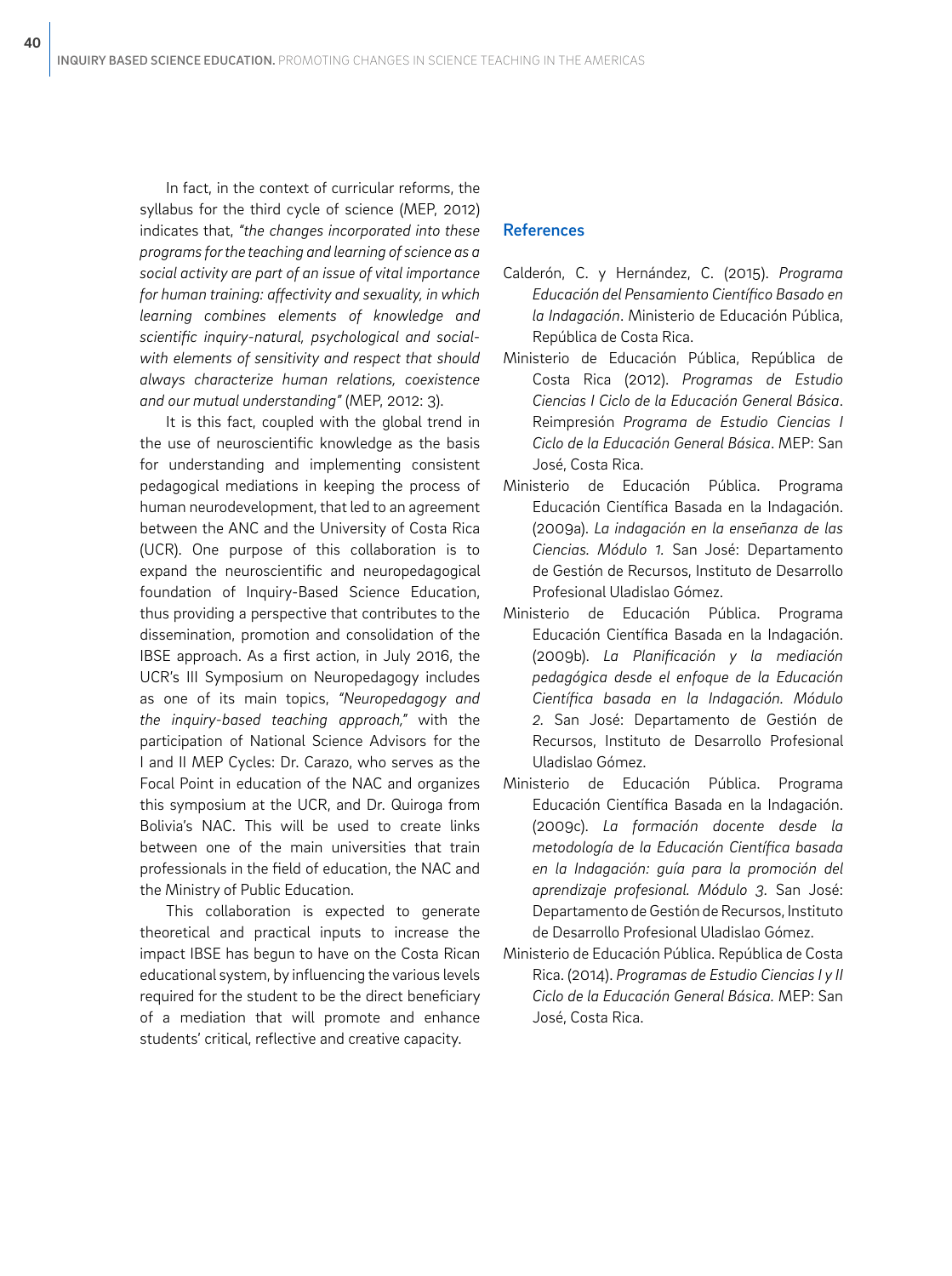# 3.9 The Case of Venezuela<sup>12</sup>

In Venezuela, the Academy of Physical, Mathematical and Natural Sciences is responsible for implementing the Inquiry-Based Science Education (IBSE) Program, which we call *Science at School*, in conjunction with the Polar Firms Foundation, a private foundation belonging to Polar Firms.

The Polar Foundation began to participate in 2003 when one of its executives was invited to the II International Conference on Science in Basic Education in Monterrey (Mexico), organized by the Academy of Sciences of Latin America (ACAL), the Public Education Secretariat (SEP) in Mexico, the National Science Research Center (NSRC), the International Council of Scientific Union (ICSU), the InterAcademy Panel (IAP) and other organizations. The goals of the event included sharing experiences and identifying international cooperation strategies to improve science teaching through experiential and Inquiry-based techniques.

These ideas were immediately shared by the Academy of Physical, Mathematical and Natural Sciences, and on August 23, 2004, an agreement was signed between the ACAL, the Academy of Sciences and the Polar Foundation to generate an IBSE program in Venezuela. In October 2004, a team of teachers was chosen to attend the Inter-American Workshop on Strategic Planning for Inquiry-Based Science Education Projects organized by IANAS in Santiago, Chile, from which the basic ideas for the program were drawn. On the basis of the training and experience gained at that event, the first working group was launched to plan an IBSE program in Venezuela, under the leadership of the academic Claudio Bifano, and the technical coordination of a teacher named Diana Hernández.

The first thing we did was to determine the relevance of the experiences of the Properties of Matter Module of the Science and Technology Program for Children of the NSRC (Spanish version of the Chilean IBSE program), regarding the content of the Natural Science and Technology programs of Stage II of basic education in Venezuela.

An analysis of the 19 lessons in the module, based on the contents of the lessons and programs, showed that they corresponded to 5th and 6th grade. Likewise, the results of this analysis made it possible to define the adaptations and modifications required for their use in our schools.

In July 2005, the Academy of Physical, Mathematical and Natural Sciences of Venezuela organized a workshop in Caracas during the III ACAL Conference, at which the IBSE -Venezuela Program was presented to the national and international community. The program launch was attended by Dr. Hernán Chaimovich, Co-Chair of IANAS, ACAL, representatives of the Academy of Physical, Mathematical and Natural Sciences, representatives of the Academies and the IBSE programs of Chile, Brazil, Bolivia, Mexico, Peru, and Colombia, representatives of the Ministry of Science and the Directorates of Education and Technology of Venezuela, as well as a group of Venezuelan teachers and researchers.

Eventually, in April 2006, the IBSE program was launched at five schools in the metropolitan area of Caracas, in neighborhoods in the municipalities of Libertador, Chacao and Sucre, catering to 420 5th grade and 315 6th grade students.

To close this stage of launching the national program, in November 2006, an Inquiry-Based Science Education Workshop on Successes and Missteps was held by the Academy of Physical, Mathematical and Natural Sciences and the Polar Firm Foundation and ACAL and sponsored by IANAS. It was attended by specialists from Venezuela and various Latin American countries focused on improving science teaching through the IBSE program.

<sup>12.</sup> **Claudio Bifano**, Focal Point Venezuela, Full Member of the Academy of Physical, Mathematical and Natural Sciences, Professor of the Central University of Venezuela; **Diana Hernández Szczurek**, Technical Program Coordinator of Science at School Program; and **Renato Valdivieso,** Science at School.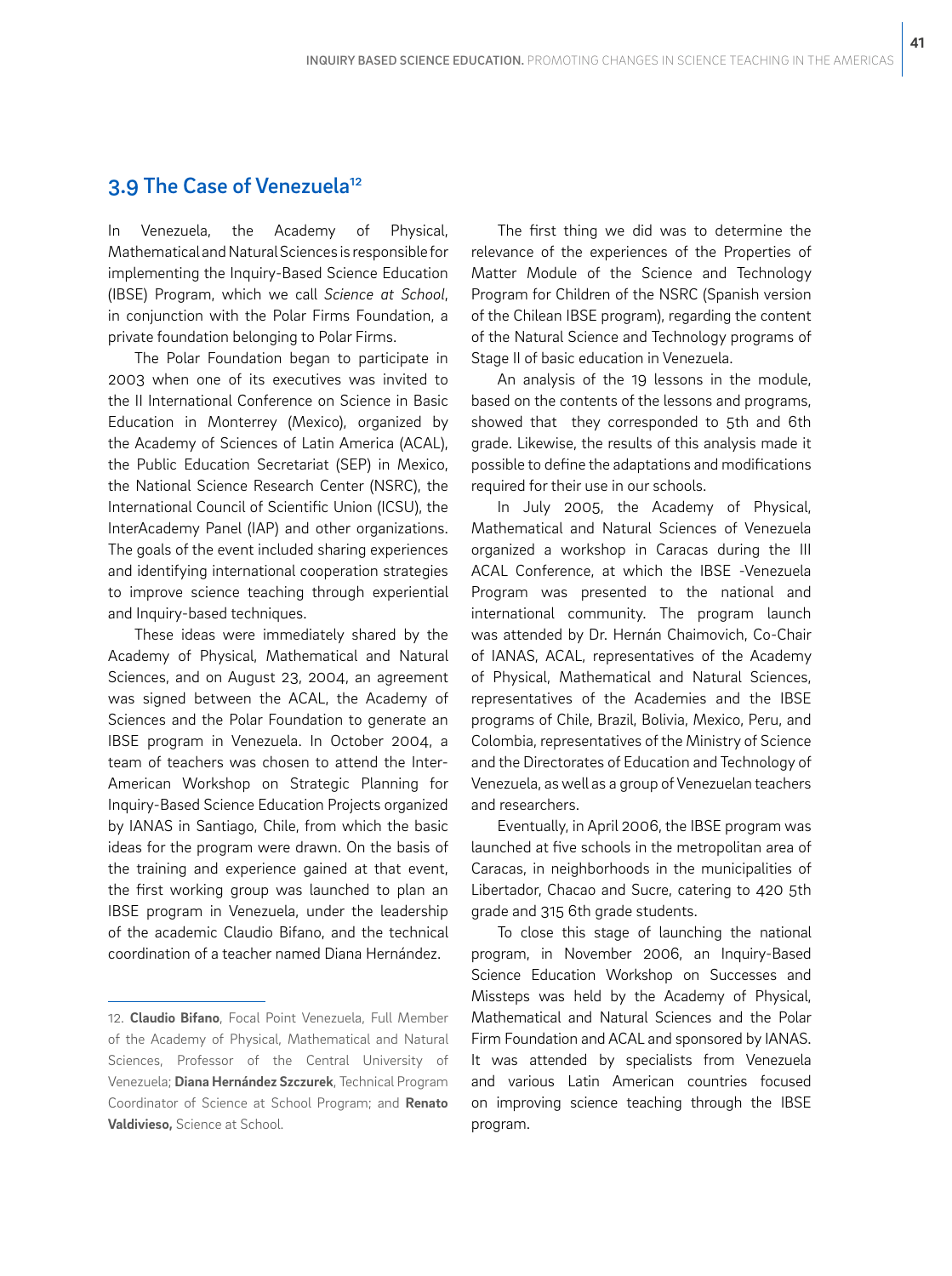#### Objective of the Science at School Program

The program's objectives were defined at the outset and have been maintained over time. Ever since the program was launched, the Academy of Sciences and the Polar Foundation stated that the initiative should remain a *pilot project* that would grow slowly, meeting the demand for it at schools. It should be taught by well-trained teachers, and resources should be available for the development of materials and teacher training and, if possible, it should have the support of the Ministry of Education.

It was never suggested that the program should cover the entire national education system since, in our view, that is the task of government agencies responsible for education. The commitment was to implement the IBSE scheme, and form a group of trained facilitators to replicate the methodology at schools in an academically sound way, prepare educational material and make it available to interested parties, and provide science training workshops for teachers at schools linked to the program.

The final objective agreed on was to lay the foundations for this new methodology in schools that freely wished to implement it without losing sight of the contents of existing education programs. The ultimate aim was to present the results to the Ministry of Education where possible and recommend its implementation nationwide.

#### Evolution of the program

The program has focused on three main areas: the clearest possible conceptualization for us of the objectives, teachers' professional development and the preparation of educational material.

## Creating our own model to apply the inquiry-based technique in sciences

A very important result of all this professional development work was the creation, by teachers, of an inquiry-based model in science in keeping with the context of our schools and the current curricula and teacher training.

In the early years, the program used the inquirybased methodology with a four-stage learning cycle, as proposed by the National Science Resources Center (NSRC). This stemmed from the fact the program has begun to be used with modules adapted from the NSRC that were being used in Chile.

Subsequently, the training received by teachers from the La main à la pâte (LAMAP) program, made it possible to undertake an analysis from a different perspective based on the ten principles proposed by the program as the basis for guiding inquiry in science. This exercise resulted in the 10 principles of action that guide us:

- 1. Students observe an object or a phenomenon in the real world and do an experiment with it.
- 2. In the course of their research, students argue and reason, work in teams, discuss their ideas and results and construct their knowledge. Purely manual activity is not sufficient.
- 3. The activities proposed to the students by the teacher are organized in sequence through a progression of learning, while leaving students scope for autonomy.
- 4. A minimum period of two hours per week is devoted to dealing with the same topic for several weeks. The continuity of the activities and the teaching methods followed is consistent with the set of subjects taught at school.
- 5. Each child is given a notebook of experiences to record his or her observations and conclusions using his or her own words.
- 6. The main objective is for students to progressively appropriate operational scientific and technical concepts, accompanied by the consolidation of written and oral expression.
- 7. Families and/or other people from their neighborhood are invited to observe and support the work done in class if they wish.
- 8. Teachers and researchers from colleges or universities, associated with the program, accompany the work done in class by sharing their expertise with students.
- 9. Universities linked to the program also place their pedagogical and teaching experience at the service of the teachers' professional service.
- 10. Teachers can use an *ad hoc* internet site to find the modules to work on, ideas to develop for activities and answers to questions. They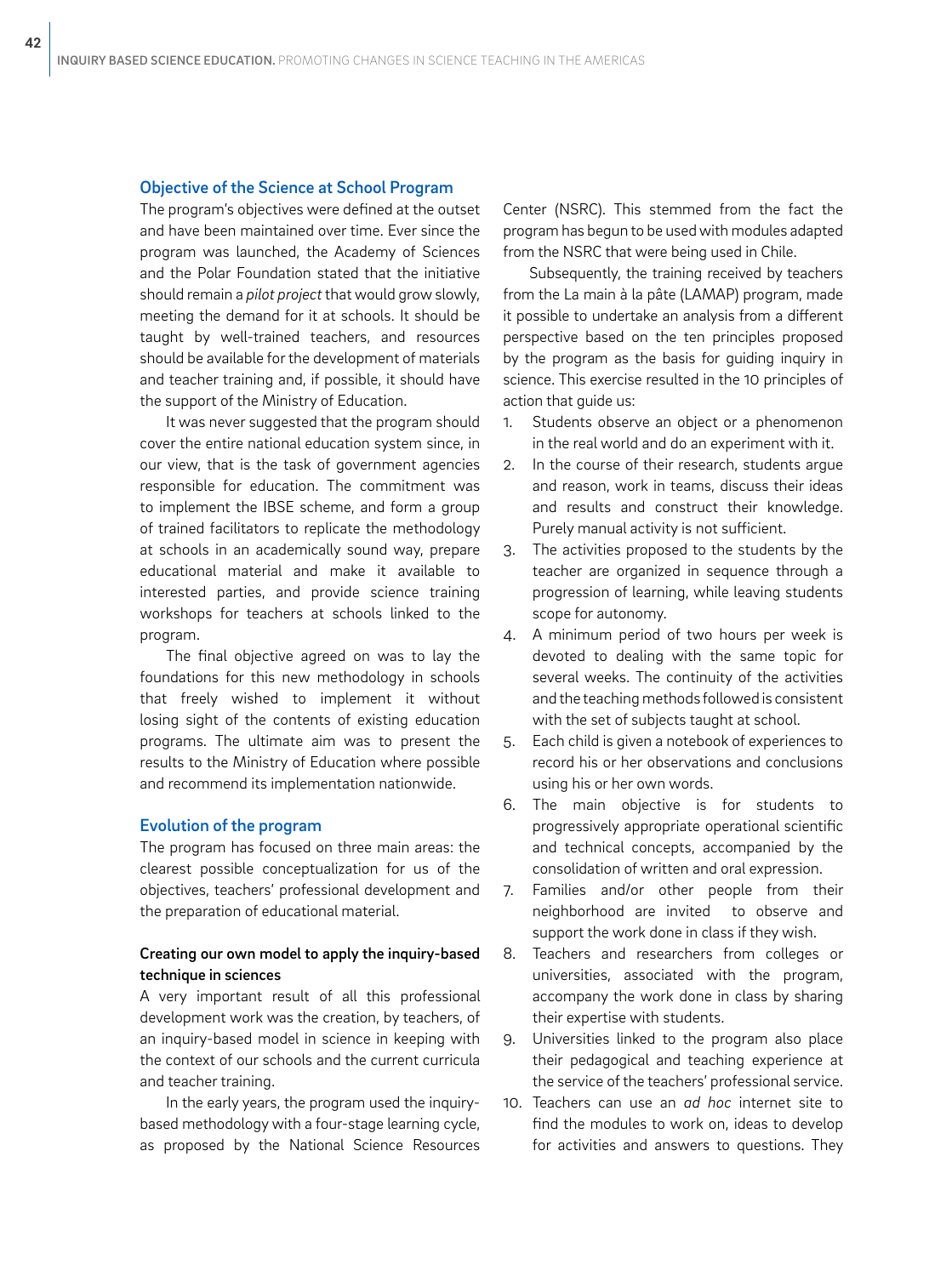can also participate in cooperative work, by conversing with colleagues, trainers and scientists.

Finally, on the basis of the experience gained after several years of working with the program, together with their participation in the professional development workshops mentioned earlier, the teacher-participants decided to organize their own model of stages in inquiry-based methodology. These steps were structured according to the scheme commonly used by educators in the country to plan instruction, which is based on the activities carried out at three stages of the class: start, development and end (Bifano, Valdivieso and Hernández-Szczurek, 2010).

#### Professional development

Science classes should be taught by teachers who understand the basic principles of science, are able to stimulate children's curiosity and contribute to developing skills that will clarify questions through the answers children are given through experiments that facilitate teaching.

Accordingly, a program of training workshops for teachers that complements their academic backgrounds has been implemented since 2005.

 Since 2008, professional development activities for the IBSE program in Venezuela have received extraordinary support from the corresponding French program LAMAP (La main à la pâte) thanks to the collaboration of the French Embassy in Venezuela and the formal alliance between the Academies of Science of France and Venezuela (in 2009). A propos of this, at the international level (in order to distinguish them from the national workshops mentioned earlier), there have been a series of Teacher Training Workshops (LAMAP) with the participation of French teachers.

## **Materials**

Continuing with the development of Science at School program, ten new modules were added to the initial module. Some, like the Properties of Matter module come from the Science and Technology Program for Children of the National Science Research Center, (which had been translated by the Ministry of Education and the Chilean Academy of Sciences), while others originally come from the French program La main à la pâte (LAMAP).

All these modules were reviewed, corrected and adapted to the local context, by expert teachers in science teaching in conjunction with the Academy of Physical, Mathematical and Natural Sciences and the Polar Firms Foundation.<sup>13</sup>

The topics are related to the contents of the Natural Science and Technology Program of the National Core Curriculum (Venezuela) for elementary education. The possibility has been left open of creating new modules, and more specific topics with less coverage and taking less time to teach. This has been developed through a format called Minimodules, with the possibility of creating additional ones.14

The Science at School Series was designed so that each of its modules and mini-modules can be implemented as a curricular package or a supplement to other curricular materials.

Each program module is designed to carry out experiments in the classroom with all the safety measures required by the level at which it is taught, and consists of:

13. The titles of the eleven modules are: We Compare and Measure (First Grade) The Weather (Second grade), Growth and Development of Plants (Third grade), The Route taken by Food in the Digestive System (Third grade), Meet our Friend Water (Third grade ) Changes (Fourth grade), Balls, Ramps and Tunnels (fifth grade), Density: a characteristic property of matter (Fifth grade), Mysterious Powders (Sixth Grade), Food and Nutrients (sixth grade), Properties of Matter (sixth grade). The modules were subsequently compiled into a series called *Science at School*.

14. These mini-modules are: Having Fun with Changes of State, How are Edible Oil, Alcohol, Shampoo and Malt Alike?, Combinations that Give the Universe Smell, Color and Flavor: Mixtures.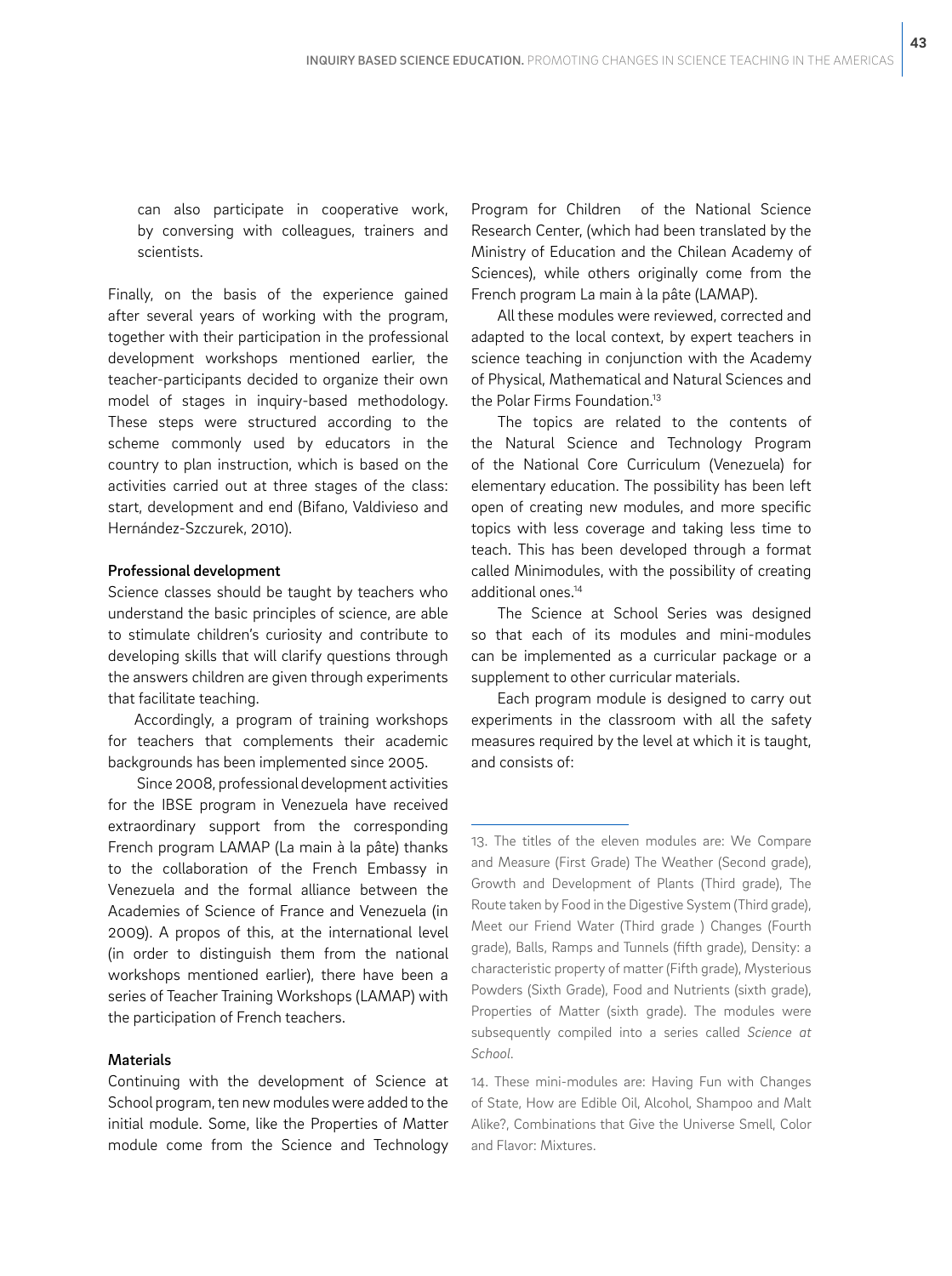- A Teacher's Book,
- A Science Notebook for Students, and
- A kit that includes specific material for the module, related to everyday life, which can easily be obtained at supermarkets, bookstores or pharmacies.

All these resources are organized into logistic boxes, assembled at the resource center accompanied by a sheet listing the contents and then sent to the corresponding schools. The logistics box is a sturdy plastic container with a capacity of approximately 70 liters.

The Teacher's Book is divided into six teaching lessons and provides guidelines for developing the module in class, such as: general guidelines, location in the curriculum, teaching sequence, list of materials. Each lesson includes a brief introduction, theoretical information for teachers, objectives, materials, duration, class development and expansion activities. It also emphasizes safety rules.

The science notebook accompanies the teacher's book and is where students record the work done in class. It is a valuable tool for children to acquire and hone language skills related to written communication.

Teachers may also use the Science for Us book (Polar Firms Foundation, 2009), which offers more simplified teaching sequences, easily handled by inexperienced teachers.

 In May 2010, the Jesús Obrero Technical Institute, a school located in a poor neighborhood of Caracas, was established as a pilot center for

the Science at School Project and the headquarters of the Resource and Training Center. This space focuses, coordinates and manages the resources required for undertaking the program.

### Future plans

Nationwide, the aim of the program is to maintain and perhaps take the program to a larger number of schools by providing training for science teachers. Like the Science at Your School Program in Mexico, we think that the most important thing is to provide teachers who are well trained in different areas of science and broaden the spectrum of professional training.

For this purpose, the Academy has established an agreement with the Andreas Bello Catholic University (UCAB) to teach a Diploma Course in Science Education, like the one offered by the Science at Your School program, which has been studied by several of our facilitators. This syllabus for this diploma course is nearing completion and we hope to be able to offer it by the end of this year.

A non-government organization called Inquiry-Based Science Education: Science at School, attached to the Academy of Physical, Mathematical and Natural Sciences has been created. This NGO which will be responsible for promoting the program, diversifying funding sources and managing the organization and teaching of workshops, the preparation of training materials and providing supplies for the Resource Center.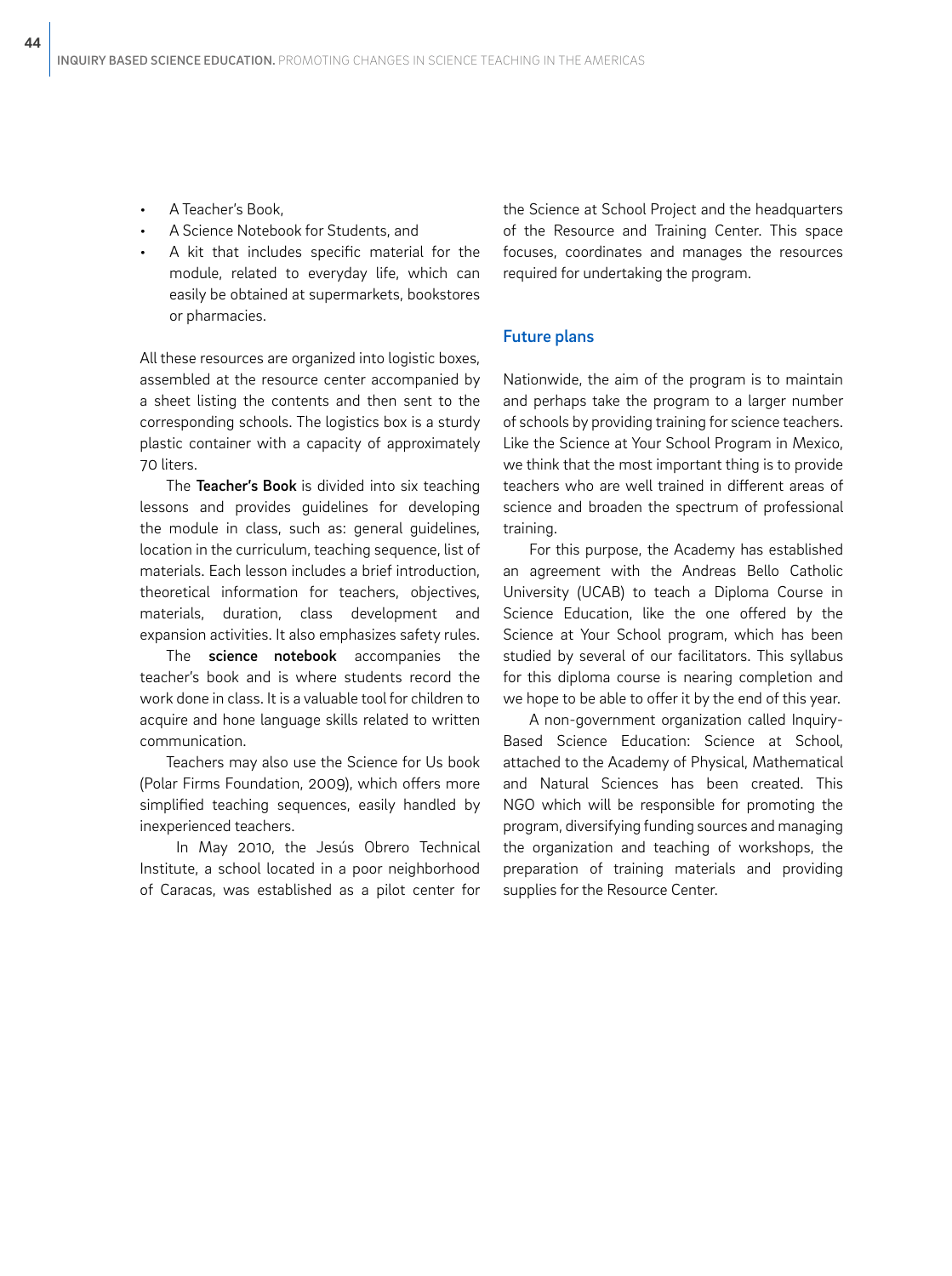# 3.10 The Case of Argentina<sup>15</sup>

The current system defined by the Ministry of Education (ME) for public education includes:

- Pre-elementary or early education: 3-5 year olds
- Elementary school: From the age of 6, covering a total of six years ( ages approx. 6-11)
- Middle school: approximately from the age of 12, requiring a total of five years for the standard baccalaureate and six years for technical schools (students graduate as technicians in: electricity, carpentry, mechanics, etc. depending on the specialty chosen)
- Tertiary education includes universities and other tertiary institutes (e.g., teacher training for middle school education in language, mathematics, etc.).

For the elementary and middle school level, the System includes the Natural Science, Technology and Math curricula separately. "Core learning priorities" (CLP) are described for each discipline and cycle. According to its definition, core learning priorities at school refer to a set of central, relevant and significant knowledge, which, incorporated as objects of teaching, help develop, build and expand the cognitive, expressive and social possibilities that children use and recreate on an everyday basis in their encounter with culture, thereby enhancing personal and social experience in a broad sense.

The visit by Professor Pierre Léna in 2004 proved essential to implementing the inquiry-based science model and marked a key milestone for teachers, professors and academics interested in IBSE. Conferences and workshops were held and a cooperation agreement signed for science education, between the French Academy of Sciences, the National Academy of Exact, Physical and Natural Sciences (ANCEFN) and ME. Under this agreement, both Academies and the national ME undertook to actively cooperate in the implementation of Inquiry-Based Science Education (IBSE) in schools and allowed us the free use of resources from the La main à la pâte (LAMAP) program, originally designed by the academics G. Charpak (Nobel Laureate), P. Léna and Y. Quéré. The Spanish translation of one of LAMAP's first publications, a book that appeared in 2006, entitled *Los niños y la ciencia: la aventura de Las manos en la masa:* from the Argentinean series "Ciencia que ladra," Siglo XXI, was authorized.

The second fact that contributed to the development of the Argentinean program was the first Latin American IBSE Workshop in Santiago (Chile), organized by Dr. Jorge Allende in late 2004. It was given in collaboration with the group led by Sally Shuler from the Smithsonian Institute (Washington, USA) and a number of professors at the University of Chile. Argentina was represented by the ANCEFN Focal Point, two representatives of the ME and a middle school teacher. At the meetings with academic representatives, Dr. Allende emphasized the importance of the Academies of Sciences' strong involvement in the implementation of IBSE at schools.

The third influential element was the IAP Workshop on the Evaluation of IBSE Programs 2005-2006, with the participation of key researcher-educators from different parts of the world. This workshop was held in Stockholm (Sweden) from September 21 to 23. Attendees exchanged experiences with the role of contents and procedures in learning, the various evaluation activities, and critical analyses of international assessments (PISA, TIMSS, ROSE, etc), which were extremely valuable for visualizing the various aspects of IBSE. A second workshop was held in Washington. All the material produced, compiled and critically evaluated by a small group led by Wynne Harlem (UK, 2010) was circulated, producing

<sup>15.</sup> **Norma Nudelman,** Focal Point Argentina, Tenured Professor at the University of Buenos Aires and member of the National Academy of Exact, Physical and Natural Sciences of Argentina.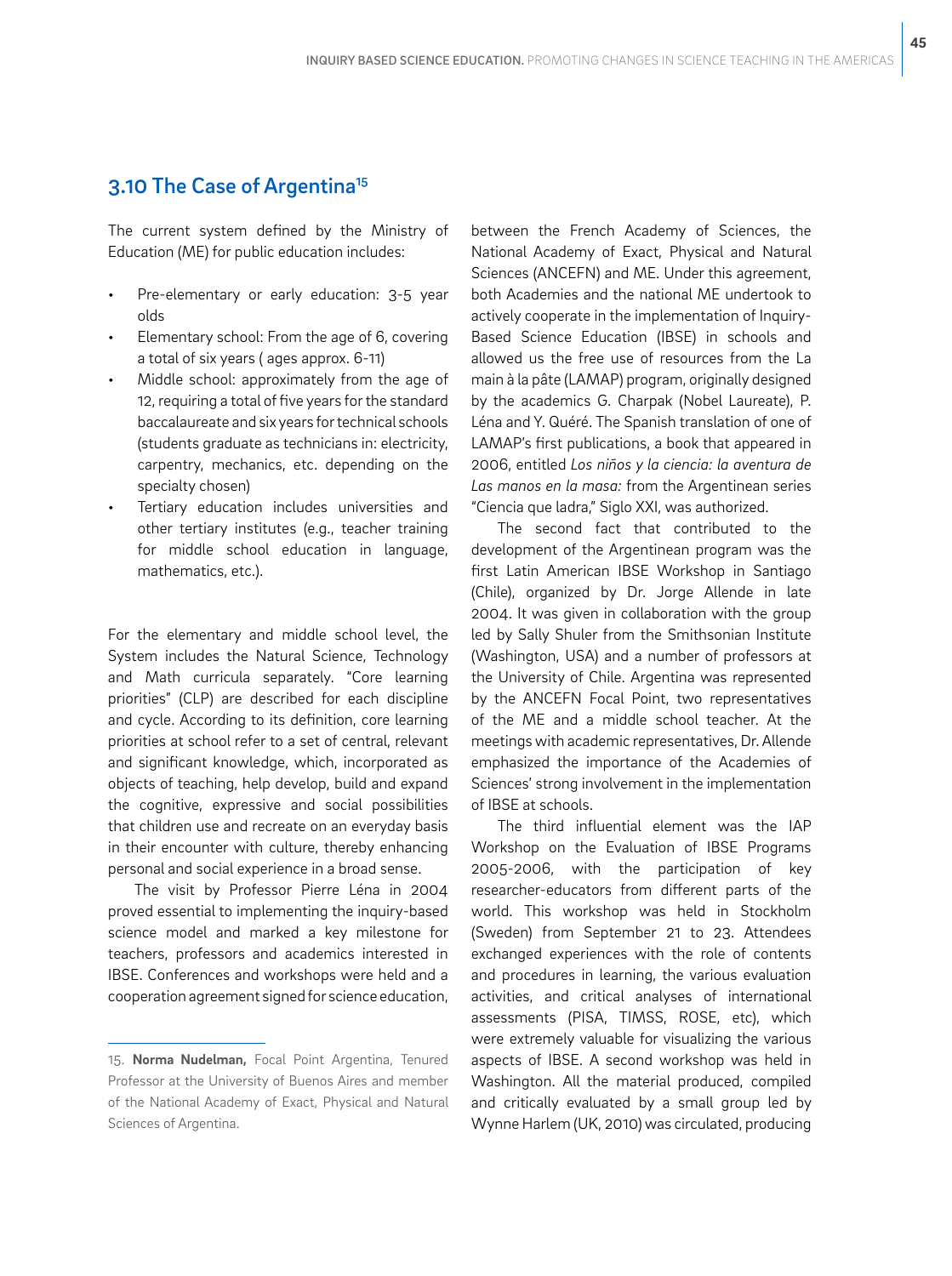a first draft of an extremely useful document, which was subsequently discussed at a third Workshop held in Santiago (Chile). The corrected version (Harlem 2012) was translated into Spanish and is an essential tool for the work of IANAS-SEP. In 2006, a group of four teachers appointed by ANCEFN were able to attend the LASER Workshop in Washington, (USA) with the support of OAS-FEMCIDI.

Lastly, a key role was played by the Annual Meetings of IANAS SEP 2004-2014, due to the conviction that these annual meetings are crucial to strengthening all IBSE activities in the region. With the exception of the meeting held in Washington (USA), Argentina participated in all the annual meetings of the program, namely: October 11, 2014, Lima (Peru); September 10, 2013, Santiago (Chile); August 9, 2012, Bogota (Colombia); June 8, 2011, Mexico City; June 7, 2010, Rio de Janeiro (Brazil); July 5, 2008, San José (Costa Rica); July 4, 2007, Mexico City; September 3, 2006, Edmonton (Canada); August 2, 2005, Bogota (Colombia); November 1, 2004, Santiago (Chile).

The IBSE modality began to be implemented at public schools in Argentina in early 2004, as part of the Integral Program for Education Equality (IPEE) organized by the Ministry of Education (ME). It was run by the Natural Sciences Group, consisting of four teachers of Biology, Chemistry, Physics and Astronomy. One workshop was conducted in the Province of Corrientes in 2004 and another in El Chaco in 2005; the workshop structure designed by the ministerial group involved a full week with teachers and comprised several science pedagogy and teaching topics, the development of an experimental module and a dissertation by a "scientific godfather" of ANCEFN. The following year, no IBSE workshops were held, and the original Natural Sciences group from the ME was dissolved. In 2006, in order to continue with IBSE, based on the mandate of the IAP and the experiences of IANAS-SEP, ANCEFN proposed a program called "HaCE (Haciendo Ciencia en la Escuela-Doing Science at School), which is part of its Program to Improve

Science and Technology Teaching, sponsored and coordinated by Dr. Norma Sbarbati Nudelman.

Science and technology teaching at elementary schools is a government requirement that dates back several decades. However, teachers complain about students' lack of interest in science and technology issues, while students argue that their classes are "boring" and with little or no relation to their everyday lives. To remedy this situation, IBSE is an innovative form of pedagogy based on research undertaken in the classroom by students, who construct evidence-based knowledge through experimentation. It therefore goes beyond the appropriation of basic science and technology, and develops skills such as: creativity, imagination, critical thinking, oral and written arguments, teamwork and solidarity, highly valued skills in today's workplace. Under the auspices of ME and the Faculty of Sciences at the University of Buenos Aires (UBA), the first HaCE workshop was held on February 22, 2007, with the participation of teachers from six provinces and Buenos Aires (CABA). This is how the first group of 52 "facilitators" who began to replicate the workshops in their respective schools was formed. The 2nd National Workshop was held from June 8-15, 2008 (Vth Week of Science and Technology) with the participation of the National University of Cuyo (Mendoza), Unsur (Bahía Blanca), UNTucumán (Tucumán) and ANCEFN (Buenos Aires).

Since their inception, all the "HaCE" workshops have been provided for public schools, especially those in vulnerable areas. In the first workshop, a number of experimental modules from the "La main à la pâte" (LAMAP) Program were used, thanks to an agreement signed by the French Academy of Sciences, ANCEFN and ME in 2004, authorizing us to use these resources freely. The "HaCE" team then developed original modules based on the fundamental principles of the program and adapted to the CLP of the ME, to provide a useful tool for teachers to implement IBSE and quickly use it in the classroom.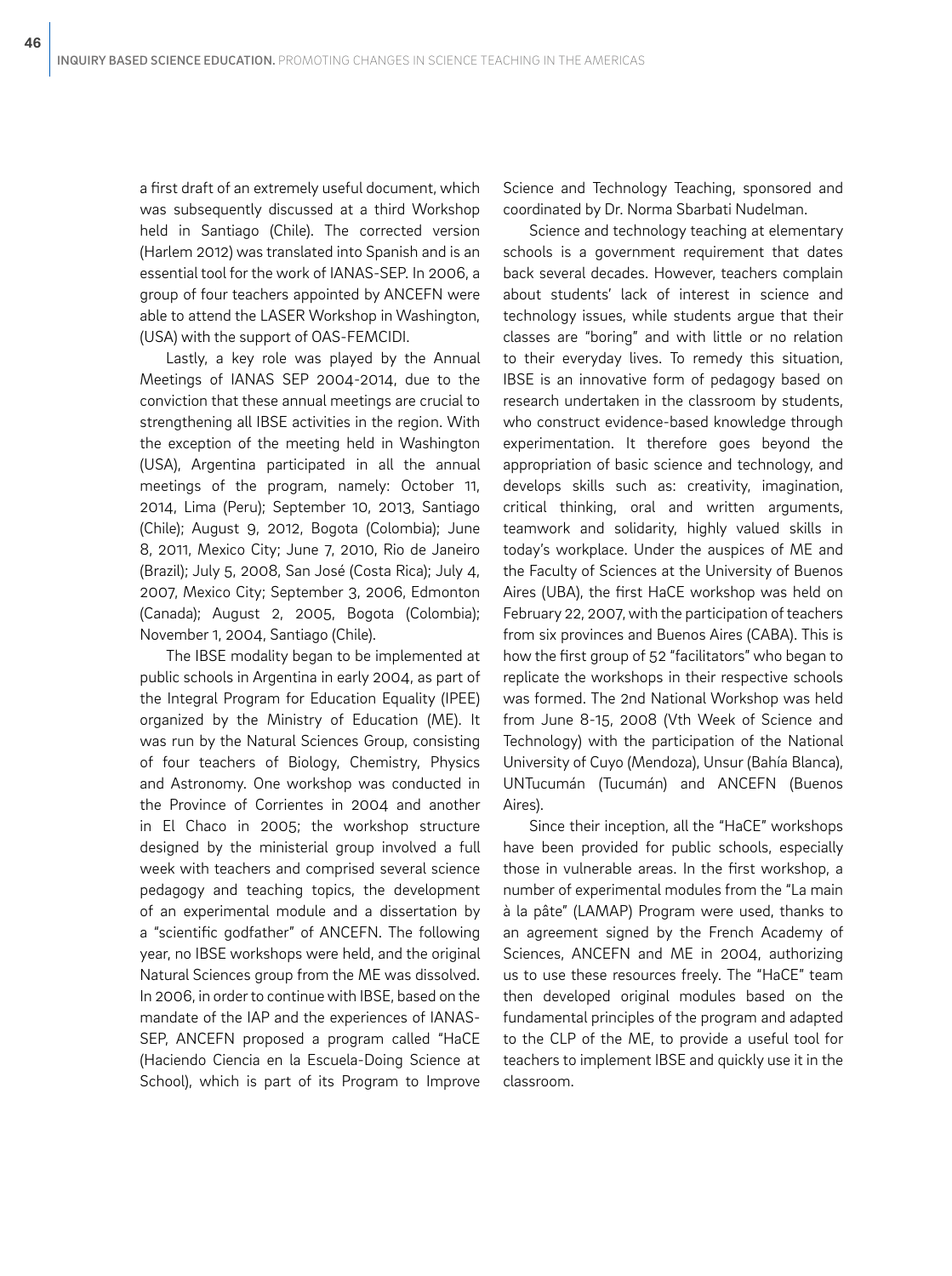In the "HaCE" Workshops, we taught teachers that the initial step is doubt and asking why things happen, and pointed out that they should encourage *inquiry* about what is observed. From then onwards, in a process of cooperative conceptual construction between teacher and students, children begin to relate to the thinking and knowledge of the natural sciences, within the framework of their social, cultural and temporal context. The point of the "HaCE" workshops is for concepts to be linked to the historical context in which a particular law or theory was developed. Thus, a single activity makes it possible to associate cognitive areas such as biology, physics, chemistry and mathematics with history, language, geography and art, among others. The overall objective of the program is to achieve *an integrated and integrative education*, with relevance to the social context. Its educational foundations are essentially based on the LAMAP philosophy, with certain adaptations to the national school context. Thus, the "HaCE" Program includes the following principles, namely:

- 1. Students observe an object or a real phenomenon, and experiment with it, working as a team. *They argue, reason, discuss ideas and results, and construct their knowledge* in the same way as a scientist.
- 2. In order to make them *sustainable*, the modules are designed on the basis of materials that are very economical and easily accessible for any school.
- 3. To facilitate the teacher's task, the proposed activities are organized in a *learning progression* consistent with the *curriculum designs*.
- 4. The *weekly class load* and focusing on the same subject for several weeks is adapted to the possibilities of each school.
- 5. The *quality and continuity of the activities* is ensured, and efforts are made to achieve *education that is integrated* into school subjects as a whole.
- 6. Students have *science notebooks* (SN), in which to record observations and conclusions in their own words and with their own drawings. The

evolution of the SN during the year provides an excellent record of how students' knowledge is progressing.

- 7. The main objective is the construction and progressive appropriation by pupils of *scientific concepts and operational techniques,* accompanied by the consolidation of *oral and written expression.*
- 8. *Families and the neighborhood* are invited to become involved in the work done inside and outside the classroom.
- 9. *ANCEFN members and other scientists (university professors, academics, facilitators)* guarantee the quality of the modules, collaborate in teachers' professional development and accompany work in the classroom.
- 10. The program includes ongoing collaboration with *educators specialized in science education research* and access to IBSE sites.

To ensure the effective (and rapid) implementation of IBSE in classrooms, the duration of each training workshop for teachers and their workload can easily be adapted to local problems and the general context of the school and/or region. Since the workshops are given to *in-service teachers*, they do not usually take more than one day. The bulk of the workshop is devoted to the experimental development of each module and sharing at the end, when results and concepts are discussed. "Facilitators" do not teach didactics or pedagogy in order to devote most of the time to essential experiences, contents and key concepts, the topics most frequently requested by teachers. In reflecting at the end of the workshop, teachers share their teaching strategies.

Classroom work is done in groups (4-5 students), each of which has a specific role (*leader, secretary, spokesman, person responsible for materials*) decided at random and rotated at the start of each new experience. Roles must be respected, regardless of the preference of each student, which is how they learn to work in teams. They all record their results in the Science Notebook. In the reflecting stage, the spokesperson for each group explains what has been done, which the *secretary* writes on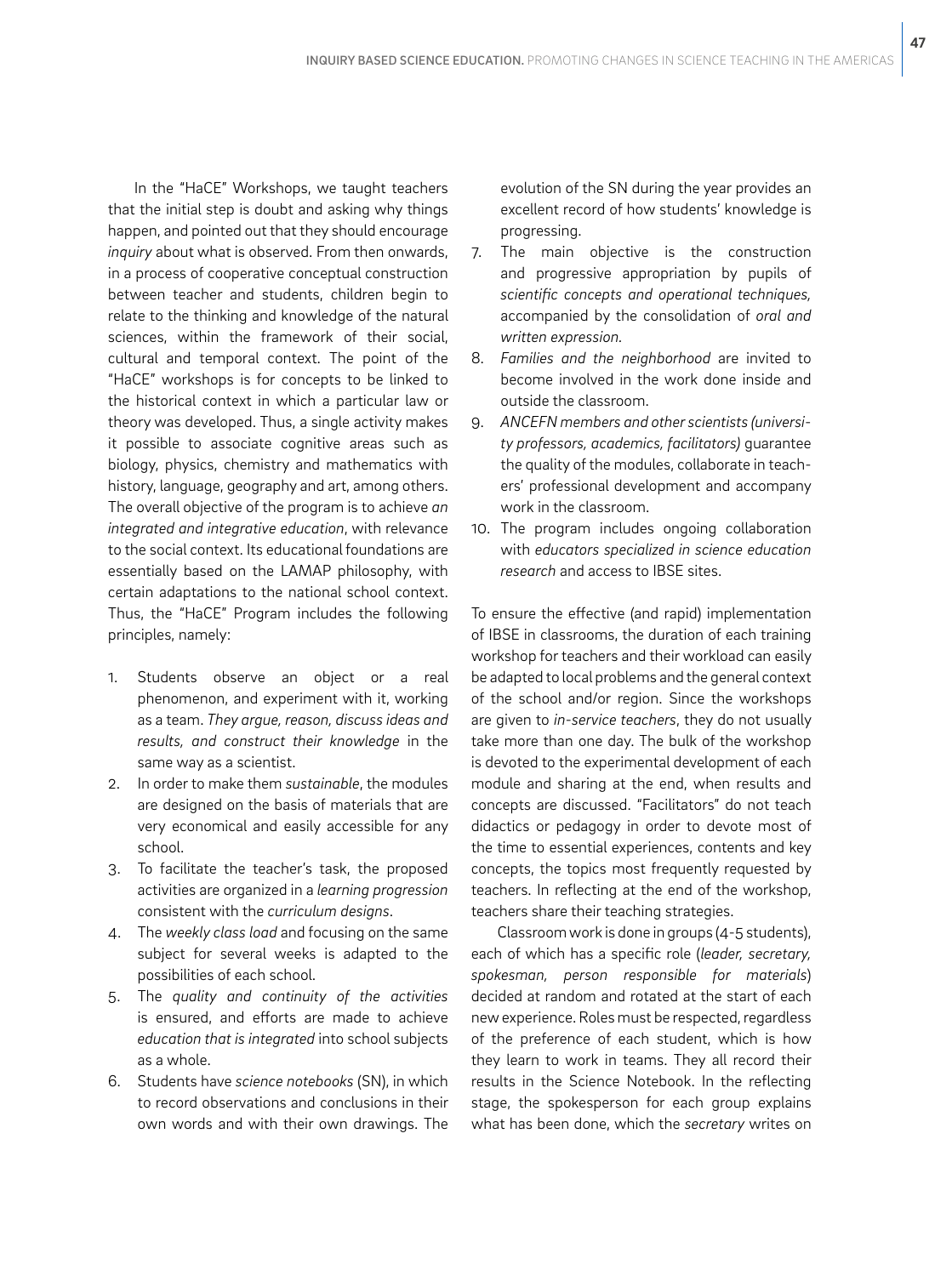the blackboard. This is the right time to introduce precise *vocabulary*, correct *spelling*, and encourage discussion among the students by presenting the results of all the groups.

The program's activities began at the elementary level, expanding to middle school in 2009 and the technical level in 2011. At the elementary level, workshops were held at the request of the various school districts and/or the MEs: whether municipal, provincial or national. Regional workshops were also held during the school year, with national workshops being held annually in various provinces.

In the "Transition to Middle School Level" workshop, we stress the need to bear in mind the physical, emotional, social and neurological changes at this stage, and the importance of encouraging young students' interest in science and technology. They are constantly exposed to an abundant variety of sources of information, and should be able to examine this flow of all kinds of news with a critical sense and sufficient information, in order to be able to give an opinion and make responsible decisions.

The first workshop for middle school teachers was held in 2009, and for technical school teachers in 2011. Although young people are absolutely fascinated by technological advances that they enjoy on an everyday basis (TV, computers, cell phones, Wi-Fi, Play Station, tablets, etc.) and make great use of them, they do not think that the science teaching they receive at school is connected with issues in their everyday lives; and fewer and fewer school leavers choose to pursue a career in the so-called "hard sciences". Not only students who choose a science-related degree but all high school graduates should be able to understand and apply the basic concepts of science and technology, since they are very important to all activities and their actions as informed citizens. In the design of the modules, we tend to develop new skills: abstract thinking; the confrontation of ideas; global issues, art, biodiversity; *inter-culturalism* and so on.

In the HaCE workshops: teachers and students act as researchers: they observe, experiment, discuss, explain and make proposals as a scientist would in his laboratory. Thus young people approach concepts in the same way as a scientist would,

the main objective being to develop various skills linked to the work of science in the student, such as: capacity for the critical observation of a particular empirical fact; capacity for detailed description, both oral and written; ability to obtain data and arrange them in a meaningful way that allows them to analyze, interpret, match results, draw graphs and establish similarities and differences; draw possible conclusions and hypotheses on the basis of evidence in order to predict results in comparable situations; develop a critical spirit, and a capacity for teamwork and the confrontation and discussion of results obtained by others and so on. The teacher accompanies the student in a process whereby inquiry is the first step in the construction of relevant knowledge. Experimental work is suitable for introducing some of the problems of scientific work: observation, measurement, data logging, error weighting, etc. together with the communication and discussion of results. Another aspect to bear in mind when conducting experiments is safety. Students should be taught the precautions that must be taken, creating a responsible attitude towards their safety and that of their classmates.

Argentina is a large country with problems that vary by region. For this reason, for several years, Pilot Centers have been implemented at strategic points in several provinces where "facilitators" trained in the program periodically replicate HaCE workshops in their respective schools and school districts. To this end, the program has the support of graduates from national universities and tertiary colleges and middle school teachers working in the provinces

## Other activities sponsored by IANAS in Argentina

At the first meeting of IANAS Focal Points in 2004, they discussed the additional synergy specialists in the various sciences from each country could contribute to science teaching in the region. Thus, Chile was chosen to work on biology, Mexico and Peru on Mathematics, and Argentina on chemistry to collaborate in teacher training in leading edge issues in these disciplines. It was proposed that Argentina should organize workshops on Green Chemistry,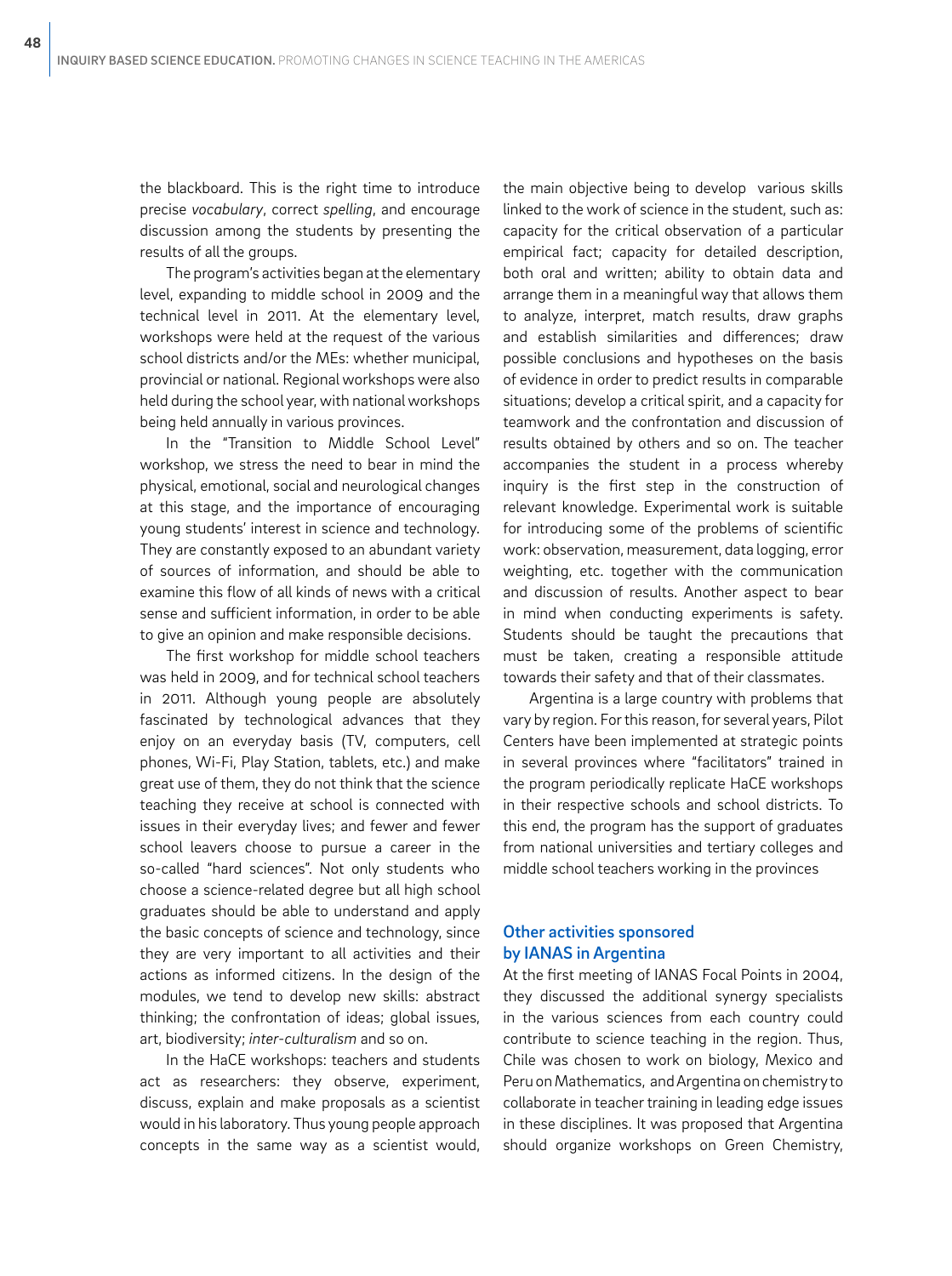which develops environmentally friendly products and processes, a proposal that was enthusiastically greeted by students. In November 2005 in Mendoza, Argentina, the First Theoretical and Practical Latin America Course on Sustainable Chemistry/ Green Chemistry for Middle School Teachers was held, sponsored by IANAS SEP, ANCEFN and the National University of Cuyo (Mendoza). OREALC/ UNESCO paid for the airfares of ten teachers from different ten countries in Latin America who arrived on Sunday. That evening, introductions were made and the first assignments set. The course/workshop was held over a period of five days with experts on each of the topics: fundamental principles of Green Chemistry (GC); alternative energies; toxicity, biotoxicity and persistence; the use of natural products; supercritical fluids (SCF); agrochemicals and pesticides; biodegradable polymers; sustainable organic synthesis, and so on. The course also included laboratory experiments and visits to two chemical plants where participants could observe the application of the rules of GC *in situ.*

Other Latin American workshops on GC were held in Bahia Blanca (2006), Corrientes (2007), Buenos Aires (2010), Santa Fe (2014) and Buenos Aires (2015). The last year they were sponsored by IANAS was 2007, after which workshops were limited to 3 days. Unfortunately, no further funds were obtained to pay for international airfares although some Latin American teachers were able to obtain support from their institutions. In 2015, eleven Uruguayan teachers were able to participate. Interestingly, taking advantage of this *expertise*, a number of Focal Points in neighboring countries asked us to organize workshops on *Sustainable Chemistry/Green Chemistry for middle school teachers* at various locations in Brazil, Bolivia, Chile and Uruguay. This format benefitted more teachers in the host country than those who would have been able to be trained by traveling to Argentina.

Two other Latin American events on Science Education were held in Buenos Aires, Argentina. The Symposium on Strategic Planning for Science Education, sponsored by IANAS SEP was held in November 2011. During the previous semester we had worked productively via e-mail, doing the SWAT Analysis we jointly completed in the first days. Over the next two days, the IANAS SEP Strategic Plan was drawn up for the next three years. Five areas of interest were organized, with coordinators being appointed for each one, together with Focal Points. This Strategic Planning 2012-2014 was submitted to IANAS for consideration and updated each year.

The other significant event was the Regional Focus Symposium on Inquiry-Based Science, Technology, Engineering and Mathematics Education, jointly organized by ANCEFN and RELAB held on November 13, 2014, within the framework of the Ibero-American Congress on Science, Technology , Innovation and Education, held by the Organization of American States (OAS). The symposium sought to show the commitment of the scientific community in the region to improving the quality of education in STEM, contributing to the "scientific culture" by promoting convergence with educators, communicators and society in general, and strengthening the integration of the Latin American scientific and educational community. The sponsorship of MINCYT, OEI, IANAS and UNESCO permitted the participation of scientists and educators from 23 countries who, at the end of the symposium, issued a statement of their commitment to IBSE/STEM.

Argentina is a large country with problems that vary by region. For this reason, for several years, Pilot Centers have been implemented at strategic points in several provinces where "facilitators" trained in the program periodically replicate HaCE workshops at their respective schools and school districts. To do this, the program has the support of graduates from national universities and other tertiary institutions, as well as secondary teachers working in the provinces.

It should be noted that the program does not have financial support. All the work has been done *ad-honorem* and it is only fair to mention the main collaborators since its inception: Susana Palomino, Laura Melchiorre, Fabián Blanco, Clara Cabrera, María C. Condorelli, Marta Puiggioni, Laura Tarante, Paola González, Julieta Valdez, who have devoted their efforts and personal time to undertaking the workshop program, in addition to all the other teachers who were gradually incorporated.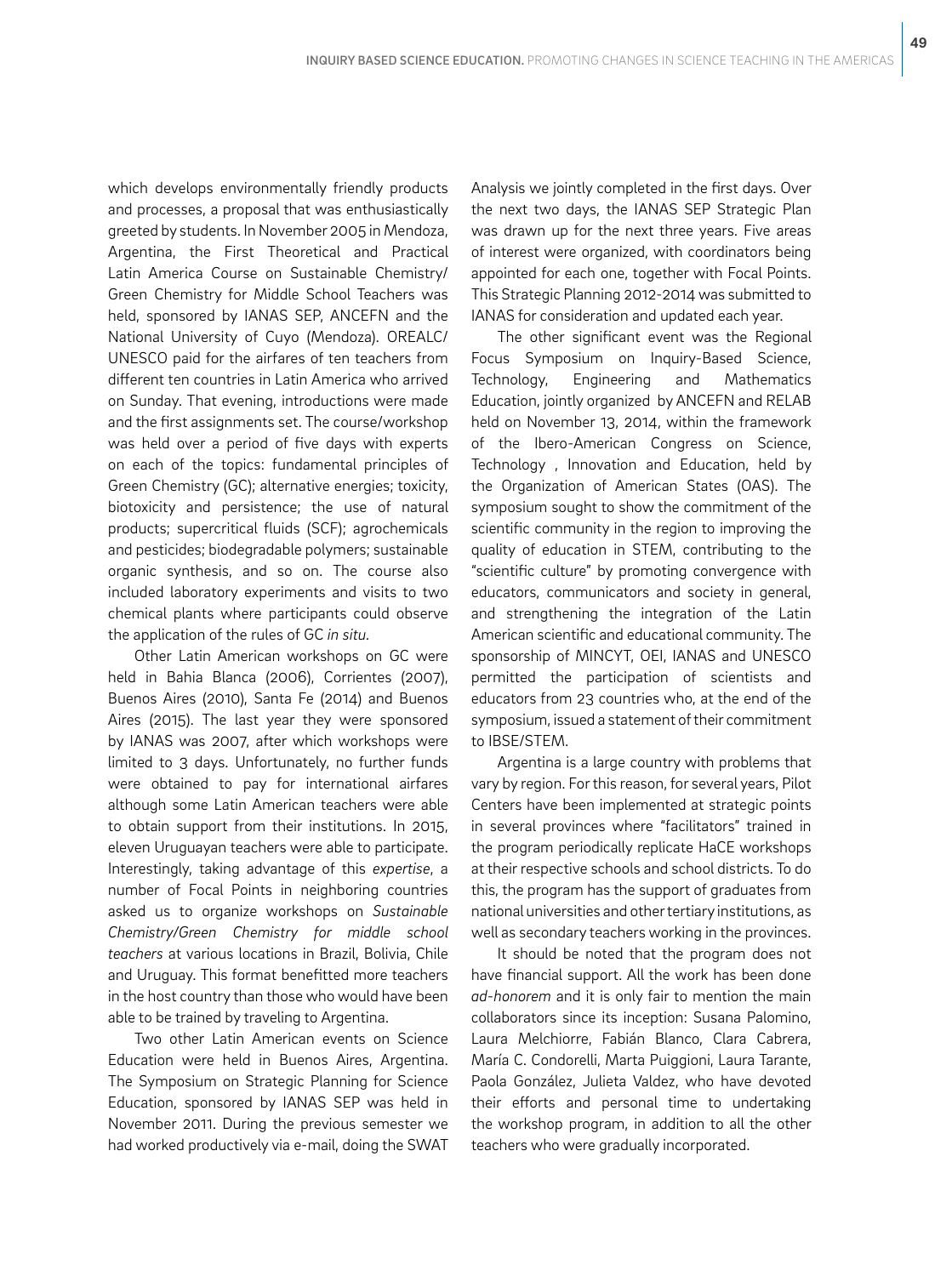Since March 2016, ANCEFN has promoted the involvement of other National Academies related to STEM. After several meetings with the Academies of Education, Engineering and Science as well as Agronomy and Veterinary Medicine in Córdoba and Buenos Aires, the good news is that an InterAcademy Committee of seven National Academies has

been formed to promote IBSE/STEM at the three educational levels. We hope that by 2017, a new stage will begin for the program where the multiplication of efforts, with the support of the Ministry of Education and Sports and the Ministry of Science, Technology and Innovation, could result in IBSE being implemented at schools throughout the country.

# 3.11 The Case of Peru<sup>16</sup>

The Inquiry-Based Science Education Program (IBSE) for children in Regular Basic Education was begun in Peru by the National Academy of Sciences in 2004, under the auspices of the Inter-American Network of Academies of Sciences (IANAS), comprising the Academies of Sciences of Canada, the United States and Mexico, Cuba, Dominican Republic, Guatemala, Costa Rica and Nicaragua; Argentina, Bolivia, Brazil, Colombia, Chile, Ecuador, Peru and Venezuela.

IBSE methodology is based on new knowledge about the learning process drawn from research and seeks to bring the skills and attitudes associated with scientific work to the classroom. Using the inquiry method, children explore the natural world, which leads them to ask questions, find explanations, test them and communicate their ideas to others. The process is guided by their own curiosity in their attempts to understand the phenomena of their environment.

The aim of the IBSE program is to use inquiry to create the ability to explain the world around them using scientific procedures as a tool for living and learning on their own.

Once it realized the importance of this program, the National Academy of Sciences of Peru (ANC-PERU) decided to adopt it in 2004, for which it appointed Dr. César Carranza, who negotiated a collaboration agreement with the Pontifical Catholic University of Peru (PUCP), of which he is emeritus professor, prioritizing the selection of young university professors: mathematicians, biologists, physicists and chemists (with doctorates or master's degrees) interested in secondary and elementary teaching in order to train them in IBSE methodology in the Latin American countries that had already adopted IBSE methodology before 2004.

In December 2004, the IBSE-PERU Group was formed in the PUCP, led by Dr. César Carranza and comprising young professionals in the areas of mathematics (MSc. Rosa Cardoso, MSc. Alex Molina and MSc. Mariano González), biology (Ph.D. María Elena González and Msc. Ruth Zelada), physics (MSc. Hugo Medina and MSc. Hernán Montes), chemistry (Dr. Maynard Kong and MSc. Vadillo), who were trained in IBSE methodology in Chile, Colombia, Venezuela, Brazil and Bolivia, and

<sup>16.</sup> **César Carranza,** Focal Point Peru, Member of the Academy of Sciences of Peru, Professor Emeritus at the Pontifical Catholic University, and **María Elena González Romero**, professor at the University of San Marcos.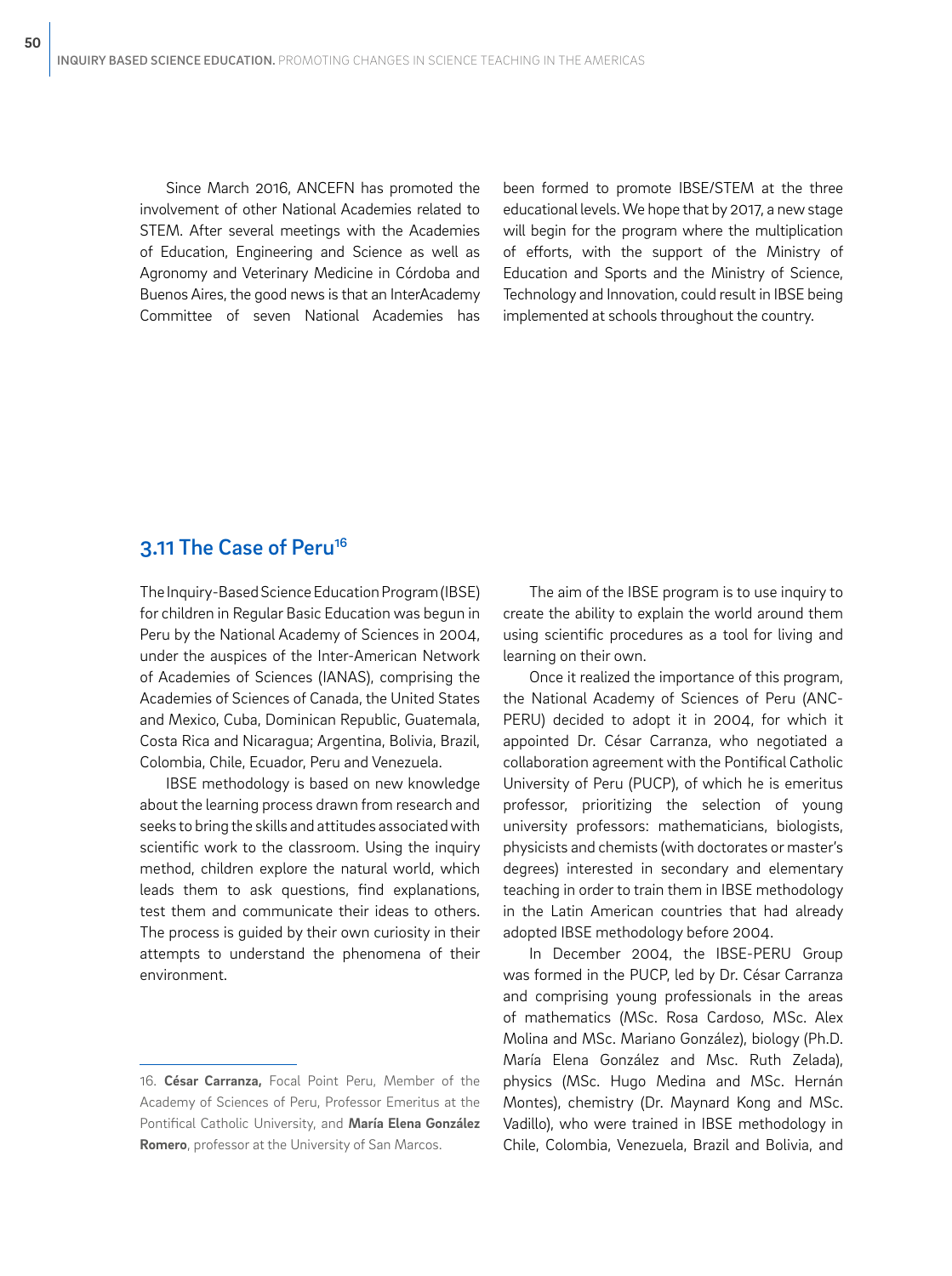then shared the knowledge they had acquired by conducting seminars, courses and meetings both nationally and internationally. These activities have made it possible to train teachers in the inquiry method in elementary and secondary education at the national level. One of the goals achieved by the group has been to train clusters at various education centers nationwide.

Clusters are working groups made up of one teacher in the area of math, one in biology, one in physics and one in chemistry trained in IBSE methodology by the IBSE-Peru Group or other Latin American IBSE groups. There are two types of cluster:

- a. University Cluster: Responsible for organizing workshops, inter-American and national courses, and designing activity modules and
- b. Secondary Cluster: Responsible for teaching modules to elementary teachers and personally showing them how to develop their model classes. Both clusters are in constant contact with the university IBSE-PUCP cluster. Close links are established between the university and secondary clusters in the same region, so that the former permanently advise the latter on scientific and methodological aspects. In the event that there are no secondary clusters in a region, advice is provided directly from Lima by the university IBSE-PUCP Cluster. The working method involves bringing together university clusters and determining the topics that can be taught to children in the six grades of elementary school and the five grades of secondary school, following the order in which they appear in the official Ministry of Education (MINEDU) curriculum. Once the topics have been chosen, modules published in other countries and suggested and then adapted to the Peruvian context. If there are no modules published on the topic, the IBSE-Peru group, together with the university and secondary clusters, design and write new modules. A oneweek course (40 hours) is given, attended by members of the Clusters of elementary and secondary school teachers, chosen because of their ability and commitment to implementing

the modules in their respective classrooms. The course includes the presentation of the IBSE-Peru project modules in each of the basic science areas, with particular emphasis on the methodology and the meaning of the scientific concepts involved in them, the explanation of the basic guidelines for the inquiry method and therefore IBSE methodology and lastly, the statement of objectives, work undertaken and goals achieved by the IBSE-Peru Group and the national clusters by Dr. César Carranza.

In 2006, several Inter-American Courses were organized, developed by the IBSE-Peru Group for training elementary and secondary school teachers in Peru and other countries.

## Support received from IANAS and other sources of support

IANAS has sponsored the activities of the IBSE-Peru Group mainly through ANC-Peru. We have also received regular support from the Pontifical Catholic University of Peru (PUCP), based on the signing of an agreement between the ACN and this university, which has enabled its scientists to participate in the IBSE-Peru project during their working hours. PUCP's contribution includes permitting the use of its classrooms, auditoriums and computer centers in the workshops, seminars and classes taught by the IBSE-Peru group by school teachers and professionals from other national universities.

The Peruvian Ministry of Education provides financial support for the National Academy of Sciences, which consists of an annual donation of \$32,284.10 USD (S/.100 000 new soles) of which \$7,766 USD (S/.25 725 new soles) are assigned to the IBSE-Peru project.

#### Production of original materials

The IBSE-Peru group has provided constant bibliographical support for the scientific activities designed by our research scientists, which is expected to be published in the form of an activity book this year. A common feature of these activities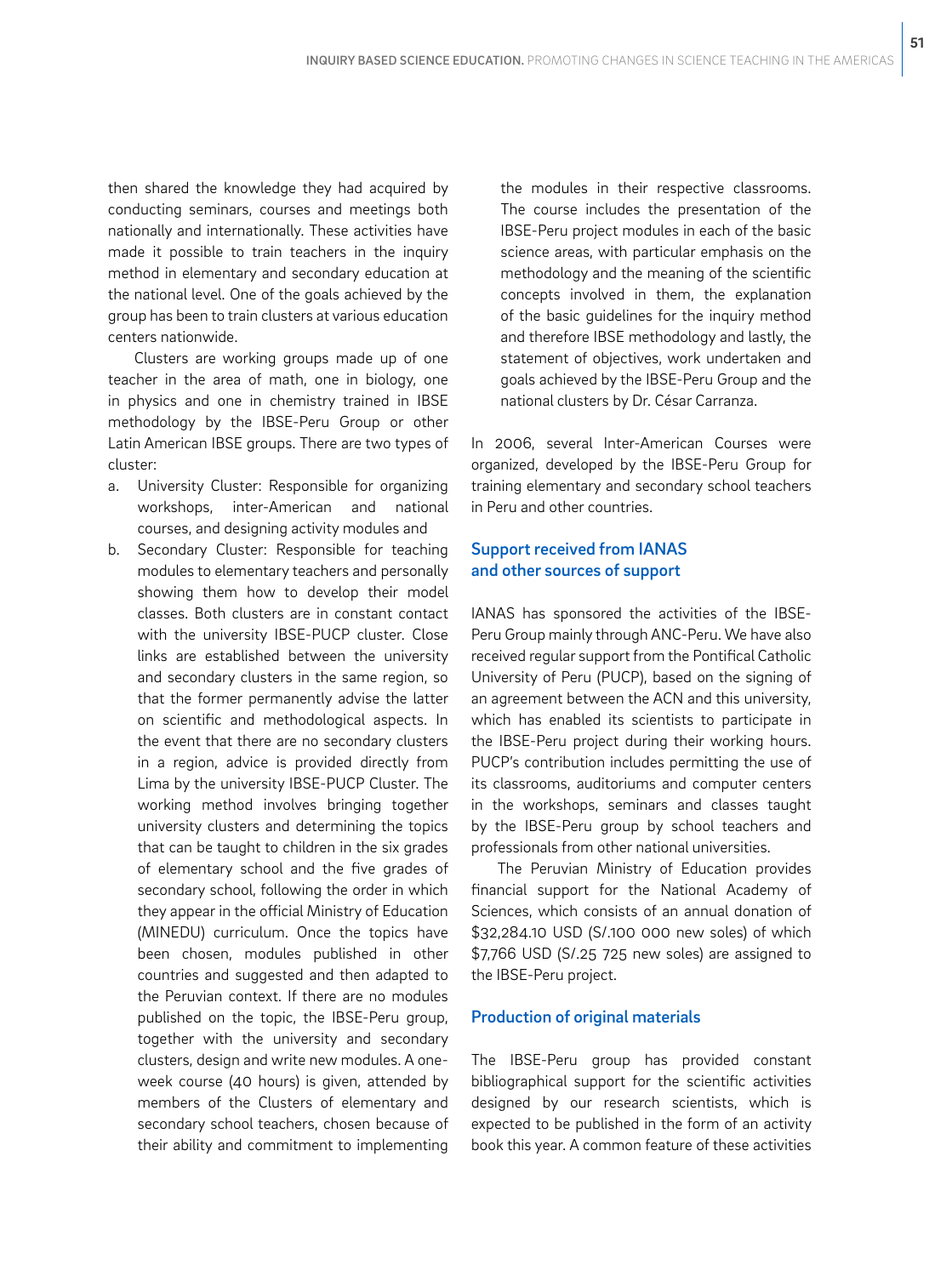is the use of mathematics in biological, chemical and/or physical issues, as well as the use of IBSE design methodology.

The work of IBSE scientists in the classroom has resulted in the publication of research papers and presentations at national and international conferences. This is the case of the "Inquirybased Methodology for Schoolchildren's Scientific Education," presented at the Symposium on Science and Technology for Everyone in the 21st Century developed in Lima in 2006, whose lead author is Dr. Maynard Kong Moreno, a member of IBSE-Peru group in the area of chemistry. This article discusses the challenge of teaching students science and fostering inquiry in them. It also explains IBSE methodology and the first IBSE activities in our country. It ends with the need for a strategic plan for its mass implementation in Peru.

MSc. Rosa Cardoso, Ph.D. María Elena González and Msc. Alex Molina presented the article entitled "Inquiry in Math Classes" (IBSE) – Peru"- National Academy of Sciences Peru (ANC). The article is the result of observations made during the IBSE workshops and sessions and describes the process followed by the inquiry method in a class where biology and mathematics topics are linked.

Peruvian scientists renowned for their research both nationally and internationally have been invited to publish on issues involving Peruvian Megadiversity and the research conducted on this. Thus, Agronomic Engineer Alberto Salas, a renowned Peruvian researcher with over 50 years of experience in the study and identification of the immense genetic diversity of Peruvian native potatoes, published a book on "Andean Diversity: *The potato and its wild relatives, a source of food for humanity* (Salas et. Al., 2014). Publication of the book was sponsored by the PUCP, the International Potato Center and the ANC of Peru. It describes the history, distribution and genetic diversity of cultivated potatoes and the wild varieties found in Peruvian territory, and their nutritional value and anti-cancer properties.

Dr. Gustavo F. Gonzales, Director of the Research Circle on Plants with Effects on Health

of the Cayetano Heredia Peruvian University and a researcher of the properties of the Maca in reproduction was invited to write the book "*Maca: The Miracle of the Andes*" published in 2014 under the auspices of the National Academy of Sciences and the PUCP.

As part of the Second Inter-American Science Course for Elementary School Teacher Trainers, held from February 16 to 20, 2009 in Lima, *Tópicos de Matemáticas para formadores de Profesores de Educación Primaria* and *Tópicos de Geometría para Formadores de Profesores de Educación Primaria*  (Carranza et. al., 2009) were published. The authors, who are also members of IBSE Group-Peru are Dr. César Carranza, MSc. Rosa Cardoso Paredes, MSc. Alex Molina Sotomayor and Dr. Hernán Neciosup Puican. This publication was sponsored by the OAS, IANAS and the Ministry of Education of Peru.

MSc. Ruth Zelada (Biology) has designed the book entitled "Quinoa" which is currently in press. Lastly, this year, with a grant from the Ministry of Education to the ANC, the book entitled "Algebra" by César Carranza, will be reprinted. This text has been used by several generations at the university level for the training of mathematicians and secondary school teachers specializing in math.

### Impact of IBSE in the country

The main impact of the use of the inquiry method and therefore IBSE in Peru can be seen in the improvement of secondary school education at the basic science level: chemistry, physics, biology and mathematics, which have been relegated by the various educational programs proposed by the Peruvian government in recent years. The IBSE activities proposed not only help integrate the different areas of science, but also elicit interest in scientific research in both children and adults and promote skills development, in basic sciences and communication. They also focus on the need to improve reading comprehension in children and teachers alike.

At the same time, they significantly develop the creativity of children and adolescents, typical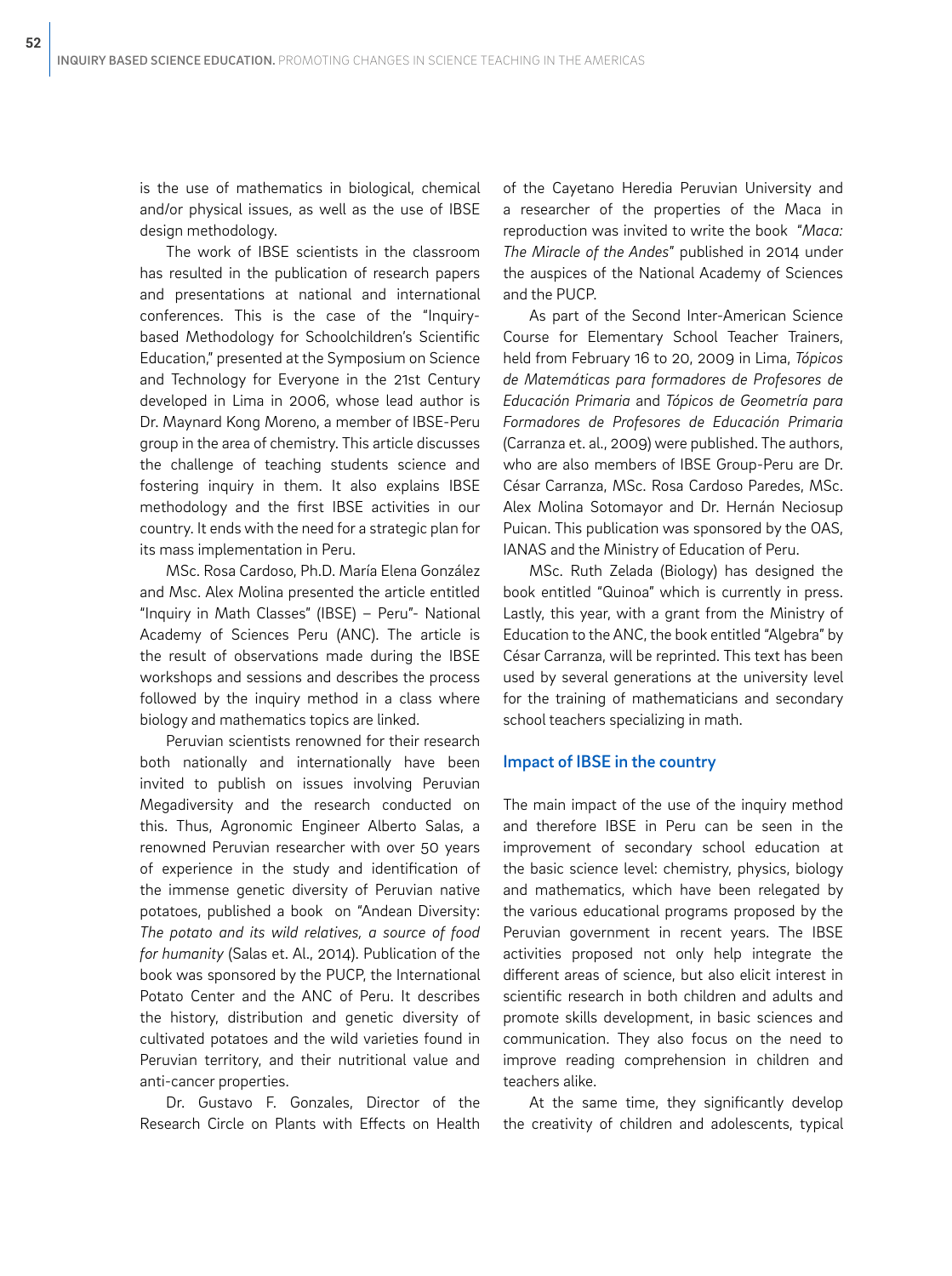of their age, which is positively channeled by the scientific activities carried out in class. This gives rise to new questions and group projects, which in turn contribute to students' scientific development.

We currently have 895 professionals, including teachers and scientists nationwide who are able to teach IBSE methodology to other educational professionals and maintain the multiplying process in their respective regions. A clear example is the formation of six university clusters and 21 secondary school education clusters. This in turn allowed us to establish pilot programs for training elementary school teachers, through clusters of secondary school teachers trained at state schools with elementary and secondary school sections. They identified elementary teachers from the same school with the commitment and ability to participate in the project. Once the elementary teachers had been chosen, they developed modules with the children, under the supervision of the cluster of secondary school teachers, thus maintaining the multiplier process of IBSE methodology.

## 3.12 The case of Nicaragua<sup>17</sup>

Since its founding in 2009, the Academy of Sciences of Nicaragua (ANC) has promoted various international initiatives such as Inquiry-Based Science Education (IBSE) in Nicaragua, in collaboration with organizations such as the Global Network of Academies of Sciences, the Inter-American Network of Academies of Sciences (IANAS) and very particularly, with experts from the Mexican Academy of Sciences, and the Academies of Venezuela and Costa Rica. Hence, the ANC has been promoting science among teachers in the development of research methodology through the IBSE program. This is one of the instruments which, in the set of processes and educational activities, the ACN offers science teachers in order to update and expand their knowledge, improve their training and educational development, thereby contributing to the academic process of academic modernization and the improvement of science education in Nicaragua.

In short, through the IBSE program, efforts are being made to train teachers in this new methodology and develop students' ability to explain the world around them, using scientific procedures as a tool for life and for learning on their own.

Training is provided through intensive workshops lasting an average of two days, given by members of the Academy of Sciences of Nicaragua, with the support of teachers from other countries. Hundreds of teachers from various schools throughout the country have participated in the workshops. This collaboration and interest in the development of the IBSE program reflects the scientific community's commitment to the education of the majority and to teachers as key actors in this process.

The methodology of the IBSE program undertaken in the workshops is due to the importance of ensuring that teachers and other actors involved in the program learn in the same way they are expected to teach their pupils. In other

<sup>17.</sup> Professor **Jorge A. Huete-Pérez,** Vice President of the Academy of Sciences of Nicaragua and General Vice Chancellor of the Central American University (UCA).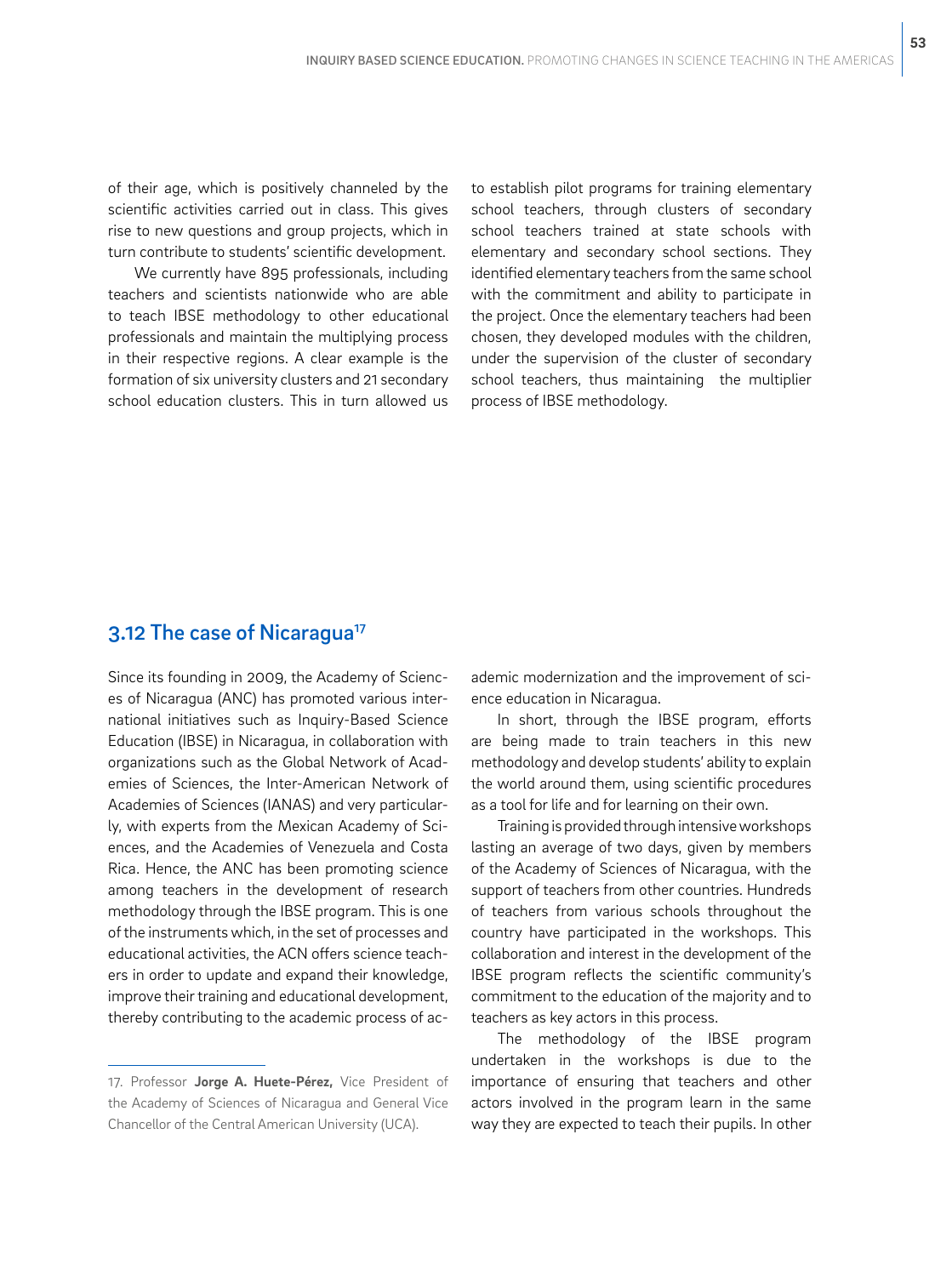words, teachers and scientists are trained in inquirybased methodology by practicing inquiry.

Regarding organizational aspects, workshops have usually been given in groups of no more than 25 teachers in order to optimize the human and material resources in the workshop. Courses are usually given on consecutive days, and include two stages: Initially, a general framework is provided of what research methodology is and the need to use it to teach science is explained. At the second stage, we proceed to the development of practical workshops in which teachers assume the role of students.

The ACN's first contact with IBSE methodology took place in 2011, when a major effort was made to ensure the participation of collaborators in meetings at which the research methodology was explained. The first member of the NAC to participate was Dr. Rafael Lucio in the Latin American Seminar, organized by the Academy of Sciences of Venezuela, with support from the French Embassy, when various countries presented their progress in the implementation of the Science Teaching Model. This event was promoted by Academies of Sciences from all over the world, and supported by the Ministry of Education of France and French embassies in the area.

That same year, on the invitation of the Mexican Academy of Sciences, delegates from the NAC participated in the Inquiry-Based Science Teaching Camp, held in August 2011. The experience allowed our delegates to have their first contact with inquiry methodology and to familiarize themselves with the experiential dynamic characteristic of Inquiry-Based Methodology.

These same delegates subsequently participated (November 2011) in the "Science Education" Congress held in Mexico; while the director of Fe y Alegría was incorporated into the team. This Congress enabled participants to see the scope and depth of the methodology achieved in nearby contexts.

The first training workshop on Inquiry-Based Science Teaching in Nicaragua was held on December 12 and 13, 2012. The venue was the Central American University (UCA), and included the full participation of 43 workshop participants divided into two groups: one with trainers (13) and

another with elementary school teachers (30). The workshop was supported by the Mexican Academy of Sciences.

The first online diploma course on inquiry methodology began on February 3, 2012, and was given by the Mexican Academy of Sciences. During this first stage, the participation of eight Nicaraguan teachers was secured, of which only four managed to complete the diploma course satisfactorily. Among the causes of failure, we identified the lack of follow-up given by the NAC to participants in the diploma course.

The Second Workshop was held on November 29 and 30, 2012, with the participation of 160 teachers and the support of the Mexican Academy of Sciences. The participation of two national teachers, Liana Yuri and Pedro Menocal, who took the diploma course online, was also secured. They contributed with their respective workshops on "Separating Mixtures" and "Changes of State." The largest project that has so far been involved in the NAC was developed in 2014. It is the IBSE Project, Bluefields edition (South Caribbean Coast Autonomous Region). It was supported by UNICEF and undertaken in coordination with the Ministry of Education of the Autonomous Regional Education System (SEAR). The following table shows some of the key activities of this project.

Parallel to the development of the Bluefields IBSE program, in March 2015, a list of 15 participants was drawn up for the online diploma course on inquiry methodology, taught by the Mexican Academy of Sciences. This was the second edition in which Nicaragua participated. However, none of the participants satisfactorily completed the diploma course. The causes of failure to complete the diploma course included the lack of follow-up for the participants and the fact that teachers saw no immediate need to participate in it.

A workshop to be taught in Nicaragua by two French academics who are experts on inquiry methodology, scheduled to be held in October 2015 was frustrated mainly by difficulties in obtaining the participation of the Ministry of Education of Nicaragua, which, citing reasons of internal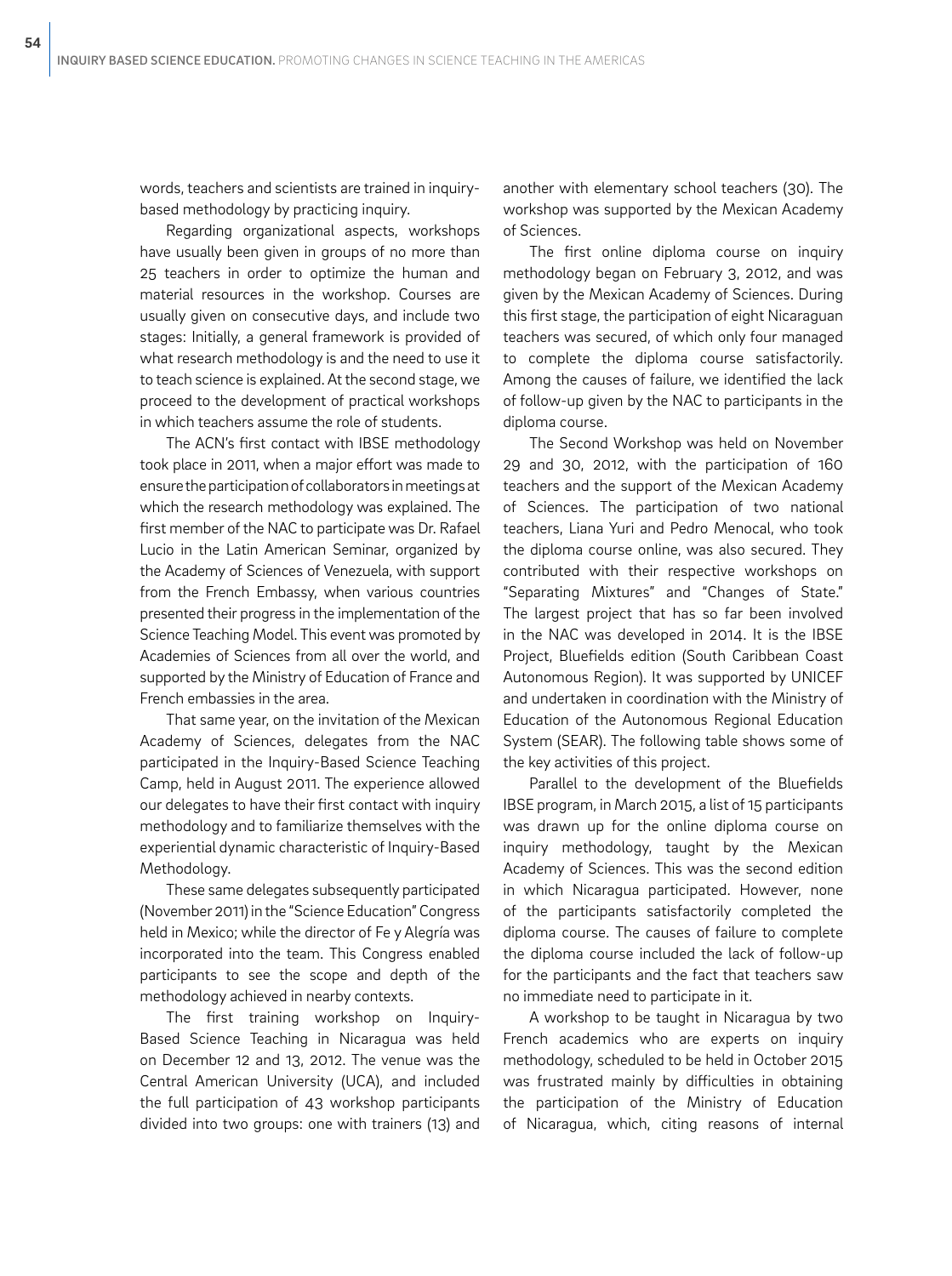| Year | Month    | Day           | Activity                                                                                                                                                                              |
|------|----------|---------------|---------------------------------------------------------------------------------------------------------------------------------------------------------------------------------------|
| 2014 | November | 12,13 and 14  | Facilitators' Workshop                                                                                                                                                                |
|      | December | 11            | Follow-up meeting                                                                                                                                                                     |
| 2015 | January  | 15            | Homework Assignment Meeting                                                                                                                                                           |
|      | February | 6             | Preparatory visit for reproduction workshop                                                                                                                                           |
|      | February | 24, 25 and 26 | Reproduction workshop (with teachers from 3rd to 6th grade)                                                                                                                           |
|      | March    | 13            | <b>Preparatory Meeting</b>                                                                                                                                                            |
|      | March    | 20            | Review instrument standardization visit                                                                                                                                               |
|      | April    | 10            | Follow-up process review meeting                                                                                                                                                      |
|      | April    | 24            | Visit for the three meetings. Unicef and SEAR, directors (in the<br>Evaluation, Planning and Educational Training Workshop (TEPCE)) and<br>facilitators (in the municipal delegation) |
|      | May      | 9             | Preparatory meeting for evaluation                                                                                                                                                    |
|      | May      | 25 and 26     | <b>Evaluation Workshop</b>                                                                                                                                                            |
|      | June     | 15            | Laguna de Perlas Evaluation Workshop                                                                                                                                                  |

Main activities of the IBSE Project, Bluefields edition

logistics, refused to authorize public school teachers to participate in the workshop. Consequently, the French cooperation department, in charge of the visit, declined to sponsor the academics' visit to Nicaragua.

This setback in the implementation of this workshop in Nicaragua prompted the ACN to send two of our IBSE collaborators to participate in the workshop held in neighboring Costa Rica for one week (from October 26 to 30, 2015).

The first lesson learned from the country's experience with the IBSE program is that, despite the difficulties, it is possible to at least partly advance the implementation of this international program in Nicaragua. As can be seen from this brief tour, the NAS's perseverance has made it possible to obtain some core funding. Valuable international relations have been established particularly with Mexico, Venezuela and France, and a certain amount of funding has been secured, which the National

Assembly of Nicaragua approved for the Academy.

However, another major lesson learned over the years is that the implementation of IBSE in Nicaragua cannot move as quickly or widely as it could without the support of its Ministry of Education. So far it has not been possible to obtain this support, despite the insistence of the NAS and other actors to involve it in the program. The largest experience of IBSE was its Bluefields version, coordinated by the Ministry of Education of the Autonomous Regional Government of the Southern Caribbean Coast based in Bluefields.

Another lesson learned, based on the failure of the virtual diploma courses coordinated with the Mexican Academy of Sciences, is that a program such as the IBSE requires constant, ongoing, sustained monitoring to overcome the obstacles and difficulties encountered in implementing an educational innovation. In cases such as that of Nicaragua, this is hampered by the lack of a basic budget for this type of monitoring.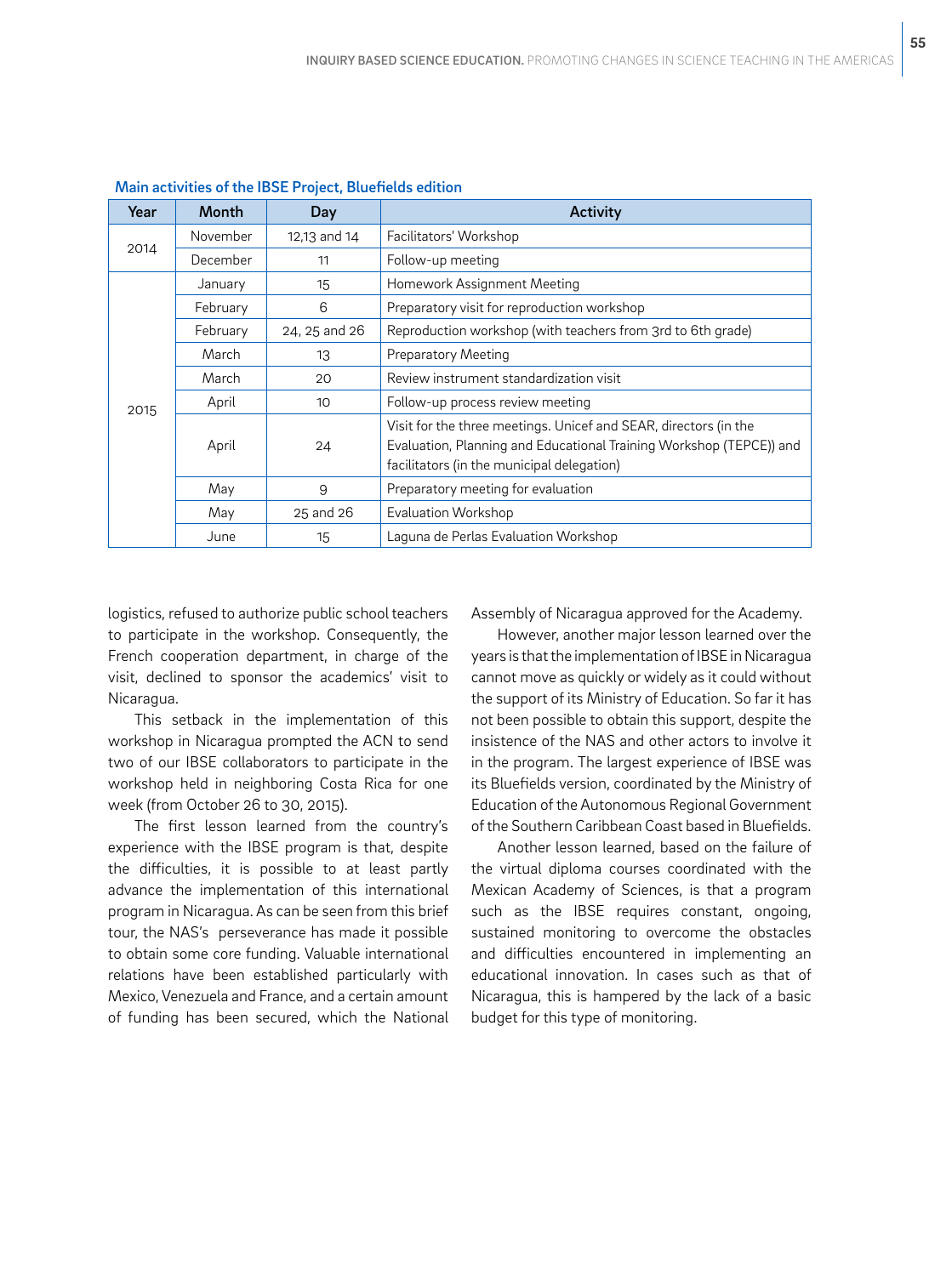# 3.13 The Case of Guatemala18

After considerable effort, the Sciences at School Program was eventually implemented in Guatemala in 2009 at the initiative of Dr. María del Carmen Samayoa. It is designed to implement the science education program at the country's schools using Inquiry-Based Science Education (IBSE) methodology. This program has been supported by the Science at Your School program coordinated by the Mexican Academy of Sciences, and it has signed an agreement with the Ministry of Education, the National Science and Technology Secretariat and the Guatemalan Academy of Physical and Natural Sciences.

Twelve years of education has been compulsory in Guatemala since 2012. It consists of one year of preschool, six years of elementary school and five years of middle and high school before going to university.

Our national science and mathematics curriculum ranges from the preschool level to the last year of high school and, yet, science programs for years seven to nine are a mixture of several different things ranging from the study of earth to physics, and end with life sciences. It is assumed that IBSE is included in the techniques used by teachers in the classroom and in all the other subjects on the national curriculum, although teachers still lack training in the use of inquiry-based education in class.

In November 2008, a cooperation agreement was signed between the Ministry of Education, the National Secretariat of Science and Technology and the Academy of Medical, Physical and Natural Sciences of Guatemala to launch the program "Science at School" program. A number of extensions were signed to continue implementing the program until 2016. We are now in the process of signing a four-year extension (until 2020).

18. **Maria del Carmen Samayoa,** Guatemala Focal Point, President of the Academy of Medical, Physical and Natural Sciences of Guatemala.

The main purpose of the project called "Science at School" is cooperation with the Ministry of Education in training teachers in IBSE. The one-year program consists of eight modules, whose contents are adapted to the National Curriculum.

Each of the three parts is responsible for different topics. The Ministry of Education mainly selects schools where the program will be implemented. The National Secretariat of Science and Technology (SENACYT) co-finances the project and is responsible for materials production. The Academy coordinates international support and delivers the materials required for the implementation of the project using the methodology mentioned to the Ministry of Education.

Every year, 60 teachers from the same number of schools are incorporated into the project and the educational materials needed to implement the National Curriculum in the area of natural sciences and technology are provided, reviewed and validated.

The program's objectives including helping the Ministry of Education incorporate technology into science teaching through the use of IBSE methodology in the curriculum. We must give teachers a flexible program reflecting current educational trends.

We began with the first group of 20 teachers who implemented the Mexican Science at Your School Program. When we worked on this, we became aware of our teachers' lack of knowledge in the field of science, which led us to spend one hour of our workshop specifically on teaching the subject of science, while the rest of the other hour was used to help them understand the IBSE system. Meetings were held twice a month with volunteer facilitators. We attempted to determine the extent of their knowledge before the start of each session in order to give the classes as effectively as possible. After the training, the program coordinator visited the various institutions to evaluate and reevaluate teachers regarding the implementation of the methodology. At the end of the year, we conducted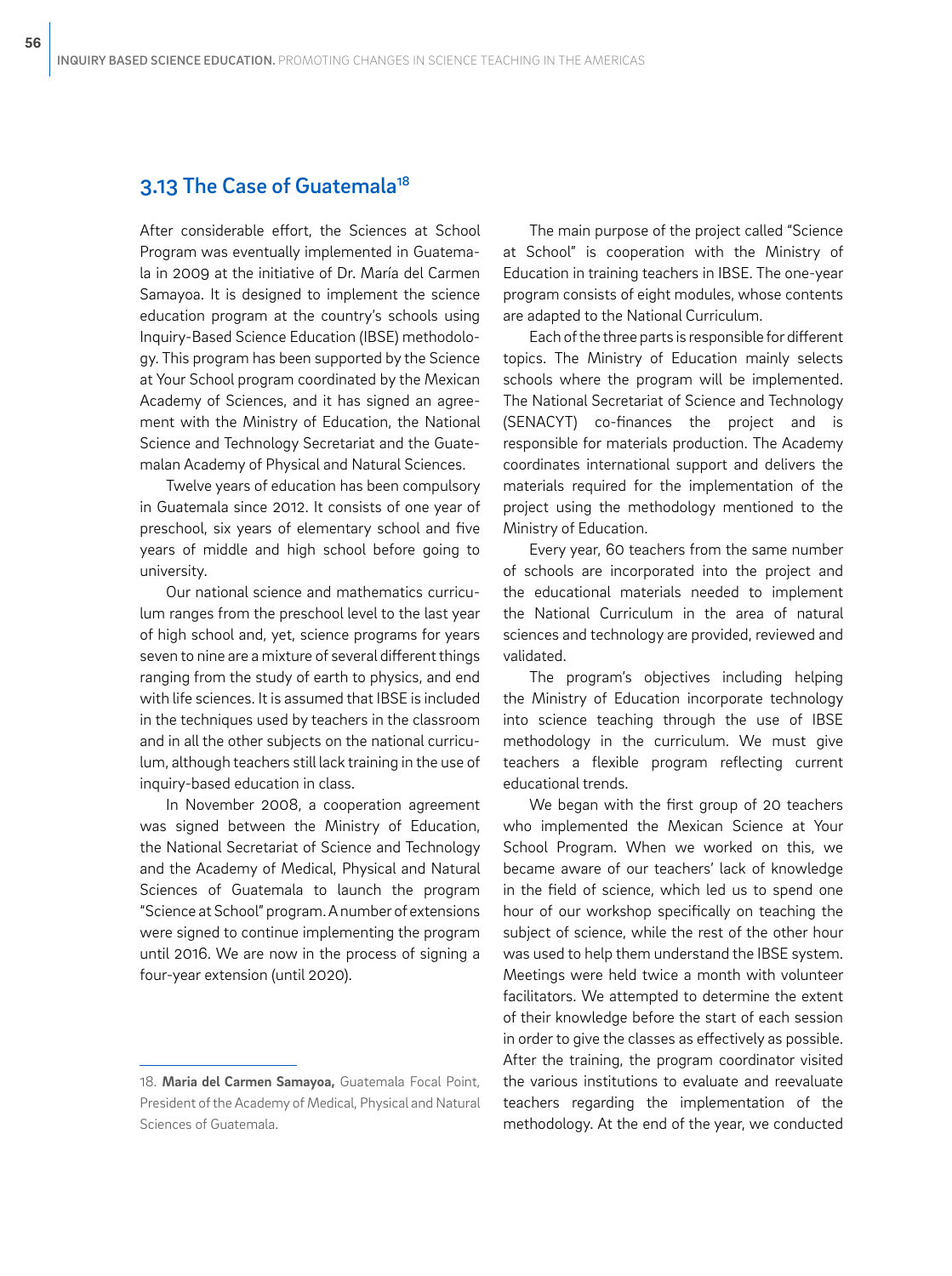a closing workshop in which students used all the techniques they had learned.

The way the modules are evaluated has changed. Initially, we only had one after 10 months of work; in the second year, we introduced a diagnostic test and a final evaluation; in the third year we had an evaluation at the end of each module and, now, an assessment is carried out at the end of each class. Teachers' level of knowledge has improved as a result of this system. No monitoring has been carried out since it was decided that this should be the responsibility of the Ministry of Education, which has so far failed to do so.

Guatemala has participated in several workshops in Mexico, Peru, Canada, Brazil, the United Kingdom and Venezuela.

The OAS/FEMCIDI program provided support for the first two years of the program, enabling experts from countries such as Chile, Colombia and Mexico to give various workshops. Thereafter, all the experts who came to Guatemala were received by

its own Academy (especially the Mexican Academy of Sciences) or by the program itself.

The World Network of Academies of Sciences and IANAS are responsible for implementing the central idea at annual meetings. We also have the support of a private company in Guatemala and UNESCO. We must expand our roster of sponsors and continue the program because Guatemala has decided to voluntarily participate in the IANAS program by making extraordinary efforts to keep teachers informed and trained in IBSE methodology.

We intend to continue holding workshops at the end of each year and to secure the participation of all teachers who have earned their diplomas in recent years with the help of Mexican experts. What we have achieved to date serves as an incentive to advance for the benefit of Guatemalan children.

We would like the National University of Guatemala to endorse the "Science at School" certificate as part of its Continuous Education program, which would give participants added value.

## 3.14 The Case of Bolivia19

#### Brief history

Bolivia's participation in the Inquiry-Based Science Education Program (IBSE) began with an invitation to the President of the National Academy of Sciences of Bolivia (ANCB) to participate in the Strategic Planning Workshop in Santiago in November 2004, which was attended by the President of the Bolivian Organization of Women in Science (OBMC) on his behalf. On her return, the delegate informed the president of the Academy of the developments in the workshop and the IBSE program, and its origin and development in certain countries. On the basis of this information, a working agenda for 2005 was drawn up.

Earlier that year, the president of the OBMC shared information and materials from the strategic planning workshop with scientific researchers from the OBMC, who had expressed their interest in actively participating in the program. At the end of the first semester, the Bolivia IBSE team was organized and the president of the OBMC was designated as IBSE Program Coordinator and IANAS

<sup>19.</sup> **Elsa Quiroga,** Bolivia Focal Point, President of the Bolivian Organization of Women in Science, National Academy of Sciences of Bolivia.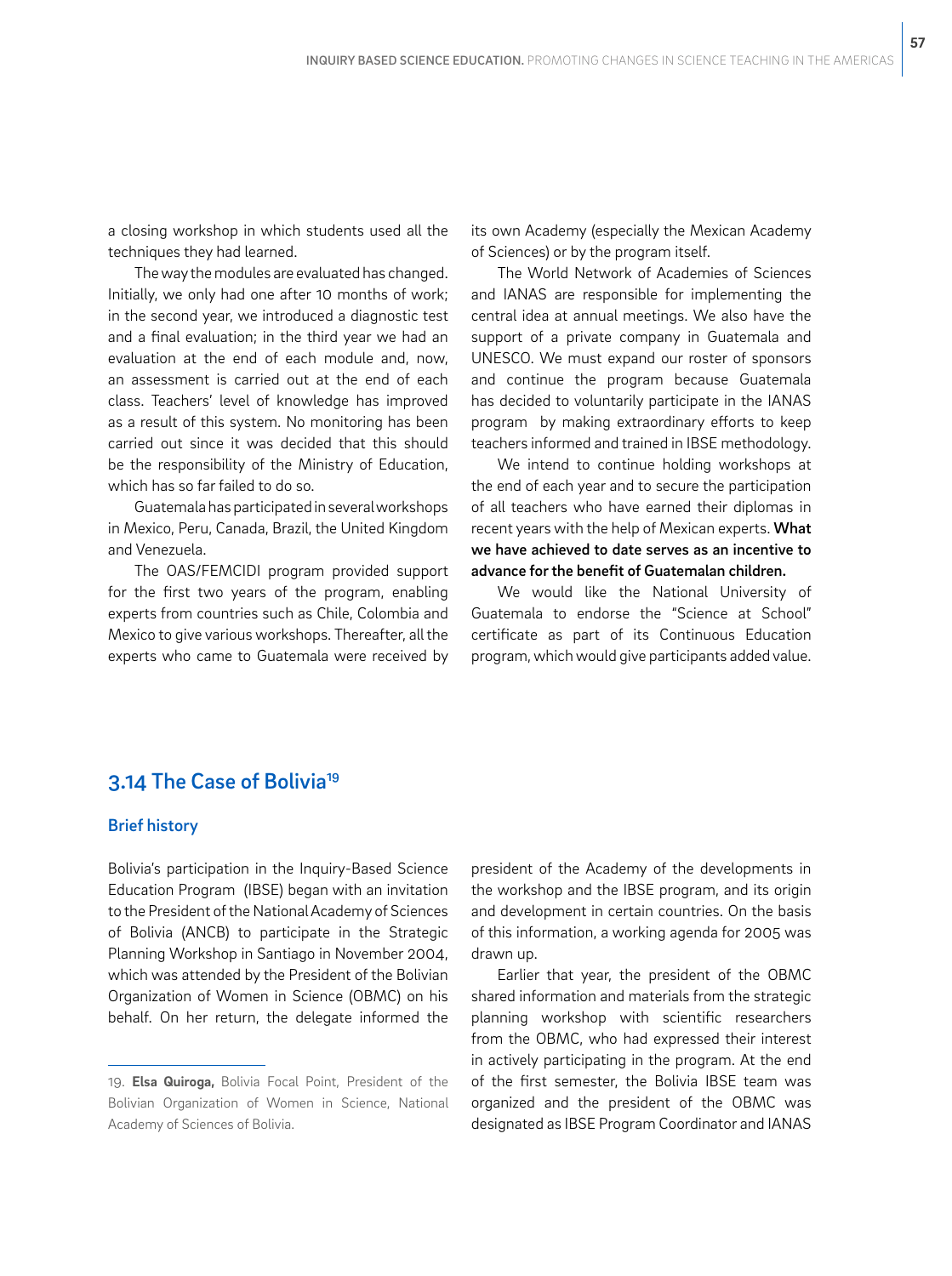SEP Focal Point. The OBMC has chapters in five cities in the country, which bodes well for the future expansion of the program.

The main activity proposed is the study and analysis of the program. The coordinator's participation in Focal Point meetings contributes to this goal, because of the possibility of expanding key aspects of the program and the opportunity to access certain science modules and experimental material for elementary school teaching.

In 2006, the IBSE-Bolivia team advanced to a second stage in which it emphasized the review, analysis and discussion of the methodology and modules. An action plan was drawn up to be undertaken in two stages:

First Moment: The modules were validated with groups of children at two urban schools; both teachers and children showed great motivation and interest in the inquiry activities.

As a result of this positive experience, meetings were scheduled for the review, analysis, interpretation and possible adaptation of the material (science modules) to the context and school curriculum, for which interdisciplinary groups were organized by module.

Second moment: Other professionals and researchers in physical and chemical sciences, biology and the environment were invited to form part of the interdisciplinary groups. The presentation of the results of the studies of each group was scheduled for the OBMC plenary session.

At both moments, the science education researchers were on hand to provide support and teaching guidance. The action plan was approved by the ANCB President.

Once the action plan had been developed, and on the basis of the program material and new contributions by the groups, the Inquiry-Based Science Education Program project was drawn up and submitted to the President of the National Academy of Sciences, who approved it and pledged to provide the necessary administrative and scientific support. The IBSE program was formalized in Bolivia under the name of "Science Goes to School". In October, the president of the academy and the

program coordinator presented the project to the MEC authorities, and were subsequently invited to provide a demonstration of the methodology.

In November, a new strategic planning workshop was organized in Santiago, attended by two science researchers, a science educator and the National Director of Elementary Education of the Chilean Ministry of Education (MEC).

## Commitment of IBSE Team-Bolivia

Since the inception of the Bolivian Organization of Women in Science (OBMC), its researchers and visiting researchers have identified with the program, developing their commitment to it and their capacity for teamwork. They have enthusiastically and responsibly assumed the commitment to:

- a. Provide children experiences that encourage them to learn science and enhance their skills.
- b. Help teachers facilitate learning and improve their science teaching strategies.
- c. Develop motivating actions that will promote the formation of learning communities.
- d. Involve researchers(s) in scientific areas to facilitate the transfer of scientific methods and processes.
- e. Create a learning environment to enable students, teachers and researcher(s) to interact in science classes.

## Activities undertaken in specific areas of the IBSE Program

### Stage I:

The period from 2007 to 2009 involved a great deal of training, dissemination of the program and materials production, with the support of IANAS and local sponsorship from the Vice-President's Office of Scientific and Technical Research (VICYT) and the Bolivian National Academy of Science (ANCB). From the outset, the IBSE team focused on two key areas of program development: professional development and materials development.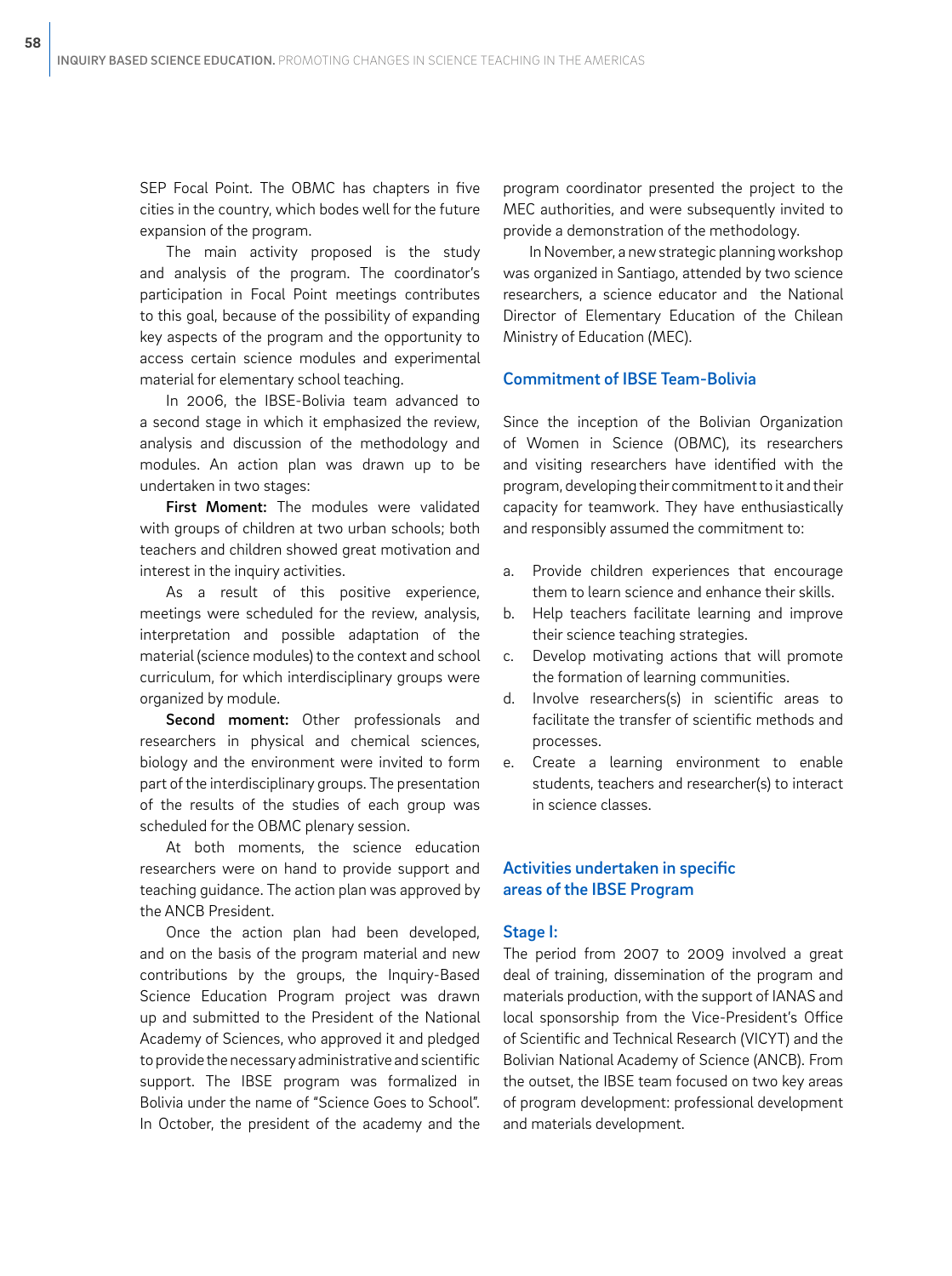### A. Professional development:

To provide scientific support for the area, the organization of Inquiry-Based Science Education was proposed, whose objectives are:

- A.1 Formation of a team of scientific monitors for the IBSE Program.
- A.2 Training of quide teachers for teachers.
- A.3 Training in inquiry-based methodology for elementary level science teachers.

To achieve these goals, five Latin American workshops were held, two in 2006 (one per semester), two in 2007 (also one per semester) and one during the first half of 2009; with the participation of foreign and national facilitators from the IBSE projects in Brazil, Colombia, Chile, Ecuador, Peru, Venezuela and Bolivia, as well as teachers from these countries. All the workshops were conducted in ANCB settings.

#### Result of the five Latin American workshops:

Achievement of objectives A.1 and A.2

- » A.1 Training of 50 scientific instructors, 34 national and 16 foreign. The national science instructors who were trained are all science researchers in different cities and chapters of OBMC; the other monitors are guest researchers.
- » A.2 Train 25 guide teachers (20 national and 5 foreign).

During the same period, local workshops were planned to achieve objective A.3. To this end, approximately 30 training workshops were given on inquiry-based methodology for elementary and secondary school teachers in various regions and cities, where the OBMC has chapters, meaning that researchers participating in the program act as the facilitators of the workshops.

## Result of local workshops:

Achievement of objective A.3:

» Gradual appropriation of methodology by teachers.

- » Motivation to produce learning guides.
- » Need to reinforce adaptation of inquiry experiences by course and level.

In 2008 and 2009, under the auspices of IANAS, activities were organized in certain countries such as internships in pilot schools, camps, courses and workshops on chemistry and biology, in which the team monitors participated according to their specialty areas.

#### B. Materials development:

In this sphere, the team of monitors proposed adapting some of the guides for the science modules at the elementary level as well as the contents of some of the modules to the local context. During the second phase, they proposed developing:

- B.1 Teaching guides for natural science and mathematics topics in the syllabus for teachers to use.
- B.2 Scientific information readings corresponding to the teaching topics.
- B.3 Learning Guides topics related to natural sciences and mathematics for children. The set of learning guides corresponding to a module comprise the respective science and mathematics notebooks.

## Stage II:

The activities carried out from 2010 to 2012 maintain continuity as regards teacher training and the production of materials corresponding to the areas of professional development and materials development; outreach activities were also conducted.

#### A. Professional development

In 2010 and 2011, new courses in chemistry, biology and science conferences were organized, in which the team monitors participated, together with the teacher guides; contacts between Focal Points facilitated this participation.

All the participants in these activities were committed to sharing new information and new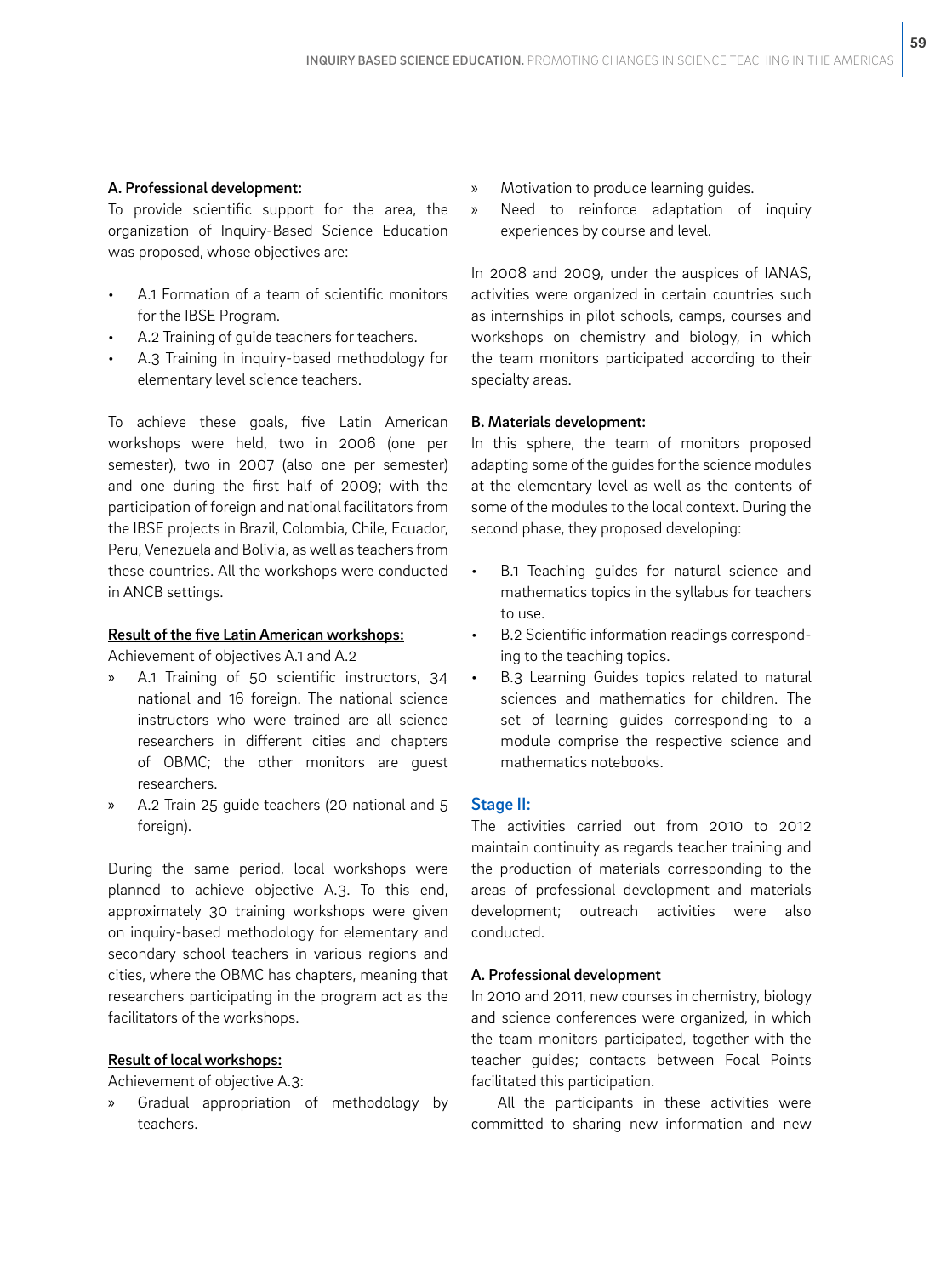learning at internal workshops for the IBSE team and at local training workshops in natural and mathematical sciences with an inquiry-based approach.

Workshops to practice inquiry-based methodology continued with new groups of teachers and new institutions, including the La Salle University, science teachers' associations and private schools' associations.

With all the experience and knowledge gained by the team of monitors in the IBSE program as active participants in various activities since 2006, it has been proposed to develop a post-graduate Project for training guide teachers in the use of inquiry-based methodology at the elementary level. For this purpose, and with the support of the ANCB and OBMC, in early 2010, it was agreed with La Salle University to develop post-degree courses in the second half of the year and in 2011. Monitors in the IBSE team meet in interdisciplinary groups to work on the production of new modules for the new project.

#### Results of post-degree courses in 2010 and 2011:

- » 40 guide teachers trained with the ability to:
	- Teach natural sciences and mathematics based on inquiry.
	- Adapt inquiry experiences to various elementary school grades.
	- Develop their own inquiry guides
	- Accompany elementary school teachers in the classroom and form work teams.

At the beginning of the 2012 school year, some of the teachers asked the IBSE team to visit their schools to make observations in the classroom and support them in the implementation of the methodology in science classes. This created the opportunity to make in situ observations, make the appropriate reinforcements also in situ, and support and work together with teachers in planning the Inquiry activities. For their part, the guide teachers have the opportunity to practice how to do classroom observation and how to accompany teachers at their schools.

#### Science at Your School Program:

In 2012, master teachers and monitors in the program participated in the virtual diploma course Science at your School for the elementary level. The program is promoted and organized by the Mexican Academy of Sciences. The agreement between our academies facilitated this participation and a group of ten teachers received certificates for the diploma course. This situation encouraged other monitors and teachers to participate in new diploma courses.

#### B. Materials development

In support of the post-degree courses project scheduled for 2010 and 2011, for the first stage of the guide teacher training, and in view of curricular needs, a number of elementary level science modules were adapted, such as those corresponding to chemistry, physics and sciences.

During the second phase, in keeping with the needs of the context, interdisciplinary groups developed new modules, among which the Theory of Inquiry, Bio-Science, Evolution, Mathematics, and Health and Nutrition.

In a third stage, in response to teachers' and master teachers' interest in obtaining access to more information at both the theoretical and experimental level, we set out to develop a "Guide to experiments in Natural Sciences and Mathematics at the elementary level," which we published using our own resources at the end of 2011 with a total of 500 copies.

#### C. Program Outreach

This involved the presentation of the program and the dissemination of all printed materials (modules, texts, guides), CDs, visuo-tactile and digital materials in different areas and at various educational events.

The first stage: 2009 and 2010

- The ANCB, OBMC and IBSE Project were invited by the Organization of American States (OAS) to participate in the Day of the Americas Fair on April 14, 2009.
- The IBSE Project was invited to participate in the First Projects and Educational Initiatives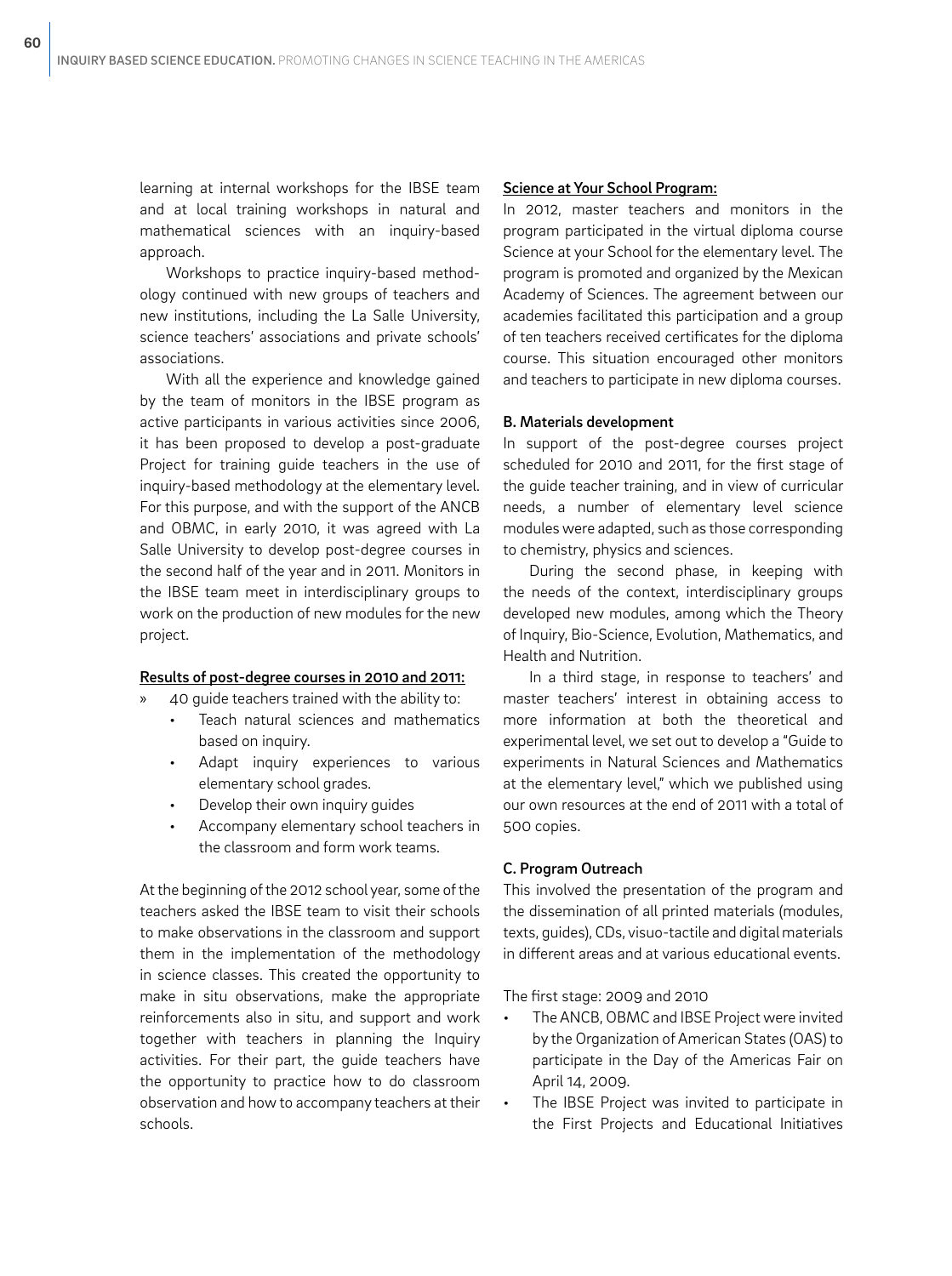Fair, organized by the Ministry of Education on July 30 and 31, 2010. In August, the program coordinator was invited to a demonstration of the inquiry methodology to elementary and secondary curriculum technicians of the MEC.

The IBSE project was invited to participate in the Educational Projects Fairs organized by the Municipality of La Paz, in 2010 and 2011.

## Second Stage: 2011 and 2012

- With the sponsorship and the support of VICYT, ANCB and OBMC, the First National Meeting of Teachers and Students of the "Science Goes to School" Program was held in the city of Cochabamba on November 25 and 26, 2011. Proceedings of the topics presented at the meeting are available.
- With the sponsorship and support of ANCB and OBMC, inquiry workshops have continued, including assessment on the inquiry approach for elementary and secondary school teachers.
- In 2012, holiday math and science courses for children from 4th to 6th grades of elementary school were held at the ANCB facilities.
- The same year, with the support of the OBMC and the IBSE Team, the Science Club for children was founded, and scientific excursions organized. A group of monitors is responsible for this new project.

Third Stage: 2013-2015 (outreach, research and production)

- Training activities for teachers at schools and colleges who requested workshops on inquirybased learning and evaluation were maintained.
- On the basis of the new educational model that promotes socio-community and productive education, the productive dimension was reinforced in the learning guides.
- The new training experiences, the continuous analysis and reflection on the scientific and didactic structure of the inquiry cycle and the evidence of learning prompted the team to reformulate the stages of the inquiry cycle.
- In the process of studying the phases of the cycle, the main focus was on the importance of

developing thought processes and the evidence of these processes and the relationship between the phases and the teaching strategies characteristic of each one with the capacity to activate or trigger mental processes.

**61**

## The impact of the IBSE Programs

Translated into the results of the two areas of action of the program, professional development and materials development, evinced through classroom observation, interviews, productions (guides and modules), increased abilities and skills, the development of an attitude of openness towards research, the following was achieved by each group actively participating in the program:

## In the monitors:

- Adaptation of model guides and production of new guides (modules)
- Implementation of training strategies
- Teamwork and commitment to the program (voluntary)
- **Entrepreneurship**
- Productive capacity
- Monitoring and classroom support

### In the teachers and guide teachers:

- Level of ownership of the methodology and its application in the classroom
- Adaptation of the guides to the classroom context. Transfer to other areas
- Development of new inquiry guidelines for issues on the school curriculum
- Ability to socialize one's own experiences
- Monitoring and classroom support

### In students:

- Increased skills and development of scientific attitudes
- Independence in classroom work. Language development
- Proposing alternative solutions to problems
- Formulation of new predictions. Checking expectations
- Teamwork and good performance of roles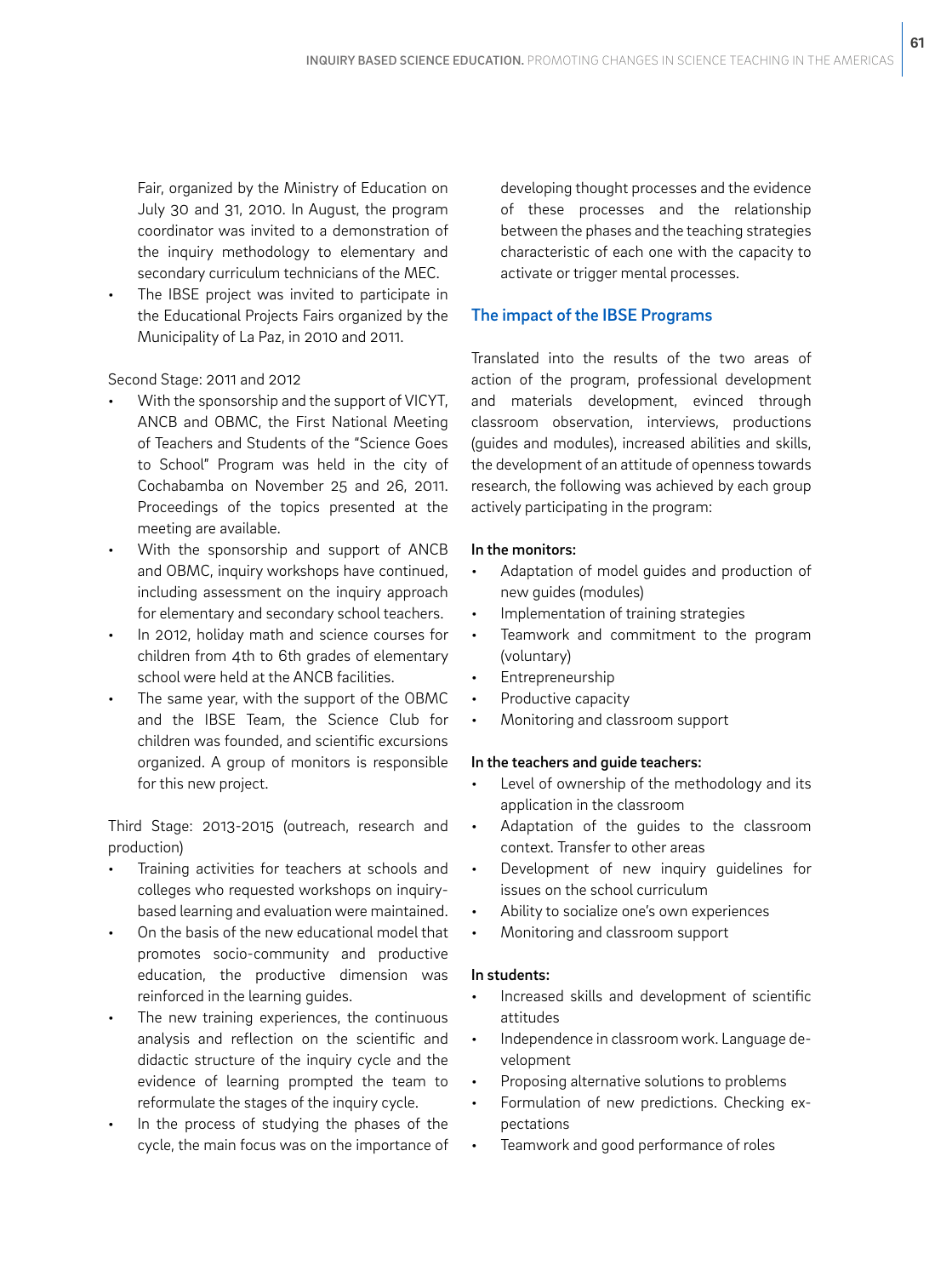It is important to highlight some of the skills and attitudes of the children and teachers who used the inquiry-based approach for an average of three consecutive years:

## Skills:

- Observe the whole and the parts
- Record and organize information
- Predict what might happen
- Discover what is new
- Check predictions, propose new strategies
- Make decisions
- Make designs, draw the phenomenon or situation, handle the equipment
- Form new mental images, solve problems
- Represent acquired knowledge (maps, diagrams)
- Do summaries, increase their vocabulary, and speaking and writing

#### Attitudes:

- Be observant, experience curiosity
- Be independent, work in a team
- Be ready for the activity, make commitments
- Find information, share, enjoy what you do

#### Program development strategies

## a) Favorable

- Sponsorship and ongoing support of the president of the National Academy of Sciences in the development of the whole program, as well as the dissemination and organization of all activities.
- The development of the IBSE Project.
- Support from IANAS and continuous communication between the Focal Points.
- Cooperation agreements between academies.
- Previous training of science researchers from OBMC.
- The commitment and voluntary work of the OBMC researchers, the operating arm of the program, in their role as scientific monitors.
- The permanent use of the Academy of Sciences' facilities for conducting workshops and training courses.
- The agreements with educational institutions, the La Salle and Salesian Universities, Science Teachers' Associations, Private Schools' Associations, non-governmental organizations such as Cuna, Intervida, World Vision, demonstration classes at schools, participation in Educational Project Fairs.

### b) Difficulties

- Time constraints for monitoring and accompaniment
- Changes in the monitoring team due to study leave

## Plans for future activities

- 1. Agreements to strengthen the "Science Goes to School" Program with institutions linked to education for the development of extracurricular activities:
	- Natural History Museum for guided tours
	- National Herbarium for the development of learning experiences
- 2. Continuation of training courses and workshops on inquiry-based methodology with an emphasis on mental processes
- 3. Development of a new guide text on experiments in natural sciences and mathematics at the secondary school level
- 4. Agreements with universities for post-graduate courses in research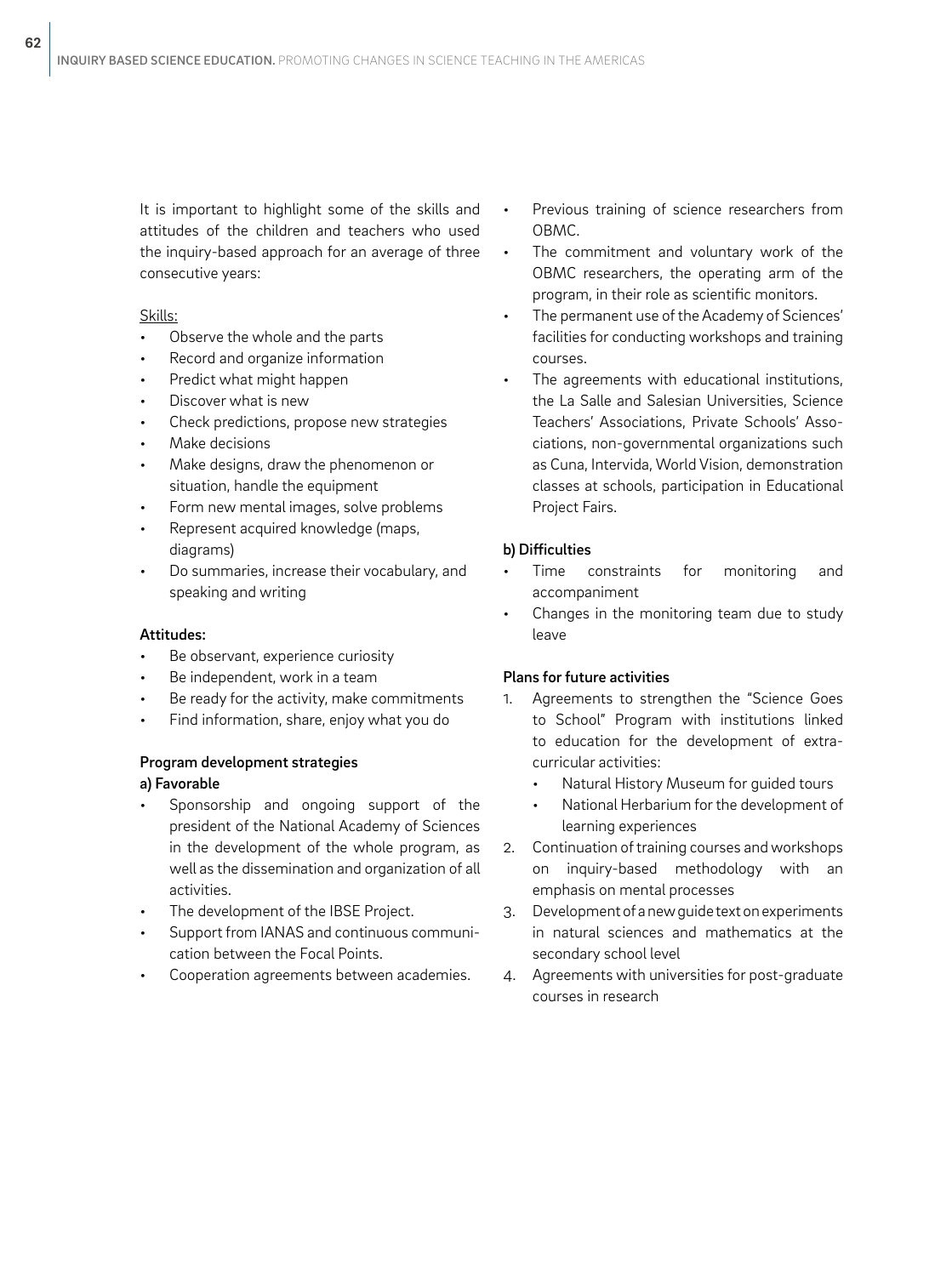# 3.15 The case of Cuba<sup>20</sup>

The case of Cuba is unusual, which is why we have left it to the end. Of all the Latin American countries, Cuba is undoubtedly the one with the best education. It is an unusual case where academics are also concerned with teaching and dissemination as we shall see in the following report.

Two major international conferences are held in Cuba every other year: one on Science Pedagogy and one on Science Didactics, where the Cuban Academy of Sciences has offered pre-event courses for hundreds of teachers, not only from Cuba but also from other countries in the region on the issue of how to teach science and mathematics outside school. The scientific program of these conferences has also been responsibility of the Symposium of Scientific Culture and Teaching Science through Informal Methods, which incorporates academics (from a committee established for this effect in 2010) and the experiences of the teachers, scientists, university professors and other national institutions such as the Youth Technical Brigades, journalists and communicators of science and technology in the media and, of course, the experiences in aquariums and botanical gardens, etc. The *Juventud Técnica*  journal, 20,000 copies of which are printed monthly, has been an ally in these efforts to motivate young people with scientific issues, and is also read by teachers.

International exchange has been important for all activities, especially those of the Children and Youth Science and Technology Festivals, for which support has been provided by the UNESCO office in Havana. Also important was a project developed by the Cuba-Venezuela exchange, in 2009-2010, called Science for the People, which enabled us to acquire mini-planetariums and materials for lowcost interactive experiences.

More recently, Cuba participated in the International Council for Science (ICSU) Regional Committee, whose priority is math teaching. In conjunction with this committee, a workshop was held in Havana in January 2015, with the participation of over 200 Cuban teachers and we have experienced Mexico's Science at Your School, the introduction of the minimum standards or concepts math teachers should know, according to the Chilean experience and the experience of a successful Public Mathematics Olympiad in Paraguay.

Cuba has benefited most from the IANAS Program through learning about new experiences from other countries, which we have gradually promoted. IANAS's support has been crucial because it has opened up a very important window for Cuba in which together, we were able to "roll up our sleeves" and achieve a genuine network of experts with the vocation and ethical and moral commitment to improving the quality of science education in the region.

IANAS has been a pioneering organization and a founder, which, from the outset, realized that science teaching was a key area. It has encouraged the transfer of IBCE techniques and more recently Science, Technology, Engineering and Mathematics (STEM) to less developed countries in the area.

Collaboration with the IANAS Program has been crucial to the Academy. In Cuba, strategic alliances and key support have been provided by the Academy of Sciences, the National President's Office of the Youth Technical Brigades, the UNESCO Office in Havana, Havana University, the Grand Metropolitan Park in Havana, the Directorate of Science and Technology of the Ministry of Education and the Enrique José Varona University of Pedagogical Sciences.

The Science Promotion Group of the Cuban Academy of Sciences has developed low-cost teaching materials, with disposable materials based mainly on the interactive games designed and shared without copyright by the Indian scientist Arvind Gupta, winner of the TWAS Prize for the Popularization of Science 2011.

The Advanced Institute of Industrial Design, with a physicist as its leader, has developed novel,

<sup>20.</sup> **Óscar Álvarez Pomares,** Focal Point Cuba, Cuban Academy of Sciences.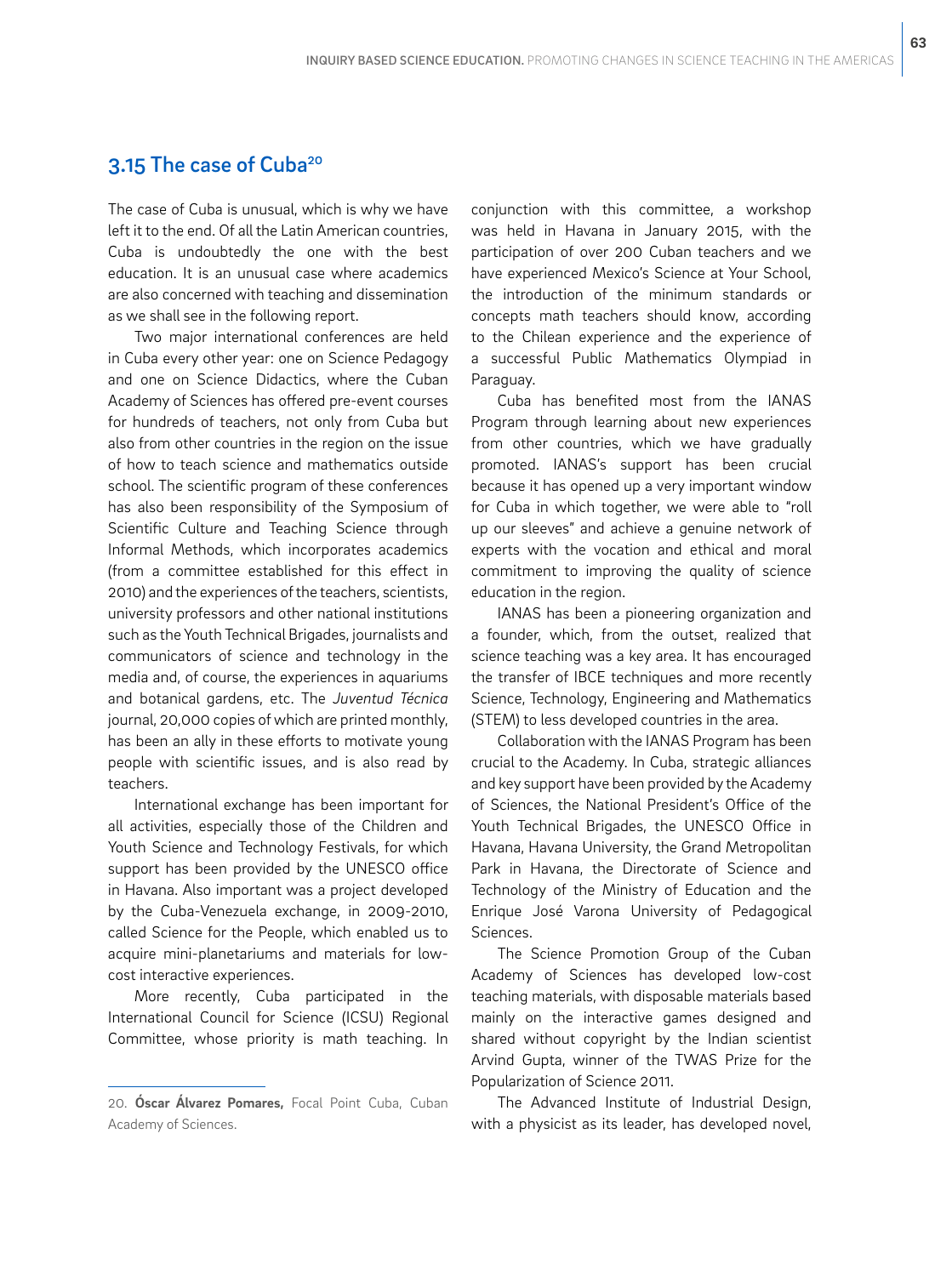interactive science prototypes with attractive designs, which it takes to the activities we organize with various institutions. The experience of flying rockets using plastic soda bottles, has been very interesting, since, in conjunction with all the other interactive toys, it has been used to explain physical phenomena.

We also have "The Chemistry Box" designed by a teacher who has had community experience with chemistry in the community and the kitchen. An Origami expert gave summer courses on the topic of Origami and Sciences, which have been in great demand at the festivals we organize in parks and open spaces. The Botanical Society, and the Physics, Chemistry, Meteorology Societies have been very proactive and participatory in these efforts.

However, it must be said that the IBSE has not been adopted in Cuba with that name, as can be seen in all the actions described, which are based on meeting the objectives, actions and agreements of the IANAS Program. Impacts have been achieved, especially in the way we teach science and at the discourse level. The program has also influenced the views of the teachers, methodologists and directors involved in improving Cuba's education system. Scientific societies, universities and the Ministry of Higher Education have also enabled university outreach departments to appropriate these ways of teaching science outside the classroom.

The Commission for Scientific Culture and Science Teaching of the Cuban Academy of Sciences and its Promotion Group were founded on the basis of the IANAS Program.

In Cuba, debate and knowledge of STEM and its methodology is still restricted to a few experts. It has not been disseminated or appropriated by the departments responsible for making decisions on science and technology or education. Extremely incipient exchange experiences have begun with other countries in the region.

Science Academies play a key role in advisory and consultancy functions for governments and society in science and technology. However, it is only recently that many countries have begun to show the will and conviction to task them with contributing to the promotion and advancement of science and the scientific and humanistic training of the new generations.

In 1996, Decree No. 163, which re-founded the Cuban Academy of Sciences, described its functions, which are perfectly in keeping with the issues covered in this book. This fact highlights the clarity of the Cuban directors and scientists who drafted this document, envisioning and expressing the concepts and missions that should guide the Academies' work. The most interesting of these is Article 3, reproduced below:

Article 3. The Cuban Academy of Sciences will have the following powers and functions in order to fulfil its objectives:

- a. Contribute to raising the role of science in national culture and to the dissemination of the scientific method in society;
- b. Contribute to raising the scientific and technical level of the human potential of the country, especially that of the young generations;
- c. Develop various ways of communicating advances in national and international science and encourage them to be incorporated into general and popular education, through coordination with different agencies, and organizations and the improvement of the plans and programs in the national education system;
- d. Promote activities that encourage interdisciplinary relations and boost the potential of less developed countries, through the participation of scientific societies.

May 2010 saw the founding of the Group for the Promotion of Science of the Cuban Academy of Sciences, precisely to comply with the provisions of Decree Law 163 of 1996 and to contribute to raising the scientific and technical level of the country's human potential, particularly that of the young generations.

The founding document of the Cuban Academy of Sciences (ACC) Commission for Scientific Culture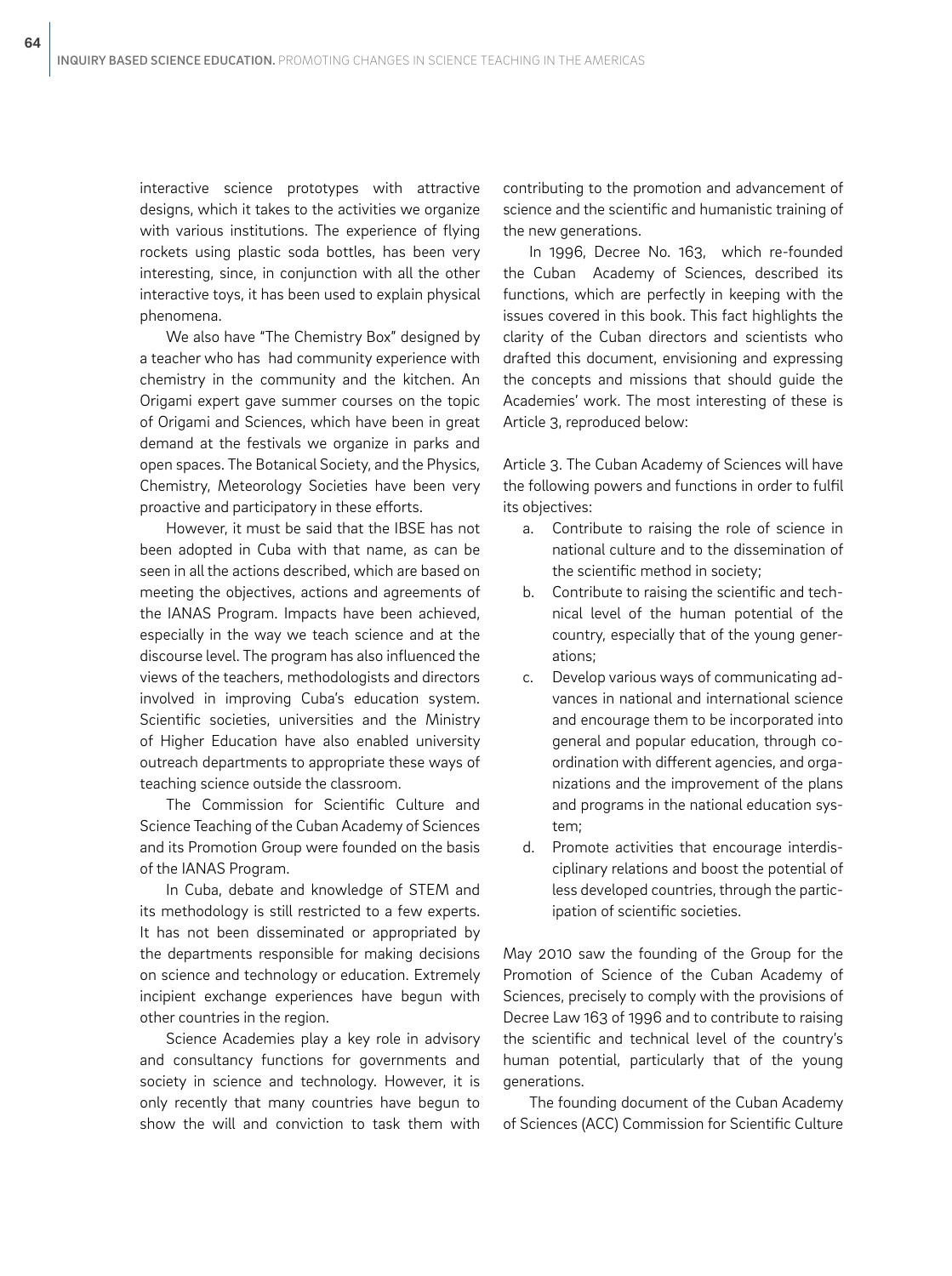and Science Teaching clearly expresses the need to encourage members of academia and Cuban scientists in general to contribute to the quality of teaching.

#### The Commission's Mission

Ensure that the scientific culture of the population is recognized as a factor in human welfare by promoting nationwide actions, while encouraging students in general education to learn science, in collaboration with academic entities, and others whose mission is primarily the creation of a general, integral culture among children, adolescents and youth.

#### Main task of the Commission

Develop as objectively as possible a *Program of Scientific Culture and Science Teaching* designed to contribute rationally and feasibly to ensuring that the country's scientific potential systemically complements the work undertaken by various institutions to raise the general culture of our people.

The Group for the Promotion of the Cuban Academy of Sciences and the logistics of all the activities it undertakes are financed by the Academy's budget, which is obviously insufficient, meaning that extra funds must always be procured through projects or actions with other institutions

# 3.16 The case of Ecuador<sup>21</sup>

The Academy of Sciences of Ecuador (ACE) was established on February 14, 2013 with the approval of its Statutes and the approbation of the Secretariat of Higher Education, Science, Technology and Innovation (SENESCYT). Since then, several initiatives have been developed, both nationally and internationally. In the international sphere, one of the first initiatives of its six founding members was to achieve the collaboration of the Inter-American Network of Academies of Sciences (IANAS) for the incorporation of the first 25 new members on February 19, 2015. Thereafter, the ACE was better able to participate proactively with IANAS. This also made it possible to appoint Drs. Guillermo Paz-y-Miño-C and Avelina Espinosa as Focal Points and participants, respectively, to attend the IANAS Meeting of Focal Points of Science Education, held in Mexico City on June 18 and 19, 2015. The message conveyed to the ACE by its representatives was: "First, to continue with the dialogue with SENECYT and strengthen the already good relations, so as to

project it to the Secretariat of Education and the future ... and then to lead the issue of "Teaching Inquiry-Based Science," within IANAS. I suspect, based on the dynamics of the meeting in Mexico, that Ecuador has a great deal to offer "(Paz-y-Mino-C, 2015).

The presentation by Dr. Guillermo Paz-y-Mino-C addressed the issue of the use of Inquiry-based Science by the Ministry of Education (MINEDUC) in Ecuador. It is not clear to the ACE whether Inquiry-Based Science Education (IBSE) is commonly used within the Ecuadorian system of education, although it is mentioned in the Education Secretariat's brochure, which was distributed at the IANAS meeting ( MINEDUC, 2012: 101) and in another MINEDUC publication, with teaching guidelines, (MINEDUC, 2012: 54), which reflects many, if not all, the aspects of IBSE. It is worrying that is not easy to find new documents reflecting the progress in these areas, which may mean that its implementation has been slower than the Education Secretariat would have wished.

Unfortunately, none of the proposals submitted to the ACE had prospered at the time of Ecuador's recent participation in Santiago de los Caballeros, Dominican Republic, on October 6 and 7, 2016,

<sup>21.</sup> **Jaime F. Cárdenas-García,** Focal Point Ecuador, Member of the Academy of Sciences of Ecuador, University of Maryland –Baltimore County-USA.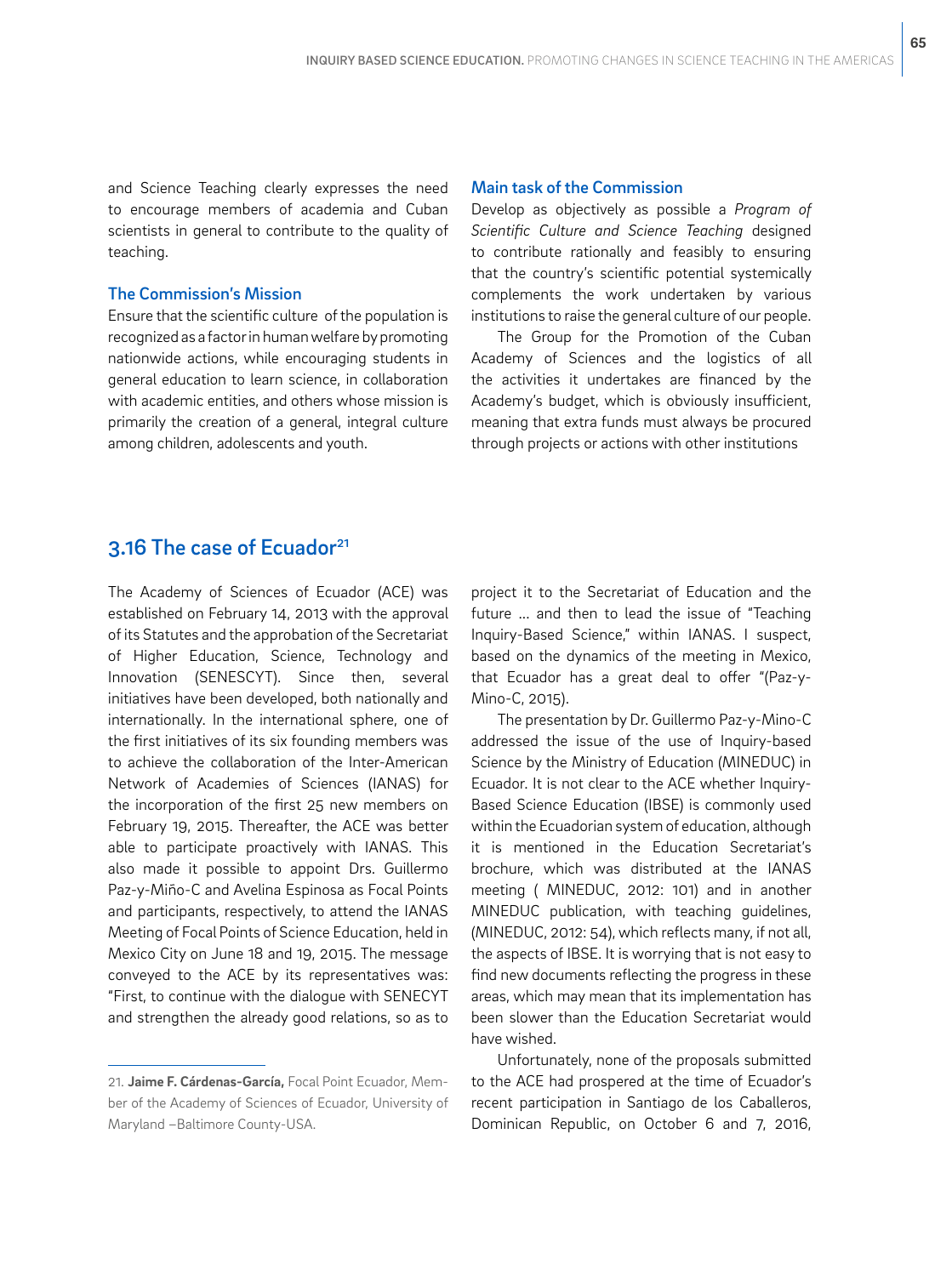where Dr. Jaime F. Cardenas Garcia was appointed as Focal Point for the ACE. The first proposal failed because there were no ACE initiatives designed to involve Ecuador government institutions; the second may not have prospered due to the overestimation of Ecuador's ability to exercise this leadership within IANAS by Ecuador, based on the Ecuadorian experiences reflected in the two publications mentioned earlier. It is not clear to ACE what the scope of the development of Basic Science teaching has been in Ecuador. At the same time, basic sciences are almost nonexistent at Higher Education Institutions (IES) in Ecuador, which in turn affects the training of teachers at elementary and secondary school levels. A recent publication on Basic Sciences in Ecuador notes that in 2014 only 55 people graduated from the country's higher education institutions in all the Basic Sciences (Cardenas et al, 2014: 27).

This problem with basic science teaching was overwhelmingly proved by the fact that the newlyfounded National University of Education (UNAE, March 31, 2014), one of the four flagship HEI recently inaugurated by the current government does not have Basic Science Departments to at least meet the basic function of properly training teachers in these areas at all three levels taught in Ecuador: Initial Education, General Basic Education and General Unified Baccalaureate. Moreover, after having operated for two years, the UNAE has a total of just 200 students. Its Basic Education program comprises Mathematics, Language and Literature, and Basic General Education. This may reflect a

lack of interest in professionalizing teachers in all branches of basic sciences. The evident lack of concern in this area is likely to affect teacher training at all three levels: Initial education, General Basic Education and General Unified Baccalaureate.

This is where IANAS's cooperation could be decisive as a result of its extensive experience in many Latin American countries. The ACE must begin effectively demonstrating interest in IBSE and its development in Ecuador. One way to do so is to develop a strategic plan that will initially include an analysis of the effectiveness of the current Ecuadorian curricula in MINEDUC, and the role that the ACE can play within that reality, with the collaboration of IANAS and the use of the latter's materials.

#### References

- Cárdenas García, J. F., Costa Vera, C., Naranjo Rubio, A., & Quezada Ochoa, R. (30 de mayo de 2014). *Una Propuesta Para Estimular las Ciencias Básicas Como Elemento Crítico del Desarrollo de la Ciencia y Tecnología en el Ecuador.* Disponible en: https://goo.gl/tui7jR (accedido el 16 de octubre 2016).
- MINEDUC (2012). *Guía didáctica de estrategias prácticas para el desarrollo de la ciencia en Educación Inicial.* Quito, Ecuador.
- MINEDUC (2012). *Estándares de Calidad Educativa.* Quito, Ecuador.
- Paz-y-Miño-C, Guillermo. *Informe de la ACE sobre la reunión de Puntos Focales de la Educación en Ciencia* llevada a cabo en México, D.F., junio 18- 19, 2015.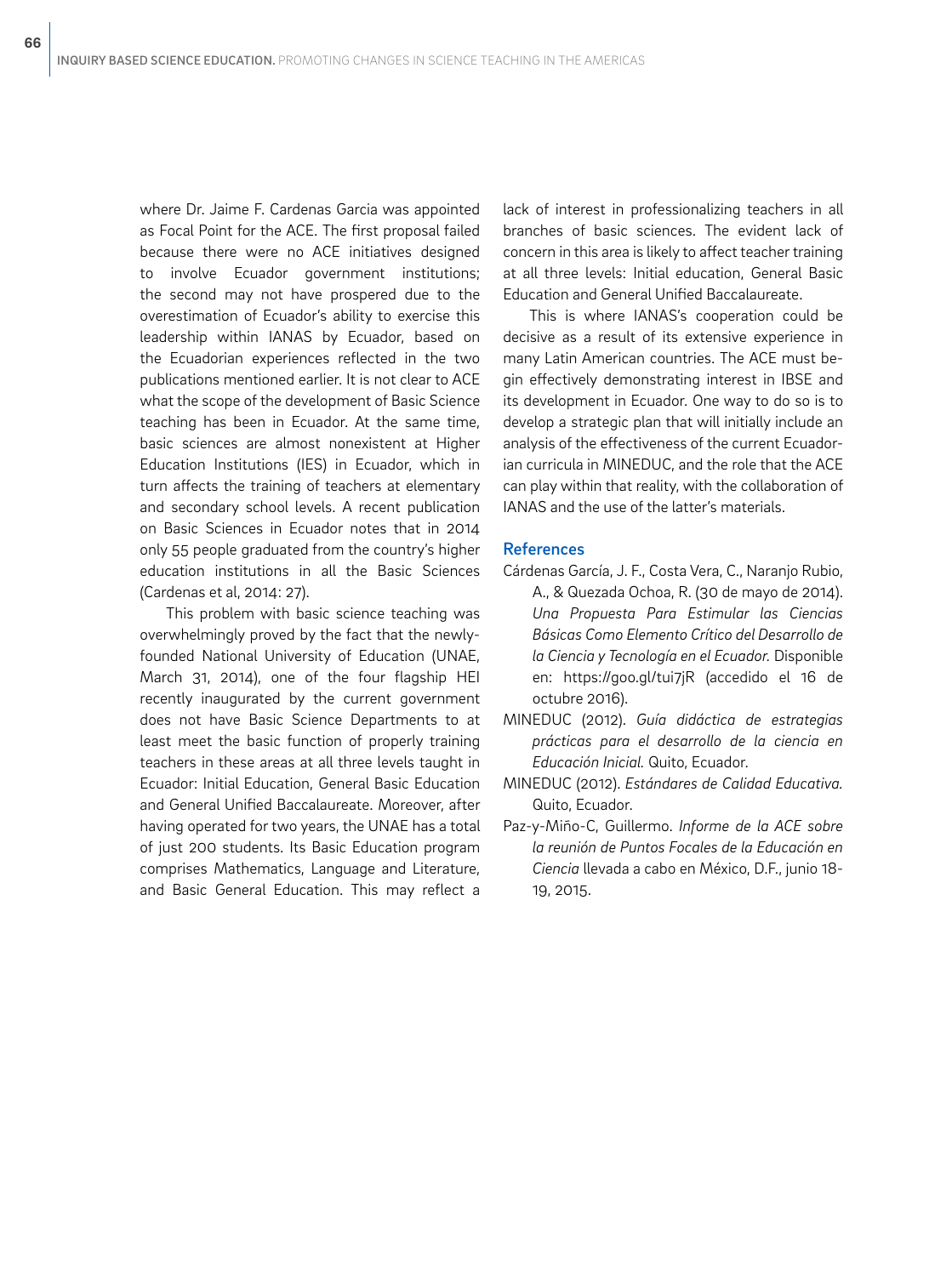# 3.17 The Case of Dominican Republic<sup>22</sup>

From the moment the Academy of Sciences of the Dominican Republic found out about the experiences derived from the implementation of the Science at School Program, it realized it was a teacher training method with the potential to revolutionize the country's science teaching. Overcoming difficulties, neglect and lack of resources, it has made progress with the country's institutions. Although virtually no actions have been implemented in the past year, an Educational Revolution is being promoted in the country. This is an ideal scenario for considering the offer of our Academy of Science with the support of like-minded institutions in the region.

### Educational structure

The Dominican Republic has faced severe limitations in its educational level due to the poor allocation of resources and insufficient care for decades. In 1997, following the passage of the General Law of Education No. 66-97, which replaced Law 2909 issued in 1951, a process of modernization and updating began which not achieve either the enormous dynamic or support it received in 2012 with the arrival of President Danilo Medina, who promised to promote and develop the sector. According to the Law, the system is regulated by the Ministry of Education of the Dominican Republic (MINERD) and the Constitution enshrines the right to education of all citizens.

In October 2013, the National Council of Education (CNE) introduced a key modification into what was then the Dominican Education System Structure for the Initial, Primary and Secondary levels, which became: Initial Year, during a year of pre-primary school, Primary Level, from first to sixth grade, six years and Secondary Level, from seventh to 12th grade, another six years. This new structure was based on:

a. The importance of matching education levels to students' levels of development,

b. International trends and the need to facilitate the comparison of statistics and education results.

The new structural organization at Primary Level excluded children ages 6 to 12; this stage was known as "Concrete Operations". At the Secondary Level, known as "Formal Operations," the technical organ of MINERD included the teenage population ages 13 to 18. Due to this reorganization, the national education system was aligned with the world's main systems-it should be noted that international tests are also designed for the structure referred to.

This restructuring was gradually implemented as the corresponding curricula were adjusted. Higher education programs were modified, as a result of which the teacher training programs taught at the Institutes of Higher Education were adjusted to the new age structures. At the same time, a process of Curricular Review and Updating was launched, with set deadlines for each level.

As a result of the shortcomings in the education sector – as regards facilities, teachers and potential access in general – coupled with poverty levels of over 40%, the state has not had an instrumental policy to enforce compulsory education, as stipulated by the law. Moreover, free public education has not been available to everyone in the various regions or the most marginalized areas, which has begun to change with the program to build thousands of new classrooms launched in 2012.

Likewise, university education, controlled by the Ministry of Higher Education, Science and Technology, according to Law 139-01, has a state university-the Autonomous University of Santo Domingo (UASD), the Primate of America, and over 40 private university centers with technical, undergraduate and graduate programs, including higher education institutes with advanced technical degree courses.

#### Resource Assignment

In the region as a whole, Dominican Republic was the country that invested least in public education between 1990 and 2010. In 2011, the total sum invested in education, including private pre-

<sup>22.</sup> Rapporteur: **Eduardo Klinger Pevida**, Focal Point, Academy of Sciences of the Dominican Republic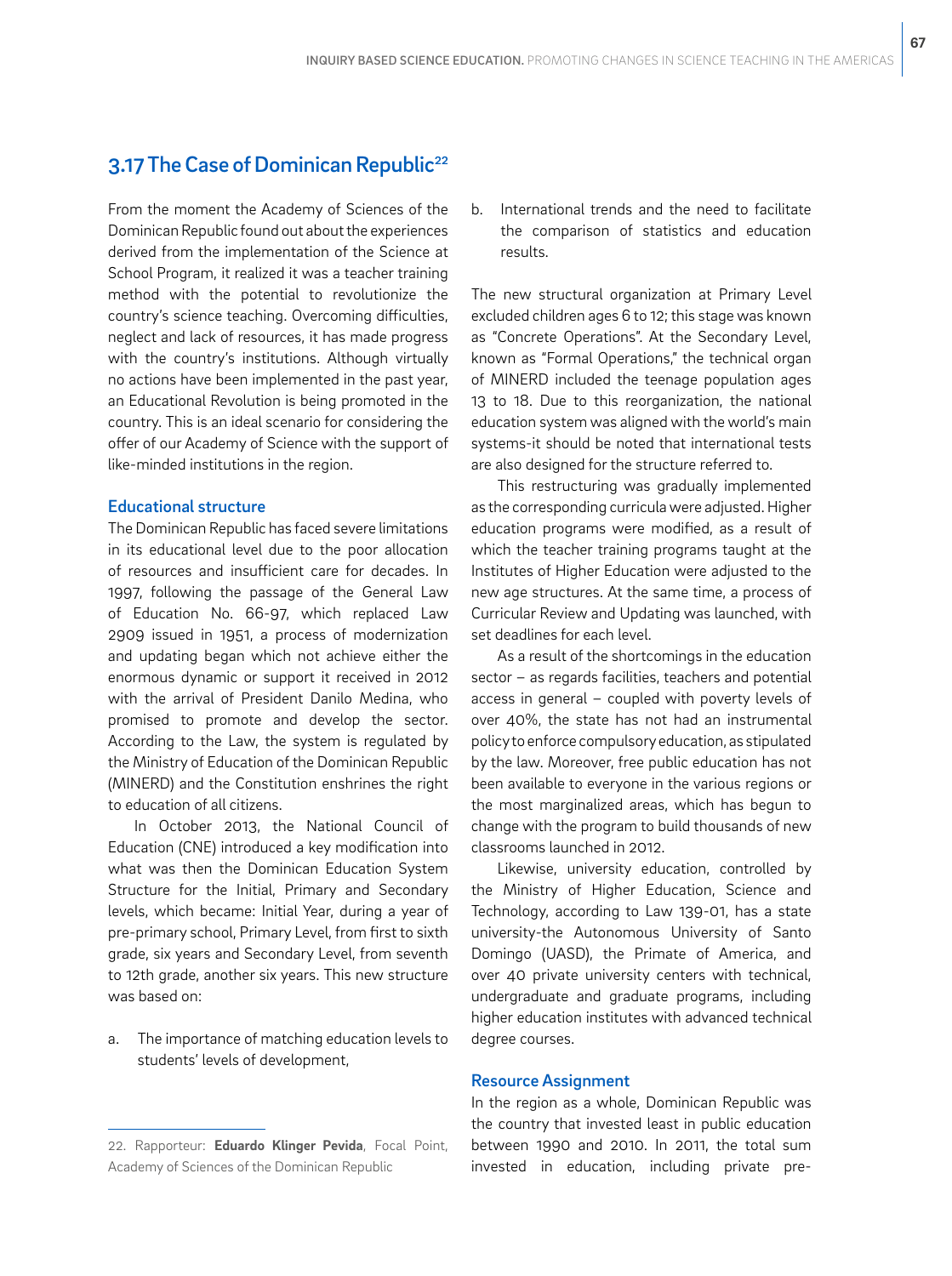university schools and private higher education institutes, accounted for just 4.4% of GDP. The level of public-private investment in education was 24% less than the average invested in public and private expenditure in Latin American countries at the end of the first decade of the 21st century. Until 2012, the proportion of private expenditure on education of the entire expenditure in this sector was the highest of all the Latin American countries.

This has begun to change since the government for the 2012-2016 administration has been complying with the legislative mandate to allocate 4% of GDP to education. During its first three years, these funds were mainly used to provide the sector with the physical infrastructure it lacked, expressed in the construction of tens of thousands of classrooms throughout the country. Of the 2014 budget for educational activities, the government assigned RD\$ 105,980.3 million to basic education (approximately \$2.4 billion USD at the current exchange rate), equivalent to 97.1% of what had been budgeted for the year (Budget Directorate).

The massive scale of the building program and the various tasks simultaneously undertaken have obviously elicited a great deal of criticism and highlighting of deficiencies, which it is hoped will be overcome in time. For the ACRD, it is encouraging that the designs for building new schools have contemplated the provision of laboratories for the study of sciences.

Indeed, MINERD, encouraged by the strong state and budgetary support it is receiving within the framework of a growing social awareness, together with a flood of demands, about the urgent need to reform the education system and promote scientific knowledge, has undertaken actions to improve teaching quality. Beginning in 2015, the government announced a program designed to attract talented students who would be willing, through the provision of grants, to be trained as teachers in the areas of natural sciences and pursue degrees in similar fields.

## Status of the study of science subjects in the country

When it began to work with the Science at School Program, to which ACRD was initially introduced by the Mexican Academy of Sciences, it began to undertake an initial survey, entitled "Perception of Science and Technology in High School Students in Dominican Republic and the province of Santo Domingo," in two stages: the situation of students in several of the country's provinces, namely the National District and Greater Santo Domingo in the first phase, and Monte Plata, Santiago Rodríguez, Hermanas Mirabal and Bahoruco in the second phase. The study was sponsored by UNESCO and undertaken by Gallup Dominicana. (ACRD and UNESCO, 2013).

Although it did not include the whole country, the fact that it included the capital city and its immediate surroundings as well as provinces ranked among the poorest in the country means that the results can be said to be fairly representative. The results could not be more disturbing and disappointing: misinformation, indifference and very little inclination to study science degrees.

Only 5.8% mentioned science and technology, and cited scientific professions as being the lowest ranked profession except for politicians. Over 50% of respondents felt that these degree courses were "for the rich" because, according to 42%, "You can't get a job with that," while 21% added, "You don't make money with them." The lack of motivation derived from low-quality teaching is reflected in the fact that 30% said that these were "boring or very boring degree courses." Only 8.8% of high school students in the National District and the province of Santo Domingo admitted to being interested in science and technology, while just 2.4% said they wanted to choose a scientific degree course such as biology, chemistry, meteorology or astronomy and a mere 0.5% said they wished to become scientists. Only 1% wanted to study biology and none of them were planning to study mathematics as a university degree course work in physical sciences or mathematics (ACRD and UNESCO, 2013).

In 2013, of the 80 students who sat a math exam-all high school graduates with good grades-as an essential requirement for earning scholarships to study abroad, only 29 passed (*HOY*, 2013).

There is a national consensus that science teaching is "poor quality". A former Minister of Education admitted that, "96.7% of students at primary and secondary levels do not pass their Biology, Physics, Chemistry, Mathematics and Spanish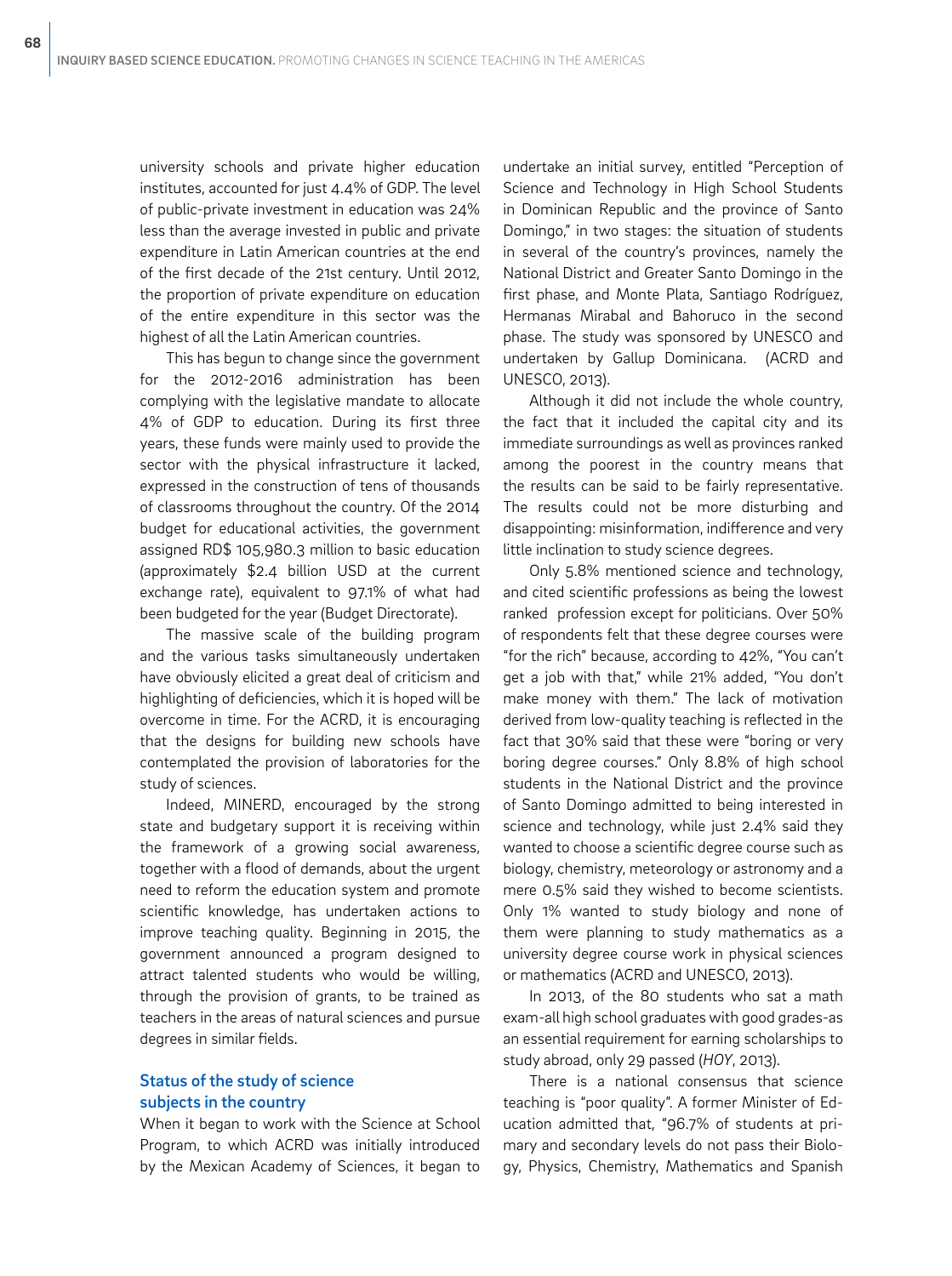Language exams." (ACRD, 2013). The consequences affect universities.

Of a total of 2,981 students graduating from UASD in 2012, only 12 came from the area of science: two biologists, no chemists and no mathematicians. It is impossible to aspire to development with this structure for training for professionals.

A highly significant moment that permitted (another) diagnosis on the state of national education in an internationally comparable scheme was the country's incorporation into the Programme for International Student Assessment - PISA - in the 2015 process, together with other 64 countries. Two thousand four hundred students were evaluated at 57 selected centers across the country. Business Action for Education - EDUCA - estimates that becoming incorporated into this international evaluation process is significant for the "establishment of a national assessment culture" in accordance with the provisions of the National Pact for Education Reform (*Diario Libre*, 2015: 21).

## Science at School

The Science at School Program focuses on the primary and secondary levels and is designed to promote the accompaniment of science teachers to contribute to their professional development and the implementation of a teaching model that interests students and inclines them to scientific knowledge and its potential in today's world. ACRD has prioritized this aim, in the awareness that failure to achieve it will make it impossible to overcome the current situation whereby high school students finish school without elementary basic science skills.

In 2007, the ACRD jointed the Inquiry-Based Science Education Program, known as the IBSE method, thanks to the generous invitation by the Mexican Academy of Sciences to sign a bilateral cooperation agreement to implement IBSE in the Dominican Republic, for which it offered valuable assistance.

This initial impulse were joined by other important collaborations in the form of technical resources, training, consultancy and even modules for classroom laboratories - the Mexican Academy of Sciences donated 30 laboratories and Brazil five – and other forms of assistance from the Interacademy Panels (IAP), The Inter-American Network of Academies of Sciences (IANAS) and the OAS/ FEMCIDI program. The latter two have financed the participation of 24 high-level experts contributed by IANAS to provide workshops and conferences for Dominican teachers. The experts were drawn from the Academies of Sciences of Argentina, Brazil, Chile, Colombia, Mexico and Venezuela. The French Academy of Sciences has cooperated with training for teachers and technicians and the United States also contributed, as did the Chilean Ministry of Education.

ACRD began to take steps to generate an internal movement in the educational sphere that would open avenues for the implementation of program, not without having to overcome occasional disbelief and lack of interest and insufficient national support. In February 2009, ACRD signed a cooperation agreement with MINERD that allowed actions to be carried out at a certain level with the technical team of the Vice Ministry of Management and Decentralization.

A National Committee was subsequently formed with the state university (UASD), the private university Pedro Henríquez Ureña (INPHU), the National Council of Private Enterprise (CONEP) and the Institute of Development and Integral Health (INDESUI), an NGO with experience working in schools and training teachers.

After 262 Dominican teachers had been trained by Mexican specialists, a Pilot Plan was designed, whose first phase covered 10 public schools and two experimental secondary schools. With the backing of the National Support Committee, ACRD, in conjunction with several schools in the region, enabled six cycles of seminars and workshops to be given, which were attended by 894 teachers and experts from the MINERD. Nineteen Dominican teachers have successfully completed the Distance Diploma Course offered by the Mexican Academy of Sciences, thanks to 25 grants provided in 2015.

In addition to this training provided in the country, another 40 Dominican teachers and technicians from both the Ministry of Education and universities and another eight members of ACRD participated in training and other teaching experiences in several countries where IBSE is being implemented, such as: Mexico (40), Chile (3), Venezuela (1), Brazil (1), Argentina (1), United States (1) and France (1).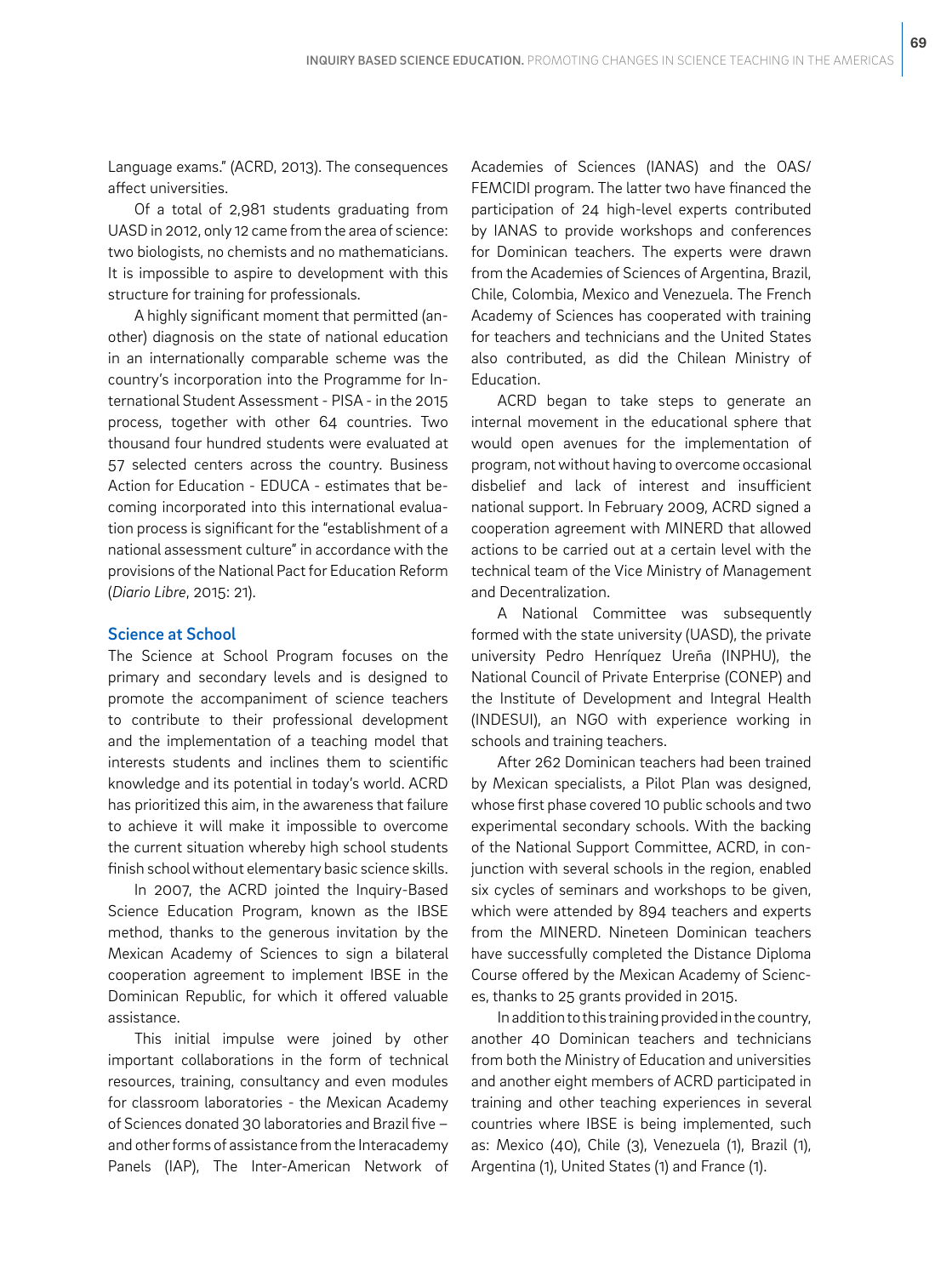After the Pilot Plan Phase, another set of schools was incorporated into the program comprising 14 from Santiago de los Caballeros – the country's second largest city - and 12 from the province of San Cristobal, adjacent to the capital city.

ACRD sent a technician to the Mexican Academy of Sciences in 2012 to be trained in the use of INDÁGALA -a program for the dissemination of knowledge and the exchange of experience between the region's science academies – in order to enable the Dominican Republic to participate.

#### Educational revolution

Officially, the government of President Danilo Medina (constitutional period 2012 to 2016) considers that the country is undergoing an educational revolution due to certain unprecedented decisions in the country's historical and political reality, such as the fulfillment of the legal mandate to allocate 4% of GDP for pre-university education. which has enabled the construction of more than 10,000 classrooms – the same number of which will be constructed in 2015 – which will begin to address the critical lack of proper infrastructure for basic and secondary education throughout the country. This has been accompanied by actions to ensure school breakfasts and lunches - solving another of the shortcomings due to the broad sectors still living in poverty, in addition to the implementation of the Extended School Day, (8-hour sessions), in which nearly 40% of students enrolled in the morning shift already participate. At the same time, the "Quisqueya Learns With You" adult literacy program has been successfully launched to eradicate the problem of illiteracy, one of the major pending social issues facing the country.

The Ministry of Education will now focus more resources on raising teachers' academic standards and improving the training of new generations of teachers in order to make the country a benchmark for the region due to the quality of its education. In addition to the authorities, civil society regards the low scores received by the national education system in international assessments as an embarrassment.

Accordingly, the president has pledged to achieve what he described as an "educational revolution" focusing on the promotion of quality. The priority that has begun to be given to the development of the national education system enabled the signing in early 2014 of a wide-ranging National Pact for Education Reform as an expression of the social consensus on the educational level to which the country aspires. This agreement therefore focuses on three main axes: inclusion, quality and relevance.

Indeed, it is impossible to ignore or underestimate the effort that has been made to improve teaching quality. In his State of the Union Address to the National Congress in 2015, the president stated that, "From now on, our main objective should be the quality of education," so that each of the "eight hours count" and "sound education is provided, in keeping with the times." It seems that this route has indeed been taken, since in 2014 2,333 million pesos - approximately \$52.3 million USD at the official exchange rate at the time – were allocated for teacher training, a record amount. That same year, 1,670 teachers were able to pursue postgraduate studies and another 5,000 are expected to begin soon. Also in 2014, calls for applications for permanent teaching posts were issued. A total of 17,226 candidates applied and 6,224 were hired. Teachers were given the largest pay raise in 15 years as an effort to increase the value placed on their social function.

Within the framework of this objective, MINERD experts are working to redesign the curricula so that they are based on the development of "skills and knowledge for the individual's full development".

At this positive national moment for the development of education, the Academy of Sciences considers that it is time to make its voice heard by institutions, so that the plans to redesign teacher training incorporate the principles and objectives contained in Inquiry-Based Science Education (IBSE).

Given its conception and design, in addition to having as a reference the results obtained in a sizable group of countries that have implemented it, the key objectives urgently required by national education and development goals could be drawn from the program. A comprehensive reform of the teacher training program would be enhanced by improving training for new and in-service teachers, to enable them to encourage knowledge and interest in the study of scientific degrees among pre-university levels.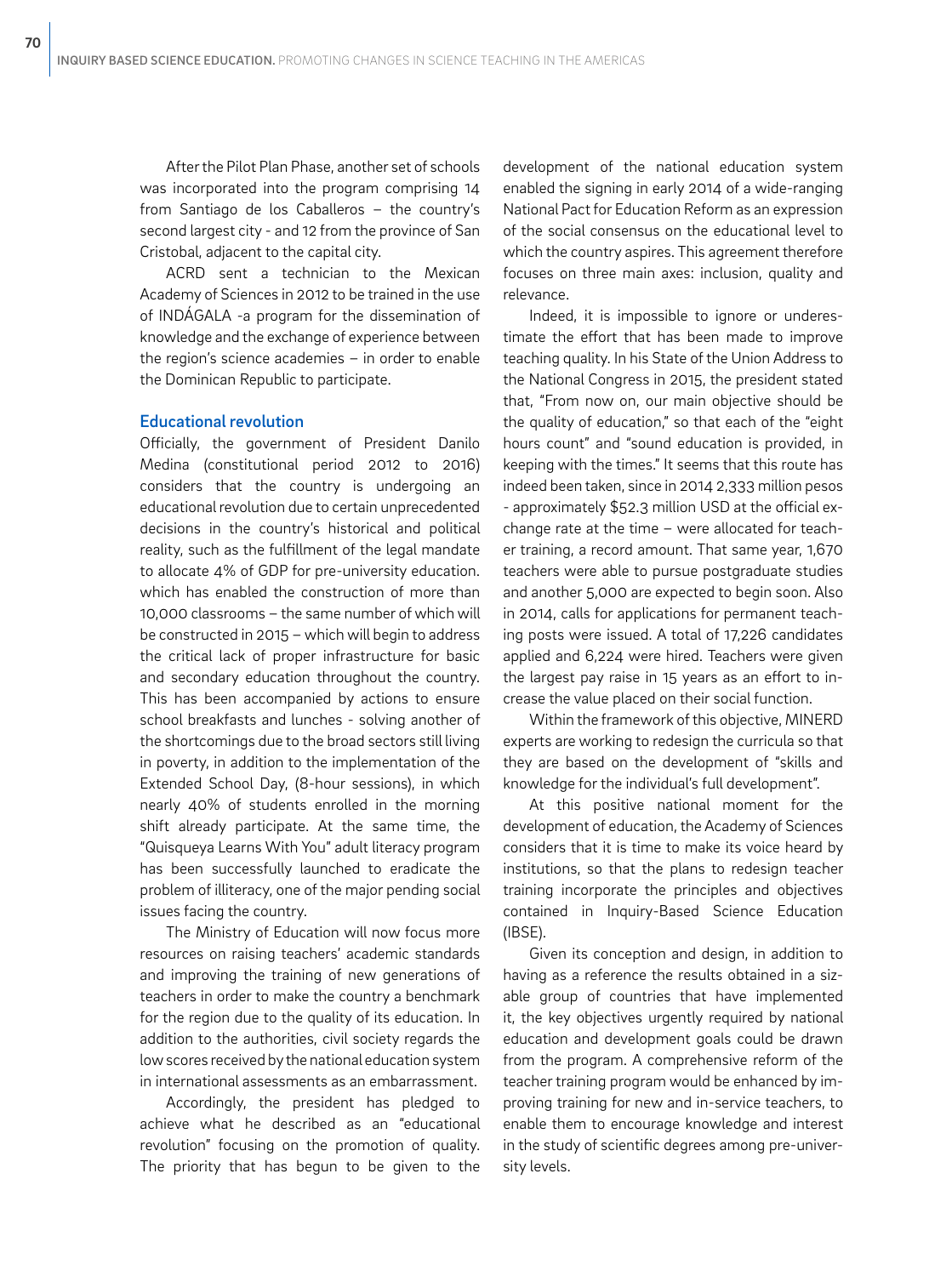There is an urgent need for the national system to improve reading comprehension, individual analysis and teamwork and channel curiosity into the formation of an innovative spirit.

## Use by ACRD of the collaboration received and other actions undertaken

As soon as ACRD was offered the opportunity to become involved in the implementation of the Science at Your School program by the Mexican Academy of Sciences, it realized that this was an ambitious project and undertook institutional and operational actions to make the best use of the method, identifying it as having great potential for the country's needs. An ACRD Education Commission was created, which has been joined by a significant number of members interested in collaborating and creating actions that will contribute to the process.

The steps taken and actions taken to implement the program in the country are summarized below.

## **Results**

- To date, this program has been undertaken in 39 schools located in four provinces. The approximate number of teachers and technicians trained is 486
- Nineteen teachers have successfully completed a year-long, on-line Diploma Course in Sciences, taught by the Mexican Academy of Sciences.
- Forty-eight teachers, technicians and academics from MINERD, UASD and UNPHU and ACRD have received training and participated in teaching and academic activities in Mexico, Venezuela, Argentina, Chile, Brazil, USA and France.
- An initial, two-stage study was carried out on the perception of science and technology in students from the National District and Greater Santo Domingo, as well as four other provinces (Monte Plata, Santiago Rodríguez, Hermanas Mirabal and Bahoruco), sponsored by the Commission on Basic Sciences and Technology of the ACRD and the United Nations Educational, Scientific and Cultural Organization (UNESCO), through its office in Havana, Cuba.
- The ACRD produced two newsletters on the program.
- MINERD published a summary of the impact of IBSE in the *Letras de Educación* journal in 2011, signed by the Coordinator of the Dominican IBSE program at the Ministry of Education.
- An ACRD technician was integrated into the INDÁGALA work team to act as a source of information for Dominican teachers in order to facilitate access to this website with information on everything related to the IBSE program in the region.
- A first National Workshop on science and technology policy recommendations for high school students in the Dominican Republic was held in 2013 at the Academy of Sciences of the Dominican Republic, sponsored by UNESCO.
- A total of 532 teachers, technicians and academics have received training in the IBSE Method: 486 at the national level and 46 abroad.

A brief summary of the institutional steps taken by ACDR as part of the promotion of the IBSE program and the activities in which it has participated is given below:

## Institutional

- The formation of a National Committee, comprising ACRD, and a state and private university, a business association and a specialized NGO (2008).
- The signing of an Interinstitutional Agreement between the Ministry of Education (MINERD) and the Academy of Sciences of the Dominican Republic (ACRD).
- Second signing of the Cooperation Agreement between Mexico's Secretariat of Public Education (SEP) and the Mexican Academy of Sciences (AMC), and the Academy of Sciences of the Dominican Republic (ACRD) (2011).

### Executive

- Workshop organized by the Academy of Physical, Mathematical and Natural Sciences of Venezuela (2008).
- International Congress of Teachers, Professionals, Schools and Elementary Schools in Chile (2008).
- Training workshop. "Science at Your School" Program, Mexico (2009).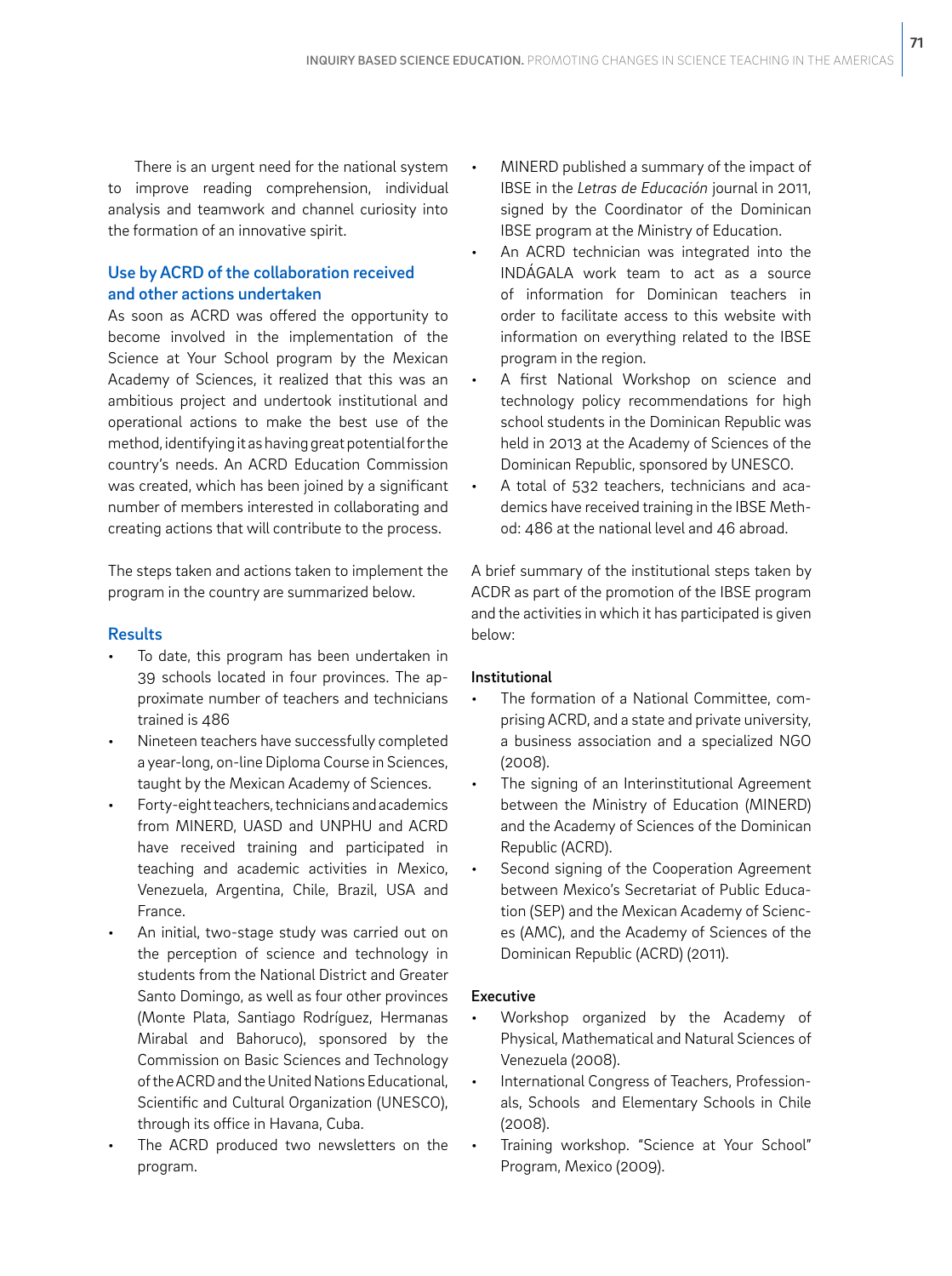- 1st Cycle of Workshops, for the beginning of the "Teaching Science at School Program." Santo Domingo (2009).
- "Science at Your School" Training. Mexico (2009).
- Inquiry Based Science Education (IBSE) Teacher Trainer Training Course. Brazil (2009).
- Science at School Camp, Mexico (2009).
- II Series of workshops on "Teaching Science at your School," Santo Domingo (2009).
- 1st Latin American Congress of Basic Education Science Teachers. Chile (2009).
- III series of workshops on "Teaching Science at Your School," Dominican Republic (2009).
- Circulation of the two studies on the Perception of Science and Technology in students in the National District and Greater Santo Domingo and four other provinces: Monte Plata, Santiago Rodríguez, Hermanas Mirabal and Bahoruco (2010 and 2012).
- VII Focal Points' Meeting, Rio de Janeiro, Brazil (2010).
- Latin American Workshop on Teaching Science at the Secondary Level, and Focal Points meeting. Buenos Aires, Argentina (2010).
- 2nd Latin American Congress of Basic Education Science Teachers. School, Science and Citizenship. Chile (2010).
- IV Science at your School Workshop. Dominican Republic (2011).
- Summer Camp, Mexico (2011).
- II International Congress on Educational Parallelism in Science at your School. Presentation of certificates to the students of the on-line diploma course awarded by the Mexican Academy of Sciences (2011).
- 3rd Latin American Congress of Basic Education Science Teachers. Chile (2011).
- Training workshops for teachers. Dominican Republic (2011).
- Diploma course: Optional On-line Computer Course: Basic Writer.
- Meeting of technical representatives of INDÁGALA. Mexico (2012).
- IBSE Workshops. Dominican Republic (2012).
- IBSE Conference in Santiago de los Caballeros, Dominican Republic (2013).
- Introductory lecture on the IBSE Method. Dominican Republic (2013).

• Workshop to monitor results of the studies on the perception of science and technology among high school students by the Commission of Basic Sciences and Technology of ACRD and UNESCO. Dominican Republic (2013).

### Academy of Sciences of the Dominican Republic

An education system is essential for a society to reduce social inequalities and created equity by achieving development goals. The objectives of the 2030 National Development Strategy – NDSwill be impossible to achieve unless the country has population with a contingent of professionals in the fields of basic science who can support the development of levels of competitiveness and innovation itself.

Improving teaching quality, especially at the pre-university level, is the most urgent challenge for an education revolution. This requires assessing teaching staff, as well as their qualifications and training, and providing them with the most modern, internationally proven instruments to stimulate and promote student interest in research. With the movement that has been unleashed, and the horizon to be achieved, we cannot risk ending up with more of the same. The ACRD Education Commission is developing a set of actions that have helped bring teachers into contact with the ACRD's work.

ACRD, with over eight years working to promote IBSE in the country as a science teacher training tool based on the promotion of research, laboratory management and other experiences in which students and teachers can interact, expects to be provided with a space to accompany the authorities and other organizations in the preparation of a new scheme of teacher teaching and education, which takes into account the potential of the Enquiry Based Science Education as a teaching method with a two-fold goal: improving the quality of science education and motivating students in the sciences through inquiry.

If ACRD manages to take into account the benefits of IBSE, it would make a great contribution to science education and therefore to the country's future. Accordingly, taking advantage of the favorable context, ACRD seeks to promote an information offensive to persuade the Ministry of Education to in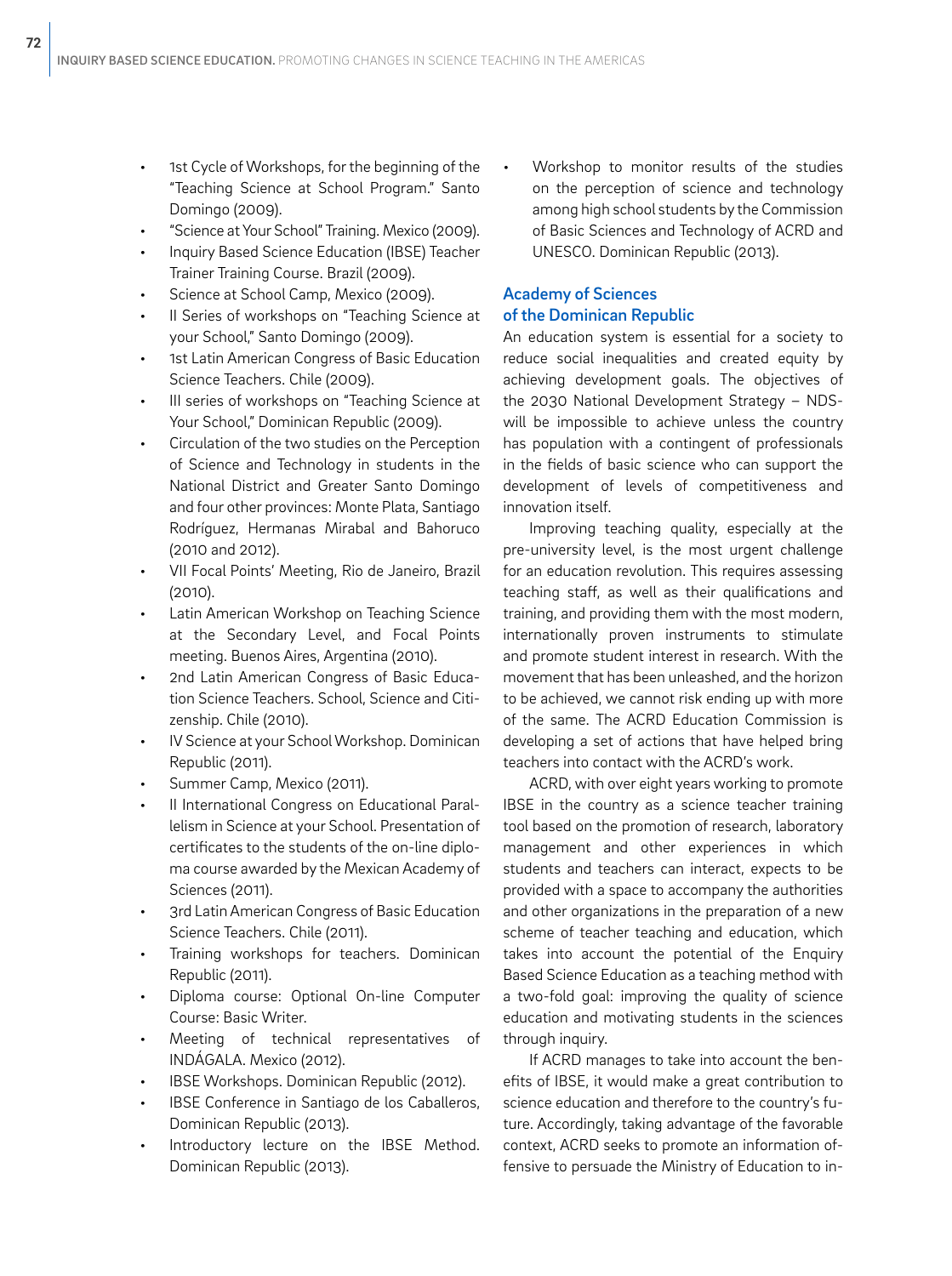corporate IBSE principles into its teacher evaluation and training plans so that we are providing science teachers with effective, internationally proven skills, particularly at the primary and secondary education levels. The INDAGALA program is essential. It should therefore be reactivated and all the countries in the region should contribute to its renovation, extension and deepening.

The country is undoubtedly at a unique stage in the reformulation of the educational system, which focuses on teaching quality. This provides the Academy of Sciences of the Dominican Republic with an unprecedented opportunity to collaborate in elementary and secondary school teacher training. This could be a golden moment for regional and international academic institutions that have so generously been collaborating and supporting work in the country, to take the initiative, since the current stage of the national process could result in a laboratory with international impact. This the area on which the ACRD wishes to focus.

### References

- Academia de Ciencias de la República Dominicana (2013). *El método de Enseñanza de las Ciencias Basado en la Indagación y la Experiencia (ECBI).*  Santo Domingo, Mayo de 2013.
- Academia de Ciencias de la República Dominicana y UNESCO (2013). *Informe del Taller Nacional para recomendaciones de políticas de ciencia y tecnología para los estudiantes de bachillerato de la República Dominicana.* Santo Domingo, República Dominicana, Octubre de 2013.
- Periódico *HOY*. Santo Domingo, 26 de mayo de 2013. Periódico *Diario Libre*, p. 21. Santo Domingo, 16 de marzo de 2015.

## 3.18 The case of Uruguay<sup>23</sup>

The National Academy of Sciences Uruguay (ANCiU) Sciences was created in 2009 to cooperate to achieve the highest level of science education in all branches of education. It joined the IANAS Science Program in 2012, contributing to the efforts of this organization to implement IBSE methodology in the Americas.

Although this methodology is not unknown in Uruguay, its use in science teaching at the elementary and secondary school level has been limited and sporadic. Accordingly, in 2016, the ANCiU resolved to promote and sponsor the use of IBSE methodology, incorporating it into its actions in the area of science education in the country.

For some time now, the scientific community of Uruguay has been undertaking actions to promote science, giving courses and workshops for elementary and secondary school teachers and various activities designed to work directly with students at schools across the country. In many cases, although IBSE methodology is not used, current teaching practice could easily be adapted to it. This would make it possible to take advantage of existing experience.

At this early stage, ANCiU will promote this methodology by liaising with national education authorities, contacting academies that have already consolidated experiences and local university actors engaged in similar activities in the various scientific disciplines. By sponsoring IBSE, it seeks to extend the use of the methodology through workshops for elementary and secondary school teachers. In this regard, it is understood that the use of online tools will permit the efficient incorporation of the methodology, using the resources available at Uruguay's educational establishments.

<sup>23.</sup> **Eduardo Kremer,** Focal Point Uruguay, Full Member of the Academy of Sciences of Uruguay (ANCiU), Professor of Inorganic Chemistry, Faculty of Chemistry, University of the Republic (Montevideo, Uruguay).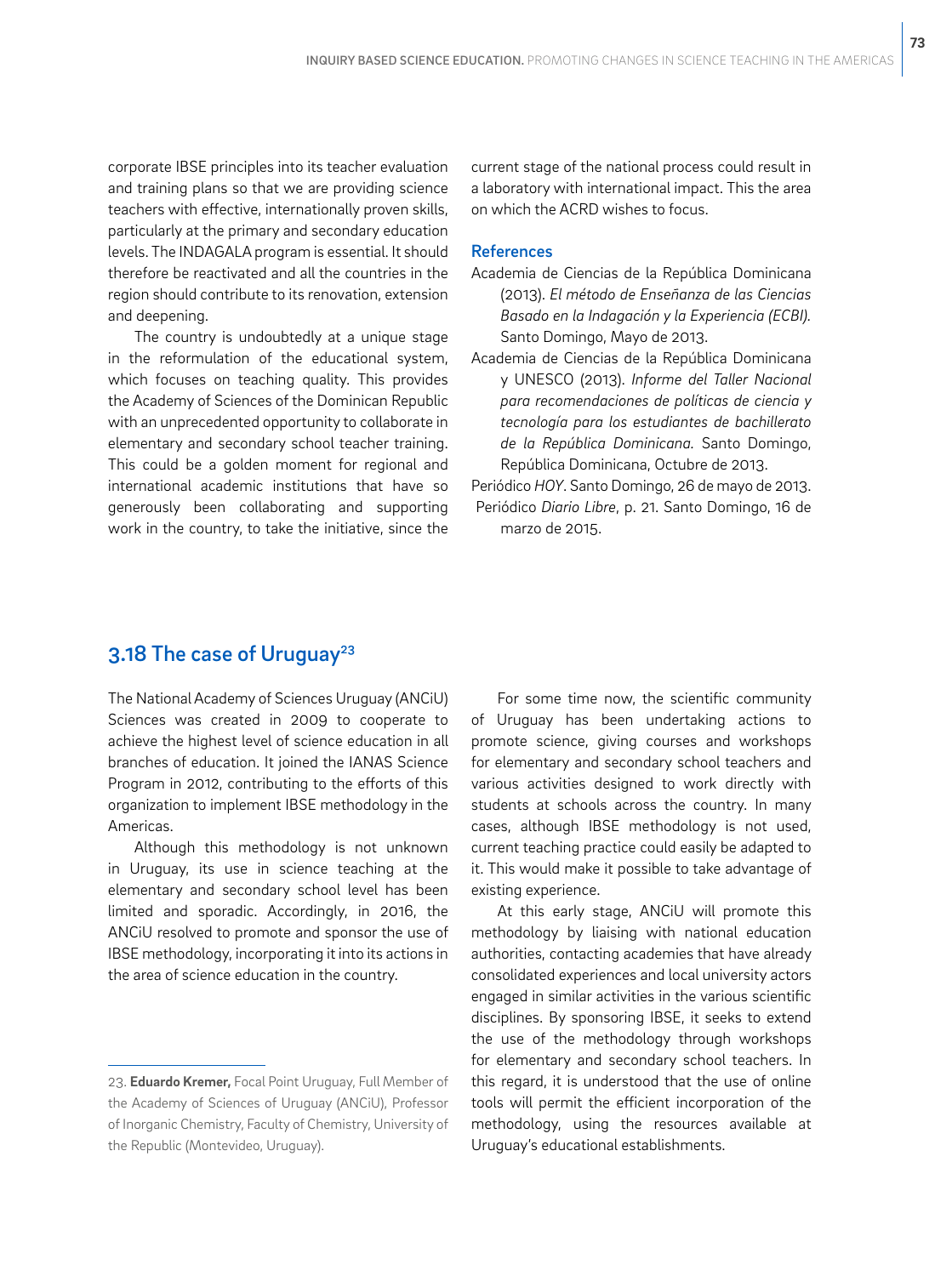

### The use of technology facilitates access to materials and contents

It provides spaces where IBSE enables students to explain the world around them.



**"To promote and disseminate IBSE information between the scientific community and teachers from various Latin American countries"**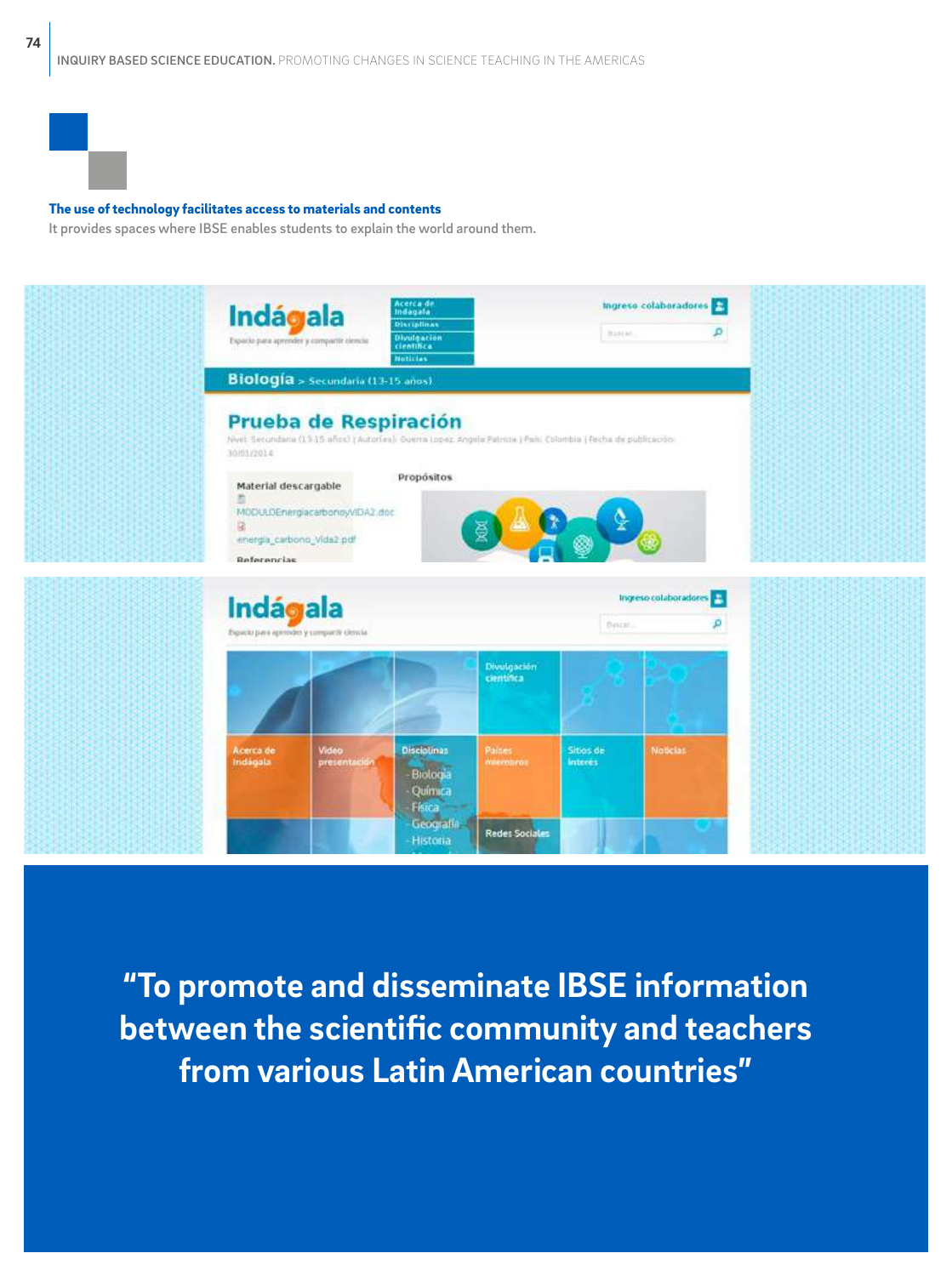# INQUIRY BASED SCIENCE EDUCATION. PROMOTING CHANGES IN SCIENCE TEACHING IN THE AMERICAS 4

# Indágala: The IBSE program website<sup>1</sup>

In 2007, the Andrés Bello Agreement was signed between the Academies of Sciences of France, Argentina, Brazil, Chile, Colombia and the University of the Andes in Bogotá in order to create an Internet portal in Spanish and Portuguese for science education at elementary school, for Latin American teachers to support inquiry-based teaching programs. Months later, the Academies of Sciences of Bolivia, Costa Rica, Mexico, Peru, Venezuela and the SENACYT in Panama were incorporated into this agreement.

This portal was designed on the basis of its French counterpart, La main à la pâte*.*

In 2009, the Annual Indágala Meeting was held in Venezuela, where it was agreed that, in addition to managing and hosting the portal, the Mexican Academy of Sciences would submit a proposal to redesign it.

Two years later, the Indágala Framework Cooperation Agreement was signed in Mexico by the Academies of Sciences and an Academic-Technical Committee was formed so that the Mexican Academy of Sciences would develop a new proposal for the portal that would be responsible for promoting and disseminating IBSE information among the scientific community and teachers from the various Latin American countries. The following year, the Mexican Academy of Sciences held the first Indágala Technicians' Meeting to train those who will be responsible for uploading the materials produced in the various countries onto the site. An initial operating manual was prepared for the website and, at the end of this meeting, the Mexican Academy of Sciences uploaded the new Indágala website.

Continuing with the evaluation policy, the page was evaluated. The results showed that it had very little impact on the community and it was decided to conduct an external evaluation to determine the causes. This evaluation was conducted by a team from INFOTEC, a public innovation and technological development center, attached to CONACYT in Mexico. At the same time, the Science at Your School Distance Learning team undertook an internal evaluation a year after the new site was officially launched. Lastly in February 2014, the Mexican Academy of Sciences organized and sponsored the first Indágala Academics' and Technicians' Meeting on its premises. During that meeting, the results of the internal and external evaluations of the website were announced. An intense collective analysis was carried out by the various academies present and alternatives for improvement were put forward. The most significant of these was the redesign of the site.

In October 2014, at the IANAS Education Program Focal Points Meeting in Lima, Peru, the Mexican Academy of Sciences presented the new site design and proposed the signing of a collaboration agreement that includes the amendments suggested at the previous meeting. This is available at the following website: http:// www.indagala.org/.

<sup>1.</sup> **Carlos Bosch,** Focal Point Mexico, member of the Mexican Academy of Sciences, and professor at the Autonomous Technological Institute of Mexico (ITAM).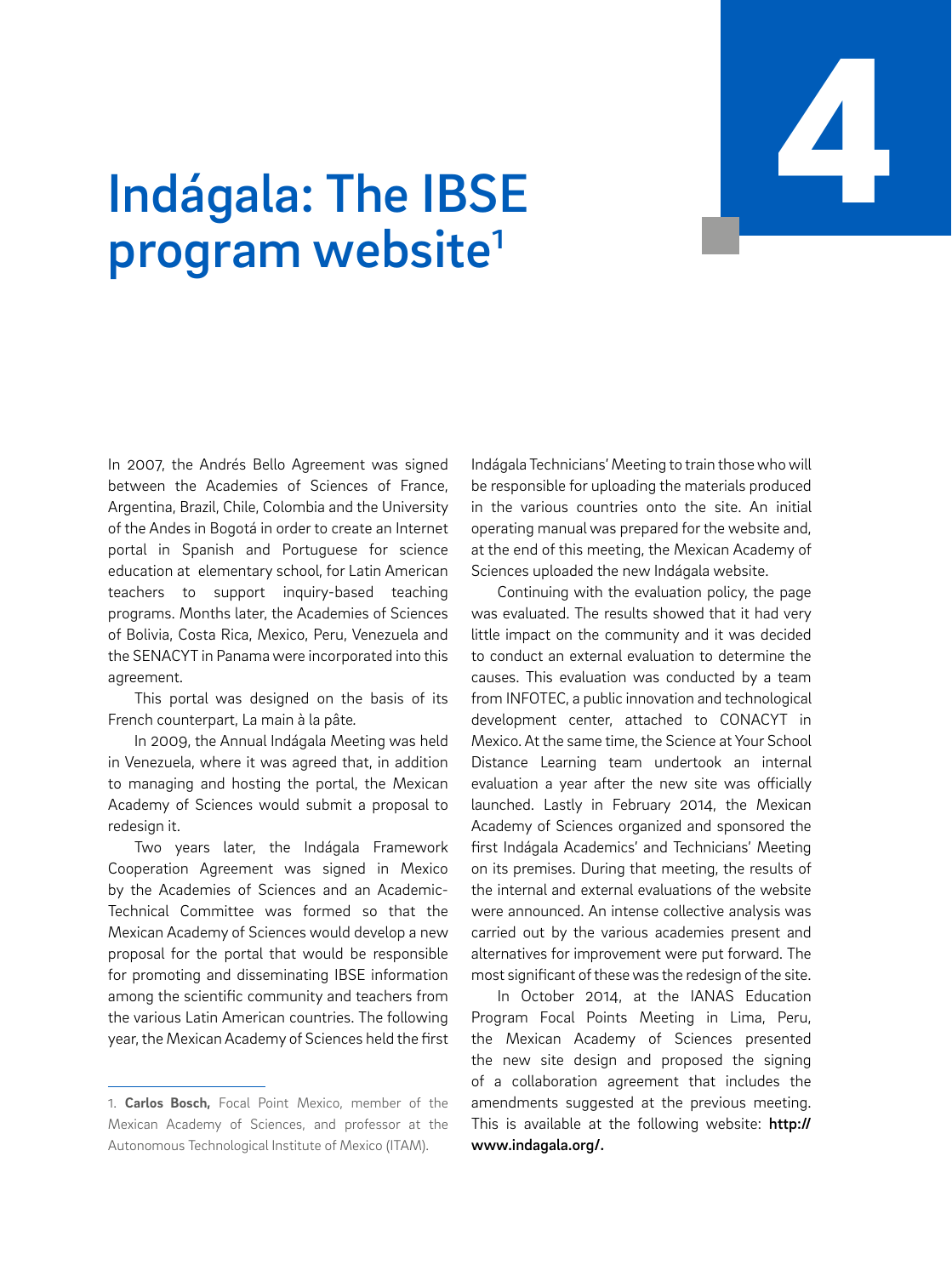#### Experimenting is an exercise that develops thinking skills

Transforming work in the classroom by implementing innovative teaching strategies, encouraging different learning environments and creating our own educational materials is our challenge.



**"Make the Inquiry-Based Science Education program a tangible reality"**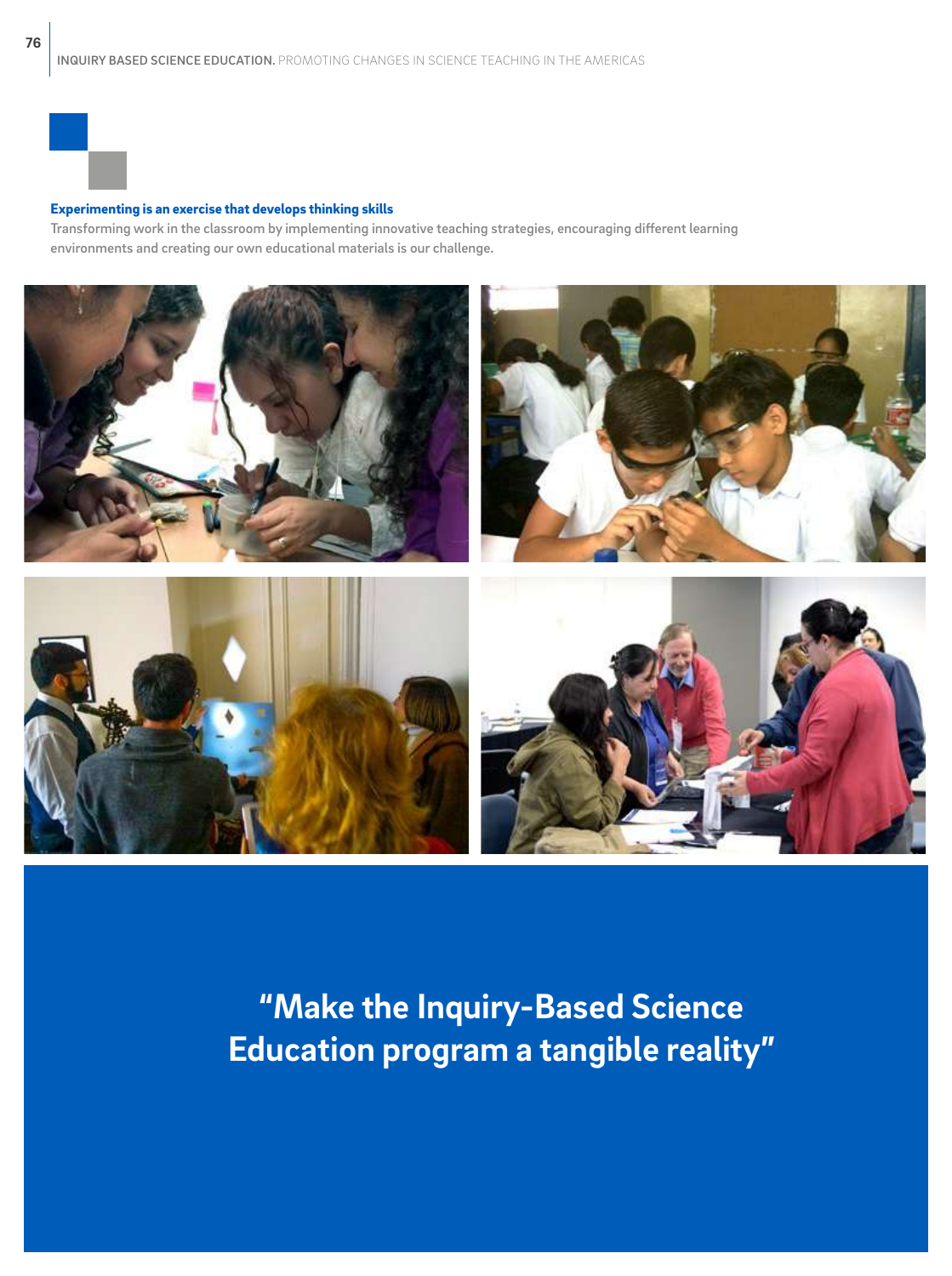INQUIRY BASED SCIENCE EDUCATION. PROMOTING CHANGES IN SCIENCE TEACHING IN THE AMERICAS 5

# A general overview of what has been done<sup>1</sup>

The main aim of the book that is being presented, largely authored by the Focal Points of the Inquiry-Based Science Education Program, is to attempt to share the experiences of the various Latin American Academies of Sciences since the program's inception. A second aim is to record the ideas and approach put forward by the Academies of Sciences of the countries that are taking the first steps to implement IBSE methodology.

Since the inception of IANAS and in keeping with the spirit of the IAP, science education was one of the main concerns. As already noted, Inquirybased Science Education (IBSE) was one of three programs with which the Network's activity began. IAP's warning about the precariousness of the way science is taught at elementary school, coupled with successful experiences in the US and France, which were known to some of IANAS's founders. meant that in Santiago de Chile, all the presidents of the Academies participating in the creation and implementation of the Network agreed, on behalf of their academies, to implement the program, assuming the challenge of making their best efforts to improve science education through IBSE.

1. IANAS Science Education Program Focal Points

At that time, the Academies of Sciences of Mexico, Brazil, Colombia, Chile and Argentina already had some experience in this issue. Leaders such as Ernst Hamburger and Dieter Shield in Brazil, Jorge Allende in Chile, Carlos Bosch in Mexico, to name just a few, were aware of the La main à la pâte (LAMAP) program and the US education program based on the initiative of Dr. Leon Lederman and supported by the National Science Resources Center (NSRC) located in the Smithsonian Institute. Other countries such as Bolivia, Peru, Venezuela, Panama and Guatemala had also made efforts to improve science education, but the first experience in the methodology and organization of an IBSE program was in October 2004, when a team of teachers was selected to attend the *Inter-American Workshop on Strategic Planning for Project-Based Inquiry-based Science Education* organized by IANAS in Santiago de Chile.

This workshop, in which emphasis was placed on the meaning of Inquiry-based science education, was also attended by NSRC director Sally Shuler, who showed the type of material used for conducting experiments in the classroom, which was available for purchase that day.

The workshop encouraged several countries to follow the model used in the US for experiments and monitoring teachers in science classes, including the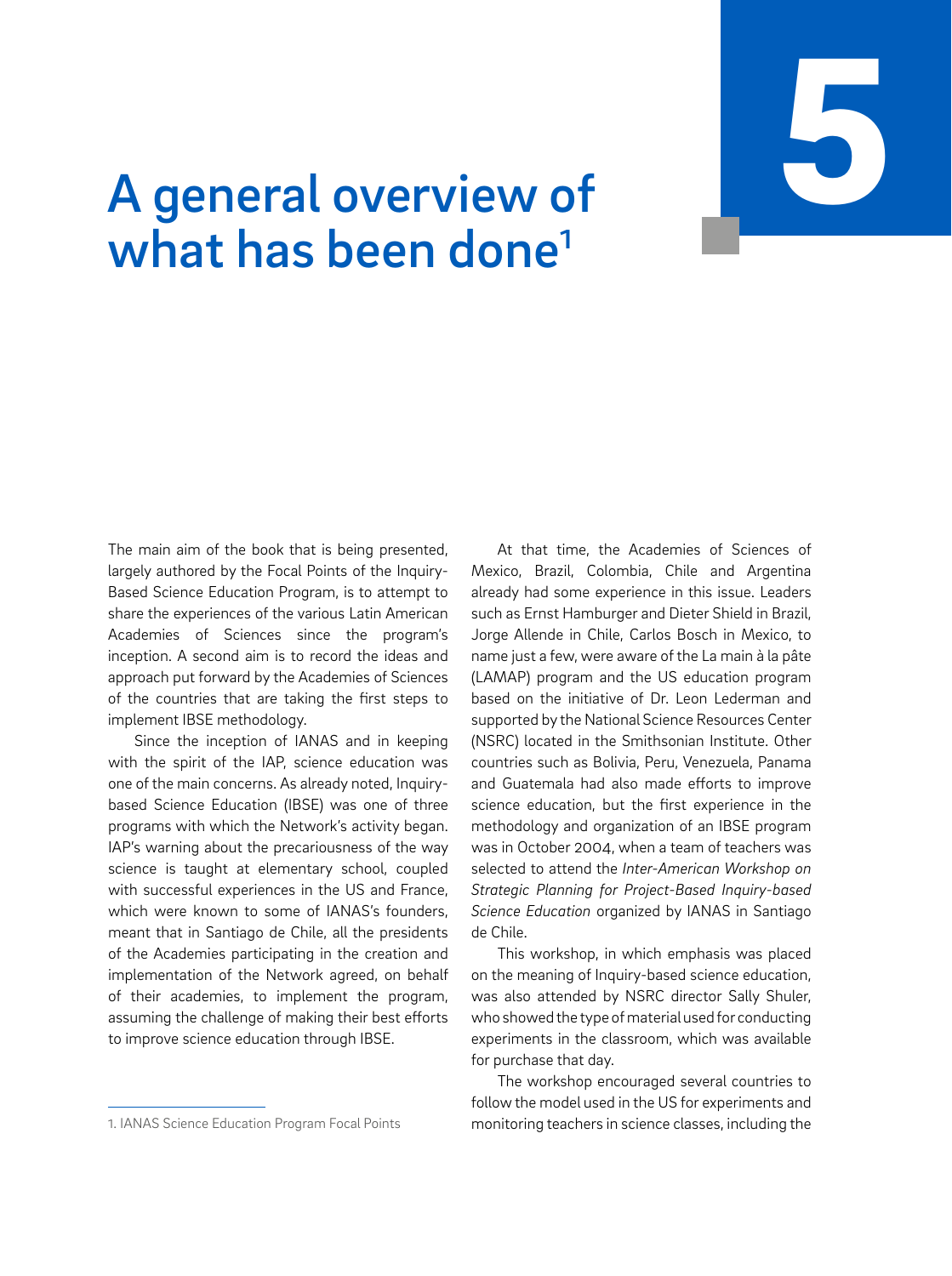Academies of Sciences of Chile, Brazil, Colombia, Panama and Venezuela. Others remained closer to the La main à la pâte model and Mexico was always a supporter of providing good teacher training in science, mathematics and language, so that teachers would be able to convey their knowledge in the classroom.

The workshop organized by the Academy of Sciences of Chile was a starting point for the organization of a program to improve science teaching, using the experimentation scheme, in the Latin American region.

We say a Latin American rather than a continentwide program because of the substantial differences regarding both finances and teacher preparation, between the two largest countries in North America and the other countries in the continent. Three groups of Academies can be distinguished in America with different levels of experience in science education: the first consisting of Canada, the US, Brazil and Mexico, which are Academies with several members and a solid infrastructure for implementing the program. The second comprises Chile, Argentina, Venezuela, Colombia and Peru, with Academies with a limited number of members and a much less consistent infrastructure, while the third consists of newly-created academies, with little economic or structural strength. Although it was not initially thought that these differences would affect the development of a regional program, with the passage of time, the realities have become apparent and had to be accepted.

Another difference evident from the beginning was the financial support that the program could obtain from the countries' respective governments. Differences were visible from the start: whereas the Academy of Chile, for example, had a state budget that allowed it to organize the program very easily, and the Mexican Academy had enough support to train teachers in much of the country, and the Colombian Academy, thanks to an agreement with the Universidad de Los Andes, could also support a number of schools, other Academies found it difficult to launch the program. Not all the countries' programs could be financed with funds from IANAS,

because that is not its function, and in any case, it was the Academies' responsibility to obtain the funds required to implement it. But that was not easy either. Relations between the Academies and the governments of the day or private institutions differed from one country to another. Venezuela might be the clearest example of this.

For ideological reasons, the approach of the Science Education Program does not coincide with that of the Education Ministry of that country. Accordingly, the Venezuelan Academy was unable to achieve government support to undertake the program. So two decisions had to be made: on the one hand, the Academy was fortunate to obtain valuable financial support from a private association, the Empresas Polar Foundation, which also expressed a great deal of interest in developing the program, which permitted its implementation; and secondly, it was necessary to limit the number of schools that could be supported. Indeed, not only because of the investment it involves but for reasons of legitimacy, it is not a function of the Academy or of a private company, but of the state to resolve the problem of science education throughout the country. It was therefore decided to keep the program on a pilot scale, with the aim of implementing research methodology in the best possible way in order to improve science teaching at the elementary school level and present it, where possible, to a new Ministry of Education to expand it throughout the country.

Another issue that has influenced the degree of success of the program is the support the Academies of Sciences have given the Focal Points. Indeed, although the Academies have pledged to implement the program, the responsibility for its implementation falls squarely on the Focal Point.

One of the greatest successes of the Academies is having appointed as Focal Points academics who are genuinely interested in science education, and with a great deal of enthusiasm, done everything possible to help their countries improve elementary school science teaching. But not everything depends on what they can do, but rather on the support they receive from the Academies in fundraising and the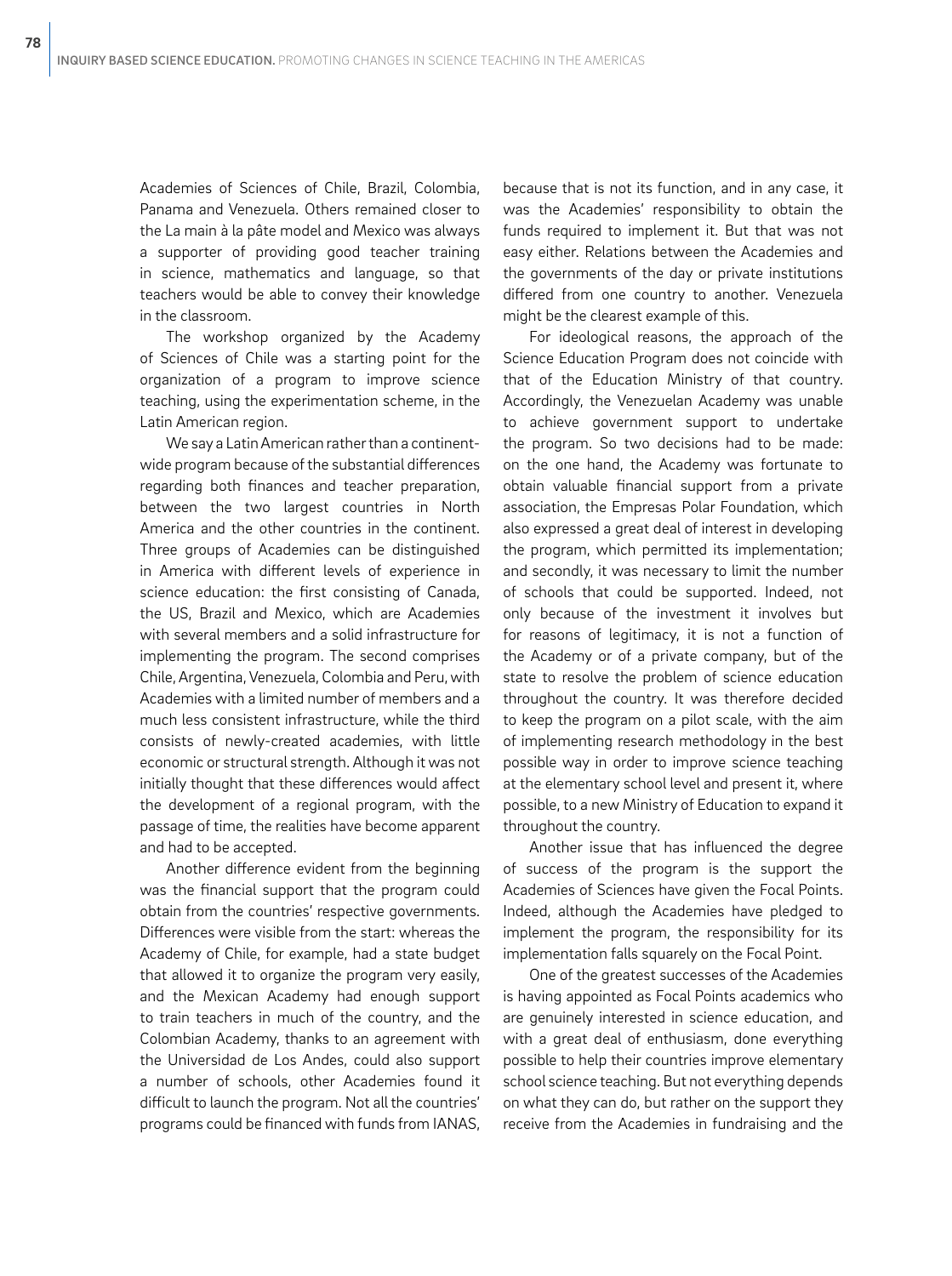relationships they can help them establish. And in many cases this has proved ineffective. It is no exaggeration to say that the success of the program depends more on the person in charge, the Focal Point, than on the Academy itself. This is something we should try to change to meet the commitment to join the IANAS program.

We should recall that when Dr. Jorge Allende coordinated the program with Dr. Jose Lozano, funding was obtained from the OAS which was used to give workshops and courses in various countries. However, this is the only funding that has been achieved, beyond what IANAS can offer and distribute out of its budget for the program.

The program has therefore progressed in each country according to its possibilities. The Academy of Sciences of Mexico has maintained its original interest in training teachers; that of Peru has focused on improving mathematics teacher training; the Chilean Academy began by taking the program to several schools, but was stopped by funding cuts by the Ministry of Education, although it is expected to overcome this situation; it is also in the progress of implementing the program at secondary schools. The Academy of Sciences of Argentina maintains its orientation; the Brazilian Academy of Sciences has taken the decision not to continue the program for internal reasons; the Academy of Sciences of Costa Rica is taking over the program from the Ministry of Education. The Academy of Venezuela continues to expand its pilot program cautiously with the support of private enterprise and is focusing more on teaching training; the agreement between the Academy of Science of Colombia and the University of Los Andes has concluded and the program is being revived, while the Academies of Bolivia, Guatemala and the Dominican Republic continue making efforts to train science teachers. Other Academies, such as those of Ecuador, Nicaragua, El Salvador, Honduras and the Caribbean are only beginning to implement the program.

We cannot therefore say that a Regional Inquiry-Based Science Program has been created, or even that this is the best option, which should be discussed by the Focal Points and the IANAS

Executive Committee - but we can say that the past ten years have seen the development of the idea to organize activities designed to improve the teaching of science at the elementary level in several countries and that Academies are supporting the initiative through their Focal Points as far as possible.

Throughout the text we have tried to stress the importance of science education, particularly the need to implement a different way of teaching from the one that has traditionally been used.

We all know that education is a long-term process that is always under discussion, since there is a general consensus that it is the basis of the progress of societies. Many reflections, proposals and efforts have been made to provide young people with the best tools and educational practices from early childhood, but the results are always seen in the long term. As has been said since the start, the demands of the modern world require the reinforcement of science teaching in elementary and secondary school education. This is what we are trying to do in Latin America through the IBSE program, sponsored by IANAS and the Academies of Sciences and to a much lesser extent, official education organizations. It is a fact that education in Latin America, with notable exceptions, it is a issue that has mattered very little to governments. Accordingly, this reform of the methodology and the emphasis that must be placed on the educational process is being led by Academies of Science, sometimes against the interests of a particular government.

The objective it pursues is extremely ambitious, since, in addition to the financial resources required, it involves a radical change in the mentality of teachers and above all, of the schools where they are trained, official education bodies and even society itself, which often has very little scientific culture. IBSE is a program that is unable to yield impressive results in the short term, as borne out by the countries that have invested most in its implementation, which also have an educational community with a high level of training.

What can be regarded as an achievement of some significance is that the importance of this new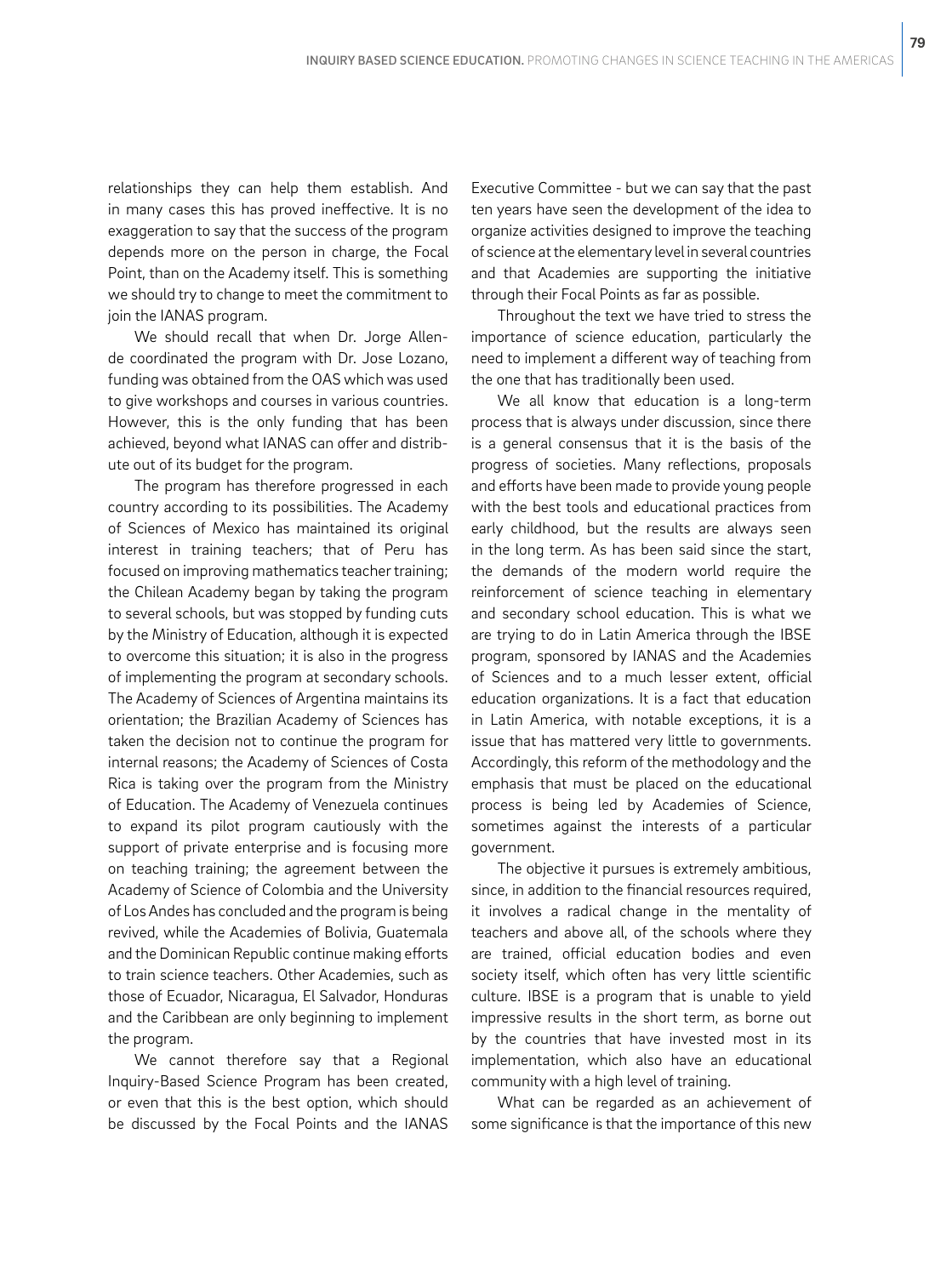methodology at elementary and secondary schools has been widely accepted and that the Academies of Science on the American continent have pledged to support it as far as possible.

As can be seen from the contributions of the Focal Points, the program has been developed in different countries with specific nuances. Some have tried to adopt the classic version of IBSE methodology, others have focused on teacher training while still others have emphasized certain areas of science. In short, all the Focal Points, with the support received from IANAS and their Academies, have done their homework. Particularly striking is the support certain Academies, obviously those with the most funds, have made available for the implementation of certain programs.

At this point we think it is valid to argue that, while the support of the Academies provides significant endorsement of the program and the guidance and financial support of IANAS are extremely significant, it should be recalled that the progress of the program in each country is largely conditioned by the Academies' commitment to consolidating it and the local support Focal Points receive.

### Lessons Learned

In the more than ten years since the inauguration of the program, a number of lessons have been learned.

1. The first is, of course, the need for teachers with a solid grounding in science who are able to spark children's interest in science and also answer questions that arise in class.

It is therefore essential to devote time and efforts to the planning and development of workshops for teacher trainers and classroom teachers. A more expeditious way of training teachers are diploma courses, such as those offered by the Mexican Academy of Sciences and shortly the Venezuelan Academy of Sciences.

2. The need for teaching materials that are entertaining and, above all, properly prepared for use by classroom teachers and laboratory notebooks for children to record their hypotheses, describe experiments and record their findings. This material can be presented as modules in any way that seems appropriate. But the most important aspect is for them to be freely available for consultation on the websites of the various programs and that of Indágala, and for their use not to be subject to any more restrictions than the mention of their origin.

- 3. Programs should have a basic logistical support to enable facilitators to carry out their work in schools, while the Academies of Science of the countries that form part of the program are obliged to support the Focal Points in obtaining funds. The program's success depends more on the commitment of the Academies as institutions that have agreed to adopt the program than on the Focal Points. The Focal Point is responsible for coordinating the activities and implementing them with the support of his or her team.
- 4. The IANAS Executive Committee has the responsibility to ask the Academies to report on the development of national programs.
- 5. It is increasingly necessary to incorporate mathematics and language development into IBSE programs. It is increasingly recognized that the use of mathematical knowledge facilitates the development of better ways of life and there is no way to share knowledge without the proper use of language.
- 6. Each program should have a website available to teachers to provide them with effective study materials and teaching methods.
- 7. Collaboration and the exchange of ideas and experiences between the Focal Points and teachers from different countries are extremely beneficial.
- 8. It is useful for the program to be linked to other IANAS programs such as Women in Science, Water and Energy, to develop study material on these issues.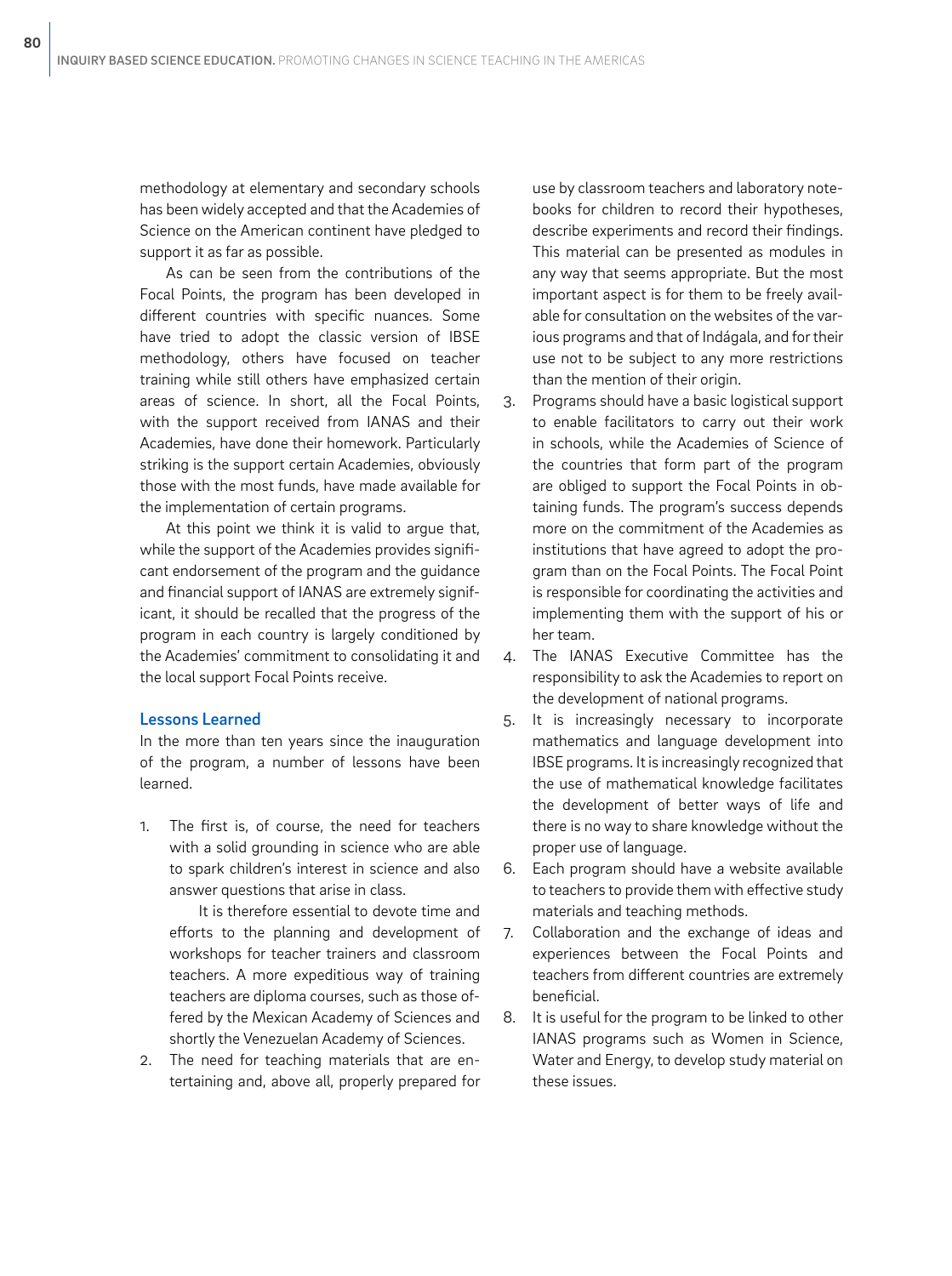### Future actions

The most immediate actions should be to continue and expand cooperation between the Academies to develop the program. One outstanding issue is sharing teaching materials between programs that are already operating and the exchange of experiences between teachers from different programs, through, *webinars* for example, or other means based on the Internet.

Diploma courses should be used for teacher training and the Inquiry-Based Science Education Program should be linked to the Women in Science, Water and Energy program.

In fact, an extremely high percentage of school teachers are women and it is important for girls to regard them as an example of the fact that science is not just a matter for men. In many countries, there is still a tendency to think that analytical intelligence or inventiveness are masculine traits, even though this has no scientific basis.

There is an obvious link between Science Education and the other two IANAS programs, Water and Energy. Various levels of the science curriculum include concepts related to these two topics. Consequently, the development of teaching modules using the IBSE approach would be extremely useful. Even more importantly, these modules should reflect the problems and particularities of each country.

Another aspect that should be developed and homogenized in the various programs is the monitoring and evaluation of the achievements of each country, while understanding the realities of each one.

Moreover, it is essential for Focal Points to share the goal of including mathematics and language, if we really think it is important to promote an interest in science at elementary school in order for children to consider it in their future professions.

We also propose an expansion of the program's international relations, specifically through La main à la pâte via the **http://www.indagala.org/** website without excluding other possibilities, and making the best use of the facilities this can offer to strengthen our efforts.

These are just some examples of what remains to be done to make the Inquiry-based Science Education Program a tangible reality.